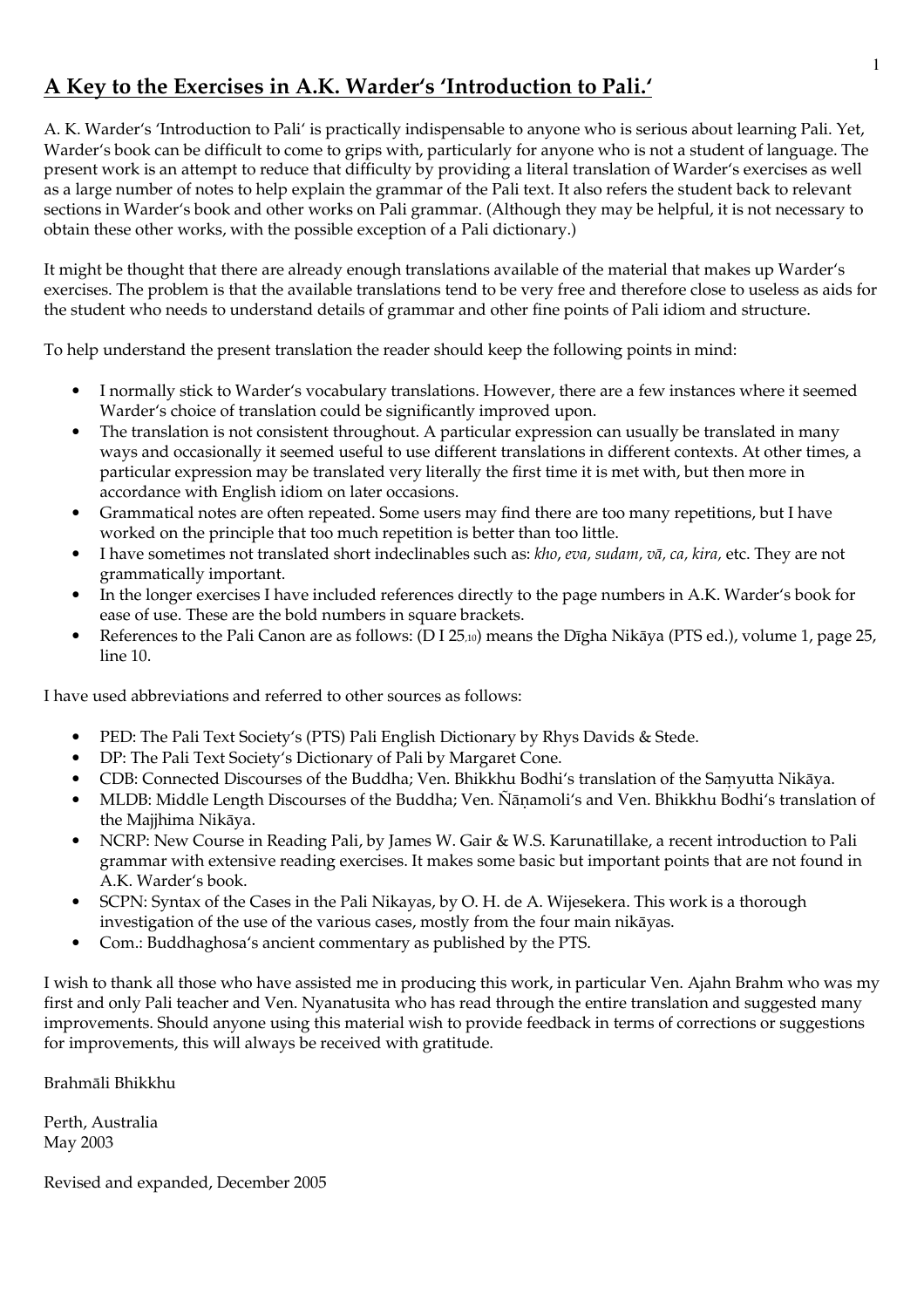# **Exercise 7**

## **Translate into English**

We have been created<sup>1</sup> by him. (D I 18,16) We have been created by Brahmā.<sup>2</sup> (D I 18,16) Ānanda, the Dhamma has been taught by me. (D II 100,2) You, man,<sup>3</sup> make a living<sup>4</sup> with this money<sup>5</sup>! (D III 66,2-3) The Tathāgata has been freed. (D I 29,31) And asked<sup>6</sup> thus by me, they said<sup>7</sup> 'yes'. (Cf. D III 28,16 & D I 194,1) This seat has been prepared. (D III 39,22-23) These people are entering<sup>8</sup> a house. (D I 83,7-8) You are<sup>9</sup> refuted<sup>10</sup>! (D III 117,13-14) I'm tired<sup>11</sup>. (D II 128,18) Give<sup>12</sup> alms! (D II 357,15)

### Translate into Pali<sup>13</sup>

Sukham patisamvedenti. (Cf. D I 75,7-8) Maya dhammo paññatto. (D II 154.6) Paribbājako santuttho hoti. (Cf. D I 71,3) Maranam dukkham. (D II 305,3) Sutam (kho pana) me tam. $^{14}$  (D I 128,29) Aham<sup>15</sup> (kho) kammam akāsim. (D III 257,1-2) Dānam deti. (D III 258,10) Kāyo kilanto. (D III 255,16)

## **Exercise 8**

### **Translate into English**

At that time,<sup>16</sup> I was<sup>17</sup> King Mahāsudassana<sup>1</sup>. (D II 196,11-12)

<sup>&</sup>lt;sup>1</sup> Nimmitā. Note the nominative plural ending  $\bar{a}$  to agree with mayam. The verb 'to be' has been added to give the passive sense of the past participle, thus 'been created'. The Pali past participle normally indicates the present perfect (see Warder p.40), thus 'have been created' rather than just 'are created'. The exact meaning of the past participle will depend on the context.

<sup>&</sup>lt;sup>2</sup> Note the change in word order from the previous example. Word order does not usually have any grammatical significance in Pali, see Warder p.15.

<sup>&</sup>lt;sup>3</sup> Purisa, vocative.

 $4$  [ $\bar{i}$ v $\bar{a}$ hi, 'make a living', imperative second person singular, see Warder pp.34-35.

<sup>&</sup>lt;sup>5</sup> Note that although *intina* and *dhanena* are separated, they still relate to each other on account of being in the same case.

 $6$  Putthā here agrees with te, both being nominative plural, lit. 'they have been asked'. Because the past participle agrees with the noun it relates to, like an adjective, and because it often acts like an adjective (see Warder p.41), one could also translate 'they who have been asked ... '. <sup>7</sup> Vadanti is here the historical present tense, see Warder p.12.

<sup>&</sup>lt;sup>8</sup> The Pali present tense, here *pavisanti*, can be translated as an ordinary present tense, i.e. 'they enter', or as a continuous action present tense, i.e. 'they are entering'. The context will decide which is more appropriate.

<sup>&</sup>lt;sup>9</sup> In this case 'are refuted' and 'have been refuted' have the same meaning, both having the present perfect sense. Compare this with the first sentence of this exercise where only 'have been created' (not 'are created') has the sense of present perfect.

<sup>&</sup>lt;sup>10</sup> The agent here is 'you', implied by the verb asi. Niggahīto agrees with this 'you', thus the nominative singular ending. (The fact that the ending is masculine may be because the person spoken to is a man. The normal 'default' gender, i.e. if no gender is provided by the context, is neuter.)

<sup>&</sup>lt;sup>11</sup> Here the sense of the Pali does not seem to be present perfect and therefore I translate 'I'm tired', which refers to an 'existing state'.

Alternatively, if one thinks the present perfect sense is preferable, one could translate 'I have become tired'.

 $12$  Detha, imperative second person plural. Whether it is imperative or present tense must be decided by the context.

<sup>&</sup>lt;sup>13</sup> Note that the Pali below - and also in subsequent exercises - often consists of words extracted from a sentence in a sutta, the words regularly being in a different sequence from the original. In Pali the order of the words is rarely of grammatical importance, and therefore one need not be too concerned about getting it 'right'.

<sup>&</sup>lt;sup>14</sup> Me is here the enclitic form of maya, 'by me'. An alternative rendering would be the well know phrase *coam me sutam*. In the original Pali text kho pana, 'but', is inserted to indicate continuation from the previous text.

<sup>&</sup>lt;sup>15</sup> Aham is optional, see Warder p.13.

<sup>&</sup>lt;sup>16</sup> For this use of the instrumental see Warder p.45. This is a common expression.

<sup>&</sup>lt;sup>17</sup> Ahosim, first person singular aorist of hoti, see Warder p.26.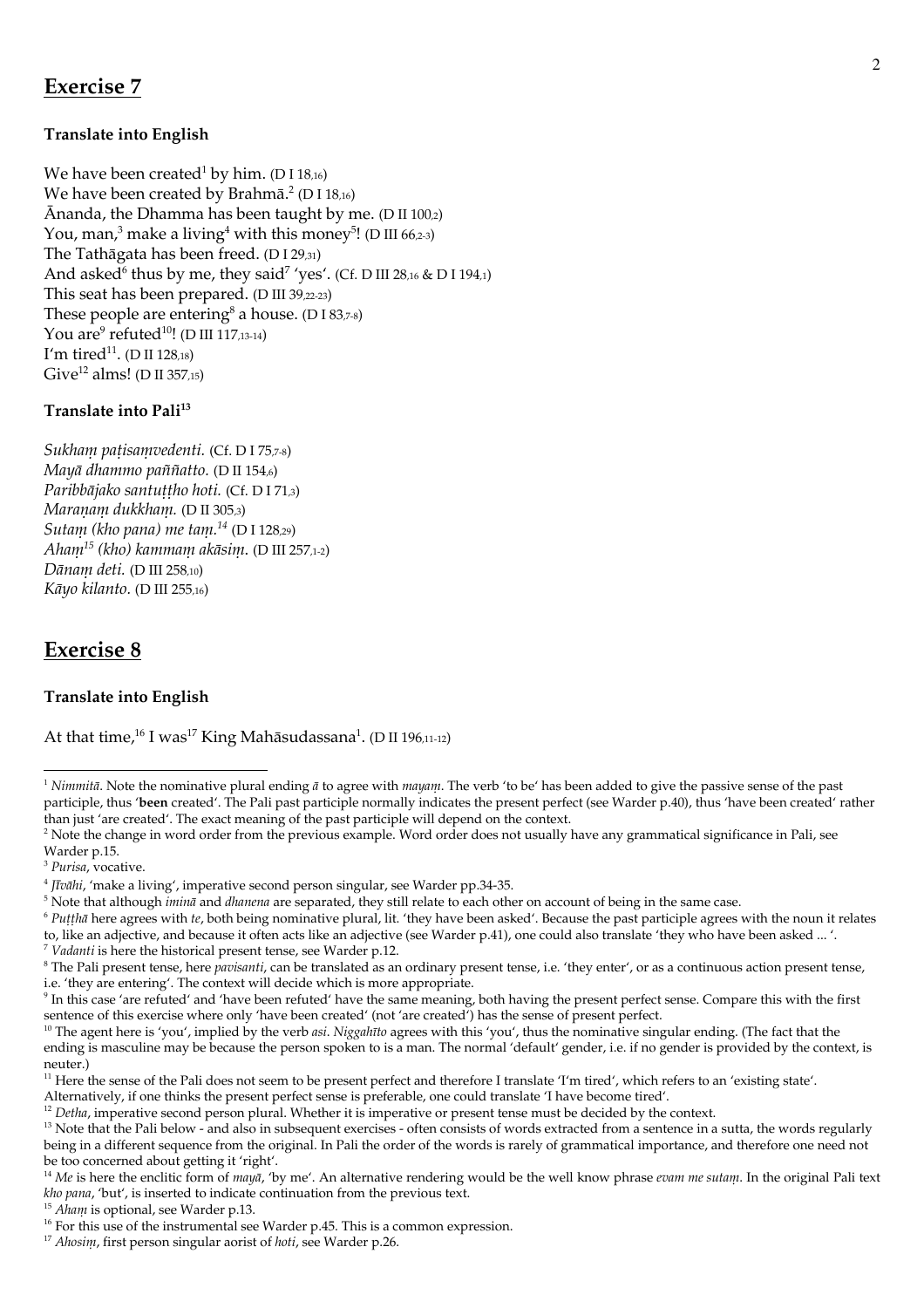There is no merit (to be gained) with a gift.<sup>2</sup> (D I 53,1) I, having approached them, said<sup>3</sup> thus<sup>4</sup>. (D III 28,13-14) He, having bowed to me, left.<sup>5</sup> (Cf. D I 222,18 and D I 85,33) We, having seen,  $6$  said<sup>7</sup> this $8$ . (D III 39,33 - 40,1) It's wonderful, honourable ( $bho$ ) being,<sup>9</sup> (that) you live!<sup>10</sup> (D III 73,18) Winning,<sup>11</sup> he generates hatred.<sup>12</sup> (D III 183,17) The brahmin takes council with Brahmā. (D II 237,4-5) "Yes,  ${}^{13}$  Sir."<sup>14</sup> (D I 236,20) Well surely, Sir, we are going<sup>15</sup>! (D III 16,18) Dying,  $^{16}$  he said: ... (D III 181,3) Being a King,<sup>17</sup> he obtains this.<sup>18</sup> (D III 146,24-25) He meditates jhāna<sup>19</sup>. (D II 238,11) We go for refuge to the Blessed One<sup>20</sup>, and to the Teaching. (D II 43,27-28) I give life<sup>21</sup>. (D I 148,3)

### Translate into Pali

 $Te^{22}$  iminā dvārena pavisanti. (D II 83,16) Rājā Bhagavantam abhivādetvā nisīdi. (D I 50,33 - 51,1) Upasankamitvā Bhagavantam abhivādetvā nisīdimsu. (D II 84,16-17) Te aham<sup>23</sup> upasankamitvā ime pañhe pucchāmi. (D II 284,11-12) Aham nivāsetvā pattam ādāya<sup>24</sup> gāmam pāvisim. (Cf. D III 6,5-8) Mā bhavanto evam avacuttha. (D I 122,26) Bhavam Jotipālo<sup>25</sup> pabbaji. (D II 249,19-21) Gaccham (or gacchanto) passati. (Cf. D III 126,18 & D III 257,13) N'aham (or just na) brahmunā mantemi. (D II 237,10-12) Agāram (or geham) pāvisi. (Cf. D II 85,3-4)

<sup>1</sup> Note that proper names also take case endings, like any other nouns.

<sup>2</sup> Or 'by giving', see PED. This was one of the (wrong) views of Pūraṇa Kassapa, one of the six non-Buddhist religious leaders famous at the time of the Buddha.

<sup>3</sup> Again, note the historical present tense, here vadāmi. Whether a present tense verb in a given instance is expressing the present or the past - or even the future, see Warder pp.12-13 - must be decided by the context.

 $4$  Note that *aliam* is here the agent of both verbs (see Warder p.48). From the sutta context it is also clear the *te* is the patient of both verbs: 'having approached them, I said to them ...'

<sup>5</sup> Again note that the agent of the gerund and the main verb is the same. *Abhivādeti* means formally paying respect to someone, it is more than doing añjali. Pakkāmi is third person singular aorist.

<sup>6</sup> Disva here refers back to something previously seen, mentioned just before.

<sup>7</sup> Aorist, see Warder p.32.

<sup>8</sup> Evam. The general meaning of cvam is 'thus', but here it refers to something just about to be said and therefore is best translated as 'this', see DP.

 $9$  Bho satta, vocative.

<sup>10</sup> The context is the decline of all morality until there is a 'sword period' when most people are killed. The few 'beings' remaining, not even called 'people', will then meet each other and give the above greeting.

<sup>11</sup> *Jayani* is the nominative (not accusative) singular of the present participle of *jayati*, see Warder p.46. It functions as an adjective qualifying 'he' ('he' is not explicitly stated but implied by the verb), which it agrees with grammatically. The context is gambling.

<sup>12</sup> Or 'he who is winning generates hatred', since the present participle functions grammatically as an adjective.

<sup>13</sup> Evam. See Warder's vocabulary at the end of the book.

 $14$  This is the usual way to express consent. The quotation marks are the equivalent of the  $ti$  in the Pali.

<sup>15</sup> Gacchānia. The English idiom requires 'we are going' rather than 'we go'. Gacchānia could also be regarded as imperative, 'we must go', see Warder pp.34-35.

<sup>16</sup> I.e. 'when he was dying he said ...'. *Karonto* is the present participle (nominative singular) of *karoti*, agreeing with 'he', the implied agent of avoca. One could translate: 'he who was dying said: ...'. Kālam karoti, lit. 'does time', is an idiomatic expression for dying. The context is Sigāla's father's last words in the opening passages of the Sigalovada-sutta.

<sup>17</sup> Samāno, 'being', is the present participle nominative singular of atthi, agreeing with rājā. Note that the verbs meaning 'to be' (hoti, atthi, bhavati) do not take patients, rather they 'link' words of the same case, cf. NCRP II 5. Thus we could translate 'he who is being a king obtains this', with both 'he' and 'king' in the nominative, connected by samano (which is a form of 'to be').

<sup>18</sup> Referring to a list royal benefits just mentioned.

<sup>20</sup> Gacchana can here be understood as taking two objects, saranam and Bhagavantam, see Warder p.18. This was said by the first disciples of the Buddha Vipassī, so there was no sangha yet to take refuge in.

 $21$  In context, it means 'I grant (them) (their) life'.

 $22$  Te is optional.

<sup>24</sup> Note that  $\bar{a}d\bar{a}ya$ , lit. 'having taken', is rendered by Warder as 'taking'. Aham is optional.

 $19$  *Jhāna* is a deep state of meditation not really translatable.

<sup>&</sup>lt;sup>23</sup> The PTS text actually has the junction form tyaham for te aham, see Warder p.215.

<sup>&</sup>lt;sup>25</sup> The text actually has bho Mahā Govindo ... pabbaji. Both bho and bhavam can be used for the nominative singular.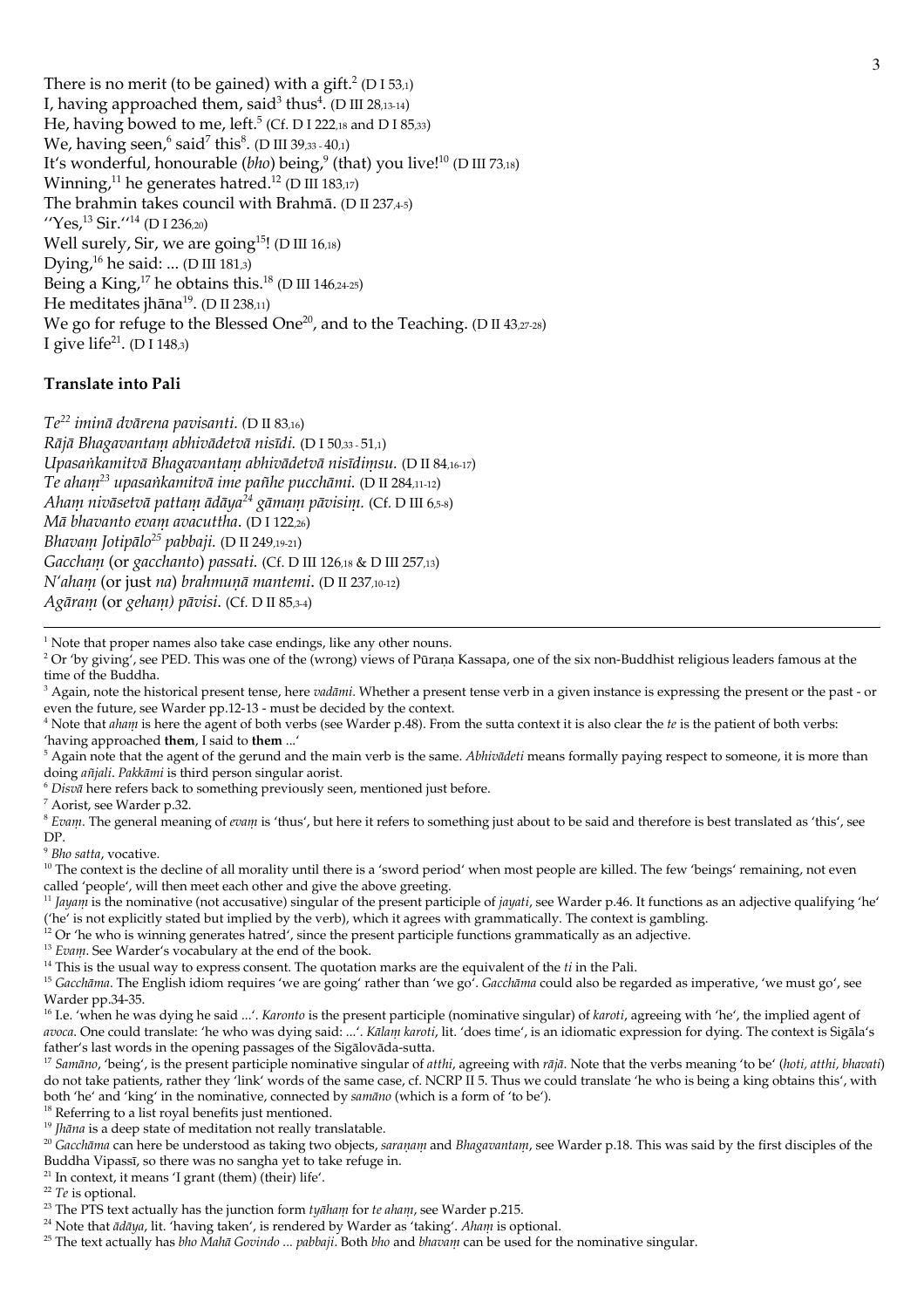Pāņam deti. (D III 258,18) Aham<sup>1</sup> bhojanam (or annam) na labhāmi. (Cf. D III 255,30 - 256,1) Vattham passati. (D II 110,27-29) So senāsanena santuțiho hoti. (D III 225,12) Sattā (or bhūtā) dukkham patisamvedenti. (D I 53,31-33) Upāsakā yena thānam (or padeso<sup>2</sup>) ten'upasankamanti. (or upāsakā padesam/thānam āgacchanti.). (D II 84,16 & D II 87,2 & D II 198,29)

# **Exercise 9**

### **Translate into English**

The bodies<sup>3</sup> are diminished<sup>4</sup>. (D II 221.13) This, brahmin, $5$  is that wisdom. $6$  (D I 124,33-34) This craving<sup>7</sup> is given  $up^8$ . (D II 310,10-11) Food is given<sup>9</sup>. (D II 354,16) Is it true, Nigrodha, (that) this speech has been spoken<sup>10</sup> by you<sup>11</sup>? (D III 53,28) It is true, Venerable Sir, (that) this speech has been spoken by me. (D III  $54.1$ ) This<sup>12</sup> is called 'mind' or<sup>13</sup> 'consciousness<sup>14</sup>. (D I 21,21-22) Those deities<sup>15</sup> said this to me<sup>16</sup>. (D II 51,24) There is,<sup>17</sup> Sir, an art<sup>18</sup> called<sup>19</sup> 'Manikā<sup>'20</sup>. (D I 214,7) Perception and feeling have stopped<sup>21</sup>. (D III 266,16-17) Venerable Sir, the female lay disciple named Sujātā has died<sup>22</sup>. (D II 92,2-3) Sunakkhatta, even (pi) (when) being spoken to<sup>23</sup> thus by me, left.<sup>24</sup> (D III 6,1-2) The ascetic Gotama comes to this assembly. (Cf. D I 179, and D III 38,17-18)

<sup>&</sup>lt;sup>1</sup> Aham is optional.

<sup>&</sup>lt;sup>2</sup> Note how both *thāna* and *padesa* are in the nominative (thānam/padeso) when used with yena (see Warder p.14), but in the accusative (thānam/padesam) when not.

 $3$  The full phrase is *asura-kāyā hāyanti*. The meaning being that the number of Asuras is decreasing.

<sup>&</sup>lt;sup>4</sup> Hāyanti is passive.

<sup>&</sup>lt;sup>5</sup> Brāhmaņa, vocative.

<sup>&</sup>lt;sup>6</sup> This is an example of an equational sentence, see NCRP II 5. These sentences (or phrases or clauses) have the structure 'A is B', where A and B are in the same case. In the present example ayant, sā, and paññā are all nominatives. In the Pali the verb 'to be' is often left out in these constructions (see Warder p.14), as in the present example.

<sup>&</sup>lt;sup>7</sup> Esā agrees with tauluā, both being feminine nominative singular. Esā is thus a demonstrative pronoun (see Warder p.30) qualifying tauluā: 'this craving'.

<sup>&</sup>lt;sup>8</sup> Pahīyati is passive.

<sup>&</sup>lt;sup>9</sup> Dīvati, passive.

 $10$  Bhāsitā is a past participle and the sentence is passive (as is usually the case with past participles). In these cases the agent is in the instrumental (here te), the patient in the nominative case (here  $\vec{v}$  and the past participle agrees with the patient like an adjective. Thus bhāsitā agrees with  $v\bar{a}c\bar{a}$  (feminine nominative singular). Esā is a demonstrative pronoun qualifying and agreeing with  $v\bar{a}c\bar{a}$ .

<sup>&</sup>lt;sup>11</sup> Te, instrumental agent of the past participle (passive construction), see Warder pp.41-42.

 $12$  Idam is the patient of the passive verb vuccati and thus appears in the nominative case.

<sup>&</sup>lt;sup>13</sup> Note how  $v\bar{a}$ , 'or', is repeated for each word it connects. This is a typical feature of Pali.

<sup>&</sup>lt;sup>14</sup> Cittan and viññāņan are nominatives, which is the normal case for quoted words, see Warder p.14. The final  $m$  is changed to n because of the following ti, see Warder p.217.

<sup>&</sup>lt;sup>15</sup> Devata is nominative feminine, either plural or singular. But because devata is nominative and thus the agent of the verb avocum (aorist third person plural), it must be plural. Tā is the feminine nominative plural demonstrative pronoun, qualifying and agreeing with *devatā*.<br><sup>16</sup> Avocum here takes two patients in the accusative, i.e. said something (*ctad*, 'th

<sup>&</sup>lt;sup>17</sup> Atthi at the beginning of a sentence often emphasizes the existence of something, see Warder p.31.

<sup>&</sup>lt;sup>18</sup> Vijjā, lit. 'knowledge'.

<sup>&</sup>lt;sup>19</sup> Nama, lit. 'by name', is an indeclinable not a verb. But I translate with a verb to improve the readability.

<sup>&</sup>lt;sup>20</sup> Vijjā and *manikā* are feminine nominative singulars. There can be no patient in a sentence where the only verb is *atthi*, 'to be'.

<sup>&</sup>lt;sup>21</sup> Lit. 'are stopped'. The construction is passive, and the past participle *niruddha* is plural to agree with the sum of the two patients (sañña and vedanā), see Warder p.26. The auxiliary verb honti is therefore also plural, see Warder p.54 note 2.

<sup>&</sup>lt;sup>22</sup> Kālakatā, 'died', is a past participle agreeing with *upāsikā*, 'female lay disciple'. Note that here the past participle is active (kālakatā is

intransitive, i.e. it does not take a direct patient) and that it therefore agrees with the agent, Sujāta ... upāsikā, rather than the patient. See Warder

p.40.<br><sup>23</sup> Vuccamāno, present participle of the passive verb vuccati. Being passive it agrees with its patient Sunakkhatto. When constructing a passive  $^{23}$  Vuccamāno, present participle, 'being present participle in English, first make the verb passive, i.e. 'speak' becomes 'is spoken', and then turn it into a present participle, 'being spoken'. Note that for a passive construction the '-ing' ending of the present participle goes with 'to be' rather than the main verb.<br><sup>24</sup> Note that *apakkanui* is the aorist of *apakkanuati*, not *pakkanuati*. (in any ca

but the subject of apakkami.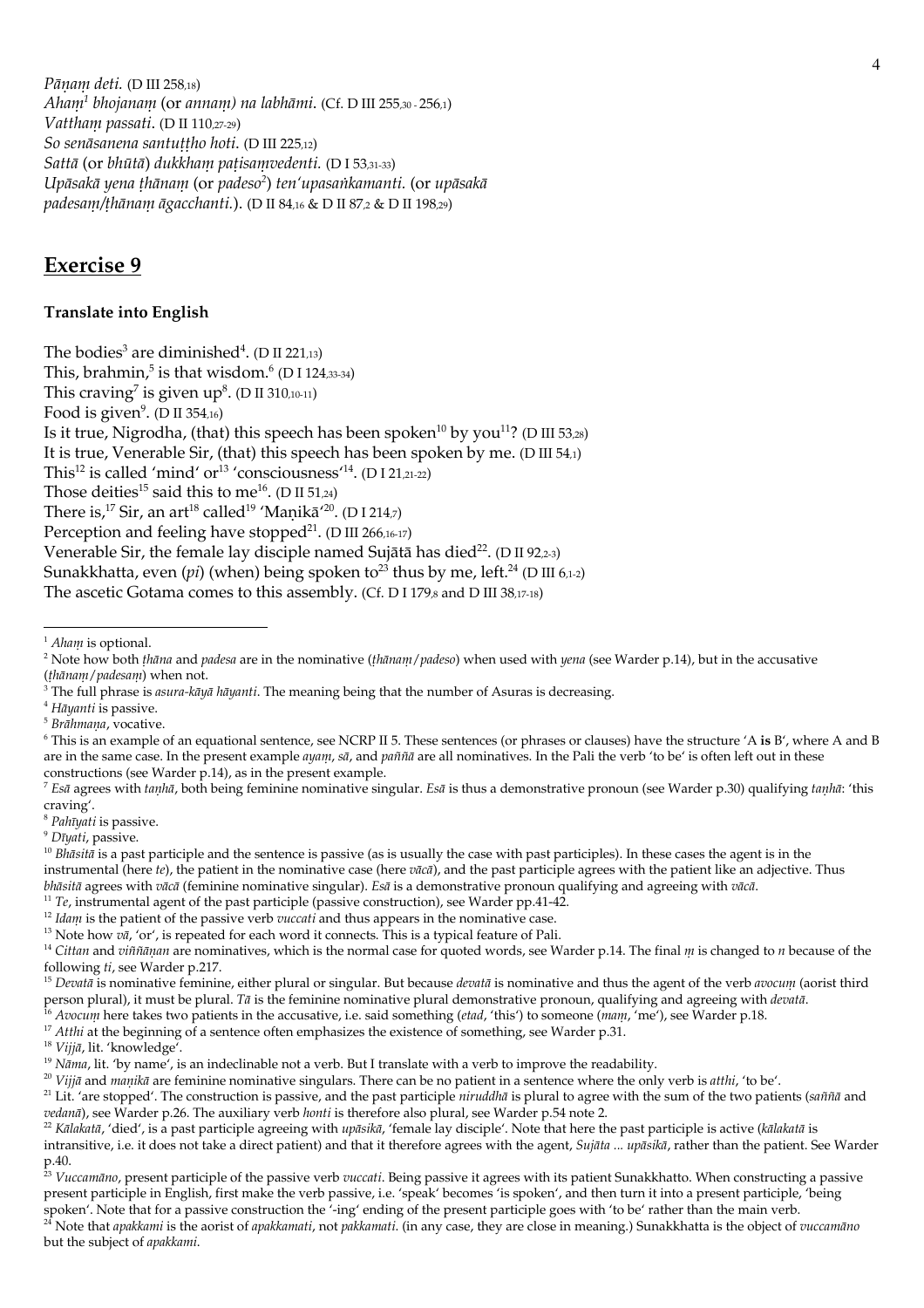#### **Translate into Pali**

Ime (or ete) dhammā pahīyanti. (Cf. D I 195,32) Ajā haññanti. (D II 352,27) Brāhmano dissati. (Cf. D III 81,28-29) Avijjā pahīyati. (D II 215,26) Ayam (or so) vuccati samano.<sup>1</sup> (D I 167,23) Idam vuccati dukkham. (D II 307,21) Mālam ādāya yena sālā tena upasankamimsu. (Cf. D II 265,9)

## **Exercise 10**

#### **Translate into English**

The extinction of the Tathāgata<sup>2</sup> will be soon<sup>3</sup>. (D II 114,29-30)

Victory will be  $his<sup>4,5</sup> (D I 10,5)$ 

Brahmins are the sons of Brahmā.<sup>6</sup> (D III 81,13)

They will make an end of suffering<sup>7</sup>. (D I 54.21)

Your<sup>8</sup> argument has been disproved<sup>9</sup>. (D I 8,15)

This is the meaning<sup>10</sup> of this saying<sup>11</sup>. (D I 137,28)

Do not stand<sup>12</sup> in front of me<sup>13</sup>. (D II 139,4)

He,<sup>14</sup> through a question to me,<sup>15</sup> I will make clear with an explanation.<sup>16</sup> (D I 105,19-20)

Now, at that time, Ananda was standing<sup>17</sup> behind the Blessed One<sup>18</sup>, fanning<sup>19</sup> the Blessed One. (D II 73,22-23)

However, while I am doing the work,<sup>20</sup> (my) body will become tired.<sup>1</sup> (D III 255,9-10)

 $\delta$   $\bar{A}$ ropito is a past participle agreeing with its patient vado. The sentence is passive.

<sup>14</sup> Refers to someone just mentioned, see footnote below.

aham veyyākaranena sobhissāmī-ti'. The first part, before so, is a relative clause (see Warder pp.70-72): 'But Ambattha of whom there is doubt or uncertainty concerning me ... '. The 'of whom' must relate to so (the correlative pronoun) and thus so must translate as 'he' (rather than 'that'). But I cannot account for why the Pali has so, i.e. the nominative, when it seems that this pronoun should be the patient of sobhissānii, i.e. 'I will make clear to him'.

<sup>17</sup> Thito hoti, lit. 'was stood' (historic present tense, thus hoti becomes 'was'). Sometimes the Pali idiom cannot be translated directly into English, therefore 'was standing', or simply 'stood', or maybe 'was stationed' for a more literal rendering. Also note that the word pana is used to 'join' this sentence to the previous one, hence it can be translated as 'but', 'however', 'now', or 'then'.

<sup>18</sup> Pitthito takes the genitive, thus the genitive form Bhagavato. One could perhaps translate pitthito with 'at the back of' to make this relationship more clear.

<sup>19</sup> Vījamāno, present participle agreeing with Ānando. Bhagavantam is the patient of vījamāno.

<sup>20</sup> Kanunam kho pana me karontassa is an example of the construction called 'genitive absolute', see Warder p.58. A genitive absolute construction requires a participle in the genitive case (here *karontassa*, present participle genitive) and an agent of the participle also in the genitive (here *nue*, enclitic genitive of aham, 'I', see Warder p.56). On translation the genitive absolute clause loses its genitive sense but is made to stand apart

<sup>&</sup>lt;sup>1</sup> Note that vuccati is a passive verb and therefore that it takes patients in the nominative. Thus both 'ayam' and 'samano' are patients, and vuccati must be a verb that can take two patients, see Warder p.18.

<sup>&</sup>lt;sup>2</sup> Or 'the Tathāgata's extinction ...<sup>7</sup>. The genitive usually relates to the word immediately following it (see Warder p.56), here *parinibhana*.

<sup>&</sup>lt;sup>3</sup> Na ciram, lit. 'not long'.

 $4$  Imassa, the genitive of the *idam* pronoun, see Warder p.30. These pronouns are usually demonstrative (i.e. 'this') but sometimes personal (i.e. 'he' or 'she'), as in this case.

<sup>&</sup>lt;sup>5</sup> Or 'he will have victory'. Because the genitive usually relates to possession, it can often be translated with 'have'.

<sup>&</sup>lt;sup>6</sup> The sentence has no verb and thus the verb 'to be', loti, is understood. Again, sentences such as this one, with no verb or just the verb 'to be', are 'equational' (see NCRP II 5), i.e. 'A=B' or 'A is B'. The 'equation' is between words in the same case, usually nominative (unless the equational sentence forms a clause within a longer sentence). In this case we have 'brahmins=sons' or 'brahmins are sons'. The genitive relates to the word immediately following it, i.e. 'sons', thus 'sons of Brahma'.

 $^7$  Dukkhass'antam = dukkhassa + antam. The last a of dukkhassa has been elided due to the following a of antam, see Warder p.214.

 $8$  Te is here the genitive singular 'of you', see Warder p.56. This can only be known from the context, without which this could also be read as: 'The argument has been disproved by you.'

<sup>&</sup>lt;sup>10</sup> Another equational sentence where the verb 'to be' is missing. Here the equation is between ayam and attho, 'this=meaning' or 'this is the meaning'.

<sup>&</sup>lt;sup>11</sup> Two words in the genitive: *inassa*, a pronoun, and *bhāsitassa*, a past participle used as a noun. In cases such as this, where a pronoun agrees with a noun (in case, number, and gender), it is very likely that the pronoun qualifies the noun, i.e. '(of) this saying'. Whereas in the Pali each word has the genitive marker '-ssa', in English the preposition 'of', marking the genitive, only occurs once.

<sup>&</sup>lt;sup>12</sup> Atthāsi is aorist, which is the usual tense with  $m\bar{a}$ , see Warder p.31.

<sup>&</sup>lt;sup>13</sup> Me, genitive. Purato, 'in front of', takes the genitive, see Warder p.58.

<sup>&</sup>lt;sup>15</sup> Mann pañhena. Pañhena should perhaps be regarded as an action noun which takes the object mann, 'by questioning me', see Warder p.138. <sup>16</sup> I.e. 'if you ask me a question about that, I will clarify it for you'. It is difficult to make good grammatical sense of this sentence, in part because it is only the latter half of a longer sentence. The full sentence reads: 'yassa kho pana Ambattha mayi kankhā vā vimati vā, so mam pañhena,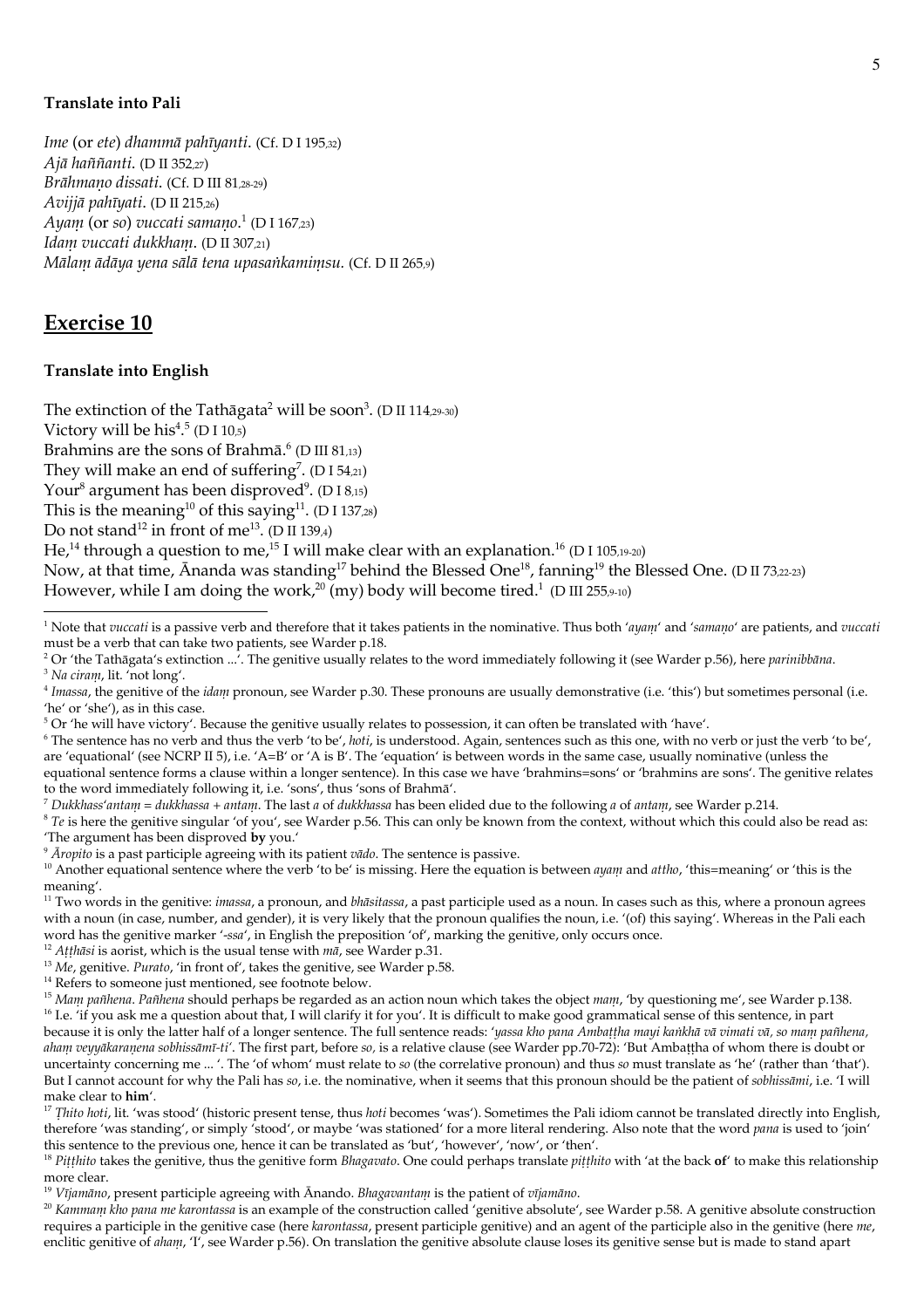## **Translate into Pali**

Imesam manussānam puttā bhavissanti. (D III 71,14-15) Aham assa (or tassa) dāso amhi (or asmi).<sup>5</sup> (D I 60.14) Bhayam bhavissati. (D  $I$  69,4) So dhammam desessati (or desissati). (D III 76,13) Samano bhavissāmi<sup>6</sup>. (D III 95,24) Brāhmaņassa putto hoti.<sup>7</sup> (D II 231,11-12) Rañño sarīram vatthena vethenti.<sup>8</sup> (D II 141,32-33) Ayam (or eso) tassa Bhagavato thūpo. (D II 142, 19-20) Mayam Bhagavato sarīrānam bhāgam arahāma.<sup>9</sup> (D II 164.34-165.1)

## **Exercise 11**

#### **Translate into English**

Friend, I did not see<sup>10</sup>. (D II 130,21) This was<sup>11</sup> the last speech<sup>12</sup> of the Tathāgata. (D II 156,3) There will be joy and a happy way of life.<sup>13</sup> (D I 196,10-12) The Blessed One saw those<sup>14</sup> deities. (D II 87,11-12) Thus, Sir, in this way,<sup>15</sup> the young priest Jotipala's<sup>16</sup> designation, 'Maha-govinda',<sup>17</sup> came into being<sup>18</sup>. (D II 232,23-25) The world is eternal.<sup>19</sup> (D I 187,22) It<sup>20</sup> goes to the southern<sup>21</sup> direction. (D I 222, 27-28) There will not even (pi) be the concept 'good<sup>22</sup>, let alone a doer of good. (D III 71,27-28) I travelled<sup>23</sup> the road. (D III 255,24) It is beautifully<sup>24</sup> said<sup>1</sup>, brahmin. (D I 110,34)

from the rest of the sentence by introducing it with 'while' or 'when' etc. Note that kammam kho pana is also part of the absolute construction, with kaninam being the patient of karontassa, see Warder p.58.

<sup>1</sup> Note that despite the translation, *kilamissati* is an active verb, lit. '(the body) will tire'.

<sup>2</sup> Or 'they are his gems'. Another 'equational' sentence. Here ratanani is 'equated' with the agent of bhavanti, 'they', thus 'they are gems'. The genitive tassa, 'his', relates to the word immediately following it, thus 'his gems'.

 $\frac{3}{4}$  Note that although *blavanti* is the present tense, the context in the sutta makes it clear that the future is being spoken of. This is an example of what Warder on p.13 calls 'a vivid future visualised as present'.

<sup>4</sup> The context is the prophecising at the birth of the Bodhisattva Vipassī that, if he stays at home, he will become a universal emperor who has 'seven gems/precious things'.

<sup>5</sup> The word order may vary according to emphasis, see Warder p.15 and p.61 note 2.

<sup>6</sup> Note that in the Pali the pronoun, which here would have been *aham*, is often left out and only implied by the verb, see Warder p.13.

 $\sigma$  Or more emphatic: Atthi brāhmaņassa putto.

<sup>8</sup> The context is the preparations for the cremation of a dead king's body, hence the use of sarirani rather than kayo, see Warder p.59. Sarirani is accusative.

<sup>9</sup> The sutta text has the verb towards the front, *mayam arahāma Bhagavato sarīrānam bhāgam*, probably for emphasis.

 $10$  Addasam is aorist first person singular.

<sup>11</sup> Another equational sentence with the verb 'to be' missing, see Warder p.14. Because of the historic present tense of the broader narrative, 'was' is the appropriate verb to insert.

<sup>12</sup> Ayanı and pacchimā, respectively a pronoun and an adjective, agree with  $v\bar{a}c\bar{a}$ .

<sup>13</sup> Yet another equational sentence. Again note how verbs expressing 'to be', here *bhavissati*, do not take objects and thus the words 'joined' by them are all in the nominative. Here the 'joining' is between an implied pronoun 'there' (the agent of bhavissati) and pāmujjam/vihāro. Sukho is here an adjective qualifying vihāro.

 $14$  Tā, demonstrative pronoun relating to *devatāyo*, both being feminine accusative plural.

<sup>15</sup> Iminā ... pariyāyena, lit. 'through this course', is a common idiom, see Warder p.45.

<sup>17</sup> The genitive normally relates to the word(s) immediately following it (see Warder p.56), which in this case is *'Mahāgovindo ti samaññā'*. This expression forms a unit, similar to adjective + noun, and the genitive relates to the whole unit.

<sup>18</sup> Udapādi, aorist of uppajjati, see Warder p.63.

- <sup>19</sup> Another 'equational sentence', i.e. one thing 'is' something else. Note that the words 'equated' are in the nominative case, see NCRP II 5.
- <sup>20</sup> The context requires that so is translated as 'it' rather than as 'he'.
- <sup>21</sup> Dakkhinam is an adjective to disam, both being accusative.
- $22$  Kusalan-ti. A word quoted in this way (i.e. using ti) expresses a thought or idea, see Warder p.36.
- <sup>23</sup> Agamāsim, aorist first person singular, lit. 'I went (the road)'.
- <sup>24</sup> Kalyānam is here an adverb to vuccati, see Warder p.18.

<sup>&</sup>lt;sup>16</sup> Both Jotipalassa and *manavassa* are genitives and therefore relate to and qualify each other. Following Warder (p.61) one might translate '(of) Jotipāla who was a young priest'.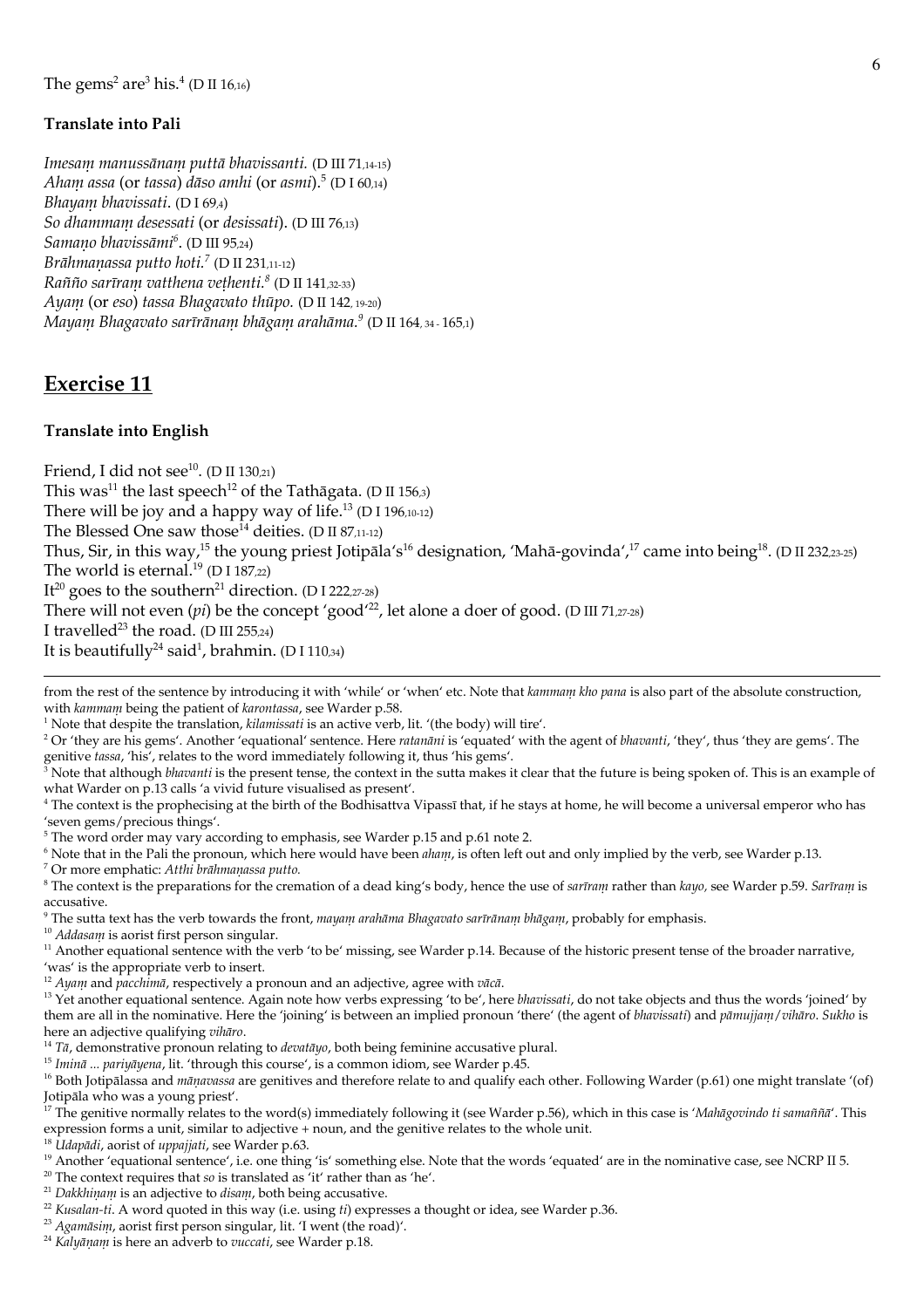Then King Mahāsudassana, having taken the ceremonial water vessel with the left hand, sprinkled the wheel-gem with the right hand. $^{2}$  (D II 172,19-22)

This is good. (D II 222,27) This India<sup>3</sup> will surely (eva) be powerful and prosperous<sup>4</sup>. (D III 75,8-9) You are practising<sup>5</sup> wrongly, I am practising correctly<sup>6</sup>. (D III 117,10-11) He has fallen away from there  $(and)^7$  has rearisen<sup>8</sup> here.<sup>9</sup> (D I 81,23) The wanderer saw<sup>10</sup> the Blessed One coming.<sup>11</sup> (D I 179,5-6) Perceptions<sup>12</sup> arise and  $(pi)$  cease. (D I 180,3) An illness of the Blessed One<sup>13</sup> arose<sup>14</sup>.<sup>15</sup> (D II 127,34-35) He acquires restraint<sup>16</sup>. (D I 85,26) I did<sup>17</sup> the work. Now (pana) while I was doing the work,<sup>18</sup> the body became tired;<sup>19</sup> well, I will lie down<sup>20</sup>. (D III  $255,15-16$ We saw him<sup>21</sup> rearisen<sup>22</sup> here.<sup>23</sup> (D I 1817-18)

## **Translate into Pali**

Ananto (or anantava) loko. (D I 188,1-2) Na idam sukaram. (DI 63,3-4) Ahanı magganı agamāsim (or patipajjim). (D III 255,24) Addas $\bar{a}^{24}$  rājā kumāram. (D II 16,3-4) Nagaram phītam ahosi. (Cf. D II 146,29 and D I 211,7) So dhuvo nicco sassato. (DI18,35) Addasāma Bhagavantam. (D III 39,32) Vācā kantā (or bhāsitam kantam), (D III 173.13-14) Tena ca me jīvitam dinnam<sup>25</sup>, mayā ca tassa jīvitam dinnam. (Cf. D I 148,3) Passa, Ānanda, te atītā niruddhā vipariņatā.<sup>26</sup> (D II 198,18-19) Tassa pahūtam suvannam hoti. (Cf. D II 351,11 and D III 163,5-6)

# **Exercise 12**

### Passage for reading (D II 337,9-23)

<sup>6</sup> Miccha and samma are adverbs to patipanno.

<sup>10</sup> Addasā, aorist.

<sup>11</sup>  $\bar{A}$ *gacclantam* is a present participle in the accusative agreeing with *Bhagavantam* like an adjective, see Warder p.46f.

- <sup>12</sup> Sañña is a feminine noun plural (same form as the singular).
- <sup>13</sup> Bhagavato, genitive of Bhagavā.

<sup>14</sup> Uppajji, aorist of *uppajjati*. Note that this is an alternative form to *udapādi* just above (example 5 in this exercise).

<sup>15</sup> I.e., the Blessed One became ill.

<sup>16</sup> As so often with the Pali there is no agent here apart from the pronoun which is understood by the ending of the verb.

<sup>17</sup> Akāsim, aorist.

- <sup>21</sup> Imam (accusative), usually a demonstrative pronoun but here it is a personal pronoun (see Warder p.30).
- <sup>22</sup> Upapannam, agrees with *imam*, 'him (accusative) who has arisen'.

<sup>&</sup>lt;sup>1</sup> Vuccati is passive, see Warder p.52.

<sup>&</sup>lt;sup>2</sup> Note how King Mahāsudassana is the agent of two verbs, both *galietvā* and *abbluikiri*. Each verb, however, has its own patient with accompanying instrumentals, see Warder p.48.

<sup>&</sup>lt;sup>3</sup> Jambudīpa, lit. 'rose-apple island', thus 'rose-apple land'.

<sup>&</sup>lt;sup>4</sup> Iddho and phīto are both adjectives qualifying Jambudīpo (India).

 $5$  Patipanno is a past participle agreeing with tram (and in the second instance with aham) both being nominative singular. The idioms of the Pali and English are different here and therefore it is difficult to translate *patipanno* with an English past participle (unless one chooses 'engaged in'). In translation work there will always be number of instances when a literal rendering is difficult or impossible.

<sup>7</sup> Quite regularly in the Pali an 'and' is understood although no connective particle appears in the text.

<sup>&</sup>lt;sup>8</sup> Both *cuto* and *upapanno* are past participles agreeing with so, 'he'. The sense here is active and not passive which is more common with past participles, see Warder p.40. (This is because *cuto* and *upapamo* are intransitive.)

This is the usual idiom for describing a deity completing its time in a heavenly realm and being reborn in the human realm.

<sup>&</sup>lt;sup>18</sup> Kanunam kho pana me karontassa is a genitive absolute construction. For further details see penultimate example in exercise 10, and Warder p.58.<br><sup>19</sup> Kilanto is a past participle. The Pali construction is actually active, lit. 'the body tired'.

<sup>&</sup>lt;sup>20</sup> Nipajjānu. The present tense here expresses the immediate future, see Warder p.12.

<sup>&</sup>lt;sup>23</sup> I.e., we saw that he had rearisen here.

<sup>&</sup>lt;sup>24</sup> Addasā, unlike other verbs, usually stands at the beginning of the sentence.

<sup>&</sup>lt;sup>25</sup> Note the agreement between *jīvitam* and *dinnam*.

<sup>&</sup>lt;sup>26</sup> Passa is the imperative second person singular. For niruddha, see Warder p.40.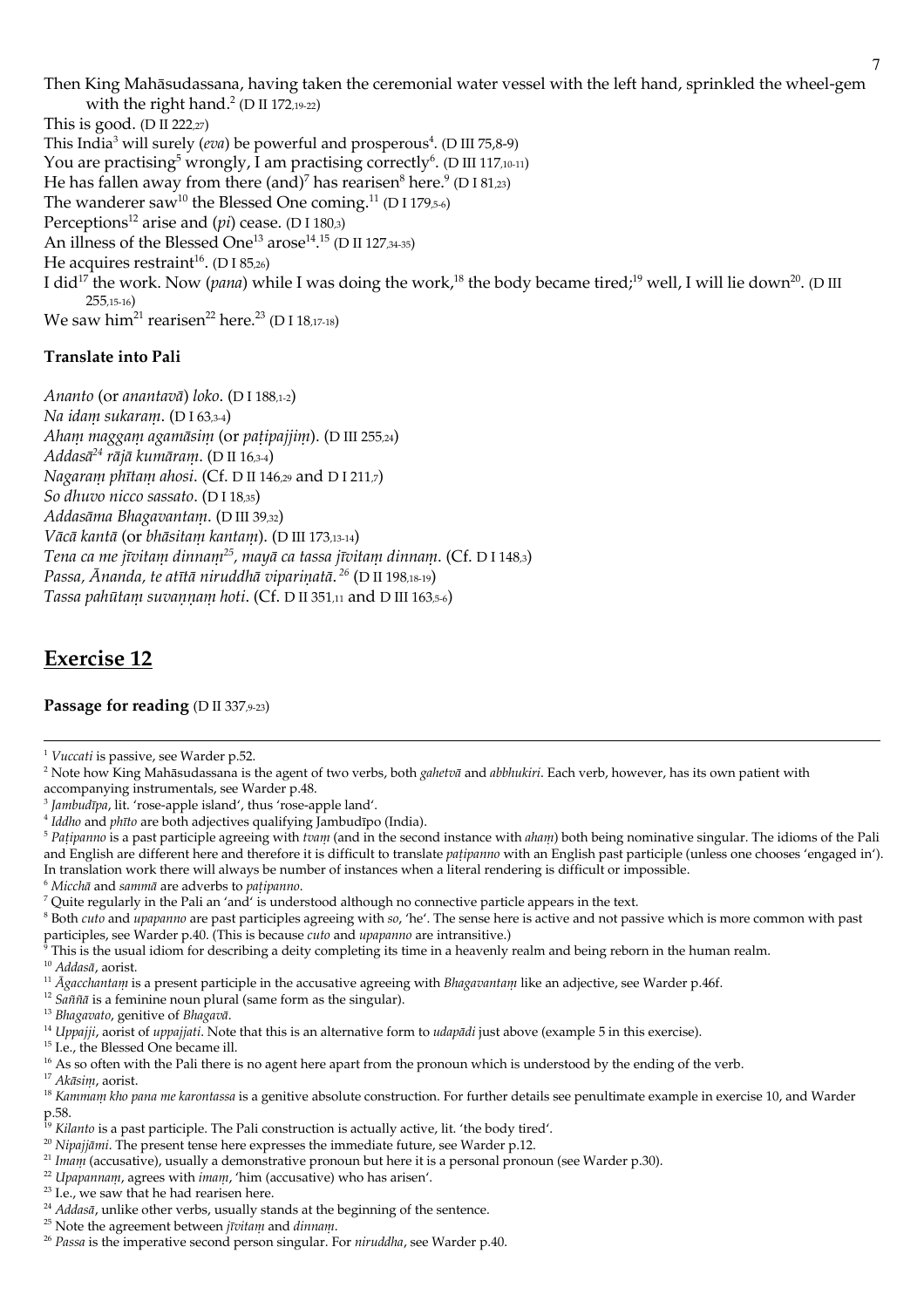Once upon a time, a certain conch-blower<sup>1</sup>, having taken a conch, went<sup>2</sup> to a bordering country. He, towards a certain village, that way approached.<sup>3</sup> Having approached, having sounded the conch, having put down the conch, he sat down.<sup>4</sup> Then (atha kho) those bordering<sup>5</sup> people thought this:<sup>6</sup> "Of what<sup>7</sup> is this sound, which is so exciting, so lovely, so intoxicating<sup>8</sup>?" Having assembled, they said this to that conch-blower: "Sir,<sup>9</sup> of what is this sound, which is so exciting, so lovely, so intoxicating?" "This, Sirs,<sup>10</sup> is called ( $n\bar{a}$  $n\bar{a}$ ) a conch, of which<sup>11</sup> there is<sup>12</sup> this sound, which is so exciting, so lovely, so intoxicating."13

### **Translate into English**

Through which<sup>14</sup> gate the ascetic Gotama will leave today, that will be called 'the Gotama Gate'. (D II 89,7-8) Also (*pi*) his clothes are<sup>15</sup> not as the clothes of others<sup>16</sup>. (D II 28,27-28) What is the meaning<sup>17</sup> of this? (D III 285,7) What  $(yam)$  we will desire, that we will do.<sup>18</sup> (D II 162.32) Of what action<sup>19</sup> of mine<sup>20</sup> is this<sup>21</sup> the fruit, of what action (is this) the result?<sup>22</sup> (D II 185,29-30) Now (tam), what do the honourable deities think?<sup>23</sup> (D II 216,7) There is no other world.<sup>24</sup> (D I 55,17) Who are you<sup>25</sup>, friend? (D II 356,17) What is good (and) what is bad?<sup>26</sup> (D III 61,14-15) Who are you?<sup>27</sup> (D III 84,16) Being a King, what<sup>28</sup> does he get?<sup>1</sup> (D III 146.23)

<sup>2</sup> Note how sankhadhamo is the agent of a series of verbs: first ādāya then agamāsi, see Warder p.48.

<sup>7</sup> Or 'what has', kissa, genitive.

- <sup>9</sup> Ambho, not very respectful.
- <sup>10</sup> Bho, used for both the singular and the plural.
- <sup>11</sup> Or 'which has'. The genitive alone, or the genitive + the verb 'to be', can often best be translated with the verb 'have'.
- <sup>12</sup> There is no verb in the Pali, so the verb 'to be' must be added.

<sup>21</sup> Idam refers back to something just mentioned.

 $^{22}$  I.e. 'what did I do to get this?' This is yet another sentence with no verb, and the verb 'to be' must be added on translation.

<sup>23</sup> I read tam as an indeclinable, 'now' or 'then'. It could also be regarded as an accusative of specification of state (see Warder p.17), 'about that', referring to what has been said or what is to follow, i.e. 'what do the honourable deities think about that: ...' (see Warder p.29). Bhonto deva is nominative rather than vocative because the verb maññanti is in the third person (plural).

<sup>27</sup> Another equational sentence, nominative plural.

<sup>&</sup>lt;sup>1</sup> This is a compound word: saikhadhamo = saikha ('conch') + dhamo ('blower'). For most compounds the meaning is immediately obvious. However sometimes it is not and it is then necessary to analyse the compound, see Warder pp.77-78.

<sup>&</sup>lt;sup>3</sup> I.e., he approached a certain village. Yena ... tena upasankanni, 'towards ... that way (he) approached', is the normal idiom in Pali for approaching someone or something. Note that, because of the indeclinable *yena*, what would normally be an object in the accusative instead becomes nominative, see Warder p.14.

<sup>&</sup>lt;sup>4</sup> The last verb *nisīdi* (aorist third person singular) tells us that the agent is third person singular. The context makes it clear that it is 'he' (i.e., the conchblower).

<sup>&</sup>lt;sup>5</sup> According to Warder *paccantajo* is a noun, but I take it to be an adjective, see PED.

<sup>&</sup>lt;sup>6</sup> Lit. 'of those bordering people there was this'. This is the usual idiom in Pali to indicate thinking, see Warder p.56.

 $8$  A series of three adjectives following the noun (saddo, 'sound') to which they relate. When an adjective follows the noun it relates to one should translate 'which is/which has ...', see Warder p.61.

<sup>&</sup>lt;sup>13</sup> Note that this sentence is structured with a relative clause (beginning with *yassa*, 'of which') and a demonstrative clause which is placed first (beginning with eso, 'this'). Eso is the correlative of yassa and thus they agree in number and gender but not in case, see Warder pp.70-72. A slight paraphrasing might bring out the structure better: 'That which has this sound which is so exciting, lovely, and intoxicating (=relative clause, now placed first), that is called a conch (=demonstrative clause)'.

<sup>&</sup>lt;sup>14</sup> Yen'ajja = yena + ajja. Yena agrees with dvārena (both being neuter singular instrumental) and thus yena qualifies dvārena, 'through which gate'.  $\sim$ <br><sup>15</sup> Note again that the verb 'to be' is missing in the Pali.

<sup>&</sup>lt;sup>16</sup> Here the genitive word (assa, from pi'ssa = pi + assa) comes after the word to which it relates. The reason for this may be that there are two independent genitive words here (i.e., assa and añnesam), both relating to the same noun, vatthāni, 'clothes'. When translating into English 'clothes' needs to be repeated.

 $17$  Ko is the interrogative pronoun, here agreeing with *attho*. The verb 'to be' must be supplied.

<sup>&</sup>lt;sup>18</sup> I.e., we will do as we like. Yann, lit. 'which', is often better translated with 'what'. When yann is used in this type of general statement it can mean 'whatever'/'whichever', see PED. Note the future tense in both the subordinate and the main clause, see Warder p.88.

<sup>&</sup>lt;sup>19</sup> In the Pali, a noun and a pronoun that agrees with it (i.e., they refer to the same thing), can often be separated by other words. What matters is agreement (in gender, case, and number). In this case both kissa and kanunassa are genitive neuter singular and one can therefore assume that the pronoun qualifies the noun, i.e. '(of) what action'. The same is true for *idam* and *phalam*. It is therefore important to scan sentences (or individual clauses within longer sentences) for such agreement.

<sup>&</sup>lt;sup>20</sup> The case of *me* here could also be instrumental, '(what action) by me', or even dative, '(this the fruit) for me'.

 $^{24}$  I.e., after death. Atthi at the beginning of a sentence makes for an emphatic assertion, see Warder p.31.

 $^{25}$  Ko'si = ko + asi. Note the agreement between ko and tvani, both being nominative singular.

<sup>&</sup>lt;sup>26</sup> Equational sentence with all the elements being nominative (neuter). The verb 'to be' must be added.

<sup>&</sup>lt;sup>28</sup> Kim, accusative patient of labhati, 'he gets what?'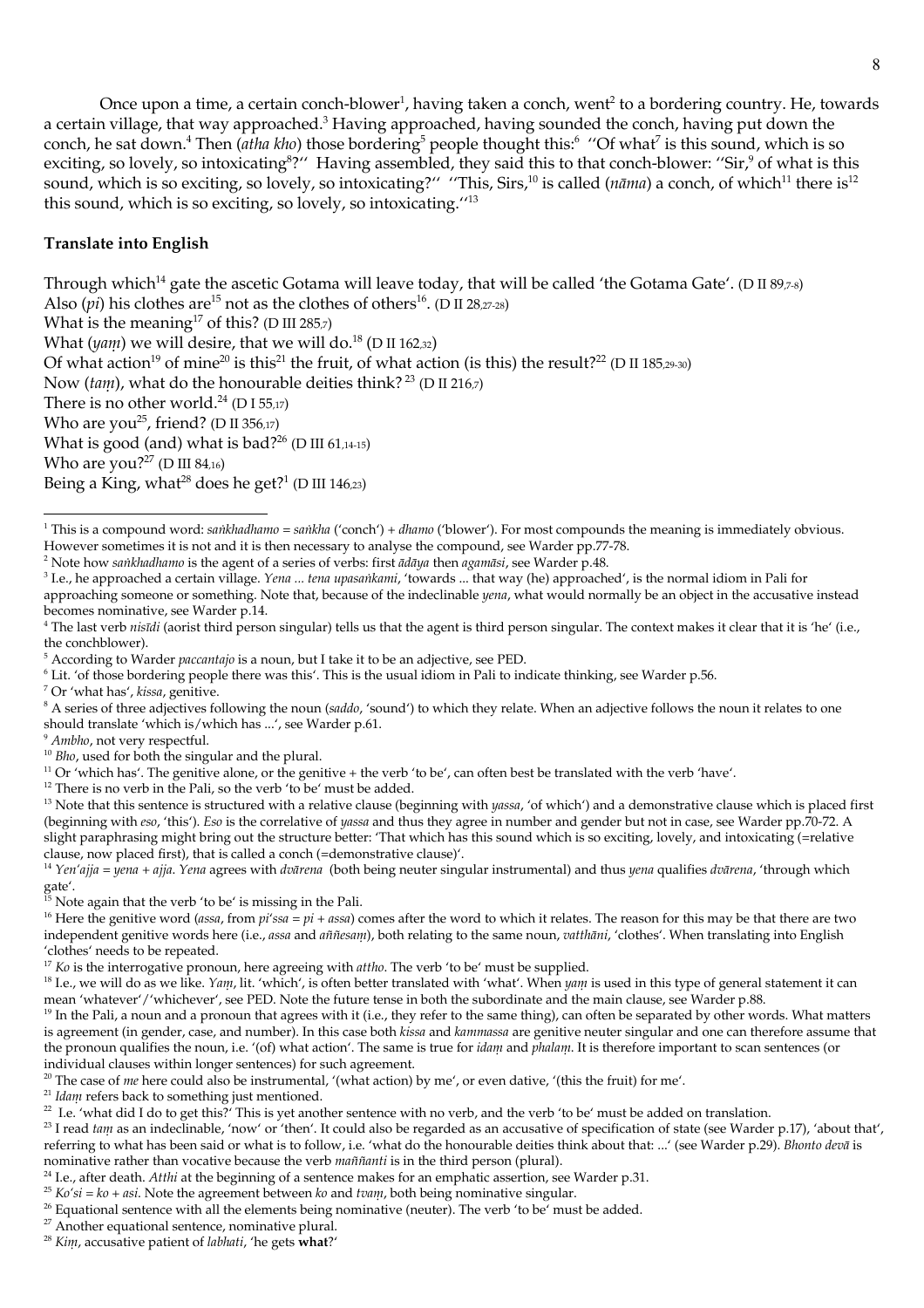May my<sup>2</sup> Prince Udāyibhadda be<sup>3</sup> possessed with<sup>4</sup> this calm<sup>5</sup>! (D I 50,25-26) Ask,<sup>6</sup> Great King,<sup>7</sup> what<sup>8</sup> you wish. (D I 51,6) The Blessed One makes an opportunity for you. $($ D II 150,19-20) What is not pleasing<sup>10</sup> to him<sup>11</sup>, that he gives up.<sup>12</sup> (D III 43,27-28)

### **Translate into Pali**

Adāsi me. (D III 258,11) Piyo me<sup>13</sup> Udāyibhaddo kumāro. (D I 50,29) Bhagavā pattam ādāya gāmam pindāya pāvisi. (Cf. D I 178,7-8) So nibbānāya (or parinibbānāya) dhammam deseti. (D III 55,1-2) Yam (assa) khamati<sup>14</sup> tam khādati (or paribhuñjati). (D III 43,28-30) Atha kho Bhagavā yena dvārena nikkhami, tam Gotama-dvāram nāma ahosi. (D II 89,10-11) Tam kim maññasi mahārāja?<sup>15</sup> (D I 60.6) Mayanı bhavantanı Gotanianı dassanāya idha upasankantā<sup>16</sup>. (D I 89,22-23) Kim bhante saddam assosī ti?<sup>17</sup> Na aham āvuso saddam assosin-ti.<sup>18</sup> (D II 130.22-23)  $N'(ev')$  assa<sup>19</sup> mayam jīvam nikkhamantam passāma. (D II 333,9)

# **Exercise 13**

Passage for reading (D II 337,23 - 338,9)

They put down<sup>20</sup> that conch stretched out<sup>21</sup>, saying<sup>22</sup>: "Speak,<sup>23</sup> Sir Conch! Speak, Sir Conch!" That conch certainly<sup>24</sup> did not make a sound. They put down that conch on the side<sup>25</sup> ... they made (it) stand up<sup>26</sup> ... they struck (it) with a stick ... they shook (it) saying: "Speak, Sir Conch! Speak, Sir Conch!" That conch certainly did not make a sound. Then, that conch-blower<sup>27</sup> thought this:<sup>28</sup> "To what extent these borderer people are fools.<sup>29</sup> For how can<sup>1</sup>

<sup>5</sup> Samannāgata takes the instrumental, see Warder p.44.

 $6$  Puccha, imperative.

<sup>7</sup> Mahārāja, vocative.

 $9$  I.e., he agrees to see you. Te is dative of advantage, see Warder p.67.

<sup>10</sup> (K)khamati, present tense. Again, note that when translating the present tense into English one may use the ordinary present tense (i.e.

- pleases') or the 'continuous' present (i.e. 'is pleasing'). Context and natural idiom must decide which is preferable.
- Assa, 'to him', dative. Khamati requires the dative, see Warder pp.67 and 74.
- <sup>12</sup> This is another case of a sentence structured with a relative clause preceding a demonstrative clause.
- <sup>13</sup> The use of the shortened form of pronouns, the 'enclitics' (here *me* instead of *mayham*), is very common. As these shortened forms are never the first word of the sentence (they are normally the second word), the usual word order may be altered.
- <sup>14</sup> I.e., 'what pleases him ...'.

- <sup>17</sup> Or 'Assosi bhante saddam?'.
- <sup>18</sup> See Warder p.74.

- <sup>20</sup> Nipātesum, aorist causative (see Warder p.81).
- <sup>21</sup> I.e., they laid it down flat.

<sup>23</sup> Vadelii, imperative, see Warder p.35.

 $1$  For further comments see sentence 12, exercise 8.

 $2$  Me can be instrumental, genitive, or dative, but the context - this is being spoken by Prince Udāyibhadda's father - indicates the genitive, 'of me'.

 $3$  Hotu, 'may ... (he) be', third person imperative, expressing a wish, see Warder p.35.

<sup>&</sup>lt;sup>4</sup> Samannāgato ('possessed with') is a past participle agreeing with Udāyibhaddo kumāro. A form of the verb 'to be' with a participle immediately preceding it, is a common feature of Pali. The combination forms what in effect is a single verb and should be translated together. In this example we therefore have: 'may ... be possessed with', cf. Warder pp.233-238.

 $8$  Yad, lit. 'which', but the meaning is often best conveyed with 'what' or 'whatever', see PED under ya.

<sup>&</sup>lt;sup>15</sup> The usual word order, which would have the vocative *mahārāja* as the second word, may be changed in a question.

<sup>&</sup>lt;sup>16</sup> Upasankantā is a past participle, see Warder p.40. Note the long  $\bar{a}$  ending to agree with the plural nominative mayam.

<sup>&</sup>lt;sup>19</sup> Nevassa = n'ev'assa = na eva assa, is a junction form, see Warder pp.213-218. Nikkhamanto, present participle, see Warder p.46.

<sup>&</sup>lt;sup>22</sup> The following sentence ends in  $ti$  which here marks direct speech, thus 'saying'.

<sup>&</sup>lt;sup>24</sup> Eva, adds emphasis.

<sup>&</sup>lt;sup>25</sup> Passena, indeclinable or instrumental of manner, see Warder p.45.

<sup>&</sup>lt;sup>26</sup> Thapesum, see Warder p.81.

<sup>&</sup>lt;sup>27</sup> Sankhadhama = sankha ('conch) + dhama ('blower'), a genitive tappurisa compound. That is, the case relationship between the two members of the compound, sanklua and dhamo, is the genitive, 'blower of the conch'. The compound as a whole is also genitive, thus the ending '-ssa'. See Warder pp.77-78.

<sup>&</sup>lt;sup>28</sup> Or 'it occured to him', lit. 'of that conch-blower there was this'. The standard Pali idiom used to express thinking, see Warder p.56.

<sup>&</sup>lt;sup>29</sup> Two adjectives and a pronoun preceding the noun that they qualify, i.e. *manussa*, 'people'. This is an emphatic construction; usually only one adjective precedes the noun (see Warder p.61). Note again the lack of a verb, the verb 'to be' must be added.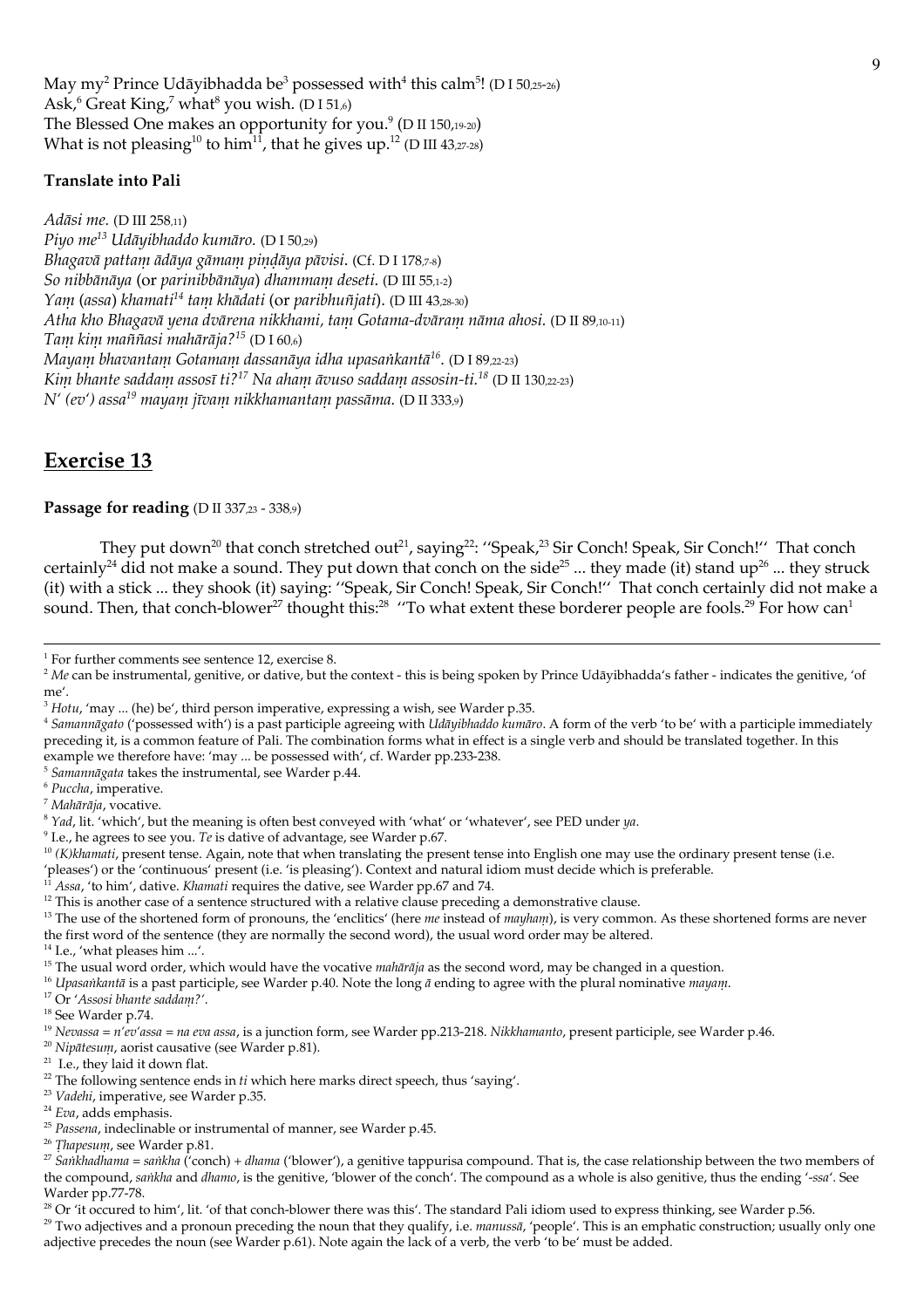they search (so) unwisely<sup>2</sup> for the conch-sound<sup>3</sup>?" While they were watching,<sup>4</sup> he,<sup>5</sup> having grasped the conch, having sounded the conch thrice, having taken<sup>6</sup> the conch, went away.

### **Translate into English**

The brahmin taught<sup>7</sup> the hymns<sup>8</sup>. (D II 236,19-21) He develops<sup>9</sup> that thought<sup>10</sup>. (D III 259,10-11) Your Majesty (deva), I am not giving<sup>11</sup> you<sup>12</sup> (up) to the enemies<sup>13</sup>. (D I 50,9) This is the origin of suffering.<sup>14</sup> (D I 84.1) The King caused palaces to be made<sup>15</sup> for the Prince<sup>16</sup>. (D II 21,67) He, endowed with this noble collection of virtue<sup>17</sup>, and endowed with this noble restraint of the senses<sup>18</sup> ... resorts<sup>19</sup> to an isolated abode: a forest, the root of a tree,<sup>20</sup> a mountain ... the open air,<sup>21</sup> a heap of straw<sup>22</sup>. (D I 71,12-17) Here the unsurpassed wheel of the Dhamma<sup>23</sup> was set going<sup>24</sup> by the Tathagata. (D II 140,25-26) This is excellent. (D II 223,2) Whoever<sup>25</sup> puts<sup>26</sup> a garland on top of (it),<sup>27</sup> that will be for their<sup>28</sup> happiness.<sup>29</sup> (D II 161,28-30) But, dear Jīvaka, why<sup>30</sup> are you silent?<sup>31</sup> (D I 49,11-12) I hope (kacci), dear Jīvaka, you are not giving me (up) to the enemies?<sup>32</sup> (D I 50,4-5)

#### **Translate into Pali**

Ayam dukkhanirodho. (D I 84,2) Parinibbānakālo dāni Bhagavato. (D II 112,27)

<sup>1</sup> Katham hi nāma. Goes with the future tense, the meaning being indignation/disapproval, see Warder p.55. The future tense is not suitable for the English translation. (The point of course is to retain the meaning of the Pali, i.e. indignation/disapproval, not the literal tense of the verb.) <sup>2</sup> Ayoniso, none of Warder's translations fit the context very well.

<sup>3</sup> Sankhasaddam = sankha ('conch') + sadda ('sound'), a genitive tappurisa compound, 'sound of the conch', see Warder pp.77-78.

<sup>4</sup> Genitive absolute, see Warder p.58. When the genitive absolute is formed with the present participle (here *pekkhamānānam*) the action is usually simultaneous with the action of the main verb of the sentence (here pakkānii, aorist). Thus I translate 'were watching' to agree with 'went away', both past tense, cf. NCRP XII 4.

<sup>5</sup> Note that the following four verbs all have the same agent. That the agent is 'he' (i.e. the conch-blower) is known from the context and from the final verb pakkāmi (third person singular aorist).

 $6$  Or 'taking', see Warder p.48.

<sup>7</sup> Vācesi, aorist, lit. 'caused to speak/recite'. Since recitation was the brahmin way of learning their tradition, this becomes 'to teach', see PED. <sup>8</sup> Mante, accusative plural.

<sup>9</sup> Bhāveti, causative of bhavati, 'to be'. 'To cause to be' is to bring into existence, i.e. to develop.

<sup>10</sup> Cittam usually means 'mind', but in context it is a 'thought' or 'wish' that he is cultivating.

<sup>11</sup> Again note how the Pali present tense *denti* can be tranlated as either 'I give' or 'I am giving'.

<sup>12</sup> Tam. Accusative of tvam.

<sup>13</sup> Dative. Verbs meaning to give (and similar concepts) are usually associated with the dative, i.e. dative of advantage (for the receiver).

<sup>14</sup> Dukkhasanudayo = dukkha ('suffering') + sanudayo ('origin'), a genitive tappurisa compound (see Warder p.77-78) equivalent to dukkhassa samudayo.

<sup>15</sup> Or 'had palaces made', causative, see Warder p.80. Kārāpesi is either second person singular present tense or third person singular aorist (the forms are identical), but since  $r\bar{a}j\bar{a}$  is the agent (i.e., third person) only the second alternative is possible. <sup>16</sup> Again, dative of advantage.

<sup>17</sup> Sīlakkhandhena = sīla ('virtue') + (k)khandha ('collection'), genitive tappurisa compound. Again note that genitive here refers to the internal

structure of the compound. The compound as a whole (and thus its relationship to other words in the sentence) is instrumental.

<sup>18</sup> Indriyasanvarena = indriya ('sense(s)') + sanvara ('restraint'), another genitive tappurisa compound.

<sup>19</sup> Note how 'he' (so) is the agent of three separate clauses, each with a separate verb (i.e., samannagato twice and blajati).

<sup>20</sup> I.e., the foot of a tree. Rukkhamūlam = rukkha ('tree') + mūla ('root'), another genitive tappurisa compound.

<sup>21</sup> Warder takes abbhokāsam to be an adjective qualifying palālapuñjam, but normally it is understood to be a noun, see DP.

<sup>22</sup> Palālapuñjam = palāla ('straw') + puñja ('heap'), still another genitive tappurisa compound, see Warder pp.77-78.

<sup>23</sup> Dhanimacakkam = dhanimassa cakkam, again a genitive tappurisa compound.

<sup>24</sup> Pavattitam is a past participle of the causative, i.e. 'caused to go'. This is an example of the past participle in the nominative singular neuter (pavattitam) being used as the main sentence verb, see Warder p.42. The past participle still agrees with its object (anuttaram dhammacakkam), this being a passive sentence.

<sup>25</sup> Ye, lit. 'who', plural.

<sup>26</sup> Lit. 'will put'. Aropessanti is probably future due to 'attraction' to bhavissati (see Warder pp.87-88). That is, bhavissati (the verb of the main clause) is required to be future tense on account of the meaning, and thus the verb of the relative clause (aropessanti) will also tend to be future. <sup>27</sup> Note the relative clause/demonstrative clause construction. The context is the honouring of a stupa containing Buddha-relics.

<sup>28</sup> Tesanu, either dative, 'for/to them', or genitive, 'their'/'of them'. It is often impossible to know for certain whether a particular construction is dative or genitive (here it is probably dative due to the advantage obtained), see Warder p.69. In practice, whether a particular expression is dative or genitive, does not usually significantly affect the meaning.

<sup>29</sup> Sukhāya, dative, lit. 'for the purpose of happiness'.

 $30$  Kim here functions as an indeclinable, which purpose it is to make the sentence interrogative, see Warder p.74.

<sup>31</sup> Again, a sentence without a verb. Add 'to be', i.e. 'are'.

<sup>32</sup> See above, third sentence of this exercise, for details.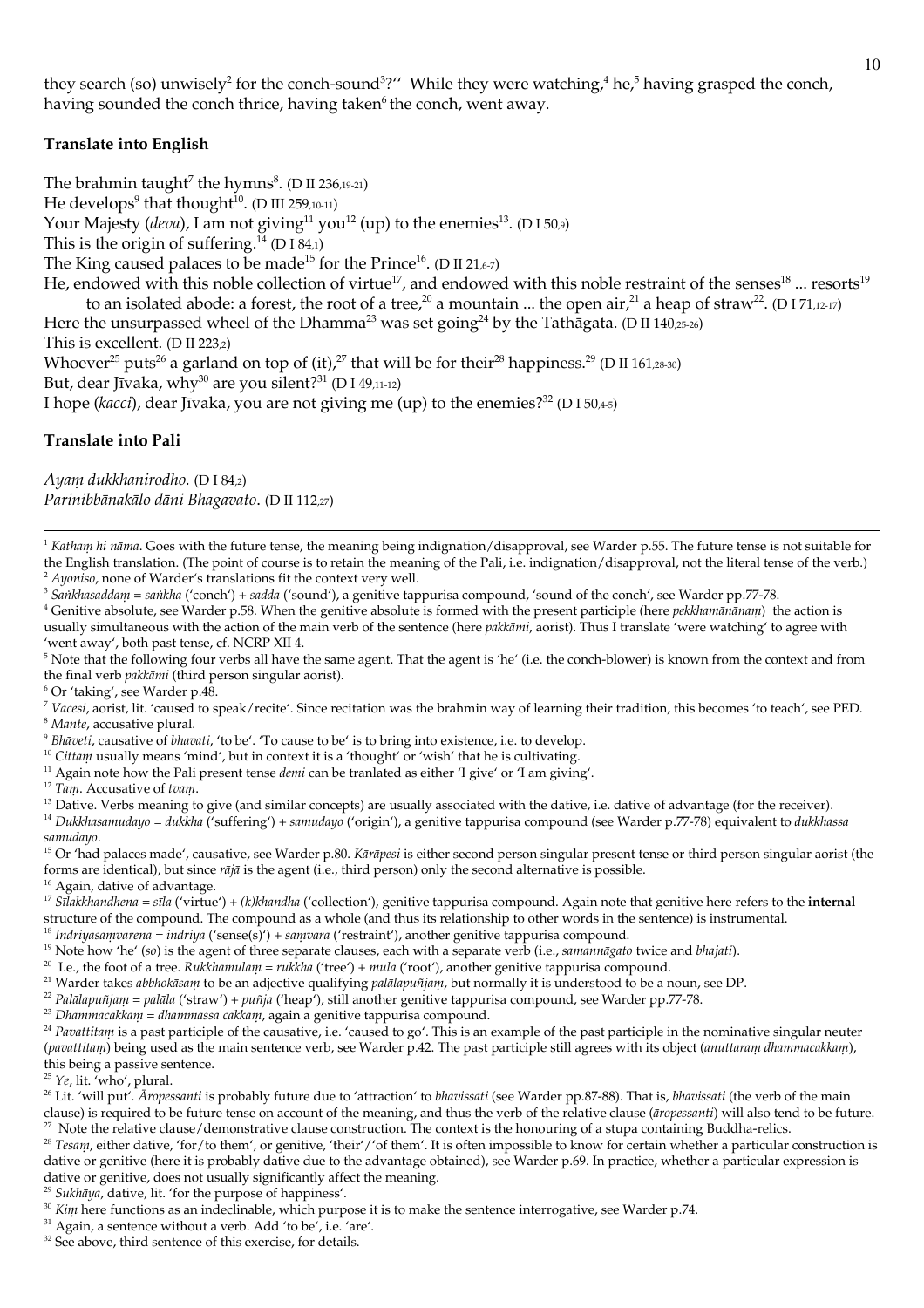Cundo kanınıāraputto panītam khādaniyam patiyādāpetvā<sup>1</sup> Bhagavato kālam ārocāpesi<sup>2</sup>: 'Kālo bhante nitthitam bhattan-ti. (D II 127,3-6) Sīho migarājā pakkami<sup>3</sup> (or nikkhami). (D III 23,26-31) Atthi aññe dhannuā gambhīrā paṇītā, ye Tathāgato pavedeti.<sup>4</sup> (D I 12,19-22) So tam cittam bhāveti.<sup>5</sup> (D III 259,10-11) Rājā brāhmane āmantāpetvā<sup>6</sup> etad avoca: "Passantu brāhmanā<sup>7</sup> kumāran"-ti, (D II 16.4-6) Rājā kumāram nisīdāpetvā anusāsati. (D II 20.19 - 21.1) Brāhmano puratthimena (or puratthimam) nagarassa navam agāram kārāpesi<sup>8</sup>. (D II 239,18-19) Mante vācetha. (D II 238.32) Aham aje muñcāpemi. (D I 147,37 - 148,3)

# **Exercise 14**

### Passage for reading ( $D \text{ II } 349,25 - 350,7$ )

Once upon a time a certain country emigrated. Then, a friend addressed a friend: "Let us go, my dear. We will approach that country.<sup>10</sup> Perhaps<sup>11</sup> in this case (*ettha*) we may acquire some<sup>12</sup> wealth." Saying "yes, my dear", the friend consented to the friend. They approached that country (and then)<sup>13</sup> a certain site of a village<sup>14</sup>. There they saw much abandoned<sup>15</sup> hemp. Having seen (it), the friend<sup>16</sup> addressed the friend: "This, my dear, is much abandoned hemp. Now, my dear, you bind<sup>17</sup> a load of hemp<sup>18</sup> and I will bind a load of hemp. We both<sup>19</sup> having taken a load of hemp, will go." Saying "yes, my dear", the friend having consented to the friend, bound<sup>20</sup> a load of hemp.

## **Translate into English**

May I ask,<sup>21</sup> Venerable Sir, (about) some<sup>22</sup> point? (D151,34) The deities fall from that  $group^{23}$ . (D I 20,19) Existence is<sup>24</sup> from the condition of attachment<sup>25</sup>. (D II 56,5) What now if we were to do that which is good<sup>1</sup>? ( $D$  III 73,21)

<sup>5</sup> See 'Translate into English' section above, second sentence.

 $^8$  Kārāpesi, causative aorist.

<sup>&</sup>lt;sup>1</sup> For patiyādāpetvā see Warder p.81. Note that klūdaniyan! (singular) here is equivalent to 'dishes' (plural).

<sup>&</sup>lt;sup>2</sup>  $\bar{A}$ rocapesi takes the dative like aroceti, see Warder p.68.

<sup>&</sup>lt;sup>3</sup> Note the regular aorist formation pakkami. The irregular formation pakkāmi is more common, see Warder p.24.

<sup>&</sup>lt;sup>4</sup> Note how the relative clause here follows the demonstrative clause, the relative pronoun being 'ye' and the related demonstrative pronoun being 'antile'. Ye is in the accusative (i.e., the object of pavedeti), while antile, which it relates to, is in the nominative. The number and gender, as they must be, are the same, see Warder p.71.  $\hat{A}$ *nina* is declined like  $\eta$ *a*, see Warder p.74.

 $6$   $\bar{A}$ mantāpetvā, causative, 'having caused to be addressed'.

 $7$  Nominative, not vocative, because the verb is in the third person. The vocative is used with verbs in the second person.

<sup>&</sup>lt;sup>9</sup> Imperative or present of immediate future, see Warder p.12.

<sup>&</sup>lt;sup>10</sup> Lit. 'towards that country that way we will approach', i.e., let us approach that country. Again this is the standard Pali idiom for going somewhere or to someone. Note the indeclinable use of tena ('towards') and yena ('that way'). The future here expresses decision/determination, see Warder p.55.

 $11$  App eva nāma, see DP.

<sup>&</sup>lt;sup>12</sup> Kin is here the junction form of kim (i.e., the final m changes to  $\tilde{n}$  due to the immediately following c), see Warder p.217. Kin/kim is the accusative singular neuter to agree with dhanam.

<sup>&</sup>lt;sup>13</sup> The Pali literally says: 'They, towards (yena) that country, towards (yena) a certain village-site, that way (tena) approached'. Note the sequence of approaching one location after another and its being expressed by a sequence of yenas.

<sup>&</sup>lt;sup>14</sup> Gāmapadam = gāma ('village') + padam ('site'), genitive tappurisa compound, see Warder pp.77-78.

<sup>&</sup>lt;sup>15</sup> Chadditam, past participle agreeing with sanam, 'hemp'.

<sup>&</sup>lt;sup>16</sup> Salīāyako, 'friend', is the agent of both verbs, disvā and āmantesi.

<sup>&</sup>lt;sup>17</sup> Bandha, imperative second person singular, see Warder pp.34-35.

<sup>&</sup>lt;sup>18</sup> Sāņabhāram = sāņa ('hemp') + bhāram ('load'), genitive tappurisa compound.

<sup>&</sup>lt;sup>19</sup> Ubho, 'both', is a numeral adjective, here qualifying 'we' (implied by the verb).

<sup>&</sup>lt;sup>20</sup> Bandhi, aorist.

<sup>&</sup>lt;sup>21</sup> Puccheyyām' aham = puccheyyāmi aham, optative to indicate a request, see Warder p.87.

<sup>&</sup>lt;sup>22</sup> Kañ cid = kam + ci, kañ and cid being junction forms. Kañ/kam is masculine accusative singular to agree with desam.

<sup>&</sup>lt;sup>23</sup> Tanuluā kāyā, ablative. Kāyo has the sense of 'collection', thus here it refers to a group of deities or a world of deities.

<sup>&</sup>lt;sup>24</sup> An equational sentence where the verb 'to be' is implied. The equation here is between the agent of 'to be' and *blavo*, i.e. 'there is existence ...'. (Equational sentences are always between words in the same case, almost always the nominative.)<br><sup>25</sup> *Upadānapaccayā* is a gentive tappurisa compound in the ablative. (I.e. the case of the compound as a whole is ablative

case relation between the two words *upadāna* and *paccaya* is genitive.) The ablative is here the ablative of cause and it could be translated as 'due to the condition of attachment'.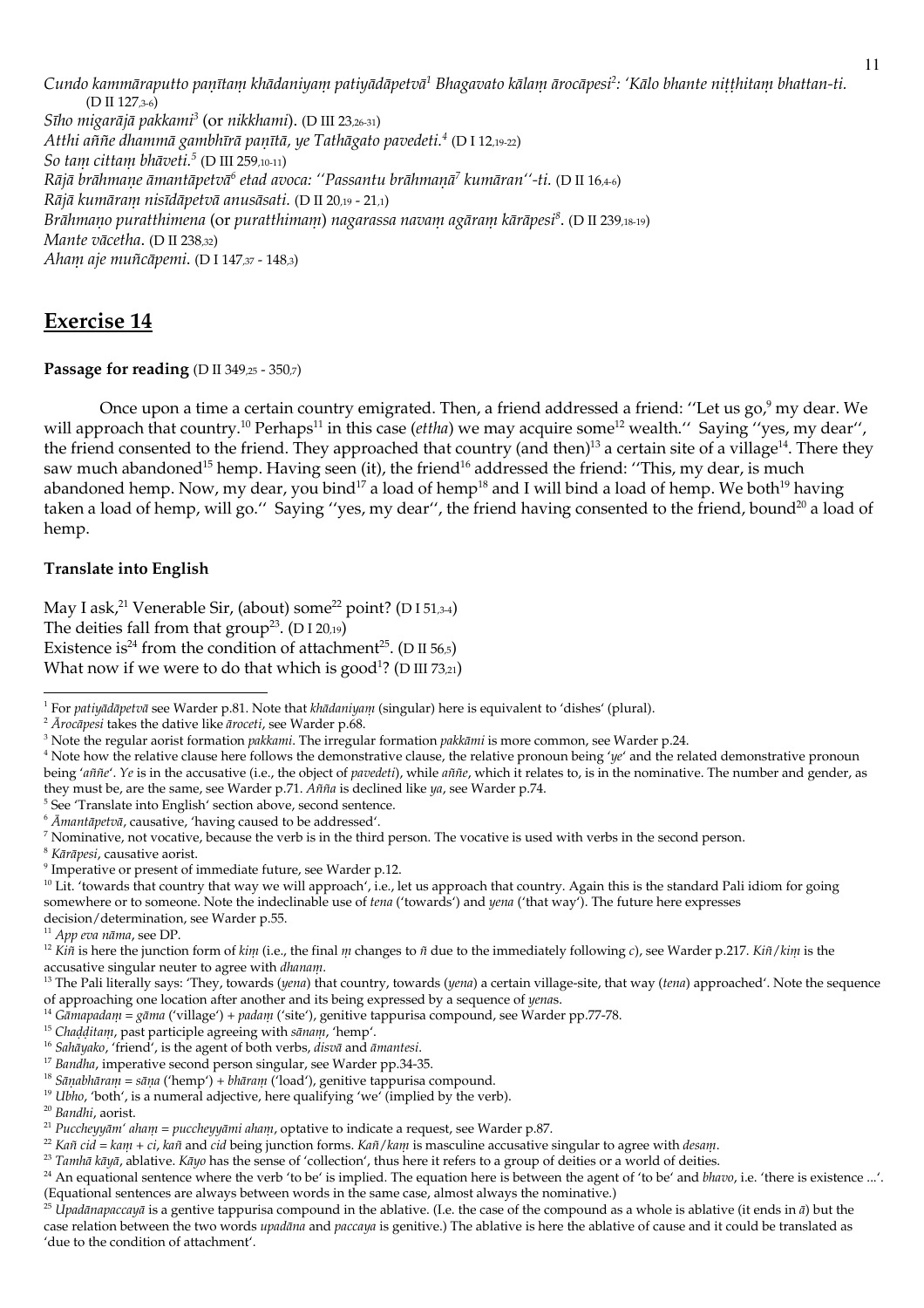They<sup>4</sup> will not now arise from that illness.<sup>5</sup> (D II 320,11-12)

Having approached them<sup>6</sup> from time to time<sup>7</sup>, you should ask.<sup>8</sup> (D III 61,13-14)

He might think this:<sup>9</sup> 'Formerly I was a slave. Now I am freed from that slavery!' (D I 72,26-28)

But, friend, where experience completely is not (n'atthi), would perhaps the perception<sup>10</sup> 'I am' be<sup>11</sup> there?<sup>12</sup> (D II 67,19- $\mathcal{D}$ 

The outflowings ( $\bar{a}$ sav $\bar{a}$ ) have been exhausted by me.<sup>13</sup> (D III 283,21)

Nobody<sup>14</sup> even (pi) offered me a seat.<sup>15</sup> (D I 91,18-19)

Let the honourables come!<sup>16</sup> (D II 233,4)

Here a recluse or brahmin might obtain something good<sup>17</sup>. Having obtained something good, he should not inform another.<sup>18</sup> For (hi) what can one<sup>19</sup> do<sup>20</sup> for another<sup>21</sup>?<sup>22</sup> Just as if,<sup>23</sup> having cut an old bond, one should make another new bond.  $(DI 224, 9-13)$ 

### **Translate into Pali**

(Aham) utthāy'āsanā<sup>24</sup> pakkāmim. (D I 53,10-14)

Sace samano Gotamo imam parisam āgaccheyya, imam tam (him) pañham puccheyyāma.<sup>25</sup> (D III 40,1-2) Kim kareyyāma. (D III 73,22) Aham puññāni kareyyam. (DI 60,16-17)

Phassapaccayā vedanā. (D II 56,17)

Yathā te khameyya<sup>26</sup>, (tathā)<sup>27</sup> tam (it) vyākareyyāsi. (D I 60,4-5)

Мауат пат āsanena nimanteyyāma.<sup>28</sup> (D I 60,35 - 61,2)

Candaggāho<sup>29</sup> bhavissati. (D I 10,13)

N'atthi ettha kiñci.<sup>30</sup> (D II 331,1)

Brāhmanā brāhmanam nagarā pabbājeyyum.<sup>31</sup> (D I 98,9-12)

 $2$  Hi is here an intensifier, thus 'never' for na hi.

- <sup>3</sup> Evam, lit. 'thus'. Evam is often, as in this case, used to refer to what has just been said or what is about to be said, therefore 'that'.
- $4$  Ime is usually a demonstrative pronoun but occasionally (as here) it is personal.
- $5$  Imamhā ābādhā, ablative. Ābādhā vuṭṭhāti is the usual idiom for recovering from an illness.
- $6 Te$ , accusative. Note that the agent of paripuccheyyāsi must be 'you' (singular), and that the agent of upasankamitvā must therefore also be the second person singular.
- <sup>7</sup> For kalena kalam, see Warder p.46.

<sup>8</sup> Note that Maurice Walshe's translation here, in 'Thus I Have Heard', is in error.

Again the usual Pali idiom for thinking (see Warder p.56) but note that the verb 'to be' is here in the optative tense, thus 'he might ...'.

<sup>10</sup> The quotation marker ti here marks a thought or a perception, see Warder p.36 and NCRP I 3.3.

 $^{11}$   $Siy\bar{a}$  , 'would … be'.

<sup>12</sup> The context is the Buddha showing that a 'self' cannot be without feeling/experience. The  $ti$  in *asmiti* denotes an idea, perception, or thought, see Warder p.36 & NCRP I 3.3.

<sup>13</sup> Me could here be instrumental, dative, or genitive!

<sup>14</sup> Na ko ci, see Warder pp.85-86.

<sup>15</sup> Asanena nimanteti, lit. 'invited (me) with a seat'. For this instrumental construction see Warder p.46.

<sup>16</sup> Imperative third person plural. This is a case of a third person verb being used in addressing someone, this being a polite form of address. In these cases it is not clear whether *blonto* should be understood as nominative or vocative, the form allows either interpretation. The vocative is normally used with second person verbs but polite address may be an exception to this rule. Alternatively, the nominative may be used here as an indirect but polite form of address, the vocative maybe being considered too familiar.

<sup>17</sup> Kusalam dhammam, lit. 'a good thing' or 'a good quality'.

<sup>18</sup> Parassa āroceyya, āroceti takes the dative, see Warder p.68.

<sup>19</sup> Paro. Because of the repetition of para here (paro parassa) one must translate 'one ... another', see PED.

<sup>20</sup> Karissati, lit. 'will (one) do'. See also DP under karoti.

<sup>21</sup> Parassa, dative.

 $22$  This is a rhetorical question meaning it is useless to help anybody. This was a wrong view according to the Buddha.

<sup>23</sup> Seyyathā pi nāma.

<sup>24</sup> Utthāy'āsanā = utthāya + āsanā, lit. 'having got up from the seat'. 'My' is implied in the Pali, see Warder p.89.

<sup>25</sup> Imam ... pañham, 'this question'.

- <sup>26</sup> Khameyya, 'it might please', third person, takes the dative te, 'you'.
- <sup>27</sup> Tathā, 'thus', is the correlative of yathā, 'as'. Yathā introduces the relative clause and tathā the demonstrative clause. See Warder pp.70-72 and 292-293

<sup>28</sup> Asanena nimanteti, again see Warder p.46. Nam is an alternative to tam, see Warder p.116.

<sup>29</sup> Canda-ggāho is a tappurisa compound, see Warder p.92.

<sup>30</sup> Na ... kiñ ci, 'nothing', see Warder p.86.

<sup>31</sup> Pabbājeti, 'he causes to go forth', thus 'he banishes'.

<sup>&</sup>lt;sup>1</sup> Kusalam is here a noun (not an adjective) and thus 'that which is good', 'what is good', or 'the good', see Warder p.62.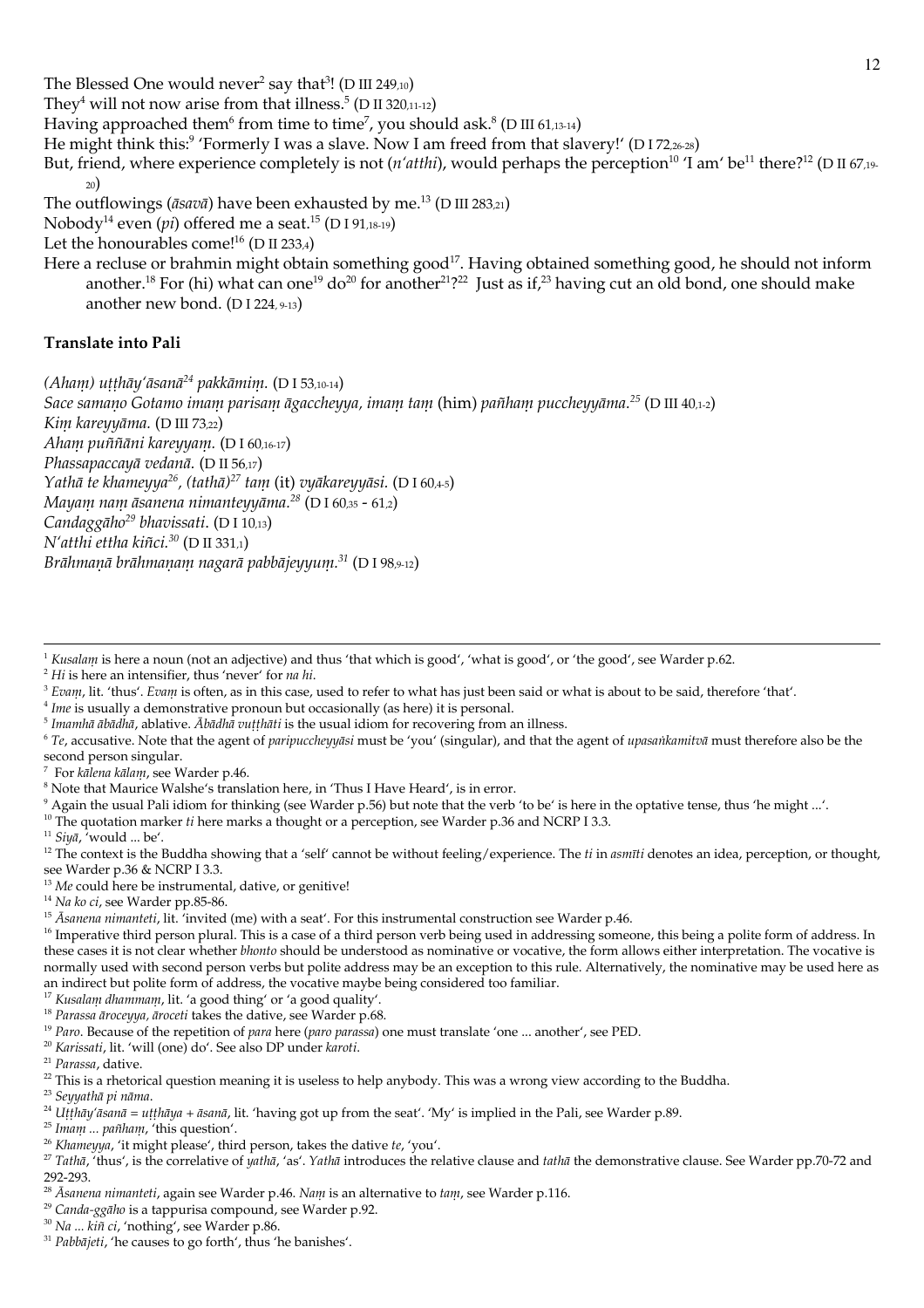# **Exercise 15**

## Passage for reading<sup>1</sup> (D II 350,8-18)

They both,<sup>2</sup> having taken a load of hemp, approached a certain site of a village. There they saw much abandoned hemp-thread<sup>3</sup>. Having seen (it) the friend addressed the friend: "For which purpose,<sup>4</sup> my dear, we would desire hemp, (for that purpose) here<sup>5</sup> is much abandoned hemp-thread. Now, my dear, you throw away the load of hemp<sup>6</sup>, and I will throw away the load of hemp<sup>7</sup>. We both, having taken a load of hemp-thread<sup>8</sup>, will go<sup>9</sup>." "This load of hemp, my dear, has been carried with difficulty<sup>10</sup> and has been well-tied-up<sup>11</sup> by me<sup>12</sup>. It is enough for me,<sup>13</sup> you understand!" Then that friend,<sup>14</sup> having thrown away the load of hemp, took a load of hemp-thread.

## **Translate into English**

Now,<sup>15</sup> brahmin, listen! (D I 124,19)

You don't understand this doctrine and discipline<sup>16</sup>! I understand this doctrine and discipline! (D III 117,<sup>2,9</sup>)

The Tathāgata was born here. (D II 140,20)

Who might quickly<sup>17</sup> understand this doctrine? (D II 40,5-6)

Someone gives a gift to an ascetic or brahmin<sup>18</sup>, (such as) food, drink, a garment, a carriage, a garland, perfume, and cosmetics,<sup>19</sup> a bed, room, and  $\text{lamp}^{20}$ . (D III 259,3-5)

But, Sir, who knows?<sup>21</sup> The sense pleasures<sup>22</sup> are intoxicating. (D II 234,10-11)

Find out:<sup>23</sup> whether the report (saddo) is disseminated<sup>24</sup> with reference to that Honourable Gotama<sup>25</sup> really (yeva) being<sup>26</sup> thus, or whether (the report is disseminated with reference to that Honourable Gotama being) not thus.<sup>27</sup> (DI 88.22-24)

When he is knowing thus (and) seeing thus,<sup>28</sup> the mind is freed<sup>29</sup> from the outflowing of sensual pleasure<sup>1</sup>, the mind

is freed from the outflowing of existence, and  $pi$ ) the mind is freed from the outflowing of ignorance. (D184,8- $_{10}$ 

<sup>10</sup> Durābhato =  $du(r)$  + ābhato, 'hard-carried'. The prefix  $du(r)$  has a negative connotation, see Warder p.98.

<sup>11</sup> Susannaddho = su + sannaddho. The prefix su (the opposite of  $du(r)$ ) has a positive connotation, again see Warder p.98.

 $12$  Me is the agent of the passive sentence. Note that the one *nue* here seems to relate to both past participles, i.e. 'has been carried with difficulty by me and has been well-tied-up by me'.<br><sup>13</sup> *Alam me. Me* is dative because *alam* takes the dative, see Warder p.68.

<sup>17</sup> Khippani is often followed by eva which slightly alters the meaning to something like 'really quickly'.

<sup>20</sup> Seyyavasatlapadīpeyyam = seyya + āvasatla + padīpeyya, another three element dvanda compound.

<sup>24</sup> Abbluggato is a past participle predicated of saddo, functioning like an adjective, see Warder p.61.

<sup>29</sup> Vimuccati, passive.

 $1$  For further explanations to the present passage, see passage for reading exercise 14.

 $2$  Ubho, 'both', is a plural numeral functioning as an adjective to te, 'they'.

<sup>&</sup>lt;sup>3</sup> Sānasuttam = sāna ('hemp') + suttam ('thread'), another tappurisa compound, probably with ablative internal structure, i.e. 'thread from hemp'. <sup>4</sup> Or 'for which sake', yassa atthaya, dative of purpose. See Warder p.68.

 $5$  Idam can be read as an indeclinable, as I do (cf. Warder footnote p.75), or as a pronoun, 'this'.

<sup>&</sup>lt;sup>6</sup> I.e., your load of hemp.

<sup>&</sup>lt;sup>7</sup> I.e., my load of hemp.

<sup>&</sup>lt;sup>8</sup> Sāņasuttambhāram, a tappurisa compound within a tappurisa compound, i.e. 'thread from hemp' within 'a load of hemp-thread', thus 'a load of thread from hemp'.

<sup>&</sup>lt;sup>9</sup> Gacchissāma, again future of decision/determination, see Warder p.55.

<sup>&</sup>lt;sup>14</sup> I.e., the first friend.

<sup>&</sup>lt;sup>15</sup> Tena hi signifies an admonition, see Warder p.94.

<sup>&</sup>lt;sup>16</sup> Dhammavinayam, dvanda compound. Note that although the compound has two members, it is here used as a collective noun neuter and thus is inflected in the singular, see Warder p.97. The pronoun *imam* is therefore also singular.

 $18$  Dative.

<sup>&</sup>lt;sup>19</sup> Mālāgandhavilepanam = mālā + gandha + vilepanam, a three element dvanda compound, collective singular neuter, see Warder p.97.

<sup>&</sup>lt;sup>21</sup> The contextual meaning is 'who knows what will happen?'

<sup>&</sup>lt;sup>22</sup> Kāma is not just any pleasure in Buddhist usage, but specifically the pleasure of the senses.

<sup>&</sup>lt;sup>23</sup> Jānāhi is usually translated 'know', but here means 'get to know' and thus 'find out', see PED. Judging from the context of the Pali in the sutta (i.e., samanam Gotamam jānāhi), jānāhi here seems to form a clause of its own, therefore the colon.

<sup>&</sup>lt;sup>25</sup> Tam bhavantam Gotamam I take to be an accusative of 'specification of state' (see Warder pp.17-18) and thus I translate 'with reference to ...'. (This is also the Com. interpretation.)

 $\frac{1}{6}$  Santam, present participle of atthi agreeing with Gotamam, see Warder p.47.

<sup>&</sup>lt;sup>27</sup> I.e., find out whether the report disseminated about the Honourable Gotama is true or not. This sentence is really far too complex to be introduced at this stage of a Pali course!

<sup>&</sup>lt;sup>28</sup> Genitive absolute. Both janato and passato are present participles in the genitive case. Note that the agent of the genitive absolute clause, tassa, here agrees with two genitive participles.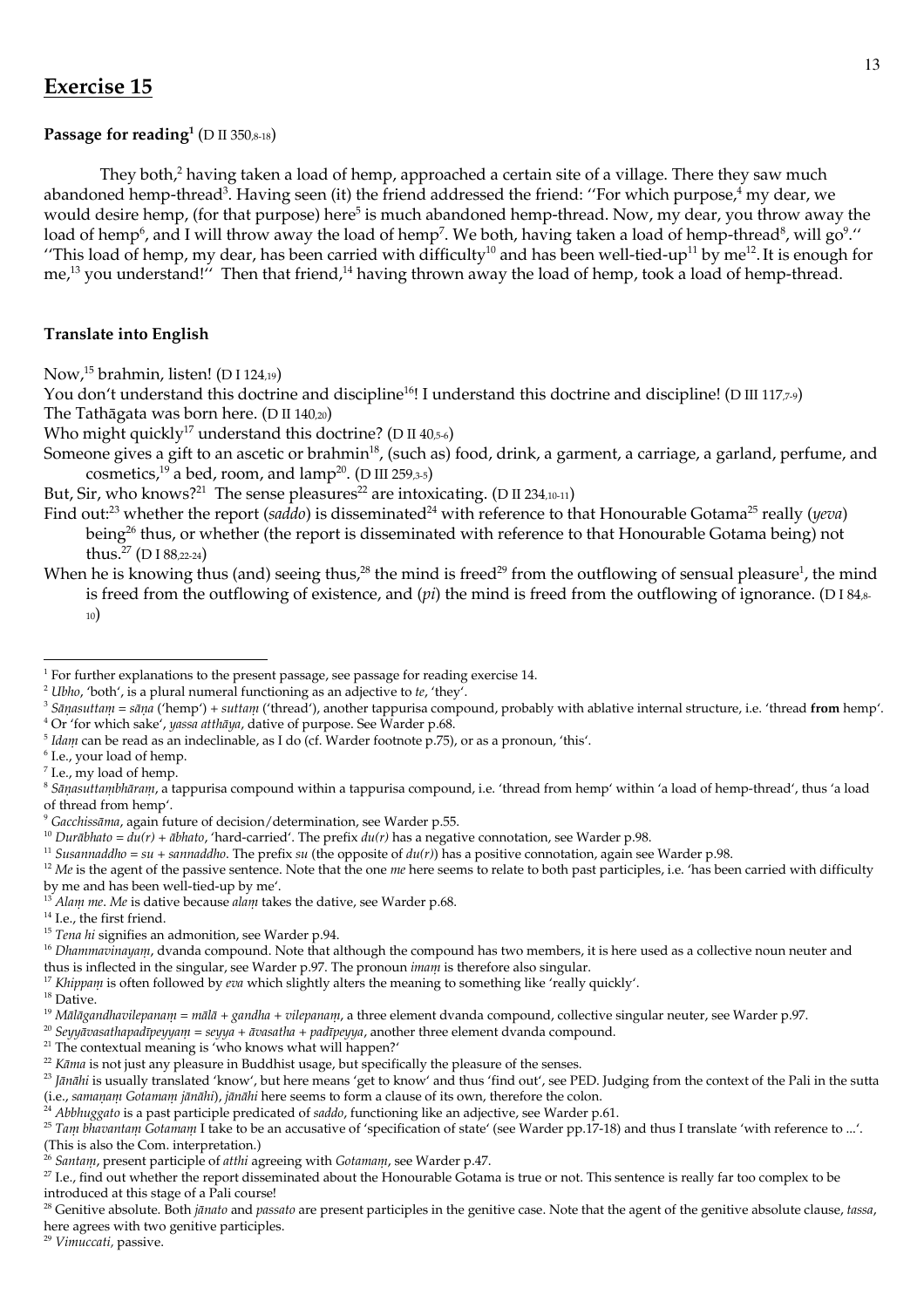Whatever<sup>2</sup> is subject to origination<sup>3</sup>, all that is subject to cessation.<sup>4</sup> (D II 41,20-21) There is no non-death for one who has been born.<sup>5</sup> (D II 246,16)

### **Translate into Pali**

Yanı ahanı jānāmi, tanı tvanı jānāsi; yanı tvanı jānāsi, tanı ahanı jānāmi. (DI88,8-10) Aham Bhagavato bhāsitam (or vacanam) ājānāmi. (D I 184,30-31) Yanı ahanı vyākarissānu, tanı khippanı eva ājānissati. (D II 150,16-17) So aparena samayena<sup>6</sup> ariyam dhammanı<sup>7</sup> sunāti. (D II 214,11-12) Bhagavā pattacīvaraņi<sup>8</sup> ādāya Rājagahaņi pindāya pāvisi. (D III 180,9-10) Alam Ānanda, mā paridevesi.<sup>9</sup> (D II 144,10) So pajānāti: 'ime sattā kāyaduccaritena samannāgatā'.<sup>10</sup> (D I 82,25-29) Tanı vācanı (or bhāsitam or vacanam) anugganhanto<sup>11</sup> pakkāmin. (D I 53,13-14) Kasmā<sup>12</sup> idam samanena Gotamena avyākatam<sup>13</sup>? (Cf. D I 188,32) Tumhe agārasmā anagāriyam pabbajitā.<sup>14</sup> (D III 84,14-15)

## **Exercise 16**

Passage  $1^{15}$  (D II 350,19 - 351,21)

They approached a certain site of a village. There they saw much abandoned flax. Having seen (it) etc. much abandoned flax-thread. Having seen (it) etc. etc. much abandoned gold. Having seen (it) the friend addressed the friend: "For which purpose, my dear, we would desire hemp, hemp-thread ... lead, or silver, (for that purpose) here is much abandoned gold. Now, my dear, you throw away the load of hemp, and I will throw away the load of silver. We both, having taken a load of gold, will go." "This load of hemp, my dear, has been carried with difficulty and has been well tied up by me. It is enough for me, you understand! ...

Passage 2 (D II 347,9 - 348,1)

Once upon a time, a certain pig-breeder<sup>16</sup> man went<sup>17</sup> from his own village<sup>18</sup> to another village. There he saw much abandoned dry dung<sup>19</sup>. Having seen (it), he thought this<sup>20</sup>: "This is much abandoned dry dung for me<sup>21</sup>, and a

<sup>6</sup> Aparena samayena, 'after some time', see Warder p.45.

<sup>8</sup> Dvanda compound.

<sup>20</sup> Again the standard Pali idiom for thinking, see Warder p.56.

<sup>&</sup>lt;sup>1</sup> Kāmāsavā = kāma ('sensual pleasure') + āsava ('outflowing') + ā-ending (ablative), a genitive tappurisa compound, the compound as a whole being ablative. Bhavāsavā and avijjāsavā are structured in the same way.

<sup>&</sup>lt;sup>2</sup> Yam kiñ ci, see Warder p.85.

<sup>3</sup> Sanudayadhanmani = sanudaya ('origination') + dhanma. Dhanma at the end of a compound has the sense of 'nature of', 'subject to', see CDB  $p.44.$ 

Again note the relative clause/demonstrative clause construction, each clause being 'equational'.

 $\frac{6}{10}$  Jatassa, dative past particple. Note the 'personalised' form of the participle, i.e. 'one who has been born' rather than just 'has been born'. This is a common feature of Pali past participles (and present participles), see NCRP V 5.2.

<sup>&</sup>lt;sup>7</sup> Warder renders ariyam dhammam as 'excellent doctrine'. Other words for excellent could be abhikkantam or panītam.

<sup>&</sup>lt;sup>9</sup> Alanu, 'stop', see Warder p.68. Mā paridevesi, 'don't grieve', see Warder p.31. The PTS text actually has paridevi which may be an alternative form of the aorist. Again note the combination of aorist with mā.

<sup>&</sup>lt;sup>10</sup> Samannāgata + instrumental, see Warder p.44. Kāyaduccaritena = kāya + duccarita, a tappurisa compound (duccarita = du(r) ('bad') + carita ('conduct')).

 $\hat{H}$  Anugganlanto, 'not-memorising', negative present participle of ugganlati. 'Not grasping' or 'not understanding' might be a better translation considering the context in the sutta. Also note how an m (here of vacam, but also five lines up of khippam) can change to m when a vowel, here a, follows in close junction, see Warder p.217.

<sup>&</sup>lt;sup>12</sup> See Warder p.89.

<sup>&</sup>lt;sup>13</sup> Avyākataņi is the negative past participle of vyākaroti.

<sup>&</sup>lt;sup>14</sup> Agārasnuā, ablative. Agārasnuā pabbajitā, see Warder p.89. Pabbajitā, plural nominative agreeing with tunuhe, 'you'.

<sup>&</sup>lt;sup>15</sup> For notes on the present passage, see passage for reading exercise 14 and 15.

<sup>&</sup>lt;sup>16</sup> Sūkaraposako = sūkara ('pig') + posako ('breeder'). This compound is structured like a genitive tappurisa compound ('breeder of pigs') but it is in fact a bahubbīhi compound acting like an adjective to puriso, see Warder p.137.

<sup>&</sup>lt;sup>17</sup> Agamāsi, aorist.

<sup>&</sup>lt;sup>18</sup> Sakamhā gāmā, ablative.

<sup>&</sup>lt;sup>19</sup> Sukkhagūtham = sukkha ('dry') + gūtham ('dung'), kammadhāraya compound, i.e., sukkha is an adjective qualifying gūtham. See Warder p.108.

 $21$  Me, dative. It can also be read as genitive.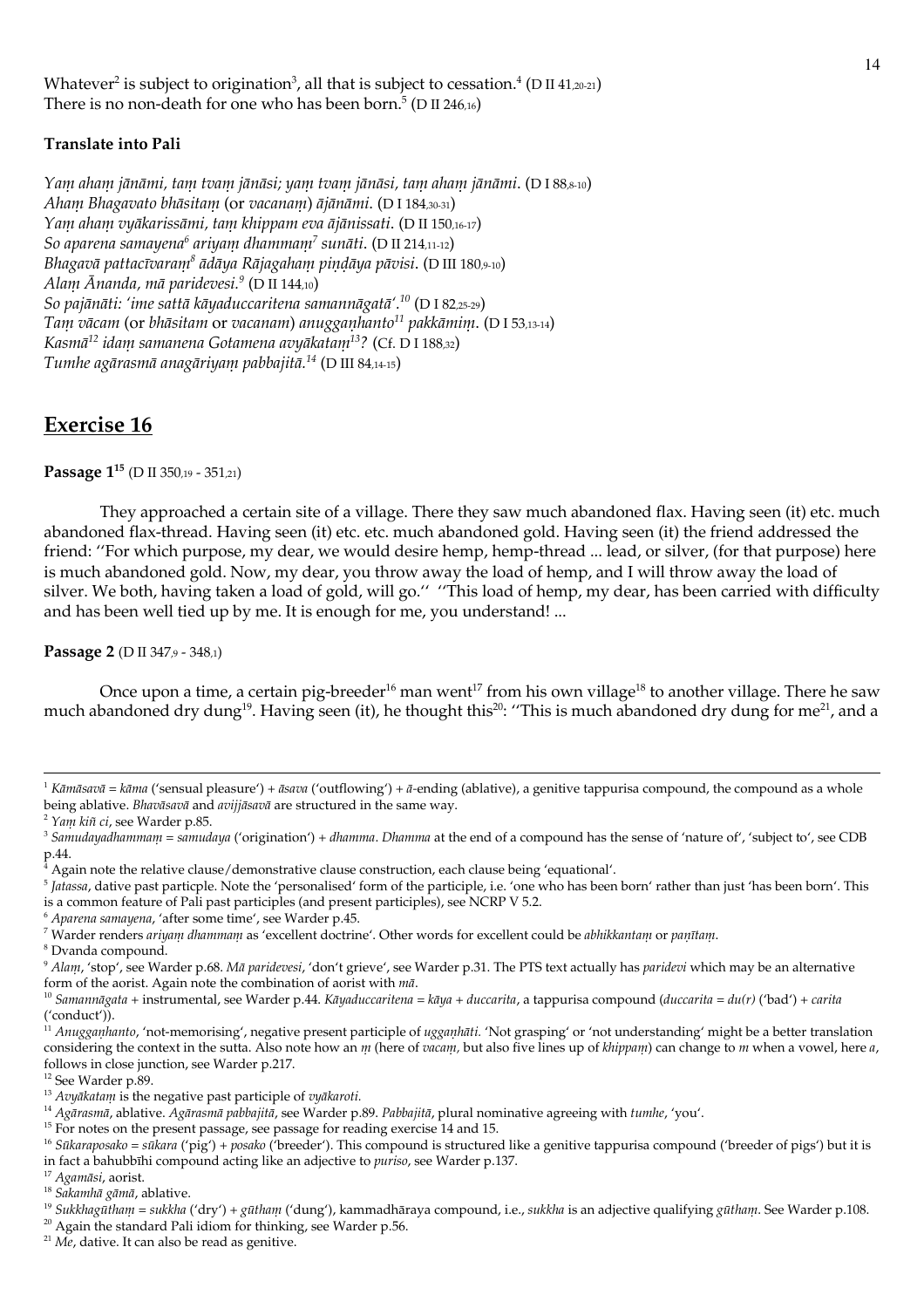meal for my pigs<sup>1</sup>. What now if  $I^2$  were to carry the dry dung from here<sup>3</sup>?" He, having spread out the cloak<sup>4</sup>, h aving fetched much dry dung, having bound a bundle, having lifted (it) up<sup>5</sup> on the head, went.<sup>6</sup> Whilst on his way,<sup>7</sup> a great<sup>8</sup> untimely cloud<sup>9</sup> rained heavily<sup>10</sup>. He went<sup>11</sup>, smeared<sup>12</sup> with dung as far as the tip of the nail<sup>13</sup>, having taken the oozing (and) dripping<sup>14</sup> load of dung. Then<sup>15</sup> people having seen him (enam) said this<sup>16</sup>: "I say, aren't<sup>17</sup> you  $\text{mad}^{18}$ ! - (or) perhaps<sup>19</sup> daft? For how can you, smeared<sup>20</sup> with dung as far as the tip of the nail, carry<sup>21</sup> an oozing (and) dripping load of dung?" "In this case (ettha), I say, you are mad, you are daft, for truly (tatha hi pana) it is a meal for my pigs!"

### **Translate into Pali**

The Blessed One was dwelling<sup>22</sup> in Rājagaha<sup>23</sup>. (D I 47,1-2) These, the moon and the sun,  $24$  are in another world, not in this (world).<sup>25</sup> (D II 319,23-24) With reference to what<sup>26</sup> is your<sup>27</sup> quarrel, with reference to what is the dispute? (D I 237,7-8) When this had been said,<sup>28</sup> a certain minister of the King<sup>29</sup> said this to the King. (D I 47,14-15) By him (tena) now (dāni) not long it will be lived.<sup>30</sup> (D II 138,16) By the honourable King that regret should not be done.<sup>31</sup> (D I 138,16) But (pana), Potthapāda, this (etam) should not be seen<sup>32</sup> thus. (D I 196,6-7) Some business<sup>33</sup> (karanīyam) or other<sup>34</sup> arose<sup>35</sup>. (D II 340,14) This is to be pursued, this is not to be pursued.<sup>36</sup> (D II 223,1-2)

Translate into Pali (DI 117,28 - 118,11)

<sup>2</sup> Yan nūnāham = yan (=yam) nūna aham. For yan nūna, see Warder p.94.

<sup>4</sup> Uttarāsango = uttara ('upper') + āsango ('robe'), a kammadhāraya compound where uttara is an adjective to āsango, see Warder p.108.

<sup>5</sup> Ubbāhetvā, see DP.

 $6$  The initial so, 'he', is here the agent of a series of five verbs.

7 Tassa antarā magge. Antarā takes the locative (see PED) and antarā magge is a common expression meaning 'on the way' or 'whilst on the way', see DP. The exact function of the genitive (tassa) eludes me, but the given translation is at least very convenient! Alternatively it may be related to the verb pāvassi.

 $8$  Mahā, nominative singular.

 $^9$  Akālamegho = akāla ('untimely') + megho ('cloud'), a kammadhāraya compound where akāla is an adjective to megha, see Warder p.108.

<sup>10</sup> Pāvassi, aorist of pavassati.

 $^{\rm 11}$  Agamāsi, aorist.

 $12$  Makkhito, agrees with so, i.e., he was smeared.

<sup>13</sup> Agganakhā seems to be a tappurisa compound with an idiomatic reversal of the two members: for 'tip of the nail' one would normally expect nakhagga. The compound as a whole is in the ablative case (thus ending in  $\bar{a}$ ) as required by yāva, see Warder p.91.

<sup>14</sup> Two present participles qualifying 'load of dung'. Note the case, number, and gender agreement.

<sup>15</sup> Tam, is either an indeclinable (as I have read it) or it serves to emphasise enam, 'that him', parallel to so'ham (=so aham), see Warder p.29.

<sup>16</sup> Evam. Again, when referring to something which immediately follows, 'this' seems a suitable translation, see DP.

 $17$  Kacci no. The negative particle no is an emphatic form of na.

 $18$  Unmatto (and then veceto) agree with tvan, all nominative singular.

<sup>19</sup> Kacci. Note that I have translated kacci differently on the two occasions.

<sup>20</sup> Makkhito now agrees with 'you', the agent of harissasi.

 $^{21}$  Katham hi nāma ... harissasi. Katham hi nāma takes the future (see Warder p.55), but the overall sense is indignation/disapproval. Thus the future tense is lost on translation.

<sup>22</sup> This is a common opening of suttas. It is another example of the present tense (vilarati) being used as the 'historic present', see Warder p.12. <sup>23</sup> Rājagahe, locative.

<sup>24</sup> A dvanda compound. Note that in this case the ending of the compound is plural (nominative), reflecting the fact that the compound contains two items. Inte, which qualifies and agrees with candinasuriya, is therefore also plural. The sun and the moon were considered to be devas, beings (or gods) which exist in another world.

<sup>25</sup> Again note how the verb 'to be' is missing in the Pali and needs to be supplied on translation. The same is true of the next sentence.

<sup>26</sup> Kismin, locative of reference, (from kini), see Warder p.102.

<sup>27</sup> Vo, genitive case.

<sup>28</sup> Evam vutte is usually regarded as a locative absolute even though there is no pronoun as is normally required in such expressions, see

Warder p.103. The pronoun in this case may be regarded as 'implied' by the participle, see NCRP VIII 3. <sup>29</sup> Rājāmacco = rājā + amacco ('minister'), genitive tappurisa compound.

<sup>30</sup> Jīvitabbanı ('to be lived') + bhavissati (it will be') = 'it will be lived'. This is a slightly complicated example of the future passive participle + the verb 'to be' forming a 'periphrastic' construction, see Warder pp.107 and 236.

<sup>31</sup> Karanīyo, 'should be done', future passive participle, see Warder p.106. An idiom expressing that the King need not feel remorse.

<sup>32</sup> Or 'should not be regarded (thus)'. Datthabbann, future passive participle, see Warder p.105.

<sup>33</sup> Karanīyam, again a future passive participle but here used as a neuter noun, see Warder p.106.

 $^{34}$  Kiñ cid eva, 'some ... or other', see DP.

<sup>35</sup> Uppajji is the aorist of *uppajjati*. A common alternative aorist form of *uppajjati* is *udapādi*.

<sup>36</sup> Referring to right practices and wrong practices, i.e. according to the Buddha's teachings.

 $1$  Mamañ-ca sūkarabhattam. Sūkarabhattam = sūkara + bhattam ('meal') is a tappurisa compound 'meal for the pigs'. Note how 'my', mamañ, has to be inserted into the middle of the compound for the expression to be clear in English.

 $3$  Ito, ablative.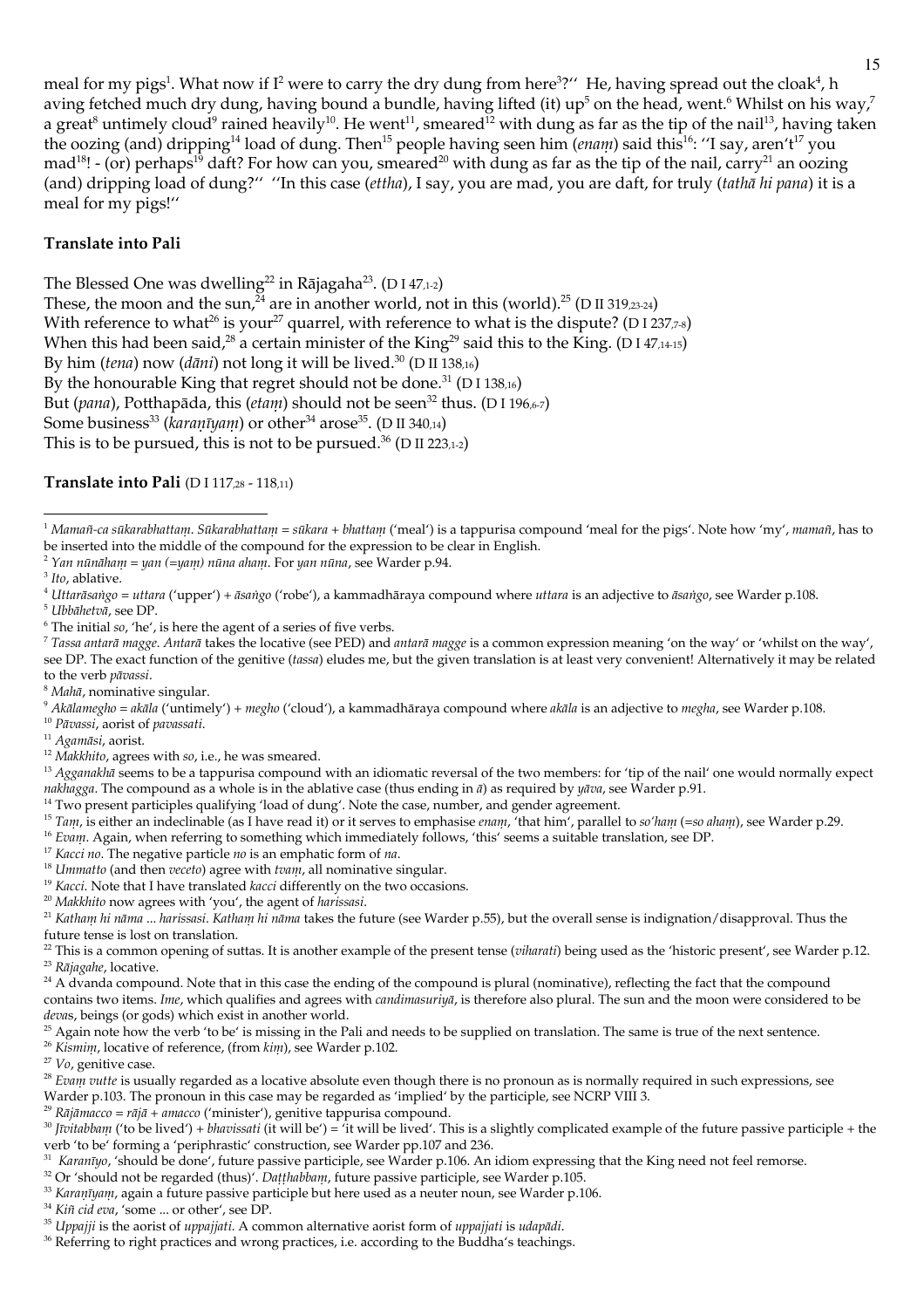Aham ce va kho pana samanam Gotamam pañham puccheyyam, tatra<sup>1</sup> ce mam samano Gotamo evam vadeyya<sup>2</sup>: "Na c'esa<sup>3</sup> brāhmana pañho evam pucchitabbo, evam nām'esa brāhmana pañho pucchitabbo''ti, tena mam ayam parisā paribhaveyya: "Bālo Sonadando brāhmano avyatto, nāsakkhi<sup>4</sup> samanam Gotamam yoniso pañham pucchitun"-ti.

Manı ce va kho pana samano Gotamo pañham puccheyya, tassa cāham pañhassa veyyākaranena cittam na ārādheyyam. Tatra ce mam Samano Gotamo evam vadeyya: "Na c'esa brāhmana pañho evam vyākātabbo, evam nām'esa brāhmana pañho vyākātabbo''ti, tena mam ayam parisā paribhaveyya: ''Bālo Sonadando brāhmano avyatto, nāsakkhi samanassa Gotamassa pañhassa veyyākaranena cittam ārādhetun"-ti.

# **Exercise 17**

### Passage for reading (D II 342,20 - 343,7)

Once upon a time a great caravan of carts<sup>5</sup> which had a thousand carts<sup>6</sup> went from the eastern country to the western country. Wherever<sup>7</sup> it went<sup>8,</sup> it quickly exhausted grass, sticks, and water<sup>9</sup>, (and) the greenery<sup>10</sup>. Now in that caravan were two caravan-merchants, one had five hundred carts<sup>11</sup>, (and) one<sup>12</sup> had five hundred carts. Then those caravan-merchants thought this:<sup>13</sup> "This is a great caravan of carts which has a thousand carts. Wherever we<sup>14</sup> go, it quickly exhausts the grass, sticks, and water, (and) the greenery. What if (yan nūna) we were to divide this caravan in two, (with) five hundred carts on either side.

## **Translate into English**

Now brahmin listen, I will speak. (D I 124,19)

I breathe in  $\text{long}^{15}$ . (D II 291,7)

Do not go two by one  $(way)^{16}$ . (D II 45,32)

Only<sup>17</sup> having seen that Blessed One Gotama,<sup>18</sup> will we go.<sup>19</sup> (D I 151,45)

The gods are seated together<sup>20</sup> in the assembly hall. (D II 225,10-11)

Didn't he hear<sup>21</sup> sounds<sup>22</sup> which were really (eva) existing<sup>23</sup>, or which were non-existing?<sup>24</sup> (D I 152,25-28)

But I will go forth from home<sup>25</sup> to homelessness. (D III 64,11-13)

<sup>6</sup> Sakatasaluassanu, genitive tappurisa compound, lit. 'a thousand of carts', see Warder p.117. Note that this word is not an adjective to sakatasattluo because they don't agree in gender. Rather the two words are nouns in apposition, i.e. qualifying each other. This is similar to noun + adjective except that the two nouns retain their own genders.

<sup>14</sup> Te mayam, emphatic 'we', see Warder p.29.

<sup>25</sup> Agārasmā, ablative.

 $^{\rm 1}$  Same as tattha.

<sup>&</sup>lt;sup>2</sup> Vadeyya means 'were to  $\textbf{say}'$  rather than Warder's 'were to ask'.

<sup>&</sup>lt;sup>3</sup> Esa is equivalent to eso. It is a 'deictic' pronoun, i.e. a pronoun of presence, see Warder p.29.

 $4$  Na + asakklui. Asakklui is aorist of sakkoti.

 $5$  Sakatasattho = sakata ('cart') + sattho ('caravan'), tappurisa compound, see Warder pp.77-78. Note how the first word in the compound is in its stem form but the meaning may be either singular or plural depending on the context.

<sup>7</sup> Yena yena, see Warder p.73.

<sup>&</sup>lt;sup>8</sup> Gacclati, and below pariyadiyati etc., is historic present tense. See Warder p.12.

<sup>&</sup>lt;sup>9</sup> Tinakatthodakam = tina + kattha + udakam, a three member (or double) dvanda compound, see Warder p.97.

<sup>&</sup>lt;sup>10</sup> Lit. 'the green colour', haritakavannam = haritaka ('green') + vannam ('colour'). Haritaka is an adjective qualifying vannam and thus this is a kammadhāraya compound, see Warder p.108.

 $^{11}$  Genitive denoting ownership or possession, see Warder p.55. For these numeral expressions see Warder p.117.

 $12$  I.e., the other.

<sup>&</sup>lt;sup>13</sup> Tesanu satthavāhānam etad ahosi, again the standard idiom to express thinking, see Warder p. 56.

<sup>&</sup>lt;sup>15</sup> Dīgham here functions as an adverb, i.e. it qualifies the verb. See Warder p.116.

<sup>&</sup>lt;sup>16</sup> Agamittha is the second person plural aorist of gacchati (see Warder p.64). Together with ma it forms a negative injunction or prohibition, see Warder p.31. Dve, 'two', is an adjective that agrees with the agent, 'you' plural. Possibly dve can be read as an adverb, i.e. it expresses 'how' they should (not) go (maybe 'do not go as a pair', see PED).

 $v^2$   $\check{Va}$  = eva, emphatic.

<sup>&</sup>lt;sup>18</sup> I.e., only when we have seen him.

<sup>&</sup>lt;sup>19</sup> This meaning is required by the context in the Sutta. Otherwise the meaning could also have been: 'having seen (someone or something), we will go to that Blessed One Gotama.

<sup>&</sup>lt;sup>20</sup> Sannisinna is the past participle of sannisīdati, 'seated together', see PED.

<sup>&</sup>lt;sup>21</sup> Nāssosi =  $na$  + assosi, assosi being the aorist of sunāti, see Warder p.70.

<sup>&</sup>lt;sup>22</sup> Note that saddāni is neuter whereas Warder has sadda as a masculine noun. Sometimes nouns in Pali are not fully consistent as to gender.  $N\bar{a}s\cos i = na + assosi.$ 

<sup>&</sup>lt;sup>23</sup> Santāni, present participle of atthi, see Warder p.47. It agrees with saddāni like an adjective, i.e. 'sounds which were existing'.

<sup>&</sup>lt;sup>24</sup> I.e., the fact that he did not hear any sounds, was that due to there being no sounds to be heard?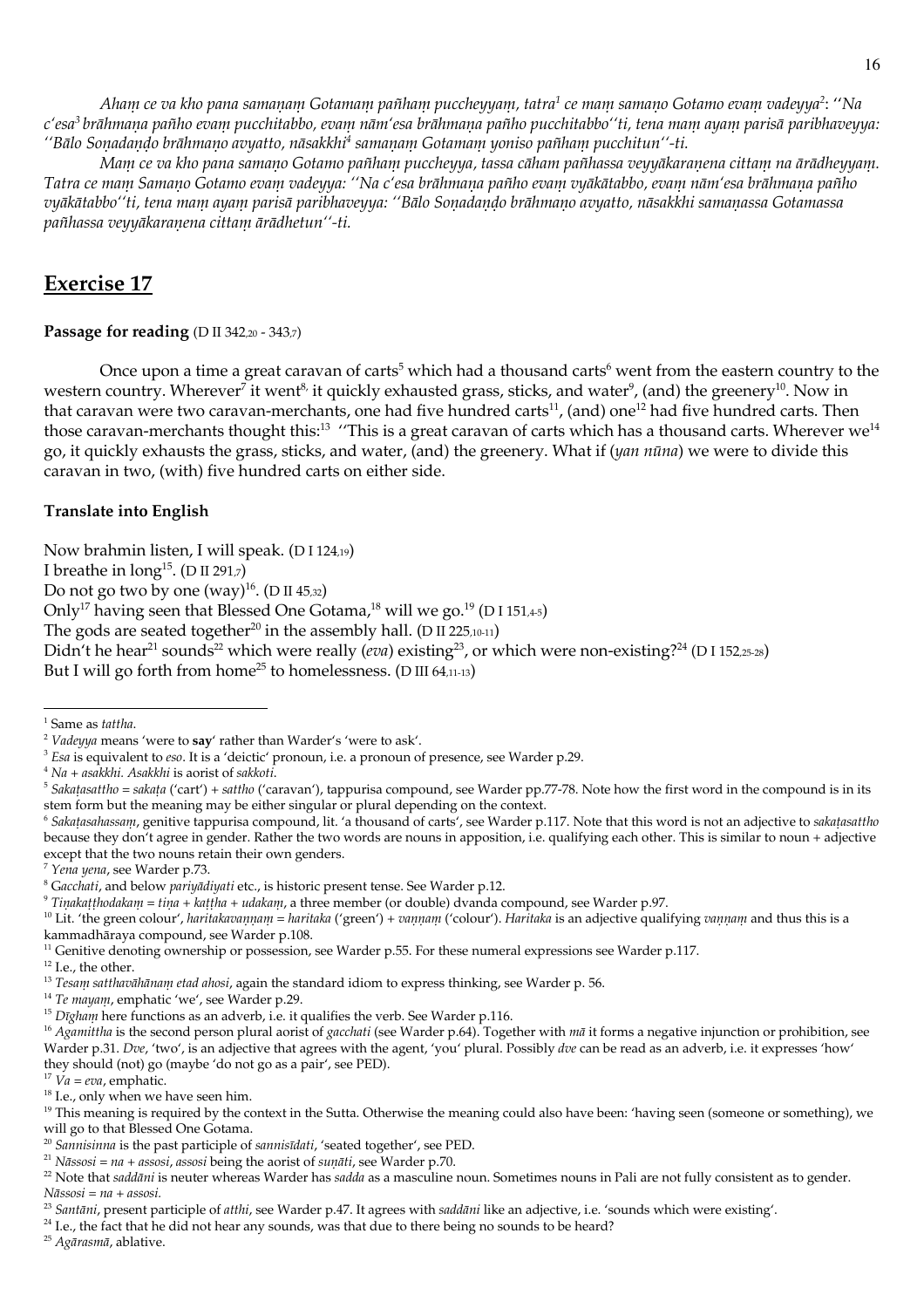Which five? $1(DII 85,14)$ In regard to sensual pleasures, wrong<sup>2</sup> should not be practised<sup>3</sup>. (D III 62,18) If<sup>4</sup> your honour is happy, then<sup>5</sup> we are happy, if your honour is unhappy, then we are unhappy.<sup>6</sup> (D II 233,7-9)

Re-translation into Pali (DI 120,10 -124,10)

Pañcahi angehi samannāgatam brāhmanā brāhmanam paññāpenti ... (D I 120,10-11) Imesam pañcannam angānam vannam thapayāma<sup>7</sup>. Kim hi vanno karissati? ... (D I 120,32-34) "Titthatha tumhe, Sonadando brāhmano mayā saddhim mantetū" ti. Evam vutte Sonadando brāhmano Bhagavantam etad avoca: "Titthatu bhavam Gotamo, tunhī bhavam Gotamo hotu, aham eva tesam saha dhammena pativacanam karissāmī" ti. Atha kho Sonadando brāhmano te brāhmane etad acova: ''Mā bhavanto evam avacuttha: 'Apavadat'eva bhavam Sonadando vannam, apavadati mante, ekamsena bhavam Sonadando samanass'eva Gotamassa vādam anupakkhandatī' ti. "Nāham bho apavadāmi vannam vā mante vā" ti. (D I 122,19 - 123,2)

Tena kho pana samayena Sonadandassa brāhmanassa bhāgineyyo Angako nāma mānavako tassam pārisāyam nisinno hoti.  $(D I 123.3-5)$ 

"Passanti bhonto imam Angakam mānavakam amhākam bhāgineyyan"-ti? "Evam bho". (D I 123,6-8) Yattha sīlam tattha paññā, yattha paññā tattha sīlam. (D I 124,2-3) "Sīla-paññānañ<sup>8</sup> (-ca pana) lokasmim aggam akkhāyatī" ti. (D I 124,9-10)

# **Exercise 18**

Passage 1 (D II 348,19 - 349,7)

Once upon a time two gamblers gambled with dice. One gambler swallowed the unlucky die each time it came. The second gambler saw that gambler swallowing<sup>9</sup> the unlucky die each time it came. Having seen (it), he said this to the gambler: "Dear, you win conclusively; [130]<sup>10</sup> dear, give (me) the dice, I shall make a votive offering." Saying<sup>11</sup> "yes dear", that gambler handed over the dice to that gambler<sup>12</sup>. Then that gambler having treated the dice with poison, said this to that gambler: "Come dear, let us gamble<sup>13</sup> with dice." Saying "yes, dear", that gambler consented to that gambler<sup>14</sup>. Also (*pi*) a second time<sup>15</sup> those gamblers gambled with dice, (and) also a second time that gambler swallowed the unlucky die each time it came. The second gambler saw that gambler, also for the second time, swallowing the unlucky die each time it came. Having seen (it), he said this to that gambler:

"Smeared with the highest potency, The swallowing<sup>16</sup> man knows not the die,<sup>17</sup> Swallow, damn you, swallow evil gambler<sup>18</sup>, Afterwards there will be bitterness<sup>19</sup> for you<sup>20</sup>."

 $4$  Yam as indeclinable.

<sup>7</sup> Imperative: 'Let us except ...'.

<sup>8</sup> According to the Commentary sīla-paññānam - which ending would be a genitive plural - is actually sala + paññāṇaṃ where paññāṇaṃ is a neuter noun, see also PED. This reading makes the meaning of the above phrase much more transparent: 'Virtue-and-wisdom (nominative singular dvanda compound) is declared the foremost (agganu, nominative) in the world'. According to Warder agga is a masculine noun, but according to DP, which I follow, it is neuter. Note that this is a passive sentence.

 $1$  Katame is a pronominal adjectice, see Warder p.74.

<sup>&</sup>lt;sup>2</sup> Kāmesu, I read it as a locative of reference, therefore 'in regard to sensual pleasures ...', see Warder pp.100-101. Warder treats micchā as a noun, 'wrong', which I follow, but it is usually understood to be an adverb, 'wrongly'.

<sup>&</sup>lt;sup>3</sup> Caritabbā, future passive participle, see Warder pp.104-107.

 $5$  Tam as indeclinable.

 $6$  Note that sukha and dukkha here are adjectives, not nouns, that qualify the pronouns  $mayany$  and bhavan which are in the nominative case.

<sup>&</sup>lt;sup>9</sup> Gilantani, present participle accusative agreeing with tam akkhadhuttani, 'that gambler'. Kalini, 'the unlucky die', is here the patient of the present participle.<br><sup>10</sup> The numbers in square brackets refer to the page numbers in Warder's book and have been included for ease of reference.

<sup>&</sup>lt;sup>11</sup> The ti of the Pali (in evani sanuna ti) indicates that something is being said, see Warder pp.35-36.

<sup>&</sup>lt;sup>12</sup> Dative. The verb *padeti* (here the aorist  $p\bar{a}d\bar{a}si$ ) takes the dative.

<sup>&</sup>lt;sup>13</sup> Lit. 'we will gamble'. Future expressing determination or decision, see Warder p.55.

<sup>&</sup>lt;sup>14</sup> Dative. Paccassosi (aorist of pațisunāti) takes the dative, see Warder p.68.

<sup>&</sup>lt;sup>15</sup> Dutiyani, when used adverbially in the accusative case, has the sense of 'for the second time'/'a second time', see PED.

<sup>&</sup>lt;sup>16</sup> Gilam, present participle nominative agreeing with puriso, 'man'.

<sup>&</sup>lt;sup>17</sup> I.e., the man does not realise that the die is smeared with the highest potency (of poison).

<sup>&</sup>lt;sup>18</sup> Pāpadluttaka, kammadhāraya compound, pāpa being an adjective qualifying dluttaka, see Warder p.108.

<sup>&</sup>lt;sup>19</sup> Or 'severity', katukam. The point made seems to be that his actions will have severe results.

 $20$  Te, dative. This is a dative of disadvantage parallel to the dative of advantage, see Warder p.67.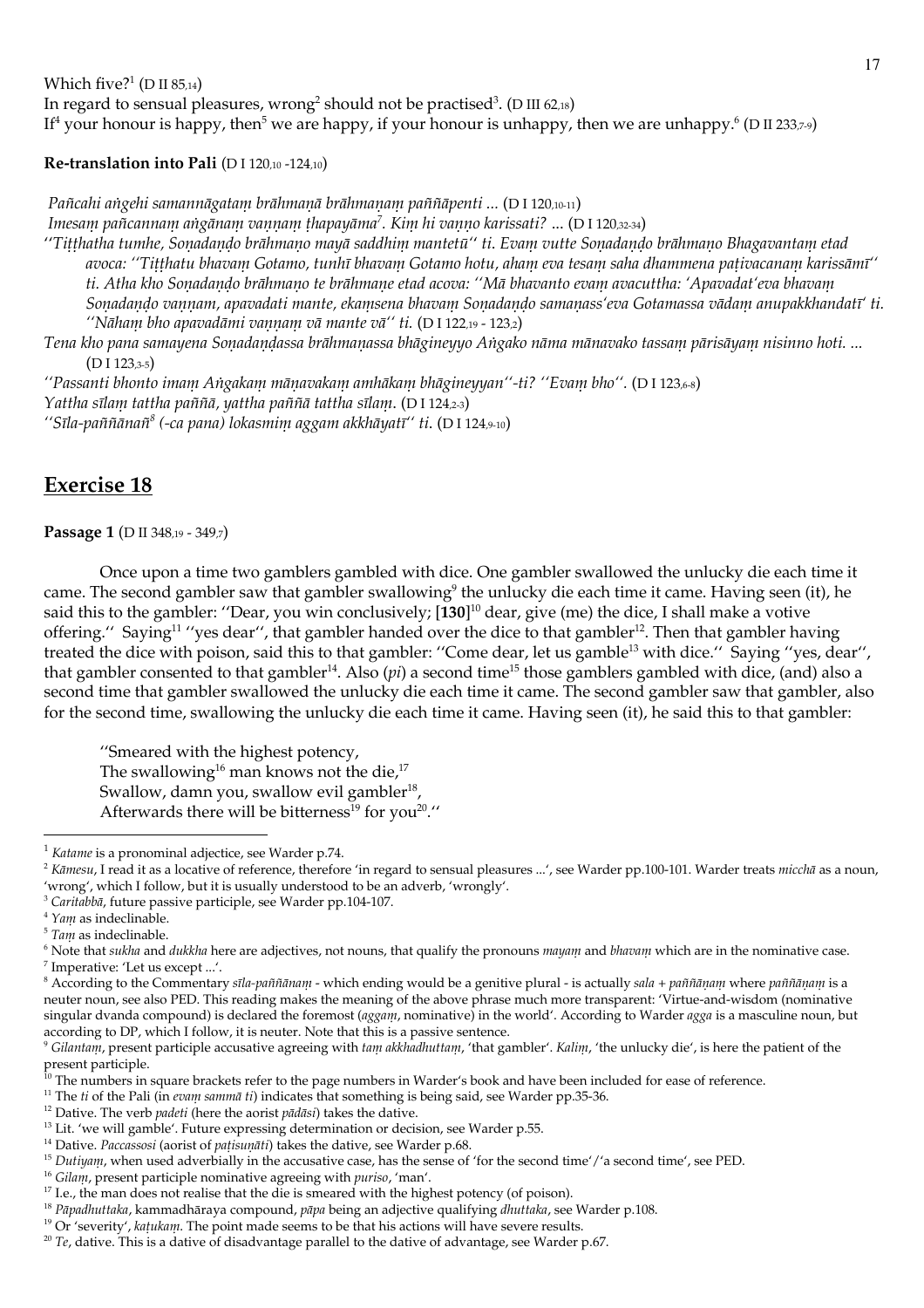### Passage 2<sup>1</sup> (D III 59,1 - 63,16)

Once upon a time there was a king named Dalhanemi, a wheel-turning monarch,<sup>2</sup> a just, law-abiding king<sup>3</sup> (D III 59<sub>2</sub>) ... (D III 59,1) Then King Dalhanemi, after the passage<sup>4</sup> of thousands of years<sup>5</sup>, addressed a certain man: "When, dear man, you should see (that)<sup>6</sup> the heavenly wheel-gem<sup>7</sup> has receded<sup>8</sup>, has fallen<sup>9</sup> from (its) place<sup>10</sup>, then you should inform me<sup>11</sup>." Saying "yes, Sire", that man consented to King Dalhanemi. After the passage of thousands of years that man saw (that) the heavenly wheel-gem had receded<sup>12</sup>, had fallen from (its) place. Having seen, he approached King Dalhanemi,<sup>13</sup> (and) having approached said this to King Dalhanemi<sup>14</sup>: "Hear Sire, you should know (that) your<sup>15</sup> heavenly wheel-gem has receded, has fallen from (its) place. Then King Dalhanemi having summoned<sup>16</sup> the eldest son<sup>17</sup>, the prince, said this: "Now, dear prince, my heavenly wheel-gem has receded, has fallen from (its) place. But this has been heard<sup>18</sup> by me<sup>19</sup>: 'Of which wheel-turning monarch<sup>20</sup> the heavenly wheel-gem recedes, falls from place, by that king it is now not long to be lived<sup>21, 22</sup> Human sensual pleasures ( $k\bar{a}m\bar{a}$ ) have been enjoyed<sup>23</sup> by me, (it is) time to search for heavenly pleasures<sup>24</sup>. Come, dear prince, you be intent on<sup>25</sup> this earth. But I, having shaved off hair and beard, [131] having put on (acchadetva) the brown robes<sup>26</sup>, will go forth from home<sup>27</sup> to homelessness." Then King Dalhanemi, having properly<sup>28</sup> installed the eldest son, the prince, in the kingdom, having shaved off hair and beard, having put on the brown robes, went forth<sup>29</sup> from home to homelessness. But when the royal sage<sup>30</sup> was seven days gone forth,<sup>31</sup> the heavenly wheel-gem disappeared. Then a certain man approached the noble warrior king<sup>32</sup>, (and) having approached, said this to the noble warrior king: "Hear, Sire, you should know (that) the heavenly wheel-gem has disappeared."

<sup>2</sup> Or 'emperor'. Cakkavatti = cakka ('wheel') + vatti ('turning'). This is an adjective (in fact a bahubbīhi compound, see Warder p.137) qualifying  $r\bar{a}j\bar{a}$ , thus 'a wheel-turning king/monarch'.

<sup>23</sup> Bhuttā, normally means 'have been eaten' but here is used idiomatically with kāmā.

pabbajite ('gone forth', past participle). The compound is of the bahubbīhi type, see Warder pp.137-138.

 $1$  Note that this passage is slightly abridged in Warder's book compared to the PTS version. These abridgements are generally not shown.

<sup>&</sup>lt;sup>3</sup> Dhammarājā = dhamma + rājā. I read the compound as a kammadhāraya (see Warder p.108) with dhamma being an adjective qualifying rājā, thus 'righteous king' or 'law-abiding king'.

<sup>&</sup>lt;sup>4</sup> Accayena, takes the genitive, see Warder p.45.

<sup>&</sup>lt;sup>5</sup> See Warder p.117 for the use of the numeral saluassam.

<sup>&</sup>lt;sup>6</sup> Sometimes it is necessary to insert pronouns or other words, which are not there in the Pali, to make the English translation at least reasonably smooth. I always use parentheses in such cases.

 $^7$  Cakkaratanam = cakka ('wheel') + ratanam ('jewel'/'gem'), a kammadhāraya compound. It can be interpreted as two nouns in apposition, i.e. qualifying each other, 'a wheel which is a gem', or as a comparison, 'a wheel like a gem', see Warder pp.108-109.

 $\delta$  Osakkitam, past participle. These participles usually have the sense of 'present perfect' (see Warder p.40), thus 'has receded' rather than just 'receded'.

<sup>&</sup>lt;sup>9</sup> Cutam, another past participle.

<sup>&</sup>lt;sup>10</sup> Thānā, ablative.

<sup>&</sup>lt;sup>11</sup> Me, dative. Required by the verb  $\bar{a}$ roceti, see Warder p.68.

<sup>&</sup>lt;sup>12</sup> Osakkhitam. Here the past participle is translated as the past perfect (or pluperfect, i.e. 'had receded') because the sentence vern addasā is already an aorist. How the past participle should be translated in any given instance will usually be self-evident, but see also Warder pp.233-240.

<sup>&</sup>lt;sup>13</sup> Yena rājā Daļhanemi ten' upasankami, lit. 'towards King Daļhanemi that way he approached'. Note that in this constructuion the person/thing approached (here rājā Daļhanemi) is in the nominative due to yena taking the nominative, see Warder p.14. Yena and tena are here indeclinables. Note how proper names take case endings just like any other nouns.

<sup>&</sup>lt;sup>15</sup> Te, genitive or dative. If dative one could translate "... the heavenly wheelgem has receded for you", dative of disadvantage.

<sup>&</sup>lt;sup>16</sup> Amantapetva, lit. 'having caused to be addressed'.

<sup>&</sup>lt;sup>17</sup> *Ietthaputtam* = *jettha* ('eldest') + *puttam* ('son'), a kammadhāraya compound with *jettha* qualifying *puttam*, 'the son who was eldest'.

<sup>&</sup>lt;sup>18</sup> Sutam, 'has been heard'. 'Has been' is required because of the passive construction of this sentence. Again, the present perfect aspect of the action is stressed, i.e. that it has been completed see Warder p.40.

 $^{19}$  M'etam = me ('by me') + etam.

<sup>&</sup>lt;sup>20</sup> Yassa rañño cakkavattissa, again genitive or dative.

 $21$  For this construction see exercise 16.

<sup>&</sup>lt;sup>22</sup> Note the relative/demonstrative construction. The relative clause starts with yassa rañño and the demonstrative clause with na dāni tena raññā, tena rañña being the demonstrative correlative. See Warder pp.70-72.

<sup>&</sup>lt;sup>24</sup> Dibbe kame parivesitum. Parivesitum is an infinitive, see Warder pp.134-136. It takes dibbe kame, accusative plural, as its patient/object, see **NCRP II 4.2.** 

<sup>&</sup>lt;sup>25</sup> Patipajja, imperative second person singular, see PED. I.e. 'I will focus on heaven, but you must focus on earthly matters'.

<sup>&</sup>lt;sup>26</sup> Vattāni, lit. 'clothes'.

 $27$  Agārasmā, ablative.

<sup>&</sup>lt;sup>28</sup> Sādlukanu, indeclinable acting as an adverb, see Warder p.116.

<sup>&</sup>lt;sup>29</sup> Pabbaji, aorist third person singular.

<sup>&</sup>lt;sup>30</sup> Rājisi = rājā ('king') + isi ('sage'). Two nouns in apposition, i.e. qualifying each other, 'the king who was a sage'.

<sup>&</sup>lt;sup>31</sup> I.e. 'when it was seven days since the king went forth', locative absolute, see Warder p.103. Sattāhapabbajite = satta ('seven') + aha ('days') +

 $32$  Rājā khattiyo, referring to the son. Again two nouns in apposition, 'the king who was a noble warrior'.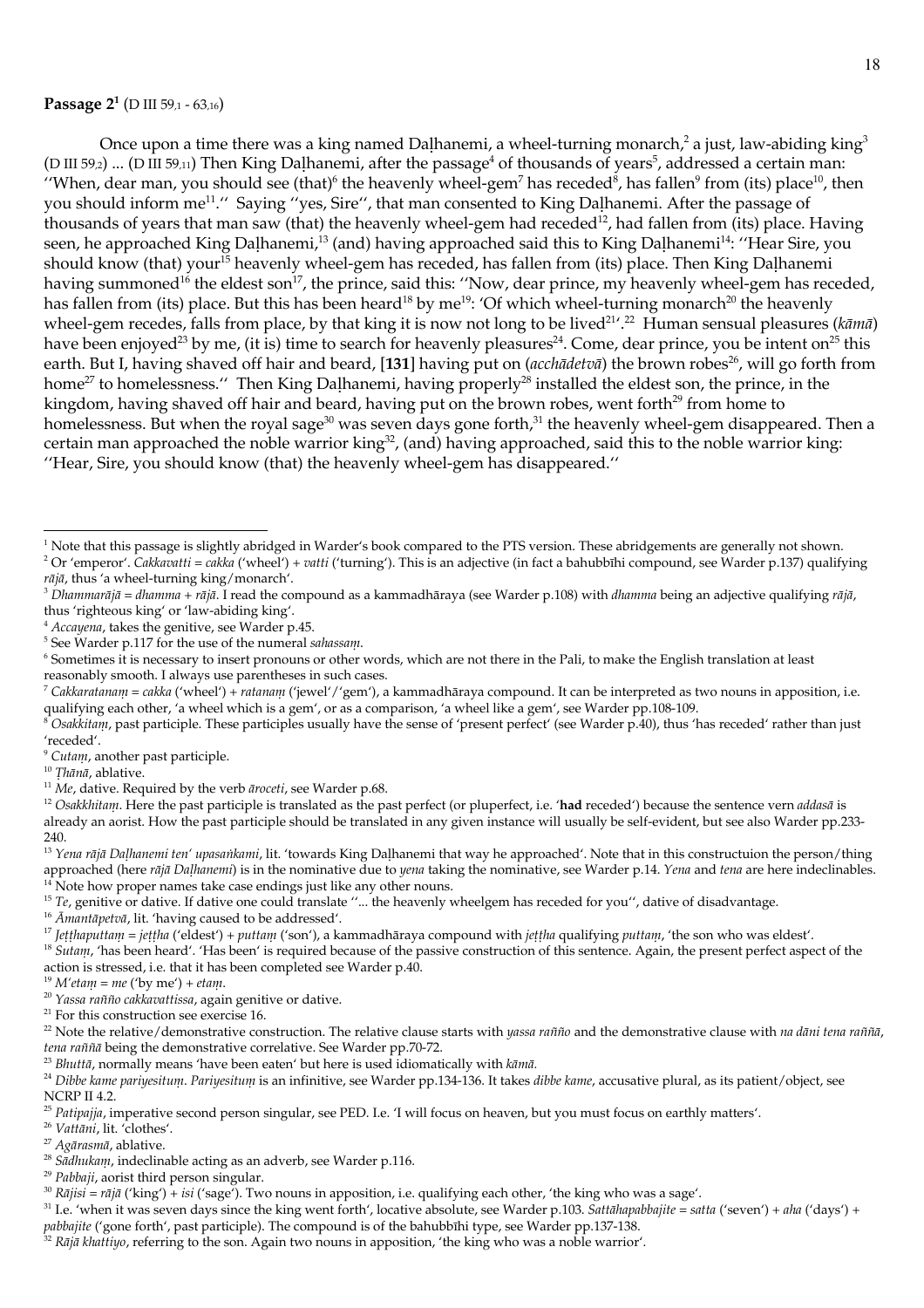Then, when the heavenly wheel-gem had disappeared,<sup>1</sup> the noble warrior king was disturbed. He approached the royal sage, (and) having approached, said this to the royal sage: "Hear, Sire, you should know (that) the heavenly wheel-gem has disappeared." When this had been said<sup>2</sup> the royal sage said this to the noble warrior king: "Be not<sup>3</sup> disturbed, dear, when<sup>4</sup> the heavenly wheel-gem has disappeared. For the heavenly wheel gem, dear, is not your (te) paternal inheritance. Here, dear, conduct yourself<sup>5</sup> in the noble conduct of a wheel-turning monarch<sup>6</sup>. It is possible<sup>7</sup> that  $(yan)^8$  the heavenly wheel gem will appear to you<sup>9</sup>." "But what (katamam), Sire, is this noble conduct of the wheel-turning monarch?" "Now dear, you, dependent on Dhamma, honouring Dhamma, worshipping Dhamma, arrange<sup>10</sup> righteous safety, shelter, and protection, with reference to subordinate<sup>11</sup> noble warriors, brahmins and householders,<sup>12</sup> city-dwellers and country-folk, ascetics and brahmins, animals and birds<sup>13</sup>. And dear, may the doing of the unlawful<sup>14</sup> not proceed<sup>15</sup> in your kingdom. And who (ye), dear, in your (te) kingdom might be without wealth, to them you should grant money. And who, dear, in your kingdom are ascetics and brahmins who abstain<sup>16</sup> from the carelessness of intoxication<sup>17</sup>, having approached them  $(te)^{18}$  from time to time<sup>19</sup>, you should ask: 'What, Venerable Sir, is wholesome, what is unwholesome; what being done<sup>20</sup> by me would be for misfortune (and) suffering for a long time<sup>21</sup>, or what being done by me would be for benefit (and) happiness for a long time?' Having heard (it) of them<sup>22</sup>, what<sup>23</sup> is unwholesome, that you should avoid; what is wholesome, having undertaken that  $(tan)$ , you should conduct yourself (in it)<sup>24</sup>. This, dear, is that noble conduct of a wheel-turning monarch." Saying<sup>25</sup> "yes Sire", the noble warrior king having consented to the royal sage, conducted himself<sup>26</sup> in the noble conduct of a wheel-turning monarch. While he was conducting<sup>27</sup> himself<sup>28</sup> in the noble conduct of a wheel-turning monarch, the heavenly wheel-gem appeared. Having seen (it), the noble warrior king thought this<sup>29</sup>: "Now, this has been heard by me: 'For which noble warrior king<sup>30</sup> the heavenly [132] wheel-gem appears, he<sup>31</sup> is a

- <sup>4</sup> I.e. 'because'. A locative absolute clause follows.
- $5$  Vattāhi, imperative.
- $6$  Cakkavattivatte = cakkavatti ('wheel-turning monarch') + vatte ('conduct'), a genitive tappurisa compound ('conduct of'), the overall compound being locative ('in the conduct of').
- $\frac{7}{7}$ Thānam kho pan'etam vijjati, lit. 'now this case exists'.
- $8$  Yan, being a junction form of yam (here used as an indeclinable), occurs due to the following word te, see Warder p.217.
- $9$  Te, dative. The verb pātubhavati, 'appear', takes the dative of the person to whom, see Warder's vocabulary.

<sup>10</sup> Samvidahassu, imperative second person singular of the 'middle' conjugation, see Warder pp.314-316.

- <sup>11</sup> Anumuttesu, see DP under anumuijati. This is a locative of reference. It could also have been rendered 'for'; this locative has a dative sense.
- <sup>12</sup> Brāhmanagahapatikesu. This is either a dvanda compound, as I read it, or it could be interpreted as a kammadhāraya compound, 'householders who are brahmins', i.e. 'brahmin householders'. Note that *anumittesu*, 'subordinate' (a past participle functioning as an adjective), qualifies kattiyesu as well as this compound and the three following ones. See Warder pp.60-61 for how adjectives may qualify more than one noun.

<sup>13</sup> All locative of reference.

<sup>14</sup> Adhammakāro, is a tappurisa compound where the latter half of the compound kāro is a 'bound' form, see Warder p.92. Note that it is in the nominative and therefore the agent of the sentence.

<sup>15</sup> Mā ... pavattittha, 'may ... not proceed'. Mā + third person singular aorist (middle conjugation, see Warder p.315), here in the sense of a negative injunction or wish, see Warder p.31.

<sup>16</sup> Pativiratā, past participle functioning as an adjective, 'who are abstaining from', agreeing with samanabrāhmanā.

- 
- <sup>20</sup> Kayiramānam is a passive present participle agreeing with kim, 'what'. <sup>21</sup> Dīgharattam, indeclinable used adverbially.
- $22$  I.e. 'from them'.
- <sup>23</sup> Yanu, relative pronoun agreeing with the demonstrative pronoun  $tanu$ , 'that', which follows.
- <sup>24</sup> Note that tam is the object of both samādhāya and vatteyyāsi.
- <sup>25</sup> Since ti marks quoted speech, one can always use words like 'saying' etc. without adding to the Pali.
- <sup>26</sup> Vatti, aorist.

<sup>27</sup> Vattamānassa, present participle. The action of the present participle takes place simultaneously with the main action pāturahosi, which is in the aorist, thus 'was conducting', see Warder p.46.

- <sup>28</sup> Tassa ... vattamānassa, genitive absolute.
- <sup>29</sup> Lit. 'of the noble warrior king there was this', standard idiom to express thinking, see Warder p.56.

<sup>30</sup> Yassa rañño kluattiyassa, probably dative of advantage, see Warder p.67. Sometimes it is difficult to tell whether a particular construction is dative or genitive, see Warder p.69.

 $31$  Again, note the relative/demonstrative construction. The relative pronoun *yassa* introduces the relative clause and the demonstrative pronoun so the demonstrative clause. The two pronouns agree in number and gender but not in case, see Warder pp.70-72.

 $^{\rm 1}$  Locative absolute.

<sup>&</sup>lt;sup>2</sup> Evan vutte. Considered a locative absolute despite there being no agent in the locative case agreeing with vutte. Evan often has the sense of referring either to something which has just been said or to something about to be said. In these cases it is usually best translated with 'this' or 'that', see DP.

 $3$  M $\bar{a}$  ... alosi. M $\bar{a}$  usually takes the aorist (see Warder p.31) but the sense is usually present tense rather than past.

<sup>&</sup>lt;sup>17</sup> Ablative. Madappamādā is either a tappurisa compound, i.e. 'the carelessness of intoxication', or a dvanda compound, i.e. 'intoxication and carelessness'. The compound as a whole is in the ablative case (thus the  $\bar{a}$  ending) which is required by *pativirata*, 'abstain from'.

<sup>&</sup>lt;sup>18</sup> Note that the relative pronoun ye, 'who', introducing the relative clause is in the nominative case agreeing with samanabrāhmanā, 'ascetics and brahmins', whereas the demonstrative pronoun te, 'them', introducing the main clause (to which the relative pronoun refers) is in the

accusative case, being the object of the main clause, see Warder p.71 and p.291. In 'Thus have I heard' this has been translated wrongly. <sup>19</sup> Kālena kālam, see Warder p.46.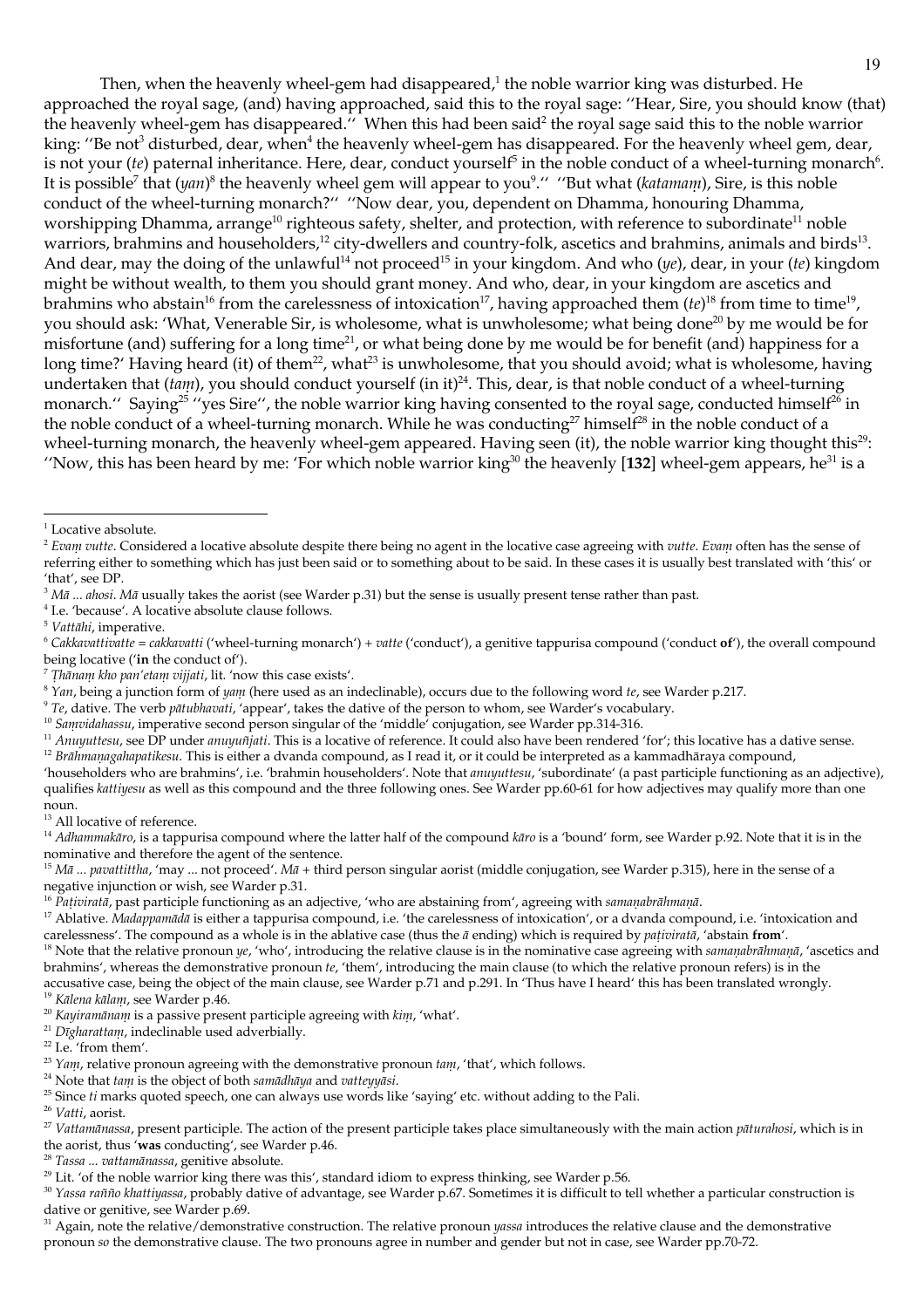wheel-turning monarch'. Might I be a king who is a wheel-turning monarch<sup>1</sup>?"

Then that wheel-gem revolved<sup>2</sup> to the eastern direction, (and) just (*eva*) behind was the king who was a wheel-turning monarch together with<sup>3</sup> the fourfold<sup>4</sup> army. And (pana) in whichever<sup>5</sup> place the wheel-gem stationed itself, there the king who was wheel-turning monarch took up (upagacchi) camp, together with the fourfold army. And who were enemy kings in the eastern direction, they, having approached the king who was a wheel-turning monarch, said this: "Come great king, welcome to you<sup>6</sup> great king, it is your own<sup>7</sup> great king, instruct (us) great king." The king who was a wheel-turning monarch said this: "A being should not be killed. The non-given should not be taken. In regard to sensual pleasures wrong should not be practised. Falsehood should not be spoken. Alcohol should not be drunk. And consume in moderation." And who were enemy kings in the eastern direction, they were subordinated<sup>8</sup> by the king who was a wheel-turning monarch<sup>9</sup> ... revolved to the southern direction etc. to the western etc. to the northern etc. And who were enemy kings in the northern direction, they were subordinated by the king who was a wheel-turning monarch.

### **Translate into English**

Just the brahmin caste is best. (D III 81,10-11)

Having done a man with a man,<sup>10</sup> just the noble warriors are best, the brahmins are inferior. (D198,8-9) And at present there exists no other ascetic or brahmin more<sup>11</sup> spiritually learned<sup>12</sup> than the Blessed One<sup>13</sup>. (D III 99,8-9) He cuts off the head with a sharp sword. (DI 56,32)

I should not eat rice or gruel<sup>14</sup>. (D III 9,21-22)

I am the supreme of the world, I am the eldest of the world, I am the best of the world. (D II 15,10-12)

We do not know more than this. (D III 52,30-31)

This is inferior, this is excellent. ( $D \Pi$  223,2)

Venerable Sir, does perception arise first<sup>15</sup> (and) knowledge afterwards, or does knowledge arise first (and) perception afterwards, or do perception and knowledge arise simultaneously? (DI 185,21-24)

**Re-translation into Pali** (M  $1387,8-21+27-28+388,2-9$ )

# **Exercise 19**

Passage 1 (D II 343,8 - 346,18)

They divided that caravan in two, (with) five hundred carts<sup>16</sup> on one side (and) five hundred carts on one side<sup>17</sup>. First (*tāva*), one caravan-merchant<sup>18</sup>, having put much grass and stick and water on top<sup>19</sup> (of the caravan),

<sup>10</sup> I.e. 'having done a comparison of a man with a man', see Warder p.44. Maybe karitva could be translated as 'having compared'.

<sup>11</sup> Note 'bhiyyo' + '-taro', lit. 'more more', perhaps emphatic.

<sup>&</sup>lt;sup>1</sup> Rājā cakkavatti. Two nouns in apposition (i.e., qualifying each other) with cakkavatti qualifying rājā by being predicated of it, thus 'who is ...', see Warder p.61. This sort of construction is practically equivalent to noun + adjective, the main difference being that a noun qualifying another noun usually retains its own gender.

<sup>&</sup>lt;sup>2</sup> Pavatti, aorist.

<sup>&</sup>lt;sup>3</sup> Saddhim, 'together with'.

<sup>&</sup>lt;sup>4</sup> Caturanginiyā = catu(r) ('four') + anginiyā ('factored'). Anginiyā is derived from anga ('factor'/'limb'), adding the suffix -in (thus angin) to make a possessive adjective 'factored' or just 'fold' (see Warder p.122), adding  $\bar{t}$  (thus *angini*) to make a feminine stem, and finally  $\bar{y}a$  is the instrumental ending.

<sup>&</sup>lt;sup>5</sup> Yasmim. For the meaning '(in) whichever' see PED.

 $6$  Te, dative. Svāgatam takes the dative, see Warder p.68.

<sup>&</sup>lt;sup>7</sup> Sakan te. Presumably they are giving up their kingdom to the wheel-turning monarch. Sakan (ending in  $n$  rather than  $m$  due to the close junction with te, see Warder p.217) is presumably an adjective to the agent of the implied verb hoti, thus 'it is your own ...'. <sup>8</sup> Anuyutto, see DP under anuyuñjati.

<sup>&</sup>lt;sup>9</sup> Rañño cakkavattissa. This seems to be an example of the subjective genitive, thus 'by the king ...', see Warder p.57. Alternatively it could be a dative of advantage, 'subordinated to'.

<sup>&</sup>lt;sup>12</sup> Abhiññataro. Not just learned, but learned in a wise, spiritual sense. Tara is the comparative suffix 'more', see Warder pp.123-124.

<sup>&</sup>lt;sup>13</sup> Bhagavatā, ablative. The ablative is used in comparison when the meaning is comparative (rather than superlative when the genitive is used), see Warder pp.123-124.

<sup>&</sup>lt;sup>14</sup> For kummāsam see MLDB, p.1213, note 278. The dvanda compound odanakummāsam literally translates as rice and gruel.

<sup>&</sup>lt;sup>15</sup> Pathamam. The ordinal numerals are usually used like adjectives (see Warder p.125) but here it is an indeclinable adverb see PED.

<sup>&</sup>lt;sup>16</sup> Sakatasatāni, lit. 'cart-hundreds', see Warder p.117.

 $^{\rm 17}$  I.e., the other side.

<sup>&</sup>lt;sup>18</sup> Satthavāho = sattha ('caravan') + vāho ('merchant'), a tappurisa compound, 'merchant of the caravan'.

<sup>&</sup>lt;sup>19</sup> Āropetvā, 'having put ... on top'.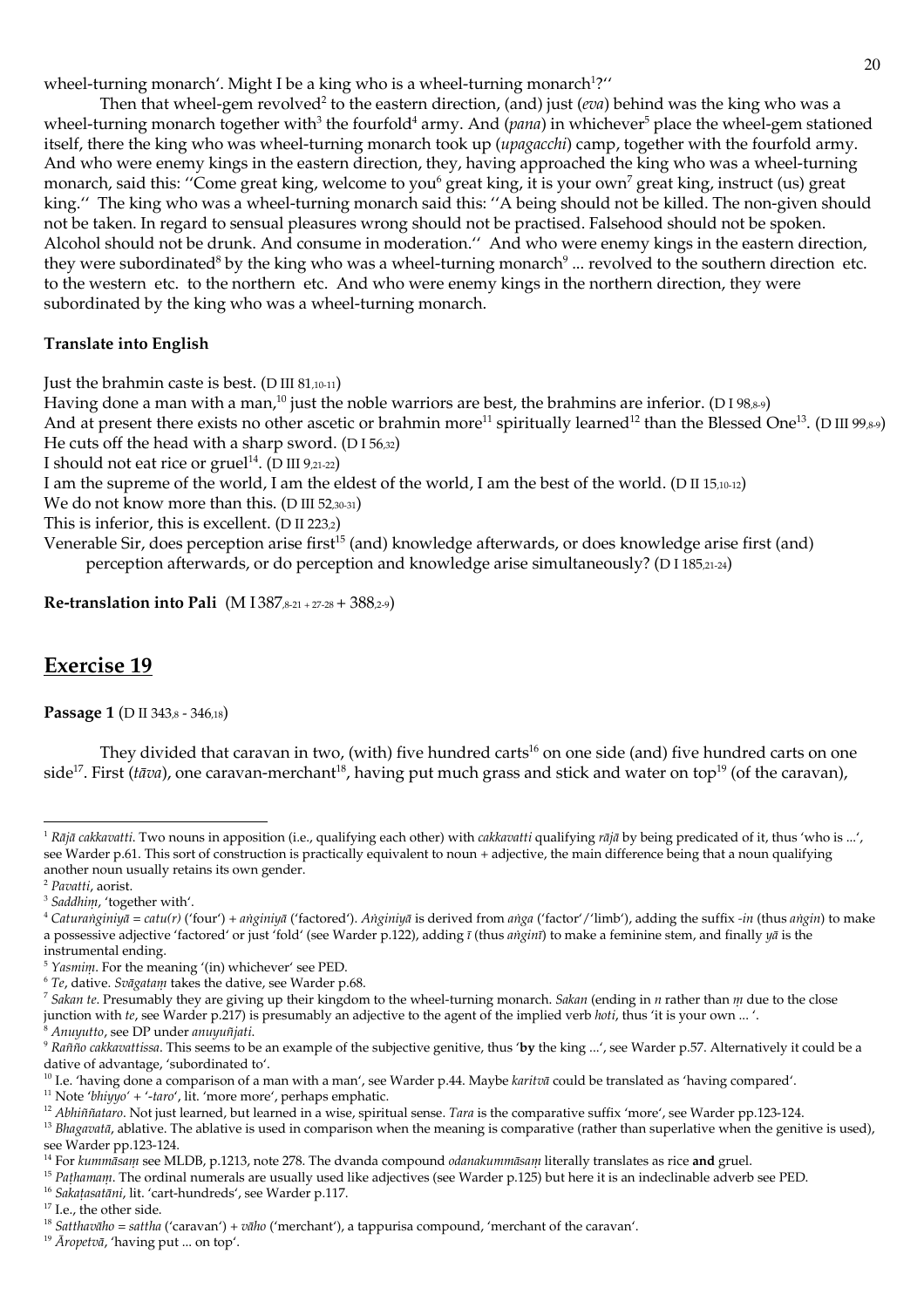caused the caravan to set out<sup>1</sup>. That caravan, which was two or three days set out,<sup>2</sup> saw<sup>3</sup> a man who was black, who had red eyes,<sup>4</sup> who had a quiver tied behind,<sup>5</sup> who had a garland of white water lilies,<sup>6</sup> who had wet clothes,<sup>7</sup> who had wet hair, coming<sup>8</sup> in the opposite direction with a donkey cart<sup>9</sup> which had wheels<sup>10</sup> smeared with mud<sup>11</sup>. Having seen, he<sup>12</sup> said this: "Sir, from where<sup>13</sup> do you come?." "From such and such a country." "Where are you going?"<sup>14</sup> "To a country named such and such." "Perhaps, Sir, in the wilderness in front (of us) a great cloud has poured down?" "Yes (evam), Sir, in the wilderness in front (of you) a great cloud has poured down, the roads are showered over with water<sup>15</sup>, there is<sup>16</sup> much grass and stick and water; throw away,<sup>17</sup> Sirs,<sup>18</sup> the old grasses, sticks, (and) waters; go very fast<sup>19</sup> with light-loaded<sup>20</sup> carts, do not tire the draught animals."

Then that caravan-merchant addressed the caravan-travellers<sup>21</sup>: "Sirs, this man says<sup>22</sup> this: 'In the wilderness in front a great cloud has poured down, the roads are showered over with water, there is much grass and stick and water; throw away, Sirs, the old grasses, sticks, (and) waters; [146] go very fast with light-loaded carts, do not tire the draught animals.' Throw away, Sirs, the old grasses, sticks, (and) waters, (and) cause the caravan to set out with light-loaded carts." Saying "yes, Sir", those caravan-travellers, having consented to the caravan-merchant, having thrown away the old grasses, sticks, (and) waters, caused the caravan to set out<sup>23</sup> with light-loaded carts. At the first caravan-camp<sup>24</sup> they saw no grass or stick or water, at the second caravan-camp too (*pi*) ... at the third caravan-camp too ... at the fourth caravan-camp too ... at the fifth caravan-camp too ... at the sixth caravan-camp too ... at the seventh caravan-camp too they saw no grass or stick or water, (and) one and all<sup>25</sup> met with<sup>26</sup> misfortune and disaster<sup>27</sup>. And who were in that caravan, people or domestic animals, that non-human spirit devoured all<sup>28</sup>, he left only the bones.

When the second caravan-merchant knew: "much-departed<sup>29</sup> now is that caravan", having put much grass and stick and water on top, he caused the caravan to set out. This<sup>30</sup> caravan, which was two or three days set out, saw a man who was black, who had red eyes, a quiver tied behind, a garland of white water lilies, wet clothes and wet hair, coming in the opposite direction with a donkey cart which had wheels smeared with mud. Having seen,

 $8\bar{A}$ gacchantam, present participle agreeing with purisam.

<sup>10</sup> Cakkehi is a noun in apposition to gadrabharathena, i.e. one noun qualifies the other. Note the agreement in case but not in number or gender. <sup>11</sup> Kaddamamakkhitehi = kaddama ('mud') + makkhitehi ('smeared', past participle) + instrumental plural ending, a bahubbīhi compound

(qualifying *cakkelii*) with tappurisa structure.

I.e., the caravan-merchant.

<sup>14</sup> Lit. 'where will you go?'

<sup>&</sup>lt;sup>1</sup> Pāyāpesi, causative aorist. Note the aorist 'augment' changing the first  $a$  into  $\bar{a}$ .

<sup>&</sup>lt;sup>2</sup> I.e., when it was two or three days since the caravan had set out (see Warder p.212). *Dvihatihapāyāto* = dvi ('two') + aha ('day') + ti ('three') + aha + pāyāto ('set out', past participle). This is a bahubbīhi compound (i.e., it acts like an adjective, see Warder pp.137-138) qualifying sattho, thus 'that caravan which was ...'.

<sup>&</sup>lt;sup>3</sup> Note the Pali idiom, 'the caravan saw'.

<sup>&</sup>lt;sup>4</sup> Lohitakkhim = lohita ('red') + akkhim ('eye'), a bahubbīhi compound qualifying purisam, 'man'. The internal structure of the compound is that of a kammadhāraya, lohita being an adjective qualifying akkhim, 'red eye'.

<sup>&</sup>lt;sup>5</sup> Apanaddhakalāpam = apanaddha ('tied behind', past participle) + kalāpam ('quiver'), another bahubbīhi compound qualifying purisam and again with kammadhāraya structure, 'quiver which was tied behind'.

<sup>&</sup>lt;sup>6</sup> Kumudamālam = kumuda ('white water lillies') + mālam ('garland'), another bahubbīhi compound but this time with tappurisa structure, 'garland of white water lilies'. The first member of a compound can be plural or singular dependent on context, here the plural is required, see Warder p.77.

 $^7$  Allavattham = alla ('wet') + vattham ('clothes'), bahibbīhi compound with kammadhāraya structure, as is the next.

 $\degree$  Gadrabharathena = gadrabha + rathena, tappurisa compound, 'a cart with a donkey'.

 $13$  Kuto, ablative interrogative pronoun, see Warder p.90.

<sup>&</sup>lt;sup>15</sup> Asittodakāni = āsitta ('showered over', past participle) + udakāni ('water', note the plural of the Pali), a bahubbīhi compound qualifying vatuniani, 'roads'. The structure is that of a tappurisa compound, 'showered over with water', but the two elements are reversed compared to a proper tappurisa compound, something which is common with bahubbīhi compounds, see Warder p.138. The ending is plural to agree with vatumāni.

 $16$  The verb 'to be' is missing in the Pali but seems to be implied.

<sup>&</sup>lt;sup>17</sup> Chaddetha, presumably imperative.

<sup>&</sup>lt;sup>18</sup> Bho. Note that bho can be plural as well as singular. Here it must be plural because the verb *chaddetha* is plural. See also PED.

<sup>&</sup>lt;sup>19</sup> Sigham sigham, repetition for emphasis, see Warder p.171.

<sup>&</sup>lt;sup>20</sup> Lahubhārehi, bahubbīhi compound (qualifying sakațehi) with kammadhāraya structure.

 $^{21}$  Satthike, lit. 'the caravaners'.

<sup>&</sup>lt;sup>22</sup>  $\bar{A}$ ha, see Warder p.170.

<sup>&</sup>lt;sup>23</sup> Three verbs (patissutvā, chaddetvā, and pāyāpesum) all taking the same agent, te satthikā.

<sup>&</sup>lt;sup>24</sup> Satthavāse = sattha ('caravan') + vāsa ('camp') + e (locative), probably a dative tappurisa compound, 'camp for caravans'. The locative ending here expresses 'the place where' (see Warder p.100), thus translating with 'at'.

<sup>&</sup>lt;sup>25</sup> Sabbe va. Va is a side form of eva, it functions here to emphasise sabbe.

<sup>&</sup>lt;sup>26</sup> Āpajjimsu, see PED.

<sup>&</sup>lt;sup>27</sup> Anayavyasanam = anaya ('misfortune') + vyasanam ('disaster'), a dvanda compound being the patient of *āpajjimsu*.

<sup>&</sup>lt;sup>28</sup> Again note the relative/demonstrative construction. The relative clause starts with ye and the related demonstrative clause with sabbe. Ye and sabbe must agree in gender and number but not necessarily in case: in this instance ye is nominative and sabbe is accusative.

<sup>&</sup>lt;sup>29</sup> I.e., far gone. Bahunikkhanto = bahu ('much'/'plenty') + nikkhanto ('left'/'departed', past participle). A bahubbīhi compound qualifying sattho. In this compound bahu seems to be an adverb qualifying nikkhanto.

 $30$  Eso. Note that the other caravan was called so (sattho), 'that (caravan)'.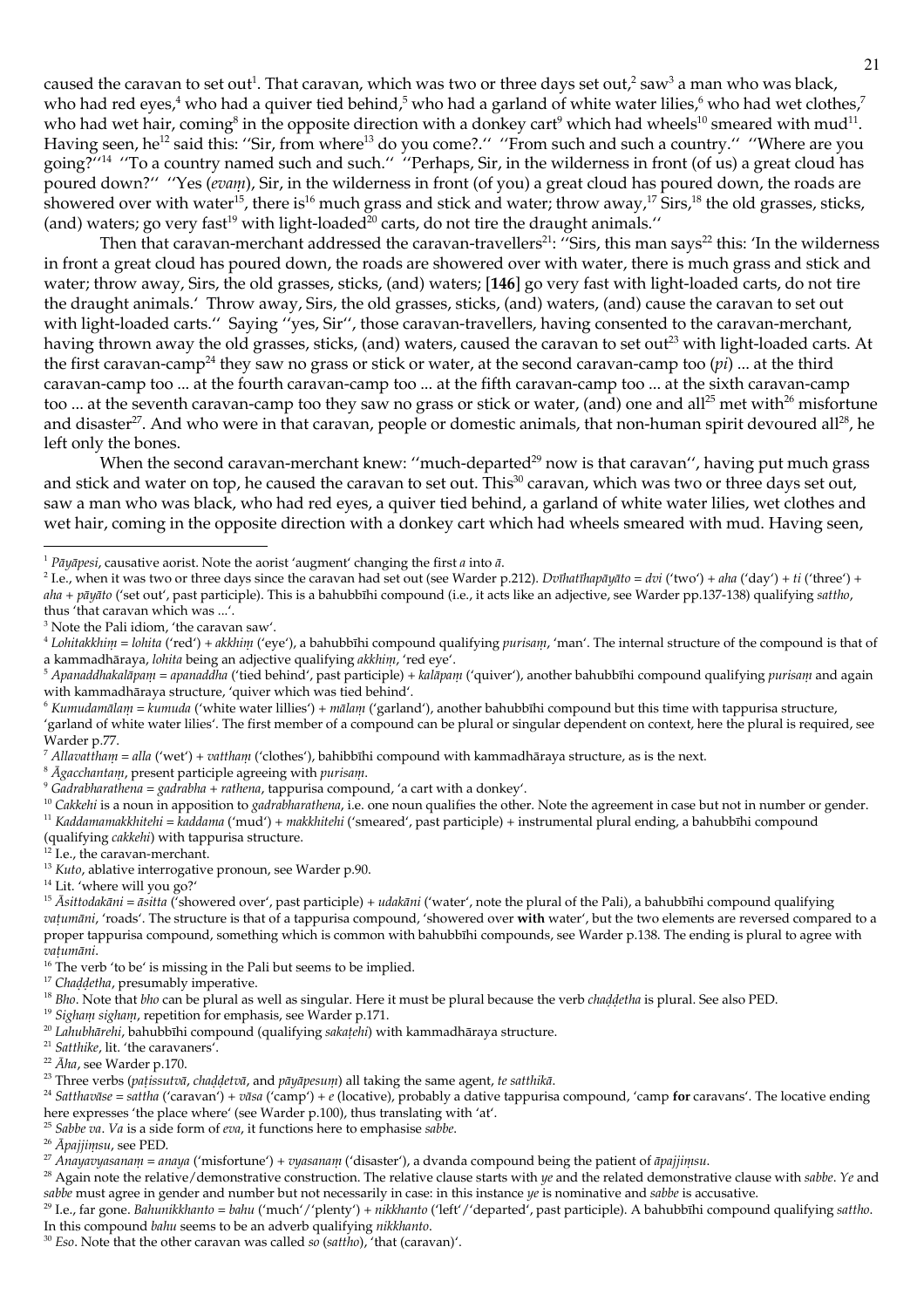he said this: "Sir, from where do you come?" "From such and such a country." "Where are you going?" "To a country named such and such." "Perhaps, Sir<sup>1</sup>, in the wilderness in front (of us) a great cloud has poured down?" "Yes, Sir, in the wilderness in front (of you) a great cloud has poured down, the roads are showered over with water, there is much grass and stick and water; throw away, Sirs,<sup>2</sup> the old grasses, sticks, (and) waters; go very fast with light-loaded carts, do not tire the draught animals."

Then that caravan-merchant addressed the caravan-travellers: "Sirs, this man says this: 'In the wilderness in front a great cloud has poured down, the roads are showered over with water, there is much grass and stick and water; throw away, Sirs, the old grasses, sticks, (and) waters; go very fast with light-loaded carts, do not tire the draught animals. (But) sirs, this man is not even (*eva*) a friend, relative, or blood-relation of ours<sup>3</sup>, how can we act<sup>4</sup> out of faith<sup>5</sup> in him<sup>6</sup>. The old grasses, sticks, and waters are not to be thrown away, cause the caravan to set out with the goods as before<sup>7</sup>, we will not throw away our<sup>8</sup> old<sup>9</sup>." Saying "yes, Sir", those caravan-travellers, having consented to that caravan-merchant, caused the caravan to set out with the goods as before. At the first caravancamp they saw no grass or stick or water, also at the second caravan-camp ... also at the third caravan-camp ... also at the fourth caravan-camp ... also at the fifth caravan-camp ... also at the sixth caravan-camp [147] ... also at the seventh caravan-camp they saw no grass or stick or water, but<sup>10</sup> they saw that caravan which had met with<sup>11</sup> misfortune and disaster. Who were in that caravan, people or domestic animals, of those - who had been devoured<sup>12</sup> by that non-human spirit - they saw just the bones.<sup>13</sup>

Then that caravan-merchant addressed the caravan-travellers: "This, Sirs, is that caravan which met with<sup>14</sup> misfortune and disaster, as it is<sup>15</sup> with that foolish caravan-merchant as leader<sup>16</sup>. Now, Sirs, which in our caravan are commodities which have little value, having thrown those away, which in this caravan are commodities which have great value, take those.<sup>17</sup>" Saying "yes, Sir", those caravan-travellers, having consented to that caravanmerchant, which in their own caravan were commodities which had little value, having thrown those away, which in that caravan were commodities which had great value, having taken those, they crossed that wilderness safely<sup>18</sup>, as it is with a wise caravan-merchant as leader.

Passage 2<sup>19</sup> (D I 127,1 - 135,28)

This<sup>20</sup> has been heard<sup>21</sup> by me. At one time the Blessed One, proceeding on a journey among the Māgadhans with a large group (sangha) of monks, approached a brahmin village of the Māghadans called Khānumata<sup>22</sup>. There in Khānumata the Blessed One dwelt<sup>23</sup> in Ambalatthikā. At that time the brahmin Kūtadanta lived on Khānumata which had an abundance of creatures<sup>24</sup>, which was possessing grass, sticks, and water,<sup>1</sup> which was grain-bearing,<sup>2</sup>

<sup>5</sup> Saddhāya, ablative of cause, lit. 'from/due to faith'.

7 Yathākatena. Lit. 'as (previously) done', bahubbīhi compound qualifying bhandena, '(with) the goods'.

 $8$  Warder's book reads  $vo$ , 'your'. However, there is an alternative reading  $no$  in the PTS edition of the Dīgha Nikāya. This reading fits better with the verb chaddessāma, first person plural.

<sup>9</sup> I.e., our old grass, sticks, and water.

<sup>15</sup> I.e., as it is to be expected. Yathā tam seems to be one indeclinable expression, see PED under yathātam (one word). Alternatively it refers back to the first part of the sentence: 'as that is ...'

<sup>17</sup> Again note the relative/correlative construction (used twice).

- <sup>19</sup> Again, there are a number of abridgements in Warder's text. I have indicated the main ones.
- <sup>20</sup> Again, evam often has the sense of referring back to something just mentioned or forward to something about to be mentioned. In these cases 'this'/'that' is usually the best translation.
- <sup>21</sup> Again translating as present perfect, i.e. 'has been heard', see Warder p.40.
- <sup>22</sup> Lit. 'towards (yena) ... there (tad) he approached'. This construction is parallel to the yena ... tena upasankamati construction with tad replacing tena. The meaning of the verbs avasarati and upasankamati is much the same, as is that of tad and tena when used in this construction. <sup>23</sup> Viharati, historic present tense, see Warder p.12.

<sup>&</sup>lt;sup>1</sup> Bho, Warder's book has the misprint kho.

 $2$  Bho, again vocative plural, see PED.

<sup>&</sup>lt;sup>3</sup> Amhākam, genitive.

<sup>&</sup>lt;sup>4</sup> Gamissama, lit. '(how) will we go'. The verb gacchati is used very broadly, see PED. The future tense here has the sense of disapproval, see Warder p.55.

 $6$  Imassa. This apparently is a dative equivalent to the English 'in him', see PED under saddhāya.

 $^{10}$  Ca. See PED for the disjunctive meaning (i.e. 'but').

 $^{11}$   $\bar{A}$ pannam is a past participle agreeing with sattham. According to Warder the past participle normally has the present perfect sense (see Warder p.40), i.e. 'has met'. Here, however, the past perfect sense, 'had met', is required due to the sentence verb addasamsu being aorist. <sup>12</sup> Tesañ ... bhakkhitānam. Note the relative clause/demonstrative clause construction. The relative clause starts with  $ye$ , a relative pronoun, and the demonstrative clause with tesam, the demonstrative correlative. The relative clause in effect functions to qualify (similar to an adjective) the correlative. Thus 'who were in that caravan' refes to 'those who were devoured'.

<sup>&</sup>lt;sup>13</sup> I.e., they saw just the bones of those people and domestic animals in the previous caravan who had been devoured.

<sup>&</sup>lt;sup>14</sup>  $\bar{A}$ *panno*, 'met with'. Note that this time I translate the past participle just with the simple past tense, as this seems to fit the context best.

<sup>&</sup>lt;sup>16</sup> Parināyakena, a noun in apposition to satthavāhena ('caravan merchant'), lit. '(with that foolish) caravan-merchant who was the leader'.

<sup>&</sup>lt;sup>18</sup> Sotthinā, lit. 'with safety'. Instrumental of manner here used adverbially, thus 'safely'. See Warder p.45.

<sup>&</sup>lt;sup>24</sup> Sattussadam = satta ('creatures') + ussadam ('abundance'), bahubbīhi compound structured like a tappurisa compound qualifying Khānumata, see Warder pp.137-138.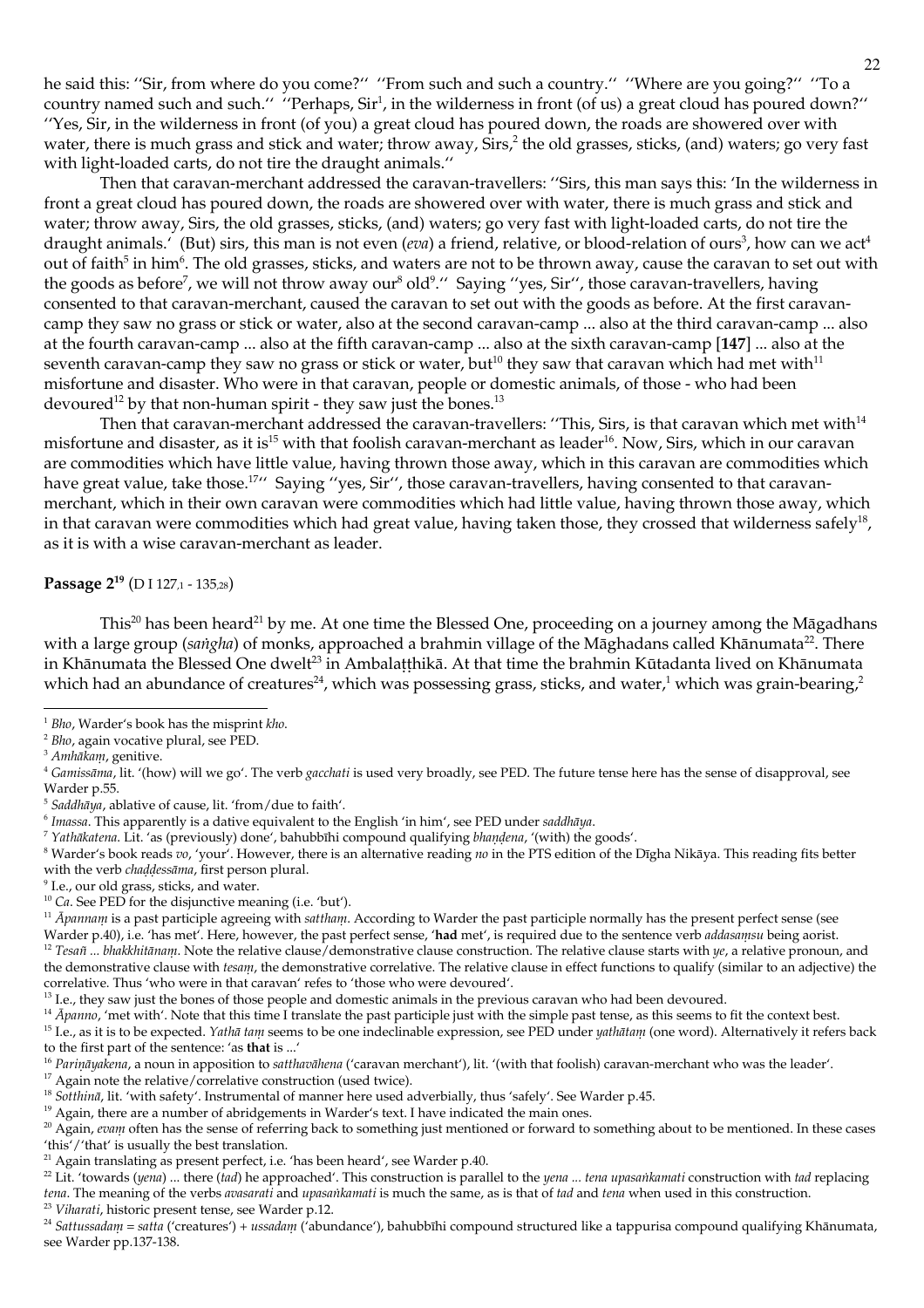which was a crown property,<sup>3</sup> which was given<sup>4</sup> by the Māgadhan King Seniya Bimbisāra, which was a royal gift,<sup>5</sup> which was the highest gift<sup>6</sup>. (D I 127.9)

(D I 128,10) At that time the brahmin Kūtadanta had gone to the day-bed<sup>7</sup> on top (of) the mansion (*pāsāda*). The brahmin Kūtadanta saw the brahmin householders<sup>8</sup> of Khānumata<sup>9</sup>, having exited from Khānumata<sup>10</sup>, clustered in groups,<sup>11</sup> approaching<sup>12</sup> Ambalatthikā. Having seen (it) he addressed the steward<sup>13</sup>: "Why, honourable steward, do the brahmin householders of Khānumata, having exited from Khānumata, clustered in groups, approach Ambalatthikā?" "There is, your honour, the ascetic Gotama, a member of the Sakyan clan,<sup>14</sup> who has gone forth from the Sakyan clan<sup>15</sup>. Proceeding on a journey among the Māghadans with a large group of monks, arrived at Khānumata, he dwells in Khānumata in Ambalaṭṭhikā. They are approaching<sup>16</sup> for the purpose of seeing<sup>17</sup> that Blessed One Gotama. Then the brahmin Kūtadanta thought this:<sup>18</sup> "By me this has been heard: 'The ascetic Gotama knows success in the threefold offering<sup>19</sup>. However (*pana*) I do not know [148] success in the threefold offering, but<sup>20</sup> I wish to perform<sup>21</sup> a great sacrifice<sup>22</sup>. What now if I, having approached the ascetic Gotama, should ask about success in the threefold offering."

Then the brahmin Kūtadanta addressed that steward: "Now, honourable steward<sup>23</sup>, approach the brahmin householders of Khānumata, (and) having approached, say this to the brahmin householders of Khānumata: 'Sirs, the brahmin Kūtadanta says<sup>24</sup> this: "Now (kira), wait Sirs, also the brahmin Kūtadanta will approach for the purpose of seeing the ascetic Gotama." "" Saying "yes, Sir", that steward, having consented to the brahmin Kūtadanta, approached the brahmin householders of Khānumata, (and) having approached, he said this to the brahmin householders of Khānumata: "The brahmin Kūtadanta, your honours, says this: 'Now, wait Sirs, also the brahmin Kūtadanta will approach for the purpose of seeing the ascetic Gotama<sup>25</sup>.' " At that time many hundreds of brahmins were dwelling<sup>26</sup> in Khānumata thinking: "We will observe the great sacrifice of the brahmin Kūtadanta."<sup>27</sup> Those brahmins heard: "They say (kira) the brahmin Kūtadanta will approach for the purpose of seeing the ascetic Gotama." Then those brahmins approached the brahmin Kūtadanta, (and) having approached, they said this to the brahmin Kūtadanta: "Is it really (kira) true, (that) the honourable Kūtadanta will approach for

<sup>3</sup> Rājabhoggam = rāja ('king') + bhoggam ('property'), lit. 'the property of a king', a bahubbīhi compound with tappurisa structure.

<sup>6</sup> Brahmadeyyam = brahma ('God'/'the highest') +  $d$ eyyam ('gift'). The exact meaning of brahma here is disputed. If it is a reference to the Brahminical god, then the compound is structured like a tappurisa, 'gift to God'. If, however, brahma here is used as an adjective (or as a noun in apposition to deyyam) in the sense of '(the) best'/'(the) highest', then the compound has a kammadhāraya structure, 'gift which is the highest'.

<sup>7</sup> I.e., day-time rest. *Divāseyyanı* = divā ('day') + seyyanı ('bed').

 ${}^8$  Brāhmaṇagahapatike = brāhmaṇa + gahapatike ('householders'), a kammadhāraya compound, i.e. brāhmaṇa qualifies gahapatike, 'the householders who were brahmins', (see Warder p.108).

 $^9$  Khāmmatake, adjective qualifying brāhmaṇagahapatike, i.e. 'the brahmin householders inhabiting Khānumata' (see Warder p.254). Note how it is sometimes convenient to use prepositions when translating adjectives: such as the 'of' in this sentence which does not stand for the genitive.  $10$  Ablative.

<sup>13</sup> I.e., his steward.

- <sup>14</sup> Sakyaputto, lit. 'a son of the Sakyans', a tappurisa compound.
- <sup>15</sup> Sakyakūlā, a kammadhāraya compound with Sakya qualifying kūla, 'the clan which is Sakyan'.
- <sup>16</sup> Translating the present tense using the English 'continuous' present, '-ing'.
- <sup>17</sup> Dassanāya, dative of purpose.

<sup>&</sup>lt;sup>1</sup> Satinakaṭṭhodakaṇī = sa ('with') + tiṇa ('grass') + kaṭṭha ('sticks', i.e. firewood) + udakaṇī ('water'), a three member dvanda compound within a bahubbīhi compound, qualifying Khānumata . It is the sa- at the beginning of the compound which makes it a bahubbīhi, i.e. an adjective. <sup>2</sup> Sadhaññam = sa ('with') + dhaññam ('grain'). Again the noun dhaññam is transformed into an adjective/bahubbīhi compound by the sa-.

<sup>&</sup>lt;sup>4</sup> Dinnam, past participle agreeing with Khānumatam. Note how this phrase (i.e., past participle with 4 instrumentals as agent) is inserted into the series of bahubbīhi compounds qualifying Khānumata.

<sup>&</sup>lt;sup>5</sup> Rājadāyam = rāja + dāyam ('gift'), bahubbīhi compound with tappurisa structure, 'gift of a king'.

<sup>&</sup>lt;sup>11</sup> Sanghāsanghīganībhūte, a bahubbīhi compound qualifying brāhmaņagahapatike. See Warder pp.212-213 for a deconstruction of this complex compound.

<sup>&</sup>lt;sup>12</sup> Upasankamante, present participle accusative plural agreeing with brāhmaņagahapatike.

<sup>&</sup>lt;sup>18</sup> Again the standard Pali idiom to indicate thinking, see Warder p.56.

<sup>&</sup>lt;sup>19</sup> Tividhayaññasampadam = tividha ('threefold') + yañña ('sacrifice') + sampadam ('success'), a kammadhāraya compound within a tappurisa: tividha is an adjective to yañña, 'sacrifice which is threefold', a kammadhāraya compound; this in turn is related to sampadam by the locative of reference, 'success in relation to (or just 'in') the threefold sacrifice', a tappurisa compound.

 $20$  Ca, sometimes has a disjunctive meaning, see PED.

<sup>&</sup>lt;sup>21</sup> Yajitum, infinitve, see Warder pp.134-136.

<sup>&</sup>lt;sup>22</sup> Yajitum literally means 'to sacrifice', yielding the clumsy translation 'to sacrifice a great sacrifice'. This type of construction, where the verb and its object are from the same root and thus closely related in meaning, is quite common in Pali.

<sup>&</sup>lt;sup>23</sup> Khatte, vocative.

 $^{24}$   $\bar{A}$ lu, past tense called 'perfect', see Warder p.170.

<sup>&</sup>lt;sup>25</sup> I.e., he will go and see him.

<sup>&</sup>lt;sup>26</sup> Pativasanti, historical present tense, see Warder p.12.

 $^{27}$  That this is a thought or an idea is implied by the ti which ends the sentence, see Warder p.36. Whether a particular instance of ti refers to speech or to thought must be decided by the context.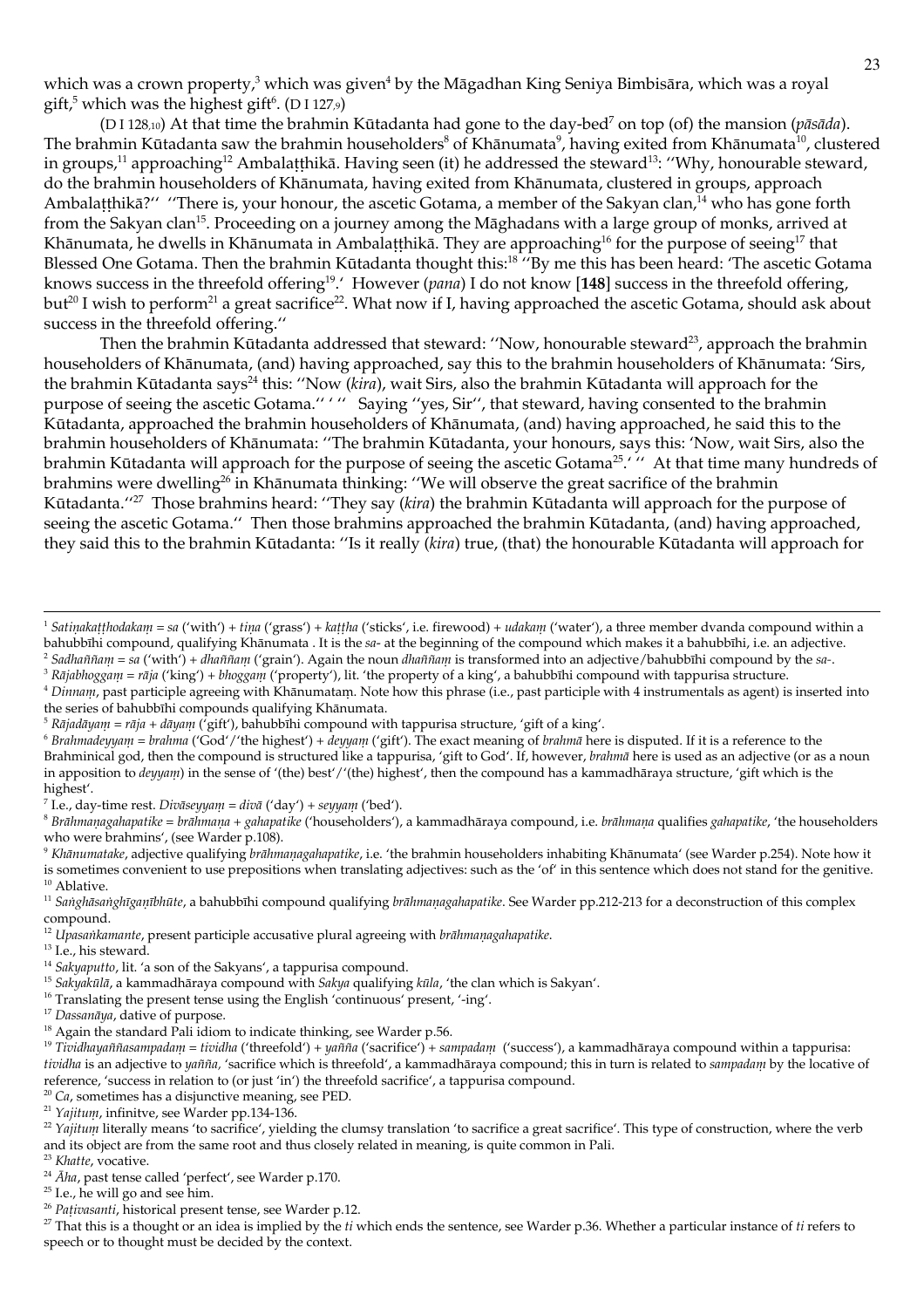the purpose of seeing the ascetic Gotama?" "Your honours, I am indeed (kho) thinking this<sup>1</sup>: 'I also will approach for the purpose of seeing the ascetic Gotama'." "Let not the honourable Kūtadanta approach for the purpose of seeing the ascetic Gotama; the honourable Kūtadanta ought not (na arahati) to approach for the purpose of seeing the ascetic Gotama. If the honourable Kūtadanta approaches<sup>2</sup> for the purpose of seeing the ascetic Gotama, the reputation (yaso) of the honourable Kūtadanta will decrease, (and) the reputation of the ascetic Gotama will increase. Also, $3$  since<sup>4</sup> the reputation of the honourable Kūtadanta will decrease, (and) the reputation of the ascetic Gotama will increase, also for this reason<sup>5</sup> the honourable Kūtadanta ought not to approach for the purpose of seeing the ascetic Gotama. But (tv eva) the ascetic Gotama ought to approach for the purpose of seeing the honourable Kūtadanta." (DI 130,1) ... (DI 131,11) When this had been said, the brahmin Kūtadanta said this to those brahmins: "Now, your honours, you must also listen<sup>6</sup> to me, just why<sup>7</sup> we ought to approach for the purpose of seeing that honourable Gotama but (tv eva) that honourable Gotama ought not [149] to approach for the purpose of seeing us<sup>8</sup>. (DI131,16) ... (DI133,11) Indeed (khalu) Sirs, the ascetic Gotama has arrived at Khānumata, (and) he dwells in Khānumata in Ambalatthikā. And (kho pana) whatever ascetics or brahmins come to our village and fields<sup>9</sup>, they are our guests. And guests should be entertained, respected, revered, and honoured<sup>10</sup> by us. Also, your honours, since (yam) the ascetic Gotama has arrived at Khānumata, (and) dwells in Khānumata in Ambalatthikā, the ascetic Gotama is our guest. And a guest should be entertained, respected, revered, and honoured by us. Also for this reason that honourable Gotama ought not to approach for the purpose of seeing us, but<sup>11</sup> surely (eva) we ought to approach for the purpose of seeing that honourable Gotama." (DI 133,22)

(DI 133,33) Then the brahmin Kūtadanta approached Ambalatthikā (and) the Blessed One together with a large group of brahmins<sup>12</sup>, (and) having approached, he exchanged greetings (sammodi) with the Blessed One, (and) having made<sup>13</sup> agreeable (sanunodanīyam) and polite (sārānīyam) conversation (katham), he sat down to one side. (DI 134<sub>2</sub>) ... (DI 134<sub>10</sub>) Seated to one side the brahmin Kūtadanta said this to the Blessed One: "This has been heard by me honoured Gotama: 'The ascetic Gotama knows success in the threefold sacrifice.' However I do not know success in the threefold sacrifice, but I desire to perform a great sacrifice. Please,<sup>14</sup> let the honoured Gotama teach<sup>15</sup> success in the threefold sacrifice to me<sup>16</sup>." "Then, brahmin, listen, I will speak." Saying "yes, your honour", the brahmin Kūtadanta consented to the Blessed One. The Blessed One said this: "Once upon a time, brahmin, there was a king named Mahāvijita, who was rich, who had great wealth,<sup>17</sup> much property, much gold and silver,<sup>18</sup> much resources for pleasure,<sup>19</sup> much money and grain, and a full treasury and storehouse.<sup>20</sup> Then, brahmin, while King Mahāvijita was withdrawn (and) secluded,  $21$  he thought this<sup>22</sup>: 'Much human<sup>23</sup> property has been gained by me,

- $5$  Inuina p'angena, lit. 'by this factor too', see Warder p.44. Again, a number of reasons are given in the actual sutta.
- <sup>6</sup> Sunātha, possibly imperative, thus 'you must (also) listen ...'.
- <sup>7</sup> Or 'how it is that', yathā. This meaning is not given by Warder or PED but seems required here.
- $8$  Anthākam, accusative of mayam, not mentioned in Warder.
- <sup>9</sup> I.e. 'our land' or 'our territory'. I take gamakkhettam to be a dvanda compound, collective neuter, see Warder p.97. Thus although the overall compound is singular, the individual members can still be plural, thus 'fields'.
- <sup>10</sup> A series of future passive participles agreeing with *atithu*, 'guest' (i.e., masculine nominative plural).
- <sup>11</sup> Atha kho, see DP for this meaning.
- <sup>12</sup> Brāhmaņagaņena = brāhmaņa + gaņa ('group') + instrumental ending, tappurisa compound.
- <sup>13</sup> Vītisāretvā, lit. 'having conversed'.
- $^{14}$  Sādhu, see PED.

<sup>16</sup> Me, dative of advantage.

<sup>17</sup> Mahadhano = maha ('great') + dhana ('wealth'), bahubbīhi compound qualifying rājā. The compound has a kammadhāraya structure with maha being an adjective qualifying dhana.

<sup>23</sup> Mānusaka, adjective, i.e. (property) belonging to humans.

<sup>&</sup>lt;sup>1</sup> Evam kho me bho hoti. Note that this is the usual idiom to indicate thinking, i.e. evam + the genitive of the person thinking + the verb 'to be'. See Warder p.56.

<sup>&</sup>lt;sup>2</sup> Upasankamissati, future tense used to express the hypothetical, see Warder p.55.

 $3 P'_t$ , 'also', is here used to connect a series of statements explaining why Kūtadanta should not visit the Buddha. The fact that there is a series of statements is lost in Warder's book because the actual sutta text has been abbreviated, with only one such statement remaining.  $4$  Yam, used as indeclinable.

<sup>&</sup>lt;sup>15</sup> Desetu. Imperative expressing a polite invitation, 'let ... teach', see Warder p.35.

<sup>&</sup>lt;sup>18</sup> Pahūtajātarūparajato = pahūta ('much') + jātarūpa ('gold') + rajato ('silver'), a bahubbīhi compound. The structure is that of a dvanda compound (jātarūparajato), within a kammadhāraya, i.e. pahūta is an adjective qualifying jātarūparajato.

<sup>&</sup>lt;sup>19</sup> Pahūtavittūpakarano = pahūta + vitti ('pleasures') + upakarano ('resources'), again a bahubbīhi. The relation between vitti and upakarana is either that of a dvanda compound (pleasures and resources) or that of a tappurisa, which is how I have read it. This then forms a kammadhāraya structure with pahūta.

<sup>&</sup>lt;sup>20</sup> Paripumakosakoțihāgaro = paripuma ('full', past participle used as adjective) + kosa ('treasury') + koțihāgaro ('storehouse'), bahubbīhi compound structured as a dvanda compound (kosakotthagaro) within a kammadhāraya. (Kotthagaro is in fact also a compound.) The foregoing words are a series of adjectives (most of them bahubbīhi compounds) all predicated of the noun rājā, 'king'. Thus I translate 'who was'/'who had', see Warder p.61.

<sup>&</sup>lt;sup>21</sup> Genitive absolute. Rahogata ('withdrawn') and patisallīna ('secluded') are both past participles.

<sup>&</sup>lt;sup>22</sup> Lit. 'a thought of the mind arose thus'. Another idiomatic expression for thinking.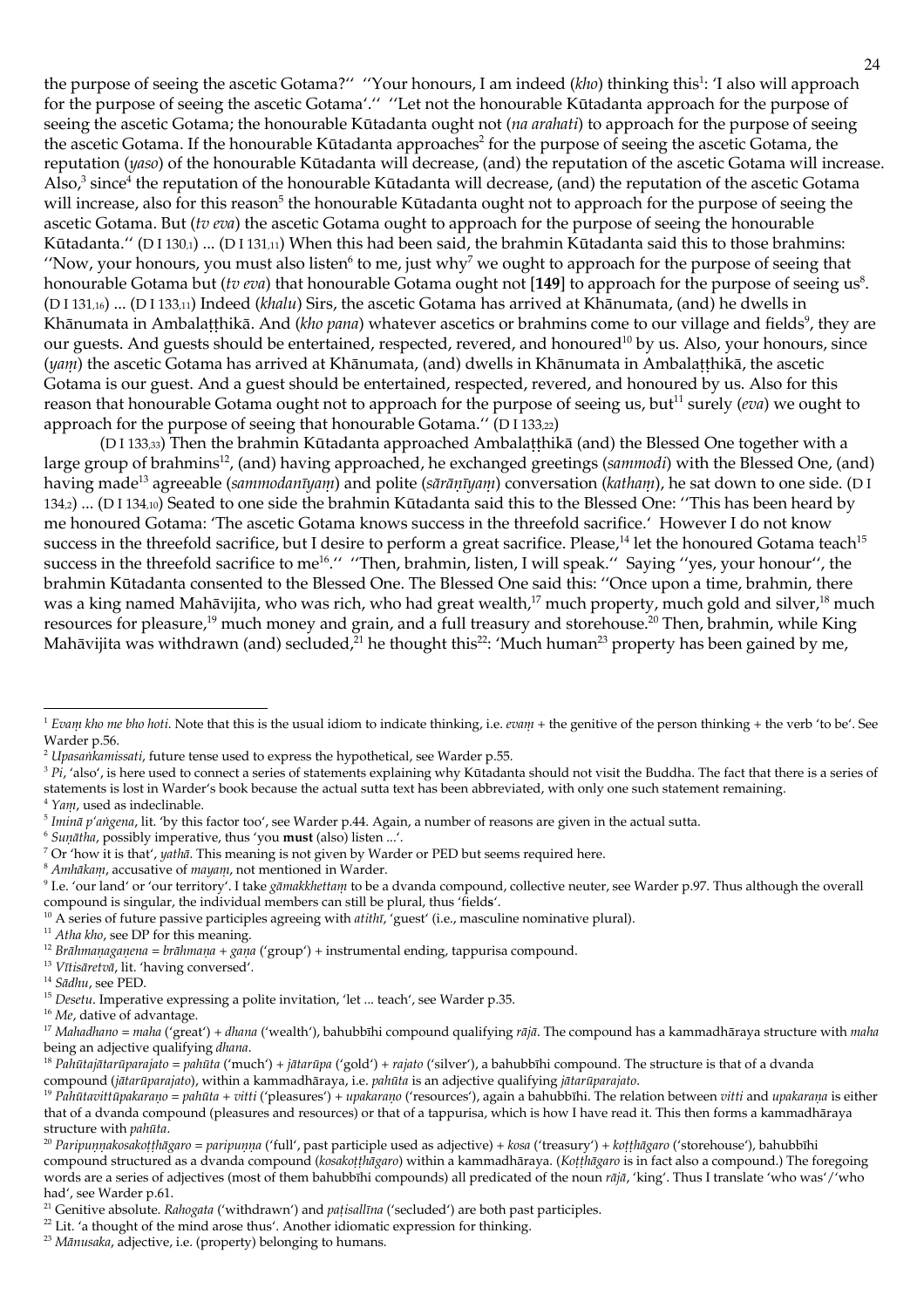(and) having conquered (it), I live on a great circle of earth<sup>1</sup>. Perhaps I should perform a great sacrifice, which would be for my long-lasting benefit and happiness<sup>2</sup>.' Then, brahmin, King Mahāvijita, having summoned the brahmin minister, said this: 'Here, brahmin, while I was withdrawn in seclusion, I thought this: "Much human property has been gained<sup>3</sup> by me, (and) having conquered (it), I live on a great circle of earth. [150] Perhaps I should perform a great sacrifice, which would be for my long-lasting benefit and happiness." Brahmin, I desire to perform a great sacrifice. Let the honourable one instruct me so that  $(yam)^4$  it might be for my long-lasting benefit and happiness.'

When this had been said, brahmin, the brahmin minister said this to King Mahāvijita: 'The honourable King's country has rebels (and) oppression<sup>5</sup>, village-attacks<sup>6</sup> are seen<sup>7</sup>, town-attacks are seen, city-attacks are seen, highway robberies<sup>8</sup> are seen. And (pana) if the honourable King were to collect a tax in such (evam) a country with rebels (and) with oppression, by (doing) that the honourable King would be doing what should not be done<sup>9</sup>. And it could be (that) the honourable King might think this: "I will abolish (samula has almi) this brigand territory<sup>10</sup> by execution, by jail, by confiscation, by threat, or by banishment"; but the full (samma) abolishment<sup>11</sup> of this brigand territory is not thus. Those who will be the survivors of the killed<sup>12</sup>, they will harass the country of the King afterwards. Nevertheless, dependent on this policy,<sup>13</sup> there is the full abolishment of this rebel territory thus: Now, honoured King, who in the country of the honourable King make an effort *(ussahanti)* in agriculture and husbandry<sup>14</sup>, to them let the honourable King grant<sup>15</sup> seed and fodder; who in the country of the honourable King make an effort in trade, to them let the honourable King grant capital; who in the country of the honourable King make an effort in the King's service, to them let the honourable King dispense food and wages; and those people, intent on their own work<sup>16</sup>, will not harass the King's country, and there will be a great revenue<sup>17</sup> for the King, the countries<sup>18</sup> (will be) established in safety<sup>19</sup>, without rebels, without oppression, and joyful people rejoicing<sup>20</sup>, causing their own<sup>21</sup> sons to dance<sup>22</sup>, will certainly<sup>23</sup> dwell with open houses<sup>24</sup>.' ... "

Passage  $3^{25}$  (D II  $16 + 19 + 21$ )

And monks, when Prince Vipassī had been born,<sup>26</sup> they announced to King Bandhumant<sup>27</sup>: "Sire, a son has been born to you<sup>1</sup>, let His Majesty (*devo*) see him<sup>2</sup>." (And), monks, King Bandhumant saw Prince Vipassi, (and)

<sup>2</sup> Hitāya and sukhāya are datives of purpose, mama is dative of advantage. Dīgharattam is an indeclinable, i.e. it is not an adjective to hitāya/sukhāya. A quite literal translation might read: '... which would be (assa) for (the purpose of) benefit (and) happiness for me for a long time'.

<sup>4</sup> Note the broad range of meanings for yan, especially when used as an indeclinable as here, see Warder p.72 and PED.

<sup>5</sup> Sakantako = sa + kantako and saupapīlo = sa + upapīlo, bahubbīhi compounds qualifying janapado, lit. '(the country) is with rebels, with oppression'.

<sup>6</sup> Gāmaghātā = gāma ('village') + ghātā ('attack'), tappurisa compound, 'attacks on villages'.

<sup>7</sup> Dissanti, passive.

<sup>8</sup> Panthaduhanā = pantha ('road'/'highway') + duhanā ('robbery'), tappurisa compound, 'robbery on highways'.

<sup>9</sup> Akiccakārī = a ('not') + kicca ('what should be done', future passive participle used as a noun, see Warder p.106) + kārī ('doing'), bahubbīhi compound qualifying rājā structured like a tappurisa, 'doing of what should not be done'.

 $11$  Sanugghato. According to the PED this is a noun, probably an action noun, see Warder p.138.

<sup>12</sup> Hatāvasesakā = hata ('the killed', past participle used as noun) + avasesaka ('one who remains'/'survivor'), tappurisa compound.

<sup>13</sup> I.e., the one he is about to explain.

<sup>14</sup> Kasigorakklıa = kasi ('agriculture') + gorakklıa ('husbandry'), dvanda compound. (Gorakklıa = go ('cattle') + rakklıa ('guarding')).

<sup>15</sup> Anuppadetu, 'let ... grant', imperative.

<sup>16</sup> Sakanimapasutā = sa ('one's own') + kamma ('work') + pasuta ('intent on'), bahubbīhi compound qualifying manussā. Note that sa here means 'one's own' not 'with', see Warder p.137.

 $^{17}$  Rāsiko, see PED.

<sup>19</sup> Khemaṭṭhitā = khema ('safety', reading it as a noun, see DP) + (t)thitā ('established'), bahubbīhi compound with tappurisa structure.

<sup>20</sup> Modamānā, present participle.

 $^{23}$  Maññe, see PED.

<sup>27</sup> Dative, probably required by the verb pativedeti.

<sup>&</sup>lt;sup>1</sup> I.e., area of land. Pathavimandalam = pathavi ('earth') + mandalam ('circle'), is a tappurisa compound. Note that mahantam pathavimandalam is the object of two verbs: abhivijiya ('having conquered'), a gerund, and ajjhāvasāmi ('live on').

<sup>&</sup>lt;sup>3</sup> Adhigato is a misprint in both Warder and in the PTS edition of the Dīgha Nikāya. It should read *adhigatā*, as it does a few lines before. Adhigatā is a past participle that must agree with  $b \log a$ , thus the  $\bar{a}$  ending.

<sup>&</sup>lt;sup>10</sup> Dassukhīla = dassu ('brigand') + khīla ('stake'), tappurisa compound, lit. ' the stake of the brigands'. Apparently a stake or stakes marking brigand territory.

<sup>&</sup>lt;sup>18</sup> For some reason there is a sudden change to the plural here.

<sup>&</sup>lt;sup>21</sup> Ure, means breast. Thus *ure putte* could be rendered as 'bossom son/child' and thus 'their own sons'.

<sup>&</sup>lt;sup>22</sup> Naccentā, I take it to be a causative present participle, 'causing ... to dance'. Note that for the causative present participle the '-ing' ending (of the translation) goes with 'cause' rather than the main verb 'dance'.

<sup>&</sup>lt;sup>24</sup> Apārutagluarā = apāruta ('open') + gluara ('house'), adjective + noun, thus a kammadhāraya compound. Note that the 'with' here is not due to the use of the instrumental case in the Pali. Rather it is used for an adjective: 'manussā ... apārutagharā', 'people ... who have open houses', and thus 'people ... with open houses'.

<sup>&</sup>lt;sup>25</sup> This passage has been highly abridged in Warder's book.

<sup>&</sup>lt;sup>26</sup> Locative absolute. I use the past perfect, 'had been born', because the verb of the main clause is aorist.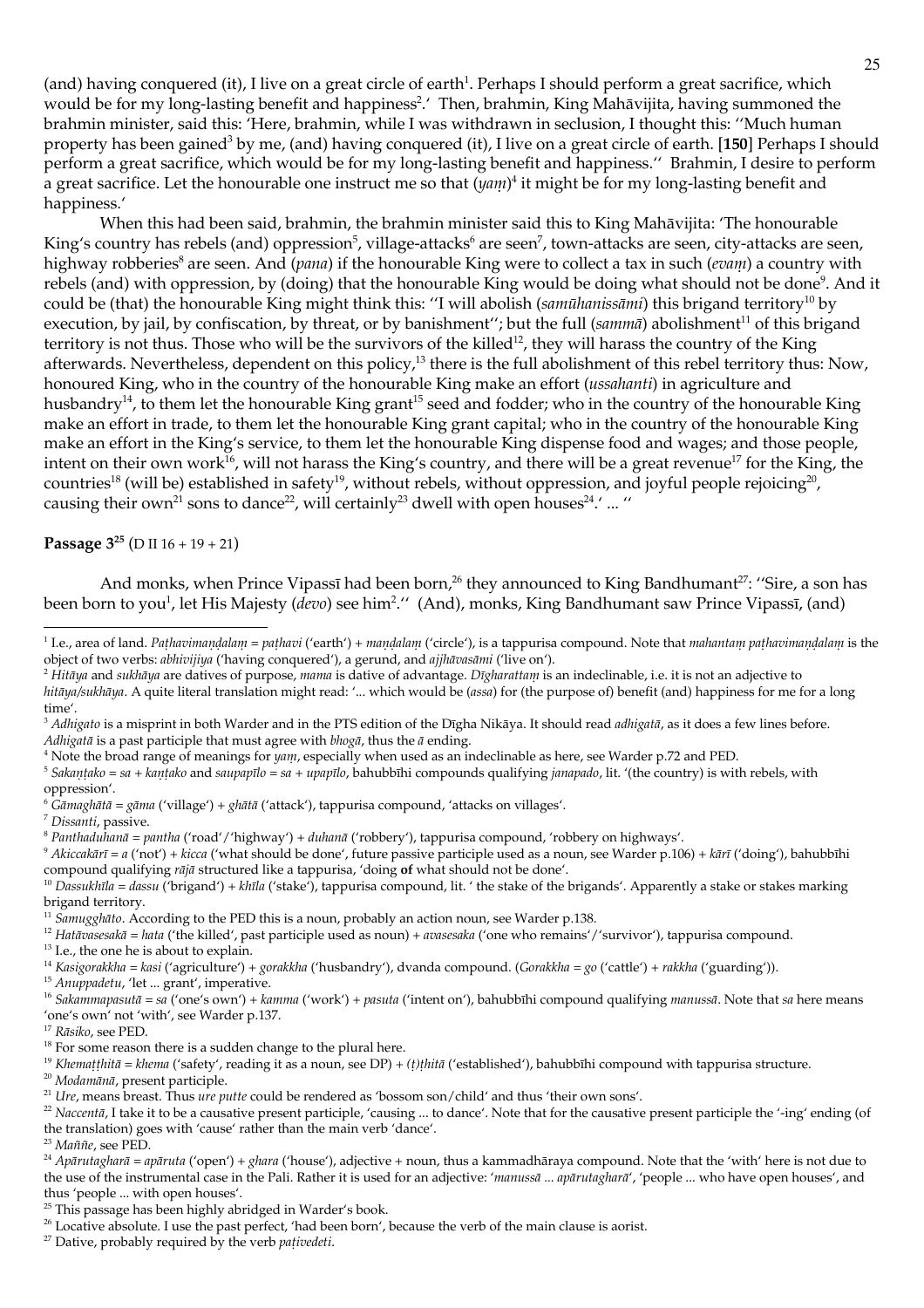having seen (him), having summoned the prophesier brahmins<sup>3</sup>, he said this: "Let the honourable prophesier brahmins see the prince." The prophesier Brahmins, monks, saw Prince Vipassī, (and) having seen (him), they said this to King Bandhumant: "Sire, be pleased (attamano), Sire a powerful son has arisen to you. (D II 16,1-9) ... If he inhabits (ajjhāvasati) a house, [151] he will be<sup>4</sup> a king, a wheel-turning monarch, a just (dhammiko), law-abiding king. (D II 16,13-14) ... But if he goes forth from home to homelessness, he will be<sup>5</sup> an arahant, a fully Awakened One." (D II 16,22-23) ... Then, monks, King Bandhumant having dressed the prophesier brahmins in new clothes<sup>6</sup>, he satisfied (them) with all sensual pleasures. (D II 19,20-22) ... Then, monks, King Bandhumant, for Prince Vipassi<sup>7</sup>, constructed<sup>8</sup> three palaces, one rains (palace), one winter (palace), one summer (palace), (and) provided<sup>9</sup> the five strands of sensual pleasure<sup>10</sup> (for him). (D II 21,6-9)

Re-translation into Pali (MI134,30 - 135,26)

## **Exercise 20**

#### Passage 1 (D II 21,13 - 22,21)

Then, monks, Prince Vipassī, after the passage of many years, of many hundred years, many thousand years,<sup>11</sup> addressed the charioteer: "Yoke, dear charioteer, the very good<sup>12</sup> carriages, let us go<sup>13</sup> to the park ground for the purpose of seeing the place." Saying "yes, Sir (deva)" (and), monks, the charioteer having consented to Prince Vipass<sub>I</sub>, having yoked the very best carriages, announced to Prince Vipass<sup>14</sup>: "Yoked for you, sir, are the very best carriages,<sup>15</sup> you may go at your own convenience<sup>16</sup>. Then, monks, Prince Vipassī, having mounted a good carriage, went out to the park ground with the very best carriages. Monks, going (niyyanto) to the park ground, Prince Vipassī saw a man walking<sup>17</sup>, who was aged,<sup>18</sup> crooked like a roof bracket,<sup>19</sup> bent, depending on a (walking-) stick,<sup>20</sup> trembling,<sup>21</sup> afflicted, with youth gone<sup>22</sup>.<sup>23</sup> Having seen (him), he addressed the charioteer: "But (pana) dear charioteer, what has been done to this man,<sup>24</sup> his (assa) hair is not as (that) of others<sup>25</sup>, also (pi)<sup>26</sup> his body is not as (that) of others." "Sir, he is called (nāma) aged." "But why, dear charioteer, is he called aged?" "Sir, he is called aged (because): not now by him long it will be lived"<sup>27</sup>. "But, dear charioteer, am I also subject to old age (jarādhammo), not-passing old age<sup>28</sup>?<sup>29</sup>" "You, Sir, and we all<sup>1</sup> are subject to old age, not having passed beyond old

- <sup>4</sup> Hoti, present tense used for an eternal truth, i.e. true if the given condition is satisfied (here the condition is 'if he inhabits a house ... '). See
- Warder p.295 for this use of the present tense.
- $5$  Again, *hoti* used in a future sense for an eternal truth.
- <sup>6</sup> Lit. 'with new clothes'.

<sup>8</sup> Kārāpesi, causative aorist third person singular of karoti, see Warder p.80.

 $^{10}$  Kāmagunāni = kāma + guna ('quality'/'strand'), tappurisa compound.

<sup>16</sup> Yassa dāni kālam maññasi, lit. 'for which now you think it is time'. For this expression see CDB, pp.334 and 498, note 650. Also cf. Warder p.69.

<sup>17</sup> Gacchantam, present participle.

<sup>18</sup> Jimam, past participle used as an adjective.

<sup>20</sup> Dandaparāyanam = danda ('(walking) stick') + parāyanam ('depending on'), a bahubbīhi compound.

<sup>21</sup> Pavedhamānam, present participle.

<sup>25</sup> I.e., his hair is not like other people's hair.

 $^{27}$  I.e., he will not live much longer.

 $1$  Te, dative.

<sup>&</sup>lt;sup>2</sup> Tam devo passatu. Passatu is imperative, 'let ... see'; devo is the agent.

<sup>&</sup>lt;sup>3</sup> I.e., brahmins who make a prognosis based on certain bodily features.

<sup>&</sup>lt;sup>7</sup> Vipassissa kumārassa, dative. Note how this dative relates to two verbs kārāpesi and upațțluāpesi. As we have seen the accusative (patient) can also relate to more than one verb (see the immediately preceding sentence), as can the nominative (agent).

 $^9$ Upatthāpesi, causative aorist from upatiți<br/>hati, see DP under upatiți<br/>hati.

 $11$  Accayena, 'after the passage of', takes the dative, see Warder p.45.

<sup>&</sup>lt;sup>12</sup> Or 'very best', bhaddani bhaddani. The repetition of a word is either emphatic or distributive, see Warder p.171. Here it must be emphatic.

<sup>&</sup>lt;sup>13</sup> Gacchanna, is either imperative (see Warder pp.34-35), as I read it, or present tense relating to the immediate future, see Warder p.12. In fact, these two uses may in practice often not be distinguishable.

<sup>&</sup>lt;sup>14</sup> Vipassissa kumārassa pațivedesi, pațivedesi takes the dative.

<sup>&</sup>lt;sup>15</sup> Alternatively te could be read as genitive 'your', i.e. 'your very best carriages are yoked'.

<sup>&</sup>lt;sup>19</sup> Gopānasīvankam = gopānasī ('roof bracket')+ vankam ('crooked') bahubbīhi compound qualifying purisam, 'man', expressing a metaphor, see Warder p.155.

<sup>&</sup>lt;sup>22</sup> I.e., whose youth was gone. *Gatayobbanani* = gata ('gone') + yobbanani ('youth'), a bahubbīhi compound.

<sup>&</sup>lt;sup>23</sup> A series of six adjectives, three of which are bahubbihi compounds and two present participles, all agreeing with purisanu; 'man'. Note how all the adjectives follow the noun they qualify and thus are predicated of it. Thus I translate 'who was'/'who had', see Warder p.61.

<sup>&</sup>lt;sup>24</sup> I assume a passive construction due to the past participle kato, 'has been done'. Thus the patient ayani puriso, 'this man', is in the nominative case, see Warder p.40.

<sup>&</sup>lt;sup>26</sup> Note how *pi* is present in both clauses, following the first word of each clause it connects, see Warder pp. 32 & 27.

<sup>&</sup>lt;sup>28</sup> Or 'not having passed beyond'. Anatīta, lit. 'not past', see DP under acceti.

<sup>&</sup>lt;sup>29</sup> Note how kim here simply makes the sentence interrogative.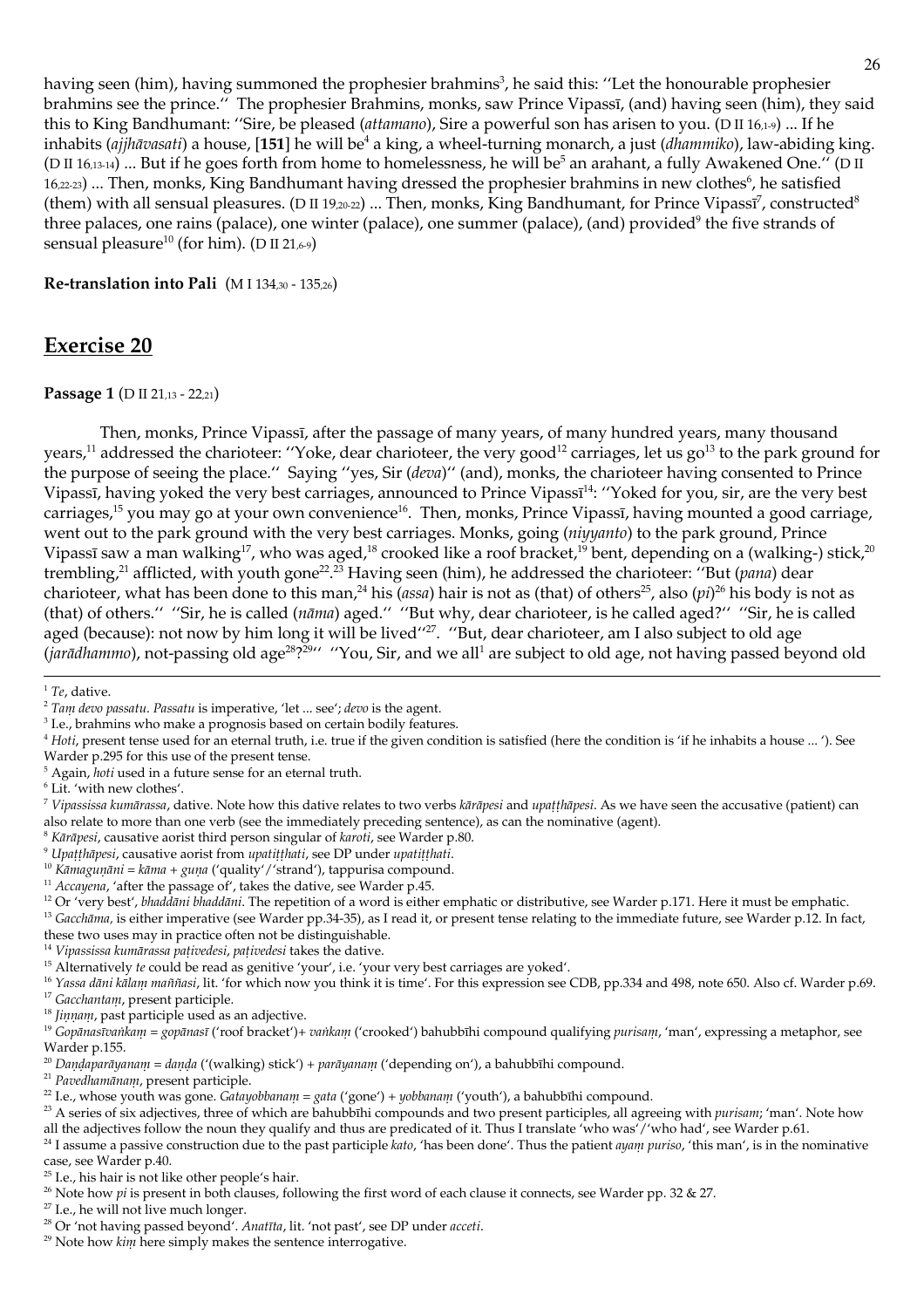age." "Now then (tena hi), dear charioteer, enough now (dāni) today of the park ground,<sup>2</sup> from here just (va) return<sup>3</sup> to the palace." Saying "yes, Sir", monks, the charioteer, having consented to Prince Vipassī, from there just returned to the palace. There, monks, Prince Vipass<sub>I</sub>, who was gone to the palace, sad, and dejected,<sup>4</sup> was consumed with regret: "Truly (kira), your honour, let there be shame (dhir) on (this thing) called birth,<sup>5</sup> in as much as for the one who has been born<sup>6</sup> old age will be discerned!"

#### **Passage 2 (D III 80,1 - 86,10)**

Thus has been heard by me. One time the Blessed One was dwelling in Sāvatthī, in the east park<sup>7</sup>. And (pana) at that time Vāsettha and Bharadvāja<sup>8</sup> lived among the monks<sup>9</sup> desiring the state of a monk<sup>10</sup>. Then the Blessed One who, at the time of evening,<sup>11</sup> had arisen<sup>12</sup> from seclusion, (and) having descended from the mansion (*pāsādā*), walked up and down<sup>13</sup> in the open in the shade of the mansion<sup>14</sup>. [165] Vāsettha saw the Blessed One who, at the time of evening, had arisen from seclusion, (and) having descended from the mansion, was walking up and down<sup>15</sup> in the open in the shade of the mansion. Having seen (him), he addressed Bhāradvāja: "Friend Bhāradvāja, this<sup>16</sup> Blessed One, at the time of evening, has arisen<sup>17</sup> from seclusion, (and) having descended from the palace, he walks up and down in the open in the shade of the mansion. Let us go,<sup>18</sup> friend Bharadvaja, let us approach<sup>19</sup> the Blessed One. Perhaps (app eva nāma) we might get to hear<sup>20</sup> a Dhamma<sup>21</sup> talk from the Blessed One."<sup>22</sup> Saying "yes, friend", Bhāradvāja consented to Vāsettha. Then Vāsettha and Bhāradvāja approached the Blessed One, (and) having approached, having paid respects (abhivadetva) to the Blessed One, they walked up and down along with<sup>23</sup> the Blessed One who was walking up and down.

Then the Blessed One addressed Vāsettha: "Vāsetthas,  $24$  you who are brahmins by birth $25$ , brahmins by clan,<sup>26</sup> have<sup>27</sup> gone forth from home to homelessness from a Brahmin clan<sup>28</sup>. I hope (kacci), Vāsetthas, the brahmins don't abuse (and) slander you<sup>29</sup>?" "Certainly (taggha), Venerable Sir, the brahmins abuse (and) slander us<sup>30</sup> with complete (paripunnāya) personal slander, not incomplete." "But in what way, Vāsetthas, do the brahmins abuse (and) slander you with complete personal slander, not incomplete?" "Venerable Sir, the brahmins say thus: 'Just (va) the brahmin caste is best, (any) other caste is inferior; just the brahmin caste is white, (any) other caste is black;

<sup>8</sup> Note the plural ending of *VāsetthaBhāradvājā*. It is a dvanda compound where the two elements are regarded as individual items, thus the plural ending, see Warder p.97.

Locative plural meaning 'among', see Warder p.102.

- <sup>10</sup> I.e., desiring to become monks.
- $11$  Sāyanhasaniayanı = sāyanha + samayanı, genitive tappurisa compound.

<sup>12</sup> Vutthito. Note how the past participle sometimes is best translated with the past perfect, i.e. 'had ...', because the whole narrative is historic present. (Maybe this could be called the 'historic present perfect'.)<br><sup>13</sup> Caikamati, historic present tense, see Warder p.12.

- 
- <sup>14</sup> Pāsādapacchāyāyam = pāsāda + pacchāyāyam, another genitive tappurisa compound, with the overall compound in the locative case.

<sup>15</sup> Cankamantam, present participle accusative singular, agreeing with Bhagavantam. Again, because of the historic present of the Pali (see Warder p.12) 'was walking' is the most appropriate translation.

p.30.<br><sup>17</sup> Vutthito. Now translating as present perfect, 'has ...', because of the quoted speech. I.e., this is no longer the historic present of the narrative. <sup>18</sup>  $\vec{A}$ *u* $\vec{a}$ *ma*, seems to be an imperative.

- <sup>19</sup> Upasaikamissāma, lit. 'we will approach', future expressing determination, see Warder p.55. It is similar to the imperative.
- <sup>20</sup> Savanāya, dative action noun used like the infinitive, see Warder p.138.

<sup>21</sup> Dhanmin is here a feminine adjective qualifying kathan, a feminine noun. Note how dhamma changes to the i/ī-stem in the feminine (rather than the  $\bar{a}$ -stem).

- <sup>22</sup> Bhagavato santikā, lit. 'from the presence of the Blessed One'.
- <sup>23</sup> Anucankanimsu, the prefix anu has the sense of 'along with', 'following', etc.
- <sup>24</sup> Plural, addressing both using the name of one.

- $29$  Vo, dative of disadvantage (parallel to dative of advantage, see Warder p.67).
- <sup>30</sup> No, again dative of disadvantage.

<sup>&</sup>lt;sup>1</sup> Mayañ  $c'$  ... sabbe. This presumably is a reference to all humans or all beings.

<sup>&</sup>lt;sup>2</sup> Alam, 'enough', takes the dative, lit. 'enough ... for the park ground'.

<sup>&</sup>lt;sup>3</sup> Paccāniņņāhi, imperative.

<sup>&</sup>lt;sup>4</sup> Three adjectives predicated of 'Prince Vipassi'.

<sup>&</sup>lt;sup>5</sup> A literal, word for word translation of this phrase is difficult due to its idiomatic nature.

 $6$  Jātassa, 'for the one who has been born', is a dative past participle used as a noun, referring to the doer of the action of the past participle, see **NCRP V 5.2.** 

<sup>&</sup>lt;sup>7</sup> Or 'east monastery', pubbārānie = pubba + ārānie. In addition to 'before' and 'former', pubba also has the meaning 'east'.

<sup>&</sup>lt;sup>16</sup> Or simply 'the', *ayant*. Sometimes the demonstrative pronoun is used where one would use the definite article 'the' in English, see Warder

<sup>&</sup>lt;sup>25</sup> Brāhmanajaccā is a bahubbīhi compound qualifying tumhe, 'you'. The internal structure of the compound is that of a kammadhāraya compound, with jaccā, 'by birth', being an adjective qualifying brāhmana, see Warder pp.137-138.

<sup>&</sup>lt;sup>26</sup> Another bahubbīhi compound with similar structure to the previous one.

<sup>&</sup>lt;sup>27</sup> Attha, lit. 'are'. Again, sometimes, as in this case, verbs meaning 'to be' in Pali are best translated with 'to have', for which there is no direct equivalent in Pali.

 $^{28}$ Brālmaņakulā, ablative kammadhāraya compound with brālmaņa qualifying kula.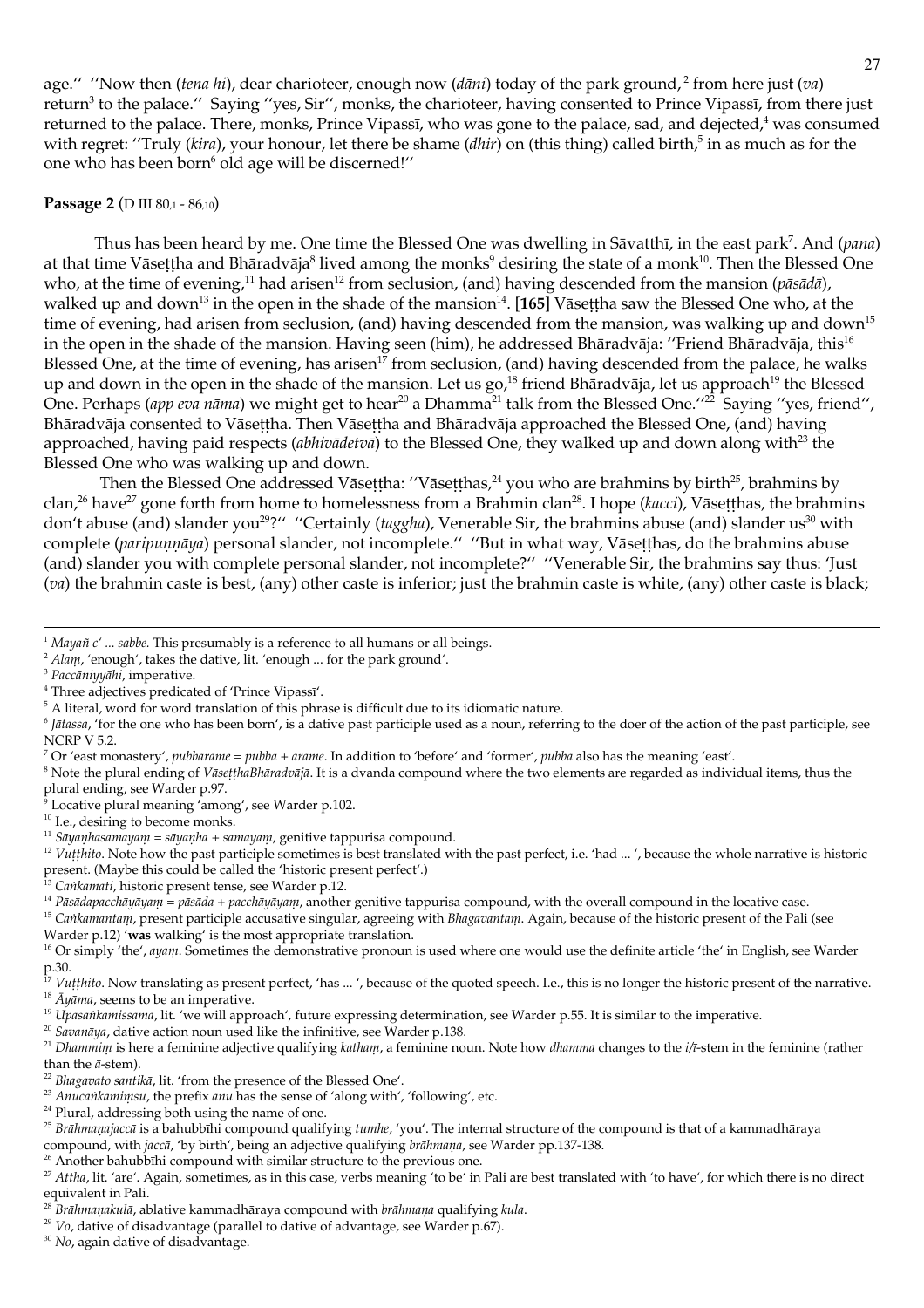just the brahmins become pure, not non-brahmins; just the brahmins are sons, the true sons<sup>1</sup> of Brahma, born from the mouth,<sup>2</sup> born from Brahma,<sup>3</sup> created by Brahma,<sup>4</sup> heir to Brahma<sup>5</sup>. You,<sup>6</sup> having abandoned the best caste, have (attha) joined an inferior caste, that is the shaven-headed, vassal-like (ibbha), black, little-ascetics,<sup>7</sup> who are offsprings of the Kinsman's feet<sup>8</sup>.' Thus, Venerable Sir, the brahmins abuse us ..." "Certainly, Vāsetthas, the Brahmins (only) say thus (due to) not recalling<sup>9</sup> your (vo) history (porānam). Vāsetthas, the brahmin ladies<sup>10</sup> of the brahmins are seen pregnant and (*pi*) giving birth; and those brahmins, being merely (*cva*) born from a womb<sup>11</sup>, say thus. Surely (eva) they slander Brahma, speak falsehood, and generate much demerit.<sup>12</sup> Vāsetthas, there are these four castes: the noble warriors, the brahmins, the merchants, the helots. Here (idha) Vāsetthas, some noble warrior is a killer of living beings<sup>13</sup>, is a taker of the ungiven, is one who possesses wrong conduct<sup>14</sup> with reference to sensual pleasures<sup>15</sup>, is a speaker of falsehood, is a malicious speaker, [166] is a harsh speaker, is nonsensical with frivolity, is covetous, has a malevolent mind, has wrong view. Vāsetthas, also ( $pi$ ) (some) brahmin etc. ( $pe$ ) also (some) merchant etc. also (some) helot etc. has wrong view. Here, Vāsetthas, also some noble warrior is abstaining<sup>16</sup> from the killing of living beings<sup>17</sup>, is abstaining from the taking of the ungiven etc. also (some) helot etc. has (hoti) right view. Vāsetthas, when these four castes, which are thus (*cvam*) mixed with both,<sup>18</sup> are conducting themselves<sup>19</sup> in things (dhammesu) which are black and white, which are indeed (eva) blamed by the wise and praised by the wise<sup>20</sup>,<sup>21</sup> if<sup>22</sup> in this case (*ettha*) the brahmins say thus: "Just the brahmin caste is best etc. heirs to Brahmā", that the wise do not allow them<sup>23</sup>. Why is that?<sup>24</sup> Since, Vāsetthas, of these four castes, he who is a monk who is an arahant, who has exhausted the outflowings,<sup>25</sup> who has lived<sup>26</sup> (the holy life), who has done the duty,<sup>27</sup> who has put down the burden,<sup>28</sup> who has attained the true goal,<sup>29</sup> who has eliminated the fetter of being,<sup>30</sup> is freed through right knowledge,<sup>31</sup> he is declared the foremost<sup>1</sup> of them<sup>2</sup>, just through Dhamma, not through non-Dhamma<sup>3</sup>. For (hi), Vāsetthas, in the case of people,<sup>4</sup> Dhamma is the best, in this very (*cva*) life<sup>5</sup> and in the next life<sup>6</sup>."

 $5$  A third bahubbīhi compound, here formally like a genitive tappurisa compound, i.e. 'brahma's heir'.

- 7 Samanake, apparently a pejorative reference to a samana, see PTS dict. Note the accusative plural, i.e. the same case as hinam ... vannam just hefore
- <sup>8</sup> Bandhupādāpacce, a bahubbīhi compound qualifying samanake, formally resembling a three member tappurisa compound: 'offspring' (apacce) + 'of the feet' (pāda) + 'of the kinsman' (bandhu). Bandhu ('kinsman') is a synonym for Brahmā.
- <sup>9</sup> Assarantā, present participle agreeing with brāhmaņā.

<sup>10</sup> Brāhmaniyo, feminine form of brāhmaņa.

<sup>11</sup> Yonijā, ablative tappurisa compound.

 $12$  Note the three  $cas$ , connecting the three phrases.

<sup>13</sup> Pānātipātī, can be regarded as a noun (a tappurisa compound) in apposition to khattiyo or as a bahubbīhi compound (i.e., an adjective) qualifying the same, see Warder pp.188 and 122. So also for the following compounds.

Micchācārī. These in-stem nouns can be regarded as possessive (see Warder p.122), thus 'one who possesses wrong conduct'.

 $15$  Kamesu, here refers to sexuality but this word usually pertains to all the five senses.

<sup>16</sup> Pativirato, past participle functioning as an adjective, see PTS dict.

<sup>17</sup> Pāņātipātā, a genitive tappurisa compound ('the killing of ...') in the ablative case, i.e. ending in ā. The ablative is required by pativirato, 'abstaining from'.

<sup>18</sup> I.e., a mixture of good and bad qualities. Ubhayavokinnesu is a bahubbīha compound qualifying vannesu, 'castes'.

<sup>19</sup> Vattamānesu, present participle, locative plural to agree with vannesu, 'castes'.

<sup>20</sup> Kanhasukkesu dhammesu viññugarahitesu c'eva viññūpasatthesu ca. It is not clear whether this is to be regarded as qualifting vannesu or whether it should be seen as the locative 'object' of vattamanesu. Judging from exercise 18, passage 2 (towards the bottom of p.131), the verb vattati does indeed take 'objects' in the locative (ariye cakkavattivatte vatti, 'he conducts himself in the noble conduct of a wheel-turning monarch'). Thus I assume that is the case also in the present exercise. Dhammesu, then, is the object of vattamānesu and kanhasukkesu, viññugarahitesu, and viññūpasatthesu are bahubbīhi compounds (formally resembling a dvanda, a tappurisa, and another tappurisa compound respectively) qualifying *dhammesu*.<br><sup>21</sup> The whole clause, *intesu* ... *vififitipasatthesu ca*, is a locative absolute. Note that the locative absolute construction may include objects/patients

of the absolute participle in whatever case relevant (here the locative), see Warder p.103.

 $22$  Yad, here used as an adverb which meaning is very broad, see Warder pp.72 and 291.

<sup>23</sup> Tesam, here probably dative of advantage.

<sup>24</sup> Tam kissa hetu, lit. 'of what is that the cause'.

<sup>25</sup> Khīņāsavo = khīņa ('exhausted')+ āsava ('outflowing'), is a bahubbīhi compound qualifying bhikkhu, 'monk'. It is formally similar to a kammadhāraya compound where the past participle khina functions as an adjective to asavo, i.e. '(who has) outflowings which are exhausted'. (Alternatively this could be regarded as an accusative tappurisa structure with  $\bar{a}$ sava being the patient of khina, '(a monk) who has exhausted the taints'). Note that although khīnāsavo is singular to agree with bhikkhu, still the plural 'outflowings' must be understood, see Com. <sup>26</sup> Vusitavā, possessive adjective in -vant, see Warder pp.158 and 252.

- <sup>27</sup> Katakaranīyo = kata ('done') + karanīya ('duty').
- <sup>28</sup> Ohitabhāro = ohita ('put down', past participle) + bhāra ('burden').

<sup>30</sup> Parikkhīnabhavasannyojano = parikkhīna ('eliminated') + bhava ('being') + sannyojano ('fetter').

 $1$  Orasā, see DP.

<sup>&</sup>lt;sup>2</sup> I.e. 'from his mouth'. Note the ablative '-to' ending.

<sup>&</sup>lt;sup>3</sup> Brahmajā, bahubbīhi compound formally resembling an ablative tappurisa compound (i.e. 'born from ... ') and qualifying brāhmaņa, see Warder pp.137-138. Jā is a 'bound' form, see Warder p.92.

<sup>&</sup>lt;sup>4</sup> Brahmanimunitā, another bahubbīhi compound, here formally resembling an instrumental tappurisa compound, i.e. 'created by ...'.

<sup>&</sup>lt;sup>6</sup> Te tumhe, lit. 'those you'.

 $^{29}$  Anupattasadattho =  $\hat{a}nu$ patta ('attained') + sad (=sant, 'true') + attho ('goal').

 $31$  Sammadaññāvimutto = sammad (= samma, 'right') + aññā ('knowledge') + vimutto ('freed').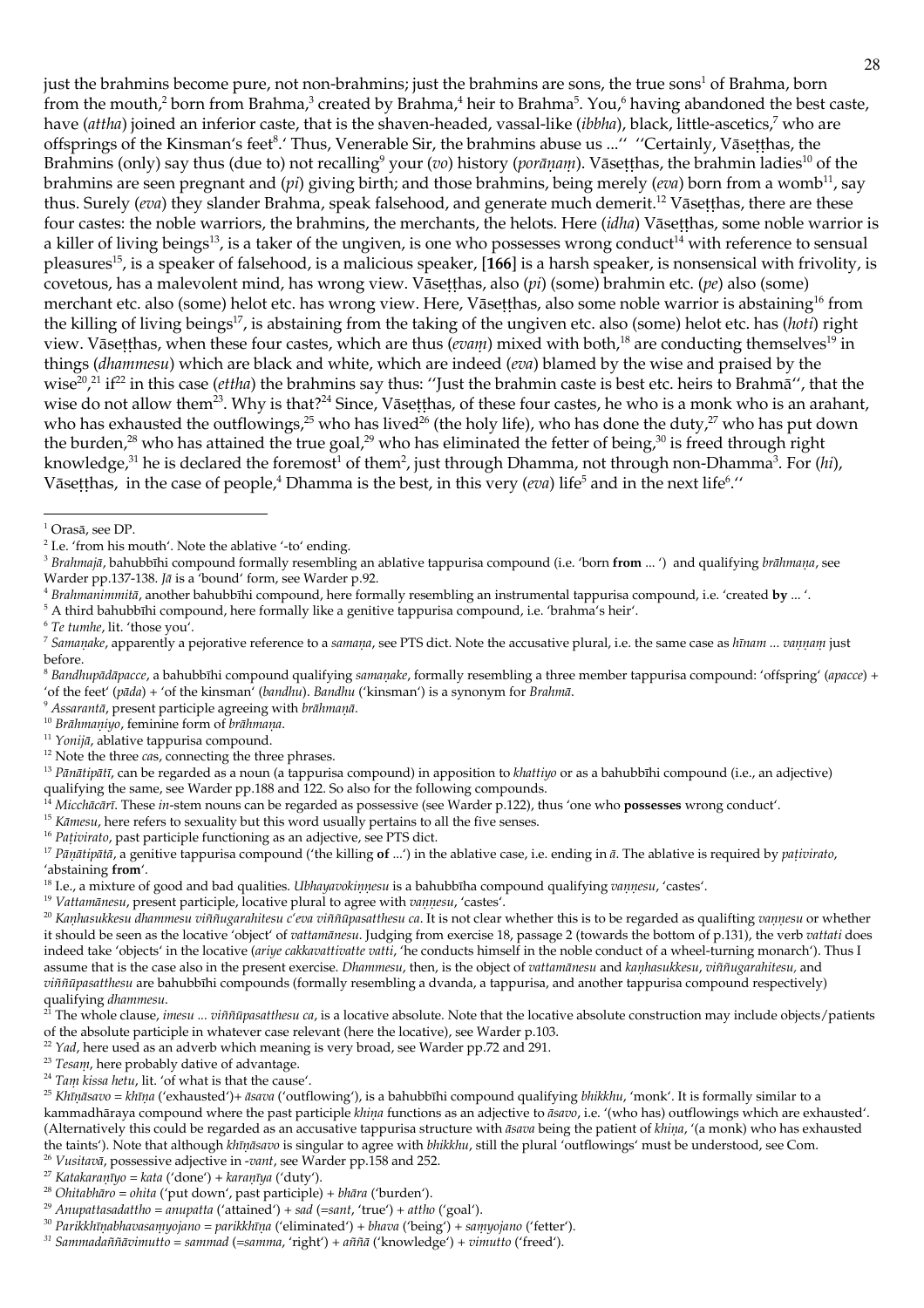"Vāsetthas, there is that time when<sup>7</sup>, some time or other,<sup>8</sup> after the passage of a long time, $\theta$  this world contracts (sanvattati). When the world is contracting,<sup>10</sup> beings are for the most part (yebhuyyena) contracting to (sanvattanika) the world of radiance<sup>11</sup>. There they are mind-made, feeding on joy, self-luminous, living in the sky, remaining in glory,<sup>12</sup> (and) they stay (thus) for a long (ciram), long (dīgham) time. (And) Vāsetthas, there is that time when, some time or other, after the passage of a long time, this world expands (vivattati). When the world is expanding, beings, for the most part, having fallen from the group ( $k\bar{a}$  $y$ a) of the world of radiance, come to this world. And they are mind-made, feeding on joy, self-luminous, living in the sky, remaining in glory, (and) they stay (thus) for a long, long time. At that time, Vāsetthas, (the world) is consisting entirely (eva) of water, (and) there is darkness, pitch-darkness<sup>13</sup>. The moon and the sun are not discerned<sup>14</sup>, the lunar mansions<sup>15</sup> and the constellations<sup>16</sup> are not discerned, nights and days<sup>17</sup> are not discerned, months and half-months are not discerned, seasons and years are not discerned, female and male<sup>18</sup> are not discerned. Beings go to classification simply (*eva*) (as) 'beings'<sup>19</sup>. Then, Vāsetthas, some time or other, after a long time, for those beings<sup>20</sup> tasty-earth<sup>21</sup> stretched out<sup>22</sup> on the water. Just as, while hot milk<sup>23</sup> is being cooled<sup>24</sup>, there is a film<sup>25</sup> on top, just so it appeared. It was endowed with colour, endowed with odour, [167] endowed with taste; just as ghee is endowed<sup>26</sup> or butter (*navanitam*) is endowed, it had such colour<sup>27</sup>; and (*pi*) just as honey which is sweet (and) pure, it had such enjoyment<sup>28</sup>. Then, Vāsetthas, a certain wanton-natured<sup>29</sup> being thinking<sup>30</sup>: "Hey,<sup>31</sup> just what might this be<sup>32</sup>?", tasted<sup>33</sup> tasty-earth with a finger. While it was tasting<sup>34</sup> tasty-earth with a finger,<sup>35</sup> it<sup>36</sup> enveloped (the being)<sup>37</sup> and craving descended into it<sup>38</sup>. Also certain

<sup>1</sup> Aggam, lit. 'peak'.

- <sup>4</sup> Jane, seems to be a locative of reference, see Warder pp.100-102.
- $\frac{1}{10}$  bittle ... dhannue, lit. 'in the visible ... phenomenon/state'. It has the contextual meaning of 'in this life' in the suttas.

 $6$  Abhisamparāyañ, according to DP it is an indeclinable. Indeclinables can have a sense different from the case they appear in. Thus here the

accusative case has a locative sense.

 $7$  Yam, again taking it as an indeclinable. See also PED under  $\eta a$ .

<sup>9</sup> For the use of accayena, see Warder p.45. For addhuno, genitive singular of addhan, see Warder p.154.

 $10$  Locative absolute.

<sup>11</sup> Abhassarasanvattanikā, bahubbīhi compound qualifying sattā, 'beings'. Note that sanvattanikā is derived from the same root and prefix as samvattamanc just before and thus the meaning must be closely related. (The compound can be regarded as similar to an accusative tappurisa compound, i.e. sanvattanikā being an action noun taking ābhassara as its patient, see Warder p.138).

<sup>12</sup> Five bahibbīhi compounds qualifying te, 'they'. (The last one, subhatthayino, is a nominative plural in the in-stem.) Note the 'bound form' at the end of each compound, see Warder p.92.

<sup>13</sup> Andhakāratimisā, see DP.

<sup>14</sup> Paññāyanti, passive plural of pajānāti.

<sup>15</sup> Nakkhattāni, this seems to refer to the particular constellation that the moon passes through during the year, see Com.

<sup>16</sup> Tārakarūpāni, lit. 'the forms of the stars', seems to refer to the constellations apart from the lunar mansions, see Com.

<sup>17</sup> Rattindiva, dvanda compound with plural inflection. The meaning is either 'nights and days' or 'night and day'. In the latter case the plural is due to there being two 'items', see Warder p.97. Note that diva is an as-stem noun, see Warder p.158.

<sup>18</sup> Itthipumā, see DP. Pumā is an an-stem noun, see Warder p.154.

<sup>19</sup> I.e., they are considered simply as beings. For the idiom *sailkham gacchati*, see Warder p.161.

<sup>20</sup> Tesam ... sattānam, probably dative.

<sup>25</sup> Santānakam, lit. 'a stretching'.

<sup>26</sup> Sampannam vā sappi, where sappi is an i-stem neuter noun and sampannam is a past participle agreeing with sappi, but retaining the a-stem (i.e. the nominative neuter of the *i*-stem is *i*, while the nominative neuter of the *a*-stem is  $a_{11}$ .

- <sup>27</sup> Evanivanina, bahubbīhi compound starting with an indeclinable, qualifying sā, 'it', at the beginning of the sentence.
- <sup>28</sup> I.e. 'it was that enjoyable'.  $\vec{E}$ vamassādā is another bahubbīhi compound qualifying sā.
- <sup>29</sup> Or 'of a restless nature', *lolajātiko*, a bahubbīhi compound.
- $^{\rm 30}$  'Thinking' is implied the  $t\bar{t}$  marking a quote, see Warder pp.35-36.

 $31$  Ambho - see DP.

- <sup>32</sup> Bhavissati, future expressing surprise or wonder, see Warder p.55.
- <sup>33</sup> Sāyi, third person singular aorist of sāyati.
- <sup>34</sup> Sayato, present participle genitive singular, agreing with tassa.
- <sup>35</sup> Genitive absolute.
- $^{36}$  I.e., the taste. See next footnote.

<sup>37</sup> I.e., the being was consumed by the taste. Acchadesi might be interpreted in two ways: as the aorist of chadeti or as the aorist of acchadeti. Chādeti has the sense of 'to be pleased' and the agent would in this context be añiataro satto. Three lines further down in Warder's text acchādesi occurs again and, if it is taken to mean 'to be pleased', the agent would have to be añiatare sattā. This is not possible because of the lack of agreement between the verb (singular) and potential agent (plural). Thus it seems acchadesi must be the aorist of acchadeti, 'to cloth', 'to cover', or 'envelope', see PED. In this case, although not explicit, the implied agent is 'the taste'. (This seems to be supported by the Com.). <sup>38</sup> Assa okkanii. Although the English translation has a locative sense, okkanii may take the genitive, see DP under okkanati.

Katakaranīyo to sammadaññāvimutto are five bahubbīhi compounds all qualifying bhikkhu.

<sup>&</sup>lt;sup>2</sup> Or 'among them', tesam. Here the genitive is similar to the locative.

<sup>&</sup>lt;sup>3</sup> I.e., using Dhamma as the standard.

<sup>&</sup>lt;sup>8</sup> Kadā ci karaha ci, see DP.

<sup>&</sup>lt;sup>21</sup> Rasapathavī, seems to be a kammadhāraya compound, lit. 'the earth which has taste'.

<sup>&</sup>lt;sup>22</sup> Samatāni, aorist of santanoti.

<sup>&</sup>lt;sup>23</sup> Payaso, genitive of as-stem, see Warder p.154.

<sup>&</sup>lt;sup>24</sup> Nibbāyamānassa is the genitive present participle passive of *nibbāti*. The whole phrase is a genitive absolute.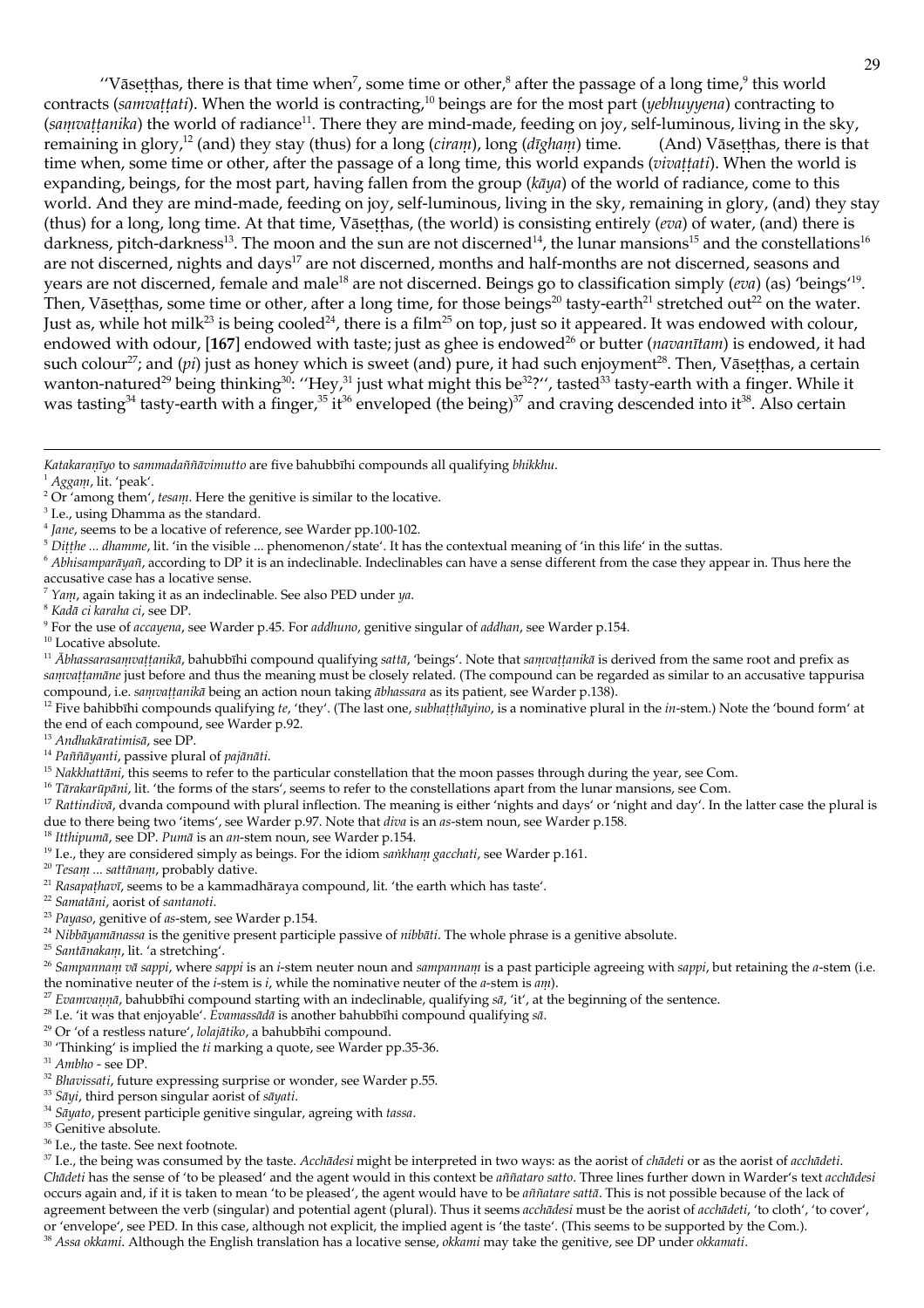(other) beings, Vāsetthas, following the view<sup>1</sup> of that being, tasted tasty-earth with a finger. While they were tasting<sup>2</sup> tasty-earth with a finger,<sup>3</sup> it enveloped (the beings) and craving descended into them. Then, Vāsetthas, those beings fell upon tasty-earth making pieces<sup>4</sup> with the hands to enjoy<sup>5</sup>. When,<sup>6</sup> Vāsetthas, beings fell upon tastyearth making pieces with the hands to enjoy, then the self-luminosity<sup>7</sup> of those beings disappeared. When the selfluminosity disappeared,<sup>8</sup> moon and sun appeared. When moon and sun appeared, the lunar mansions and the constellations appeared. When the lunar mansions and the constellations appeared, nights and days were discerned. When nights and days were being discerned,<sup>9</sup> months and half-months were discerned. When months and halfmonths were being discerned, seasons and years were discerned. To that extent, Vāsetthas, this world was again expanded $10.4$ 

### **Re-translation into Pali** (Vin I 268, 2-3 +8 - 269, 11)

## **Exercise 21**

### Passage 1 (D I 52,21 - 53,4)

When this had been said, Venerable Sir, Pūrana Kassapa said this to me: [177] "Great King, when doing,<sup>11</sup> when causing to do,<sup>12</sup> when cutting, when causing to cut, when torturing,<sup>13</sup> when causing to torture, when causing to grieve, when causing to distress,<sup>14</sup> when shaking, when causing to shake, when causing to kill a living being, when taking the ungiven, when cutting a break,<sup>15</sup> when taking plunder,<sup>16</sup> when doing<sup>17</sup> burglary, when standing in ambush<sup>18</sup>, when going to the wife of others, when speaking falsehood; when doing,<sup>19</sup> no evil is done<sup>20</sup>. Also, if with a razor-rimmed wheel, who should make<sup>21</sup> the living beings of this earth (into) one mash of flesh<sup>22</sup>, one heap of flesh, there is no evil<sup>23</sup> from that source<sup>24</sup>, there is no coming of evil.<sup>25</sup> Also, if one should come along the southern bank of the Ganges, killing, causing to kill, cutting, causing to cut, torturing, (and) causing to torture<sup>26</sup>, there is no evil from that source, there is no coming of evil. Also, if one were to go along the northern bank of the Ganges, giving, causing to give, offering, (and) causing to offer, there is no merit from that source, there is no coming of

<sup>5</sup> I.e. 'for the purpose of enjoyment'. The infinitive is interchangeable with the dative of purpose, see Warder p.134.

 $6$  Yato, see PED.

<sup>8</sup> Locative absolute. And four more in the following text.

 $^9$  Paññāyamānesu, present participle passive.

<sup>19</sup> It is slightly curious that *karoto* occurs here since it has already appeared at the beginning of the sentence. Maybe here it is meant as a summing up of all the previous actions.

<sup>20</sup> Karīyati, passive of karoti.

<sup>21</sup> Kareyya, here seems to take two patients, i.e. to make something ('living beings')(1) into something ('one mash of flesh')(2).

 $^1$  Ditthānugatim āpajjamānā. The Pali idiom is difficult to translate word for word into English.

<sup>&</sup>lt;sup>2</sup> Sāyatam, present participle genitive plural of sāyati.

<sup>&</sup>lt;sup>3</sup> Again, genitive absolute.

<sup>&</sup>lt;sup>4</sup> Alumpakārakam, adverb. It seems to be a verbal compound (see Warder p.156) containing a noun, ālumpa, 'piece(s)', and a gerund/absolutive, kārakam (so-called namul absolutive), see DP under karoti. Note how the gerund here is best translated as a present participle, cf. Warder p.48, 'ādāya'. (Note that whereas Warder uses the term 'gerund', the equivalent term 'absolutive' is most commonly used nowadays.)

 $^7$  Sayampabliā, here a kammadhāraya compound, i.e. it is used as a noun. In the previous paragraph sayampabliā is a bahubbīhi compound and used as an adjective (te tattha honti manomayā pītibhakkhā sayampabhā ...).

<sup>&</sup>lt;sup>10</sup> Vivațio, past participle of vivațiati.

<sup>&</sup>lt;sup>11</sup> Karato, genitive present participle singular, as is the whole list following karato. This is presumably a genitive absolute construction despite the absence of a pronoun, see NCRP VIII,3 and X,1.

<sup>&</sup>lt;sup>12</sup> Kārayato, from kāreti (causative), aya and e being interchangeable, see Warder pp.79-80 + 82.

<sup>&</sup>lt;sup>13</sup> Pacato, lit. '(when) cooking'.

<sup>&</sup>lt;sup>14</sup> Kilamayato, see DP under kilamati.

<sup>&</sup>lt;sup>15</sup> Sandhim chindato, apparently this means 'robbing houses', see PED.

<sup>&</sup>lt;sup>16</sup> I.e., when plundering.

<sup>&</sup>lt;sup>17</sup> Karoto, alternative form of karato.

<sup>&</sup>lt;sup>18</sup> Paripanthe, locative.

<sup>&</sup>lt;sup>22</sup> Ekamamsakhalam = eka ('one') + mamsa ('flesh') + khalam ('threshing' or 'mash', see DP). A tappurisa compound (mamsa-khalam) within a kammadhāraya, eka being an adjective (see Warder p.116) qualifying the rest of the compound.

<sup>&</sup>lt;sup>23</sup> Pāpam is here a synonym for apuññam, 'demerit', i.e. bad kamma, because the opposite of pāpam (further down the paragraph) is puññam. <sup>24</sup> Tatonidānam = tato ('from that') + nidānam ('source') is probably to be read as a bahubbīhi compound acting as an adjective qualifying pāpam, lit. '(evil) which has a source from that'. It seems that *nidānam* here has much the same function as the ablative ending of tato. The compound can perhaps best be translated simply as 'from that', see PED under *nidāna*. Also note that *tato* retains its ablative ending even as the first member of the compound due to its adverbial sense, i.e. it does not qualify any noun.

<sup>&</sup>lt;sup>25</sup> Note that there is no demonstrative pronoun in the main clause here, e.g. 'for him', to agree with the relative pronoun  $yo$ , 'who', in the relative clause immediately preceding it. See Warder pp.71 and 291.

<sup>&</sup>lt;sup>26</sup> Six present participles nominative singular, agreeing with the subject of  $\bar{a}$ *gaccheyya*.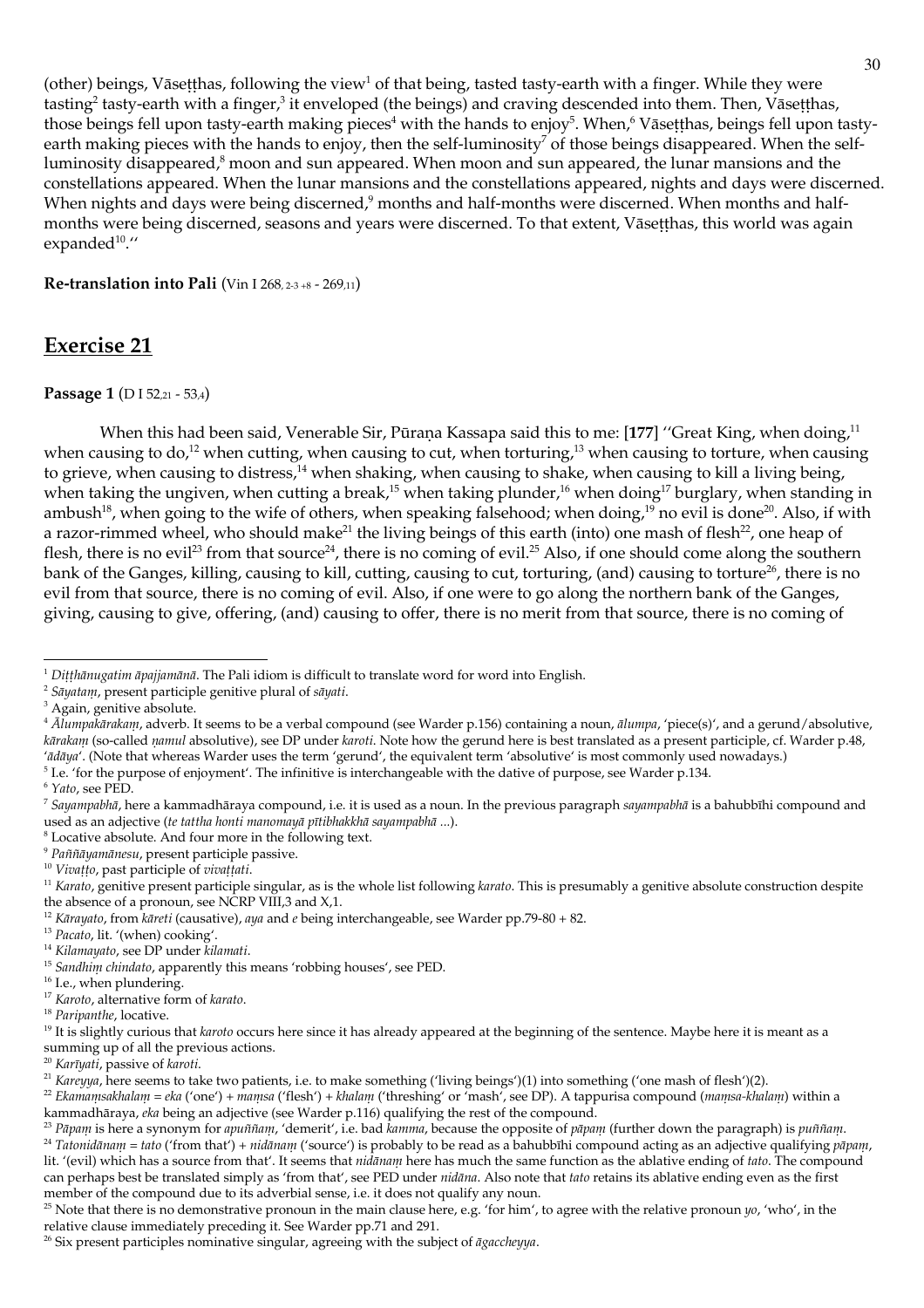merit. By gifts,<sup>1</sup> by restraint, by self-control, by speech which is truthful,<sup>2</sup> there is no merit, there is no coming of merit." Thus, Venerable Sir, Pūraņa Kassapa, being asked by me (me) (about) the fruit of recluseship in this life  $(sand itthikam)<sup>3</sup>$  explained inaction<sup>4</sup>.

#### Passage 2 (D III 86,11 - 93,21)

Then, Vāsetthas, those beings, who were enjoying tasty-earth, who were feeding on it,<sup>5</sup> who were having it as nutriment,<sup>6</sup> remained for a long, long time. Just as,<sup>7</sup> Vāsetthas, those beings who were enjoying tasty-earth, who were feeding on it, who were having it as nutriment, remained for a long, long time, just so<sup>8</sup> a coarseness descended into the body of those beings, and a discolouration of (their) beauty<sup>9</sup> was discerned. Some (*eke*) beings there<sup>10</sup> were beautiful, some there were ugly. There, those beings who were beautiful, they despised the ugly beings: "We are more beautiful<sup>11</sup> than them<sup>12</sup>, they are uglier than us." Due to the condition of beauty-conceit,  $13$  tasty-earth disappeared for those<sup>14</sup> who had a nature of pride and conceit<sup>15</sup>. When the tasty earth disappeared,<sup>16</sup> they assembled, (and) having assembled they lamented: "Oh the taste, oh the taste!"<sup>17</sup> So,<sup>18</sup> also now, people having obtained some good<sup>19</sup> taste<sup>20</sup>, say thus: "Oh the taste, oh the taste." They just (*eva*) follow that ancient, original expression, but (*tv* ev') they don't understand the meaning of it (assa).

Then, Vāsetthas, when the tasty earth had disappeared for those beings, $21$  a ground-fungus $22$  appeared. Just like a mushroom<sup>23</sup>, just so<sup>24</sup> it appeared. It was endowed with colour, endowed with odour, endowed with taste. Just as ghee is endowed [178] or butter is endowed, it had (ahosi) such colour. And just as honey which is sweet (and) pure, it had such enjoyment. Then, Vāsetthas, those beings fell upon the ground-fungus to enjoy (it). They, who were enjoying it (tam), who were feeding on it, who were having it as nutriment, remained for a long, long time. Just as, Vāsetthas, those beings who were enjoying the ground-fungus, who were feeding on it, who were having it as nutriment, remained for a very long time, just so to a still greater degree<sup>25</sup> coarseness descended into the body of those beings, and a discolouration of (their) beauty was discerned. Some beings there were beautiful, some beings there were ugly. There, those beings who were beautiful, they despised the ugly beings: "We are more beautiful than them, they are uglier than us." Due to the condition of beauty-conceit, the ground-fungus disappeared for those who had a nature of pride and conceit. When the ground-fungus disappeared, a creeper appeared. Just like the Kalambukā (creeper), just so it appeared. It was endowed with colour, endowed with odour,

<sup>6</sup> Tadāhārā = tad ('it') + āhārā ('nutriment'). Another bahubbīhi compound qualifying sattā, but this time formally like a kammadhāraya compound. Tad is a demonstrative pronoun relating to āliārā, 'that nutriment' or 'the nutriment which is that' or 'that as nutriment'. Converting

the kammadhāraya into a bahubbīhi, i.e. into an adjective, one gets: 'having that/it as nutriment'. <sup>7</sup> I.e., in accordance with. Yathā yathā, repetition to give distributive meaning ('as-ever'), see Warder p.171.

 $14$  Tesam, dative of disadvantage, complimentary to dative of advantage, see Warder p.67.

<sup>16</sup> Genitive absolute.

 $18$  Tad, adverb.

<sup>23</sup> Lit. 'a shade for a snake'. Ahicchatako = ahi ('snake') + (c)chattako ('shade'), a tappurisa compound.

<sup>&</sup>lt;sup>1</sup> Or 'by giving'. Dana is a collective singular noun, thus 'gifts' despite the singular -ena ending.

<sup>&</sup>lt;sup>2</sup> Saccavajjanı, kammadhāraya compound with sacca qualifying vajjanı.

<sup>&</sup>lt;sup>3</sup> Sanditthikam sāmaññaphalam, lit. 'the visible fruit of recluseship'.

 $^4$  I.e., the doctrine of inaction.

<sup>&</sup>lt;sup>5</sup> Tambhakkhā = tam ('it') + bhakkhā ('feeding on'), bahubbīhi compound qualifying sattā, 'beings'. The compound is formally like a tappurisa compound, with bhakkhā being a 'bound form'.

<sup>&</sup>lt;sup>8</sup> Tathā tathā ('so-ever'), demonstrative relating to yathā yathā, introducing demonstrative and relative clauses respectively. Because yathā is repeated (distributive meaning), so is tathā.

 $9\%$  *Oamavevamatā* = *vama* + *vevamatā*, a tappurisa compound. It cannot be a dvanda compound because it would then not agree with the singular verb, paññāyittha (third person singular aorist passive of the middle conjugation, see Warder p.315). <sup>10</sup> Idam, here an indeclinable.

<sup>&</sup>lt;sup>11</sup> Vannavantatarā, note the comparative ending -tarā. The word acts like an adjective agreeing with mayam (nominative plural), see Warder p.123.<br><sup>12</sup> *Etelii*, ablative of comparison, thus the translation 'than them', see Warder p.124.

<sup>&</sup>lt;sup>13</sup> Vannatimanapaccaya, a three member tappurisa compound, lit. '(from) the condition (paccaya) of conceit (atimana) from/due to beauty (vanna)'. The whole compound being in the ablative case (-paccaya), i.e. ablative of cause, thus 'due to'.

<sup>&</sup>lt;sup>15</sup> I.e., for those who had become proud and conceited. Mānātimānajātikānam is a dvanda compound within a tappurisa within a bahubbībi compound: '(for those) who had a nature (jātikānam) of pride (māna) and conceit (atimāna)'. The whole thing qualifies tesam.

 $17$  Aho, here expressing disappointment, but the same phrase expresses wonder just below, see Warder p.171.

<sup>&</sup>lt;sup>19</sup> Sādhu is a u-stem adjective qualifying rasanu. One would have expected sādhum so as to agree with the masculine accusative rasam. Maybe sādhu is an alternative accusative singular, not mentioned by Warder, cf. Warder p.134. Or maybe rasam is a neuter noun, in which case sādhu would be neuter accusative..

<sup>&</sup>lt;sup>20</sup> I.e., having obtained something nice to eat.

<sup>&</sup>lt;sup>21</sup> Locative absolute.

<sup>&</sup>lt;sup>22</sup> Bhūmipappaṭako, tappurisa compound, 'a fungus of the ground'.

<sup>&</sup>lt;sup>24</sup> Evam evam, apparently same meaning as evam eva.

<sup>&</sup>lt;sup>25</sup> Bhinnoso mattaya, ablative according to Warder's vocabulary.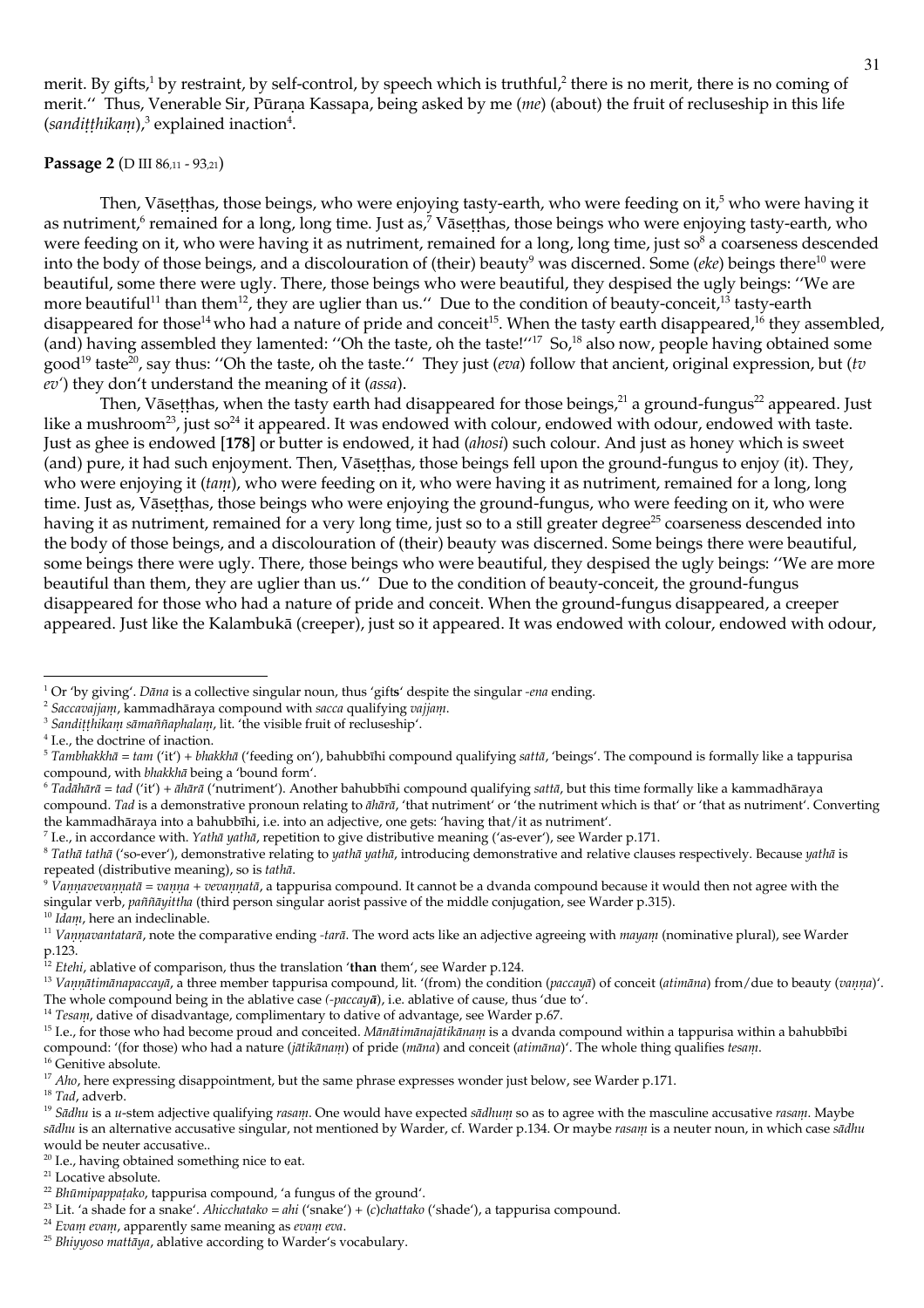endowed with taste. Just as ghee is endowed or butter is endowed, it had such colour. And just as honey which is sweet (and) pure, it had such enjoyment.

Then, Vāsetthas, those beings fell upon the creeper to enjoy. They, enjoying it, feeding on it, having it as nutriment, remained for a very long time. Just as, Vāsetthas, those beings, enjoying the creeper, feeding on it, having it as nutriment, etc. When the creeper disappeared,<sup>1</sup> they assembled, (and) having assembled they lamented: "Alas, it was<sup>2</sup> ours<sup>3</sup>! Alas, our creeper has disappeared<sup>4</sup>!" So (tad), also now, people who are touched by some painful thing<sup>5</sup>, say thus: "Alas, it was ours! Alas, (what was) ours has disappeared!" They just follow that ancient, original expression, but they do not understand its (assa) meaning.

Then, Vāsetthas, when the creeper had disappeared for those beings, rice appeared which ripened in uncultivated (ground)<sup>6</sup>, without bran,<sup>7</sup> without husk, which had pleasant smell, $^8$  (and) which had rice-grain-fruit<sup>9</sup>. That which they collected in the evening for the evening meal<sup>10</sup>, in the morning that was ripe (and) grown again<sup>11</sup>. That which they collected in the morning for the morning meal, in the evening that was ripe (and) grown again, the harvest was not discerned<sup>12</sup>. Then, Vāsetthas, those beings, enjoying the rice which ripened in uncultivated (ground), feeding on it, having it as nutriment, etc. and a discolouration of (their) beauty was discerned. For  $f$ emale<sup>13</sup> the female characteristic<sup>14</sup> arose, and for male the male characteristic. And female thought excessively about male, [179] and male (about) female. While they were thinking<sup>15</sup> excessively about each other<sup>16</sup>, lust arose, a fever (of lust) arose in the body. They, due to the condition of fever<sup>17</sup>, indulged in sex<sup>18</sup>. But which beings<sup>19</sup>, Vāsetthas, at that time, saw them (te) indulging in sex, some<sup>20</sup> (of them) threw dirt, some threw ash, some threw cowdung, saying: "Perish, impure one<sup>21</sup>! Perish, impure one!" "For how could a being do<sup>22</sup> such to a being<sup>23</sup>?" So, also now, people, when in some countries the bride is being lead out,<sup>24</sup> some<sup>25</sup> throw dirt, some throw ash, some throw cow-dung. They just follow that ancient, original expression, but they do not understand its meaning.

So (kho pana), Vāsetthas, at that time it was considered improper (adhamma), (but) now that is considered proper. And (kho pana), Vāsetthas, which beings at that time indulged in sex, they did not get (labhanti) to enter the village or town for a month or  $(p_i)$  two months. Because  $(y_{q_i}, V$  aset thas, at the time, those beings indulged excessively in the improper (asaddhamme), they then (atha) went into houses to carry out (kātum) the aim (attham) of concealment of that very (eva) immorality (asaddhammassa).

Then, Vāsetthas, a certain lazy-natured being thought this:<sup>26</sup> "I say (*ambho*), just why am I troubled<sup>27</sup> collecting<sup>28</sup> rice in the evening for the evening meal (and) in the morning for the morning meal. What if I were to collect rice just (eva) once for the morning and evening meal<sup>29</sup>." Then, Vasetthas, that being collected<sup>30</sup> rice just once

<sup>6</sup> Or 'which ripened without cultivation'. Akatthapako is an adjective according to DP and thus a bahubbihi compound qualifying sali (sali must then be a masculine noun in this case). Akattha is the negative past participle of kasati, 'plows'.

<sup>11</sup> Pativirūlham, past participle of pativiruhati.

<sup>12</sup> I.e., could not be discerned.

<sup>13</sup> Itthiva, seems to be dative.

<sup>14</sup> Itthilingam = itthi + linga, a kammadhāraya compound ('the characteristic which is female' or 'the female characteristic') or a tappurisa compound (i.e. 'the characteristic of females').

<sup>15</sup> Upanijjhāyatam, present participle genitive plural. The whole phrase is a genitive absolute.

<sup>16</sup> Aññam aññam, see DP.

 $^{\rm 19}$  I.e., those beings which.

 $23$  Dative.

<sup>30</sup> Ahasi, aorist of aharati.

 $^{\rm 1}$  Locative absolute.

<sup>&</sup>lt;sup>2</sup> Ahu, root aorist of hoti, see Warder p.353.

<sup>&</sup>lt;sup>3</sup> No, enclitic genitive of  $mayanu$ , 'we', see Warder p.115.

 $4$   $\overline{A}h\overline{a}$ *yi*, aorist passive of  $Xa$ .

 $5$  Dukkhadhanmena, a kammadhāraya compound, '(by) a thing (dhanma) which is painful (dukkha)'.

<sup>&</sup>lt;sup>7</sup> Akano, see DP.

 $8$  Sugandho = su + gandho, see Warder p.98.

 $9$  Tandulaphalo = tandula + phala, a kammadhāraya compound, lit. 'fruit which was rice-grains'. It is a noun in apposition to sāli (i.e., they qualify each other but retain their own gender). The other nouns in this sentence are similarly in apposition to sāli.

<sup>&</sup>lt;sup>10</sup> Sayamāsāya = sayam + āsāya, kammadhāraya compound in the dative case (dative of purpose see Warder p.67).

<sup>&</sup>lt;sup>17</sup> Parilāhapaccayā, a kammadhāraya compound, 'the condition which is lust'. The compound as a whole is an ablative of cause, thus 'due to ...', see Warder p.89.

<sup>&</sup>lt;sup>18</sup> Methunann dhamman, accusative not locative. The Pali idiom here is slightly different from the English.

<sup>&</sup>lt;sup>20</sup> Aññe is here the correlative pronoun relating to the relative ye, 'which'. Note the relative clause/demonstrative clause construction.

<sup>&</sup>lt;sup>21</sup> Asuci, here seems to be a vocative noun rather than an adjective, cf. Warder's vocabulary.

<sup>&</sup>lt;sup>22</sup> Katham hi nama ... karissati, indignation expressed by future tense, see Warder p.55.

<sup>&</sup>lt;sup>24</sup> Genitive absolute. Nibbuyhamānāya is a present participle passive locative.

<sup>&</sup>lt;sup>25</sup> I.e., some people. Note that *aññe* here agrees with *manussā*, both being nominative plural.

<sup>&</sup>lt;sup>26</sup> The standard idiomatic construction to indicate thinking, see Warder p.56.

<sup>&</sup>lt;sup>27</sup> Vihaññāmi, passive.

<sup>&</sup>lt;sup>28</sup> Āharanto, agreeing with aham.

<sup>&</sup>lt;sup>29</sup> Sāyapātarāsāya, a dvanda compound (sāyapātar) within a tappurisa compound, the whole compound being singular dative.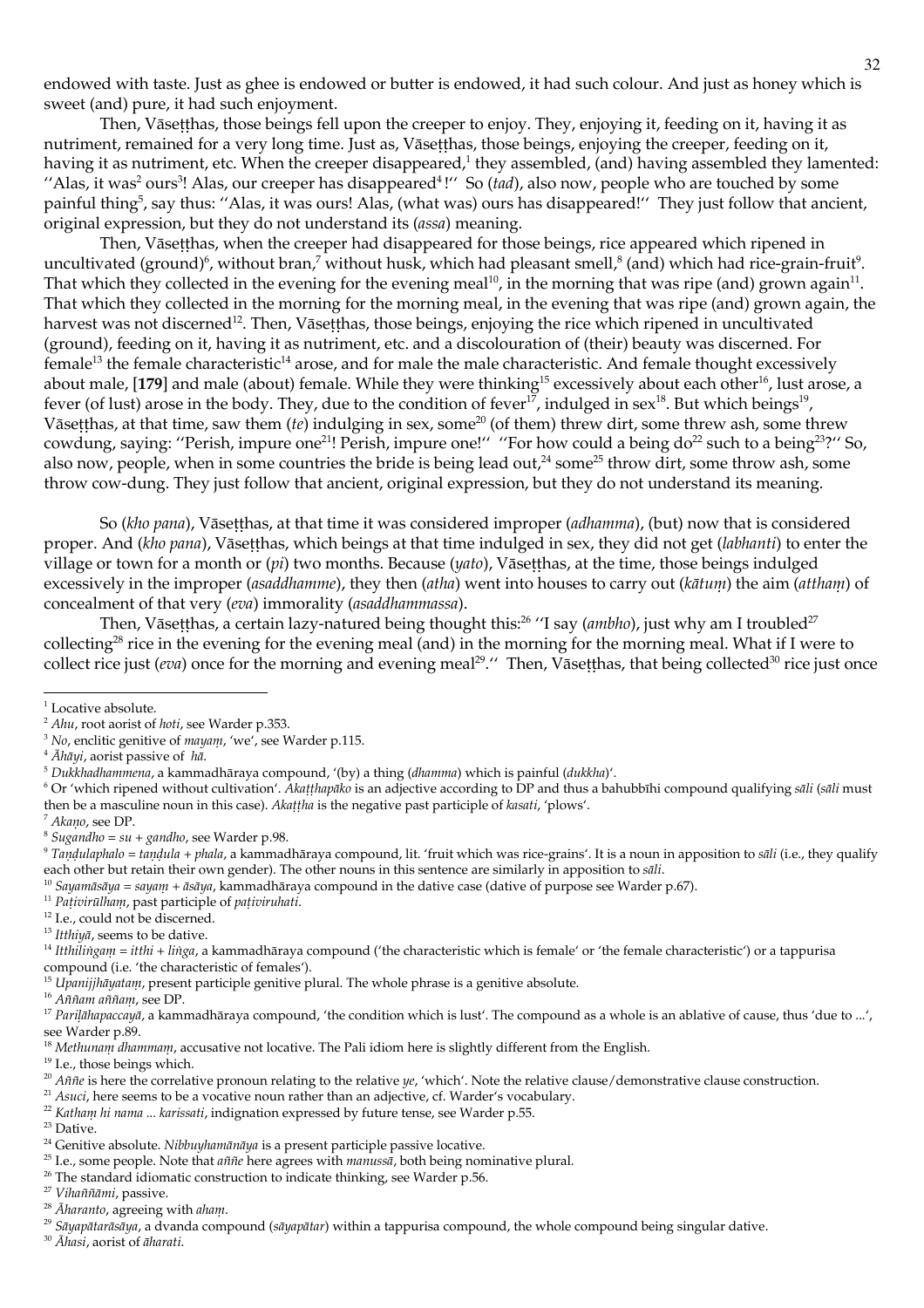for the morning and evening meal. Then, Vāsetthas, a certain being approached that being, (and) having approached, said this to that being: "Come, honoured being, let's go<sup>1</sup> to the rice-collecting<sup>2</sup>." "Enough, honoured being, rice has been collected by me just once for the morning and evening meal." Then, Vāsetthas, that being, following the view (ditthānugatin āpajjanāno) of that being, collected rice just (eva) once for two days<sup>3</sup> thinking: "Indeed (kira), your honour, thus also it is good". Then, Vāsetthas, a certain being approached that being, (and) having approached, said this to that being: "Come, honoured being, let's go to the rice-collecting." "Enough, honoured being, rice has been collected by me just once for two days." Then, Vāsetthas, that being following the view of that being, collected rice just once for four days thinking: "Indeed, your honour, thus also it is good." Then, Vāsetthas, a certain being approached that being, (and) having approached, said this to that being: "Come, honoured being, let's go to the rice-collecting." "Enough, honoured being, rice has been collected by me just once for four days." "Then, Vāsetthas, that being following the view of that being, collected rice just once for eight days thinking: "Indeed, your honour, thus also it is good." Because (yato), [180] Vāsetthas, those beings, making a store,<sup>4</sup> fell upon the rice to enjoy (it), then (atha) bran enveloped the rice-grain, and ( $pi$ ) husk enveloped the rice-grain, and the reaped<sup>5</sup> (rice) was not re-grown ((*p*)*pativirullam*) the harvest was discerned<sup>6</sup>, (and) rice (plants) remained in thick clusters<sup>7</sup>.

Then, Vāsetthas, those beings assembled, (and) having assembled, they lamented: "Alas, your honour, evil ways (dhammā) have appeared among beings, for (hi) formerly we were (ahumhā) mind-made, feeding on joy, selfluminous, living in the sky, remaining in glory, (and) we remained for a very long time. At some time or other, after the passage of a long time, tasty-earth stretched out on the water for us<sup>8</sup>. It was endowed with colour, endowed with odour, endowed with taste. We<sup>9</sup> fell upon tasty-earth making pieces with the hands to enjoy, (and) when we were falling upon tasty-earth making pieces with the hands<sup>10</sup> to enjoy, the self-luminosity disappeared. When the self-luminosity disappeared<sup>11</sup>, moon and sun appeared. When moon and sun appeared, the lunar mansions and the constellations appeared. When the lunar mansions and the constellations appeared, nights and days were discerned. When nights and day were being discerned, months and half-months were discerned. When months and halfmonths were being discerned, seasons and years were discerned. We, who were enjoying tasty-earth, feeding on it, having it as nutriment, remained for a very long time, but<sup>12</sup> due to the appearance<sup>13</sup> of evil unwholesome ways (dhammā), tasty-earth disappeared for us (tesam no). When tasty-earth disappeared, a ground-fungus appeared. It (so) was endowed with colour, endowed with odour, endowed with taste. We fell upon the ground-fungus to enjoy. We, enjoying it *(tam)*, feeding on it, having it as nutriment, remained for a very long time. But due to the appearance of evil unwholesome ways, the ground-fungus disappeared for us. When the ground-fungus disappeared, the creeper appeared. It  $(s\bar{a})$  was endowed with colour, endowed with odour, endowed with taste. We fell upon the creeper to enjoy. We, enjoying it, feeding on it, having it as nutriment, remained for a very long time. But due to the appearance of evil unwholesome ways, the creeper disappeared for us. When the creeper disappeared, rice appeared which ripened in uncultivated (ground), without bran, without husk, pure, which had pleasant odour, (and) which had rice-grain-fruit. That which we collected<sup>14</sup> in the evening for the evening meal, in the morning that was ripe (and) grown again. That which we collected in the morning for the morning meal, in the evening that was ripe (and) grown again, the harvest was not discerned<sup>15</sup>. [181] We, enjoying the rice which ripened in uncultivated ground, feeding on it, having it as nutriment, remained for a very long time. But due to the appearance of evil unwholesome ways, bran enveloped our rice-grain, husk too  $pi)$  enveloped our rice grain, also  $pi)$  the reaped did not re-grow, the harvest was discerned, the rice (plants) remained in thick clusters. What if we were to divide the rice, (and) were to establish a boundary?" Then, Vāsetthas, those beings divided the rice, (and) established a boundary. Then, Vāsetthas, a certain wanton-natured (lolajātiko) being, guarding his own share, having taken a

<sup>9</sup> Te mayam, again emphatic 'we'.

 $1$  Gamissāma, the future here (future of 'decision') is almost imperative, see Warder p.55.

<sup>&</sup>lt;sup>2</sup> Sālāhāram = sāli + āhāram, tappurisa compound, 'the collecting of rice'.

<sup>&</sup>lt;sup>3</sup> I.e., for two days' consumption. Dvīhāya = dvi + aha (+dative ending), is a so-called digu compound, see Warder p.274.

<sup>&</sup>lt;sup>4</sup> Sannidhikārakam. Kārakam, according to the Com., should here be understood as a gerund. According to Warder the gerund is sometimes equivalent to the English present participle (see Warder p.48, 'ādāya'). See also DP under karoti.

 $5$  Lūnam past participle used as noun, i.e. 'what had been reaped'.

<sup>&</sup>lt;sup>6</sup> I.e., could not be discerned. Paññāyittha, passive aorist of the middle conjugation, see Warder p.316.

 $^7$  Sandasandā, see Warder p.171. The compound is masculine nominative plural agreeing with saliyo to which it is in apposition.

<sup>&</sup>lt;sup>8</sup> Tesam no amhākam, lit. 'for those us us'. The combination of a demonstrative with a personal pronoun, here tesam no, 'for those us', is quite common in Pali and used for emphasis, see Warder p.29. The significance of repeating the personal pronoun is unclear.

<sup>&</sup>lt;sup>10</sup> Genitive absolute, tesam + upakkamatam, upakkamatam being a present participle genitive plural.

 $11$  Again, locative absolute.

<sup>&</sup>lt;sup>12</sup> Neva, junction form of eva, see Warder p.218.

<sup>&</sup>lt;sup>13</sup> Pātubhāvā, ablative of cause, see Warder pp.88-89. Pātubhāvo is a noun.

<sup>&</sup>lt;sup>14</sup> Āharāma, historical present tense, Warder p.12.

<sup>&</sup>lt;sup>15</sup> Paññāyittha, again middle conjugation aorist passive, see Warder p.316.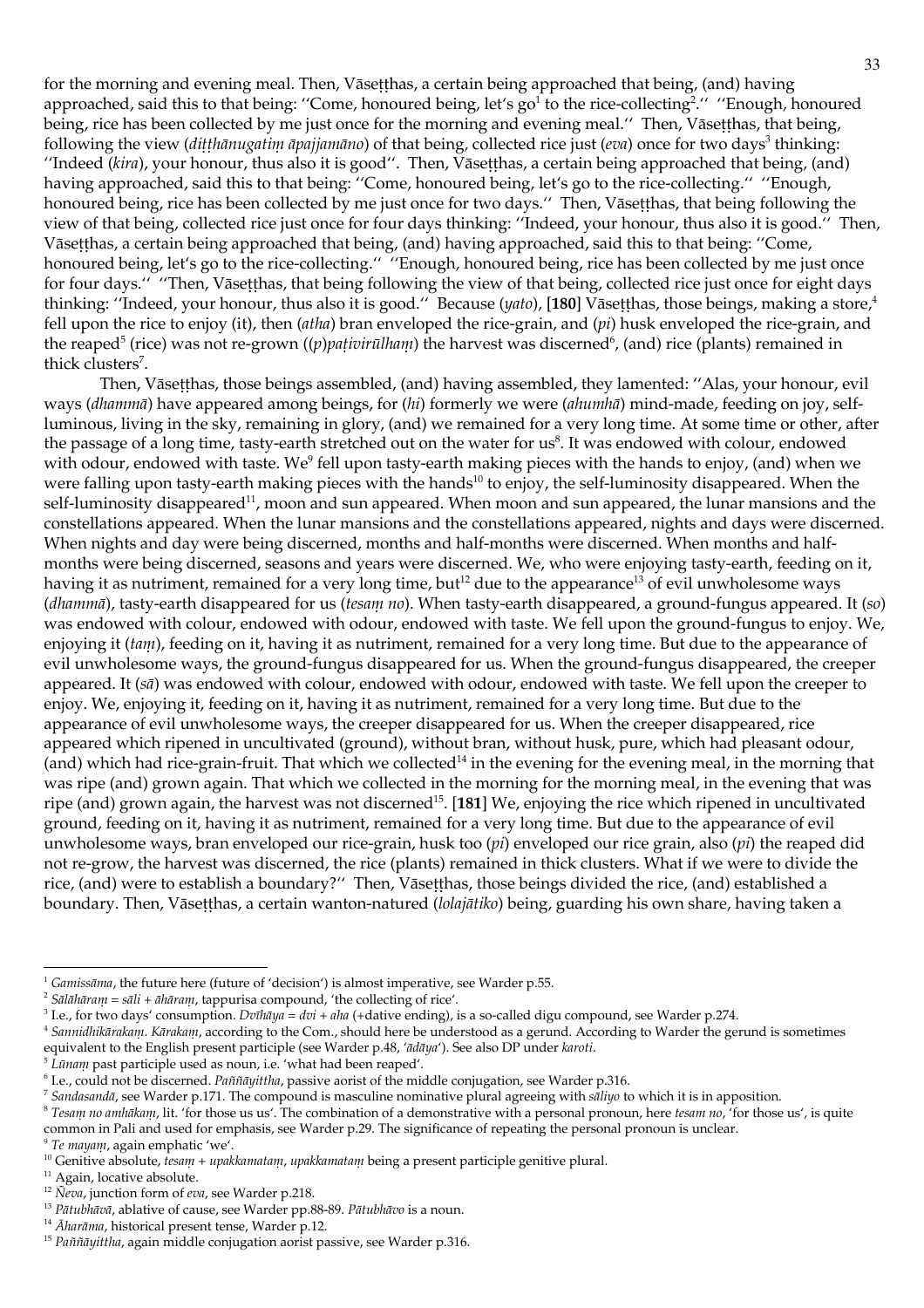certain ungiven share, ate<sup>1</sup> (it). They took hold of him (tam enam), (and) having taken hold, they said this: "Indeed (vata) honoured being, you are doing evil, in as much as you, guarding your own share, having taken a certain ungiven share, ate (it). Honoured being, do not do such a thing (evarūpam) again." Saying "yes (evam), your honours", Vāsetthas, that being consented to those beings. Also for a second time,<sup>2</sup> Vāsetthas, that being ... etc ... also for a third time, Vāsetthas, that being guarding his own share, having taken a certain ungiven share, ate (it). They took hold of him, (and) having taken hold, they said this: "Indeed honoured being, you are doing evil, in as much as you, guarding your own share, having taken a certain ungiven share, ate (it). Honoured being, do not do such a thing again." Some (aññe) beat (it) with the hand, some beat (it) with a clod, some beat (it) with a stick. And (kho pana) since then, Vāsetthas, stealing<sup>3</sup> is discerned, blame is discerned, false speech is discerned, punishment<sup>4</sup> is discerned.

Then, Vāsetthas, those beings assembled, (and) having assembled, they lamented: "Alas, your honour, evil ways have appeared among beings, in as much as stealing is discerned<sup>5</sup>, blame is discerned, false speech is discerned, punishment is discerned; perhaps (yan nūna) we should elect<sup>6</sup> one being. He should denounce (khūyeyya) the one of us (*no*) who rightly should be denounced<sup>7</sup>, he should blame the one who rightly should be blamed, he should banish the one who rightly should be banished. And ( $pana$ ) we will grant him<sup>8</sup> a share of the rice." Then, Vāsetthas, those beings, which being<sup>9</sup> was the most handsome, the most beautful, the most lovely, the most powerful of them<sup>10</sup>, having approached that being, they said this: "Come honoured being, denounce the one who rightly should be denounced, blame the one who rightly should be blamed, banish the one who rightly should be banished. And we will grant you<sup>11</sup> a share of the rice." Saying "yes, your honours", that being, Vāsetthas, having consented to those beings, denounced the one who rightly should be denounced, [182] blamed the one who rightly should be blamed, banished the one who rightly should be banished. And (pana) they granted him a share of the rice.

"Elected by the people  $(mahājana)$ ", thus (*ti*), Vāsetthas, there was the great-elected<sup>12</sup>; just thus<sup>13</sup> a first expression "the great-elected" came into being<sup>14</sup>. "The lord of the fields", thus Vāsetthas, there was the noble warrior (khattiyo); just thus a second expression "noble warrior" came into being. "He delights others with Dhamma", thus Vāsetthas, there was the king; just thus a third expression "king" came into being. Just<sup>15</sup> thus (iti), Vāsetthas, was the origin of this circle of noble warriors<sup>16</sup> by an ancient, original expression. It was of those very (eva) beings, of non-others, of that very sort, not of non-such sort, (and) just through Dhamma not through non-Dhamma. For, Vāsetthas, in the case of this people<sup>17</sup> Dhamma is the best, in this very life and in the next life.

### Passage 3 (D I 215,21 - 216,19)

Formerly, in this very group (sangha) of monks, a certain monk thought this<sup>18</sup>: "Where do these four great elements cease without remainder<sup>19</sup>, to wit, the earth element, the water element, the heat element, (and) the air element." Then that monk attained such a kind (of) concentration, that  $(yath\bar{a})$  in the concentrated mind<sup>20</sup> the path leading to the gods<sup>21</sup> appeared.

<sup>6</sup> Or 'should agree on', sammanneyyāma.

 $^7$  I.e. 'those (of us) who rightly should be denounced', sammāklūyitabbam. I take it to be a future passive participle acting as a noun denoting the doer of the action, thus 'the one who ...', see NCRP VII 2.2 and III 6.2.

<sup>&</sup>lt;sup>1</sup> Or 'enjoyed', pariblumiji, aorist. Note how the Pali ammatarani blagani adinnani, 'a certain ungiven share', is the patient of both adyitva ('having taken') and *paribuñji* ('ate').

 $^2$  Dutiyam pi, adverbial form of dutiya, 'second', i.e. 'secondly' or 'for a second time'.

<sup>&</sup>lt;sup>3</sup> Lit. 'the taking of the ungiven', adinnadanam = adinna + adanam, tappurisa compound.

<sup>&</sup>lt;sup>4</sup> Dandādānam = danda + ādānam, another tappurisa compound, lit. 'the taking (up) of sticks'.

<sup>&</sup>lt;sup>5</sup> Paññāyissati, lit. 'will be discerned'. This use of the future tense may be what Warder calls future of 'acquired habit', see Warder p.55.

<sup>&</sup>lt;sup>8</sup> Assa, dative.

 $9$  I.e., that being which.

<sup>&</sup>lt;sup>10</sup> Note that the comparative suffix -taro when used with the genitive, as here (i.e., nesam, 'of them'), has the superlative meaning. When used with the ablative the meaning is comparative, see Warder pp.123-124.

 $^{\rm 11}$   $Te,$  dative.

<sup>&</sup>lt;sup>12</sup> Mahāsammato, maybe equivalent to 'headman' or even 'prime minister'.

 $^{13}$  Tv eva from  $t\bar{t}$  + eva.

<sup>&</sup>lt;sup>14</sup> Upanibbattam, past participle.

<sup>&</sup>lt;sup>15</sup> Evam, I take this to be a junction form of eva, the  $m$  being due to the closely following vowal, see Warder p.255.

<sup>&</sup>lt;sup>16</sup> Khattiyamandalassa, presumably refers to the noble warrior caste.

<sup>&</sup>lt;sup>17</sup> Jan' etasmini, equivalent to etasmini jane, locative of reference.

<sup>&</sup>lt;sup>18</sup> Aññatarassa bhikkhuno evam cetaso parivitakko udapādi, lit. 'of a certain monk a thought of the mind arose thus:". This is another Pali idiom that expresses thinking.

<sup>&</sup>lt;sup>19</sup> Aparisesā is apparently an adjective qualifying *mahābhūtā*. In translation it gets an adverbial sense, i.e. 'ceases without remainder/remainderlessly'.

 $20$  This could also be taken as locative absolute, i.e. 'when the mind was concentrated'.

<sup>&</sup>lt;sup>21</sup> Devayāniyo = deva + yāniyo ('leading to'), a bahibbīhi compound with tappurisa structure qualifying maggo, yāniyo being a dependent word, see Warder p.92.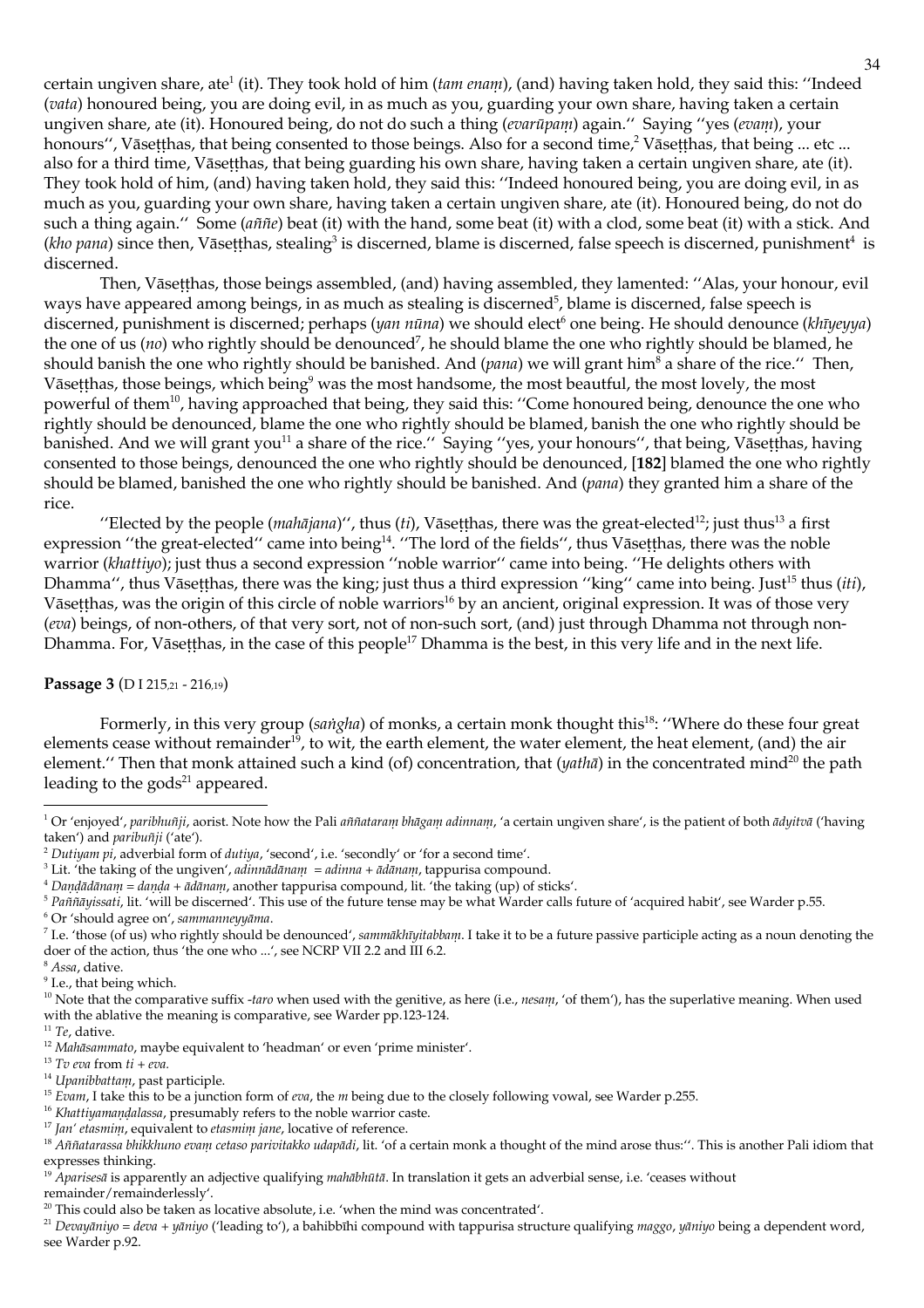Then that monk approached the gods belonging to (the realm of) the four great kings<sup>1</sup>, (and) having approached, said this to the gods belonging to the realm of the four great kings: "Where, friends,<sup>2</sup> do these four great elements cease without remainder, to wit, the earth element, the water element, the heat element, (and) the air element?" When this had been said, the gods belonging to the realm of the four great kings said this to that monk: "We too, monk, do not know where these four great elements cease without remainder, to wit, the earth element, the water element, the heat element, (and) the air element. (But) there are, $\frac{3}{2}$  monk, the four great kings who are more excellent and more exalted (*panītatarā*) than us<sup>4</sup>. They might know this:<sup>5</sup> where these four great elements cease without remainder, to wit, the earth element, the water element, the heat element, (and) the air element."

Then that monk approached the four great kings, (and) having approached, said this to the four great kings: "Where, friends, do these four great elements cease without remainder, to wit, the earth element, the water element, the heat element, (and) the air element?" When this had been said, the four great kings said this to that monk: "We too, monk, do not know where these four great elements cease without remainder, to wit, the earth element, the water element, the heat element, (and) the air element. (But) there are, monk, the gods called Tāvatimsā<sup>6</sup> who are more excellent and more exalted than us. They might know this: where these four great elements cease without remainder."

Re-translation into Pali (Vin I 269,11 - 270,25)

## **Exercise 22**

## Passage for reading<sup>7</sup> (D I 12,19 - 38,24)

Indeed (eva), monks there are<sup>8</sup> other things (*dhammā*), profound, hard to see,<sup>9</sup> hard to awaken to, peaceful, sublime, outside the sphere of reason,<sup>10</sup> subtle, to be known by the wise,<sup>11</sup> which the Tathāgata, having realised (sacchikatvā), having himself (sayam) directly known (abhiññā), proclaims, (and) by which, rightly speaking, they would speak the Tathāgata's real praise.

[196] And, monks, which are those things, profound, hard to see, hard to awaken to, peaceful, sublime, outside the sphere of reason, subtle, to be known by the wise, which the Tathāgata, having realised, having himself directly known, proclaims, (and) by which, rightly speaking, they would speak the Tathāgata's real praise?

There are, monks, some<sup>12</sup> ascetics and brahmins who are past-order-ers<sup>13</sup>, who have views about the past,<sup>14</sup> (and) with reference to ( $\bar{a}$ rabbha) the past they proclaim manifold<sup>15</sup> words of description<sup>16</sup> through eighteen grounds<sup>17</sup>. And those honoured ascetics and brahmins, who are past-order-ers, who have views about the past, depending on what, with reference to what, do they proclaim manifold words of description concerning the past through eighteen ground?

There are, monks, some ascetics and brahmins who have doctrines of eternity<sup>18</sup>, (and) they declare an eternal<sup>19</sup> self and world through four grounds. And those honoured ascetics and brahmins, who have doctrines of

<sup>9</sup> Duddas $\bar{a} = du(r)$  ('hard') + das $\bar{a}$  ('seeing'). For  $du(r)$  see Warder p.98.

 $1$  Cātummahārājikā devā, lit. 'the four-great-kings gods'. The -ika ending makes catummahārājikā into an adjective (i.e., a bahubbīhi compound qualifying deva), see Warder p.187, thus 'belonging to the four great kings'. 'The realm of' is then added to make the phrase more intelligible in English.

 $2\overline{A}$ *vuso*, despite the singular form this word is used for both the singular and the plural, see DP.

 $3$  Atthi, note that this singular form can be used for both the singular and the plural, see Warder p.87.

 $4$  Anthelti, ablative of comparison. The comparative words *abhikkantatarā* and *panītatarā* function as, and are inflected like, adjectives, see Warder  $pp.123-124.$ 

Evan, 'this', has the sense of 'the following', thus the colon.

 $<sup>6</sup>$  Lit. 'thirty-three'.</sup>

 $7$  Note that Warder's text contains some abridgements compared to the PTS text.

 $^8$  Atthi, see Warder pp.85 and 87 for plural meaning of this singular verb, similar to 'there exists'.

<sup>&</sup>lt;sup>10</sup> Atakkāvacarā = a +takka ('reason') + avacarā ('sphere').

<sup>&</sup>lt;sup>11</sup> Panditavedanīyā = pandita ('a wise person') + vedanīyā ('to be known/experienced'), vedanīyā being a future passive participle of vedeti (vedeti is causative of vindati).

<sup>&</sup>lt;sup>12</sup> Eke, plural of eko, see Warder p.116.

<sup>&</sup>lt;sup>13</sup> I.e., they order or arrange the past in the sense that they have theories about it. *Pubbantakappika* = *pubbanta* + *kappa* + -*ika*.

 $^{14}$  Pubbantānu<br/>diṭṭhino = pubbanta + anudiṭṭhino.

<sup>&</sup>lt;sup>15</sup> Anekavihitāni = aneka ('many', lit. 'not one') + vihitāni ('arranged').

<sup>&</sup>lt;sup>16</sup> Adhivuttipadāni = adhivutti + padāni, tappurisa compound. It seems to mean something like 'theories'.

<sup>&</sup>lt;sup>17</sup> I.e. 'on eighteen grounds', atthadasahi vatthuhi. An instrumental or ablative of cause, see Warder p.44 and p.89 respectively.

<sup>&</sup>lt;sup>18</sup> Sassatavādā, bahubbīhi compound qualifying samaņabrāhmaņā. Translate using who/which is/has, see Warder p.137.

<sup>&</sup>lt;sup>19</sup> Sassatam, seems here to be an adjective qualifying both attanam and lokam. This is confirmed by the position of the ca which would otherwise have been between sassatam and attānam. See Warder pp.60-61 how an adjective in the singular can qualify more than one noun.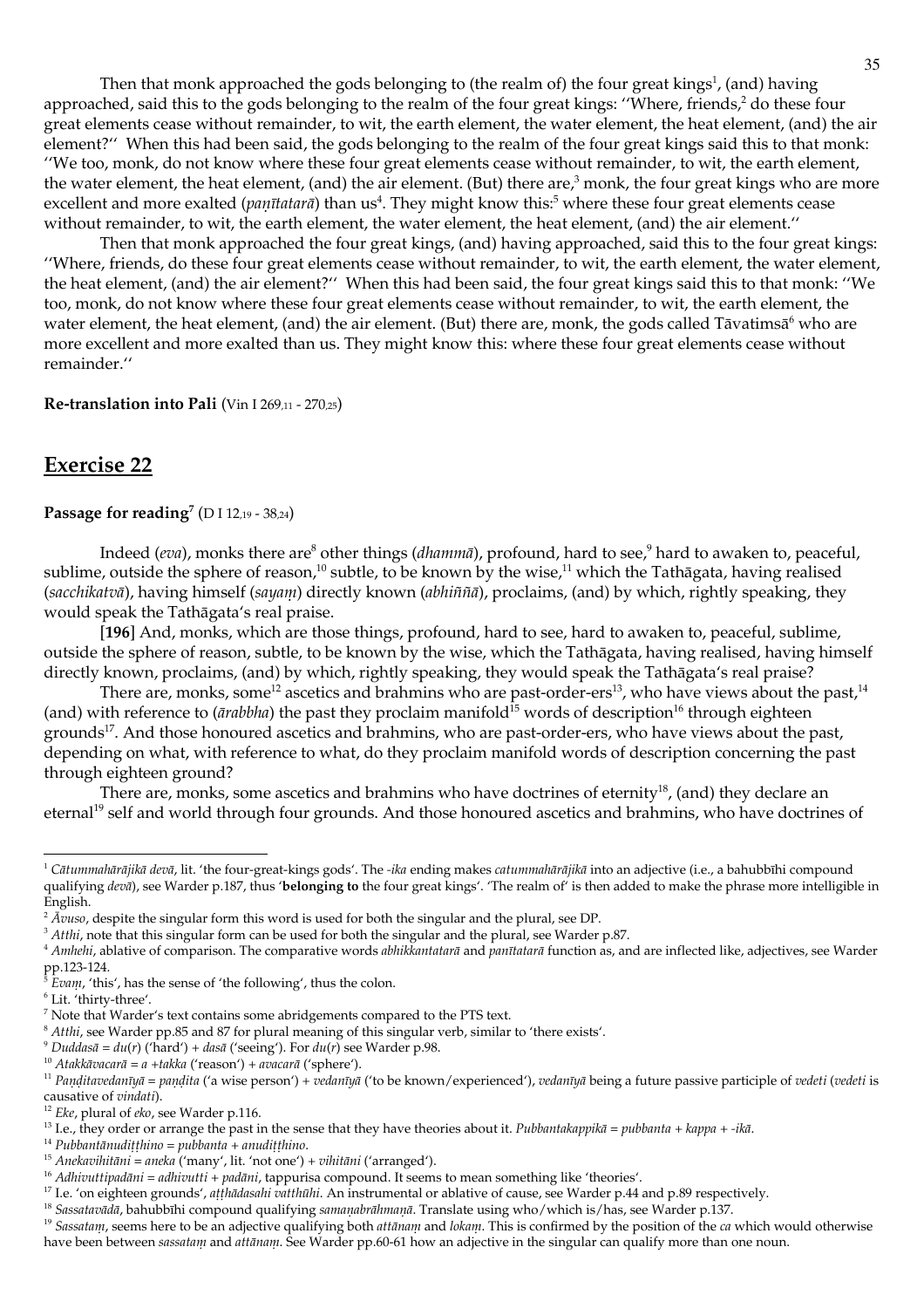eternity, depending on what, with reference to what, do they declare an eternal self and world through four grounds?

Here, monks, some ascetic or brahmin, in consequence of  $(anv\bar{a}ya)$  energy, in consequence of exertion, in consequence of practice, in consequence of diligence, in consequence of right attention<sup>1</sup>, touches<sup>2</sup> such a kind (of) concentration of mind<sup>3</sup> that (*yatha*), when the mind is concentrated<sup>4</sup>, he recollects manifold a past existence<sup>5</sup> - to wit: one birth, also two births ... also five births ... also a hundred births<sup>6</sup>, also a thousand births, also a hundred thousand births, also many hundred births, also many thousand births, also many hundred thousand births.

There I had (āsini) such name, was (of) such clan, (of) such caste, had such food, was experiencing such happiness and suffering, (and) had such a limit of life<sup>7</sup>. I,<sup>8</sup> passed away from there, (and) arose there. Also there I had such name, was (of) such a clan, (of) such a caste, had such food, was experiencing such happiness and suffering, (and) had such a limit of life. I passed away from there, (and) have arisen here<sup>9</sup>." Thus, with features<sup>10</sup> (and) with specifications<sup>11</sup>, he recollects manifold a past existence. He says thus: "The self is eternal and the world,<sup>12</sup> barren, standing like a mountain peak,<sup>13</sup> standing firm as a pillar,<sup>14</sup> and those beings transmigrate, transcirculate (samsaranti), pass away, (and) rearise; thus indeed (tv eva), it is the same for eternity<sup>15</sup>. Why is that? Because (hi) I, in consequence of exertion ... am recollecting (manifold) a past existence. Also through this I know this: how (yatha) the self is eternal and the world, barren, standing like a mountain peak, standing firm as a pillar, and those beings transmigrate, transcirculate, pass away, (and) rearise; thus indeed, it is the same for eternity."

This, monks, is the first case, dependent on which, with reference to which, some ascetics and brahmins who have doctrines of eternity declare an eternal self and world.

[197] And concerning the second (case)<sup>16</sup>, with reference to what, depending on what, do honourable ascetics and brahmins, who have doctrines of eternity, declare an eternal self and world?

Here, monks, some ascetic or brahmin in consequence of energy ... recalls (manifold) a past existence - to wit: one (world) contraction and expansion, also two (world) contractions and expansions ... also four (world) contractions and expansions, also five (world) contractions and expansions, also ten (world) contractions and expansions. "There I had<sup>17</sup> such name ... I am recollecting. Also through this I know this: how the self is eternal and the world, barren, standing like a mountain peak, standing firm as a pillar, and those beings transmigrate, transcirculate, pass away, (and) rearise; thus indeed, it is the same for eternity."

This, monks, is the second case, dependent on which, with reference to which, some ascetics and brahmins, who have doctrines of eternity, declare an eternal self and world.

(DI15,22) And concerning the third (case) ... also forty (world) contractions and expansions ... they declare. (D I  $16,16)$ 

And concerning the fourth (case), depending on what, with reference to what, do honourable ascetics and brahmins, who have doctrines of eternity, declare an eternal self and world?

Here, monks, some ascetic or brahmin is a logician, an investigator. He, deduced by logic,<sup>18</sup> followed through by investigation,<sup>19</sup> (through) his own inspiration,<sup>20</sup> says thus: "The self is eternal and the world, barren, standing like a mountain peak, standing firm as a pillar, and those beings transmigrate, transcirculate, pass away, (and) rearise; thus indeed, it is the same for eternity."

This, monks, is the fourth case, dependent on which, with reference to which, some ascetics and brahmins, who have doctrines of eternity, declare an eternal self and world.

<sup>2</sup> I.e., attains, phusati.

<sup>8</sup> So is presumably here to be understood as so aham, emphatic *'I'*, see Warder p.29. Aham is implied by the verb, upapādim.

 $\degree$  Idhūpapanno = idha + upapanno.

- <sup>10</sup> Sākāram = sa ('with') + akāram ('feature'), a bahubbīhi compound qualifying nivāsam, 'past existence', cf. Warder p.137. Note that the compound is singular because it qualifies (like an adjective) a singular noun (nivasam), but the meaning may still be plural.
- <sup>11</sup> Sauddesam = sa + uddesam, again a bahubbīhi compound.

<sup>&</sup>lt;sup>1</sup> Sammāmanasikāram = sammā ('right') + manasikāram ('attention'). Manasikāra literally means 'work (kāra) in the mind (manasi)', manasi is the locative of manas, used adverbially.

<sup>&</sup>lt;sup>3</sup> Cetosamādhim, tappurisa compound.

<sup>&</sup>lt;sup>4</sup> Locative absolute. Alternatively, 'in the concentrated mind'.

<sup>&</sup>lt;sup>5</sup> Note that nivasam, 'existence', is singular despite the 'manifold'.

 $6$  See Warder p.117 for the use of satam ('a hundred') and salussam ('a thousand').

<sup>&</sup>lt;sup>7</sup> I.e., such was the length of my life. Five bahubbihi compounds qualifying the 'I' implied by  $\bar{a}$ sin.

<sup>&</sup>lt;sup>12</sup> Again, 'eternal', sassato, is qualifying both 'self' and 'world'.

<sup>&</sup>lt;sup>13</sup> I.e., immovable. Kūțațțlu = kūța ('peak', 'mountain-peak' according to the Com.) + -ttlu, an adjectival ending meaning 'standing'.

<sup>&</sup>lt;sup>14</sup> Two bahubbīhi compounds, qualifying attā and loko, expressing metaphors, see Warder p.155.

<sup>&</sup>lt;sup>15</sup> Sassatisamam = sassati ('eternity') + samam ('the same').

<sup>&</sup>lt;sup>16</sup> Dutiye, locative of reference.

 $^{17}$  Anuitrāsim = anuitra + āsim.

<sup>&</sup>lt;sup>18</sup> Takkapariyāhatam = takka ('reason'/'logic') + pariyāhatam ('deduced'), neuter tappurisa compound in apposition to so, 'he' (i.e., agreeing in number and case but retaining their individual genders).

 $19$  Another neuter tappurisa compound in apposition to so.

<sup>&</sup>lt;sup>20</sup> Sayampaṭibhānam = sayam ('his own') + paṭibhānam ('inspiration'), kammadhāraya compound in apposition to so.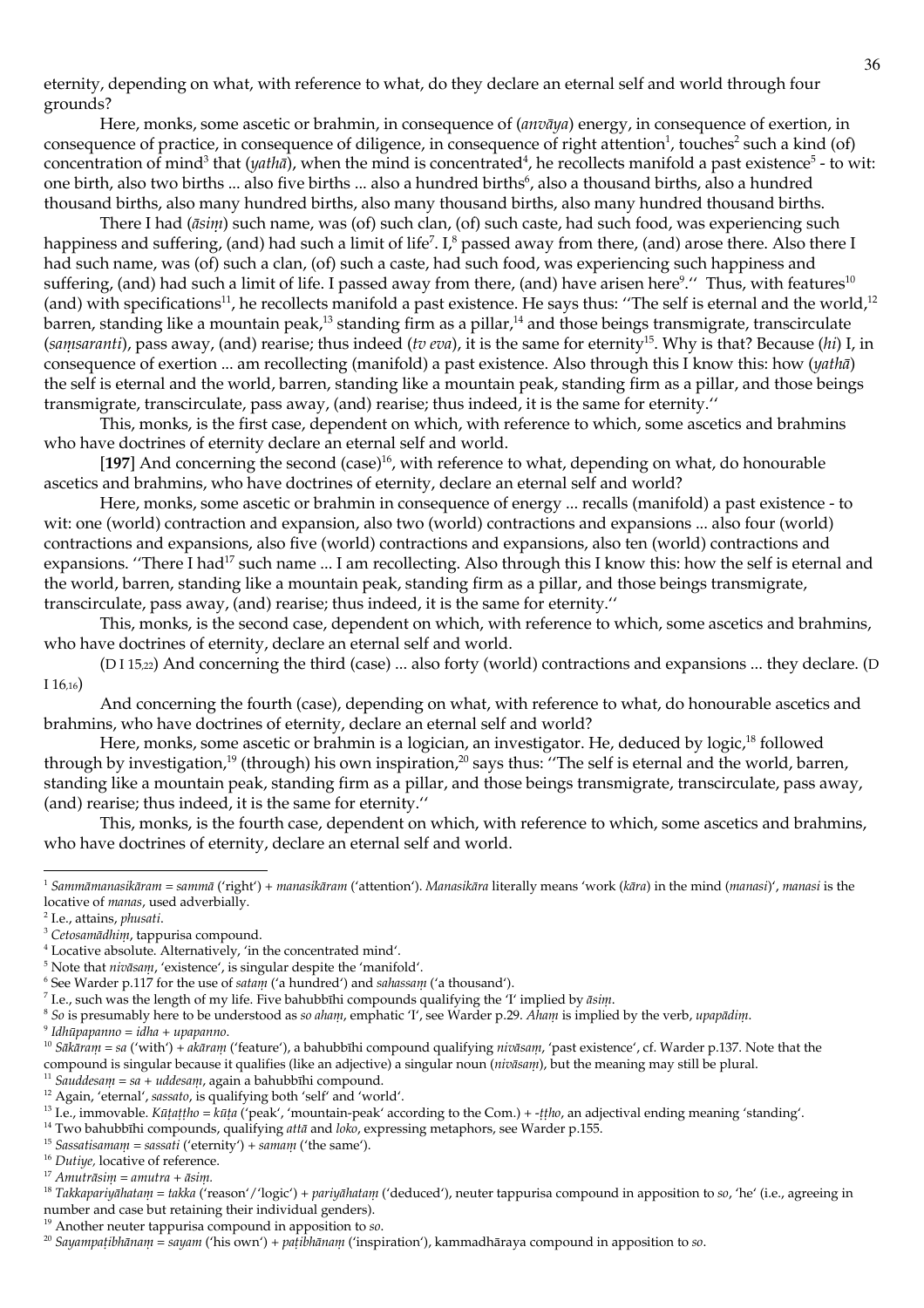With reference to these,<sup>1</sup> monks, those ascetics and brahmins, who have doctrines of eternity, declare an eternal self and world through four grounds. For, monks, whatever<sup>2</sup> ascetics or brahmins, who have doctrines of eternity, all those (sabbe te) declare an eternal self and world through just these four grounds or through a certain (one) of them<sup>3</sup>, there is none  $(n'atthi)$  apart from this.

With reference to this *(tayidam)*, monks, the Tathāgata understands: "These standpoints for views<sup>4</sup>, thus grasped, thus held on to,<sup>5</sup> will have such destiny, such future state<sup>6</sup>." That the Tathagata understands and he understands more (*uttaritaram*) than that<sup>7</sup>, and he does not hold on to that understanding, and while he is not holding on,<sup>8</sup> the extinguishing is personally<sup>9</sup> known<sup>10</sup>, (and) having known as it actually is (yathābhūtani) the origination, the ending, the enjoyment, the danger, and the leaving behind of feelings, the Tathāgata, monks, is freed due to non-attachment<sup>11</sup>.

These, monks, are those things, profound, hard to see, hard to awaken to, peaceful, sublime, outside the sphere of reason, subtle, to be known by the wise, which [198] the Tathāgata, having realised, having himself known, proclaims, (and) by which, rightly speaking, they would speak the Tathāgata's real praise.

There are, monks, some ascetics and brahmins who are eternalists in some things<sup>12</sup> (and) non-eternalists in some things<sup>13</sup>, (and) they declare a some-things-eternal (and) some-things-non-eternal self and world<sup>14</sup> through four grounds. And those honourable ascetics and brahmins who are eternalists in some things (and) non-eternalists in some things, dependent on what, with reference to what, do they declare a some-things-eternal, (and) some-thingsnon-eternal self and world through four grounds?

There is, monks, that time when (yam), some time or other (kadā ci karaha ci), after a long time,<sup>15</sup> this world contracts. In a contracting world beings are mostly<sup>16</sup> contracting to the world of radiance. There they are mindmade, feeding on joy, self-luminous, living in the sky, established in glory, (and) they remain for a very long time.

There is, monks, that time when, some time or other, after a long time, this world expands. In an expanding world an empty god-mansion appears. Then a certain being, due to the exhaustion of life or due to the exhaustion of merit, having fallen from the group of the world of radiance<sup>17</sup>, rearises in the empty god-mansion<sup>18</sup>. There it is mind-made, feeding on joy, self-luminous, living in the sky, established in glory, (and) it remains for a very long time.

To it (being) alone<sup>19</sup> there for a long time, uneasiness, discontent, (and) agitation arises: "Oh (*aho vata*), may other beings also come here *(itthattam)*." Then certain beings, due to the exhaustion of life or due to the exhaustion of merit, having fallen away from the group of the world of radiance, also  $pi)$  rearise in the god-mansion in the company of  $2^0$  that being. There they also are mind-made, feeding on joy, self-luminous, living in the sky, established in glory, (and) they remain for a very long time.

There, monks, that being which has rearisen first, it thinks this: "I am Brahmā, the great god, the overlord, the unconquered, the all-seeing,<sup>21</sup> the wielder of power,<sup>22</sup> the lord, the maker, the creator, the best, the ordainer, the

7 Tato ... uttaritaranu, comparative construction using the ablative tato and the ending -tara, 'more', see Warder pp.123-124. Uttaritaranu literally means 'more beyond'.

 $1$  Ime, accusative of specification of state (see Warder p.17), referring to the preceding four cases.

 $2$  Ye ... ke ci, indefinite pronoun, see Warder p.85.

<sup>&</sup>lt;sup>3</sup> I.e., among them.

<sup>&</sup>lt;sup>4</sup> Dițțhițțhānā = dițțhi ('view') + (t)țhānā ('standpoints'), see PED.

<sup>&</sup>lt;sup>5</sup> Two bahubbīhi compounds qualifying dițțhițțhānā.

<sup>&</sup>lt;sup>6</sup> Two further bahubbīhi compounds qualifying ditthitthānā, being predicated of it by bhavissati.

<sup>&</sup>lt;sup>8</sup> Genitive absolute. Aparāmasato is a negative present participle genitive.

<sup>&</sup>lt;sup>9</sup> Paccattam, seems to be an adverb (to vidita) (see PED) rather than an adjective (cf. Warder). If it were an adjective it would have to be feminine nominative to agree with *nibbuti*.

 $10$  Viditā is a past participle feminine nominative singular, agreeing with *nibbuti*.

<sup>&</sup>lt;sup>11</sup> Anupādā, ablative of cause.

<sup>&</sup>lt;sup>12</sup> Ekaccasassatikā, lit. 'some-things-eternalists'. Bahubbīhi compound qualifying 'ascetics and brahmins'. It is often difficult to know whether a particular bahubbīhi compound has tappurisa or kammadhāraya structure. In the present case the last member of the compound could be sassata, an adjective qualifying *ekacca*, making the whole compound a kammadhāraya ('some things which are eternal'). Or the last member could be sassati, a noun, making the compound a tappurisa ('eternity in some things'). Fortunately the meaning of ther two structures is essentially the same. The ending -ika/-ka turns the kammadhāraya/tappurisa into a bahubbīhi compound.

<sup>&</sup>lt;sup>13</sup> I.e., other things.

 $14$  I.e., a self and  $a$  world that in some respects are eternal and in some respects non-eternal.

<sup>&</sup>lt;sup>15</sup> Dīghassa addhuno accayena, see Warder pp.56-57 + 45.

<sup>&</sup>lt;sup>16</sup> Yebhuyyena, instrumental form used adverbially.

<sup>&</sup>lt;sup>17</sup> Abhassarakāyo. Kāyo, lit. 'body', here in its broadest sense. Thus 'the body (of beings)/group of the Abhassara world'.

<sup>&</sup>lt;sup>18</sup> Brahmavimānam, accusative. But on translation the locative 'in' is required. (This seems to be a case of 'accusative of place where', see SCPN, para. 45.)<br><sup>19</sup> Tassa ... *ekakassa*, dative. This expression could also be regarded as a genitive, 'of it', similar to the English 'it had agitation arising'.

<sup>&</sup>lt;sup>20</sup> Or 'together with', sahavyatan.

<sup>&</sup>lt;sup>21</sup> Aññadatthudaso = aññadatthu ('universally' or 'all') + dasa ('seeing').

 $^{22}$  Vasavattī = vasa ('power') + vattī ('wielding'). The compound can be regarded as a noun ('the one who is wielding power' or 'the wielder of power') or as an adjective to *aham*, 'I' ('who am wielding power').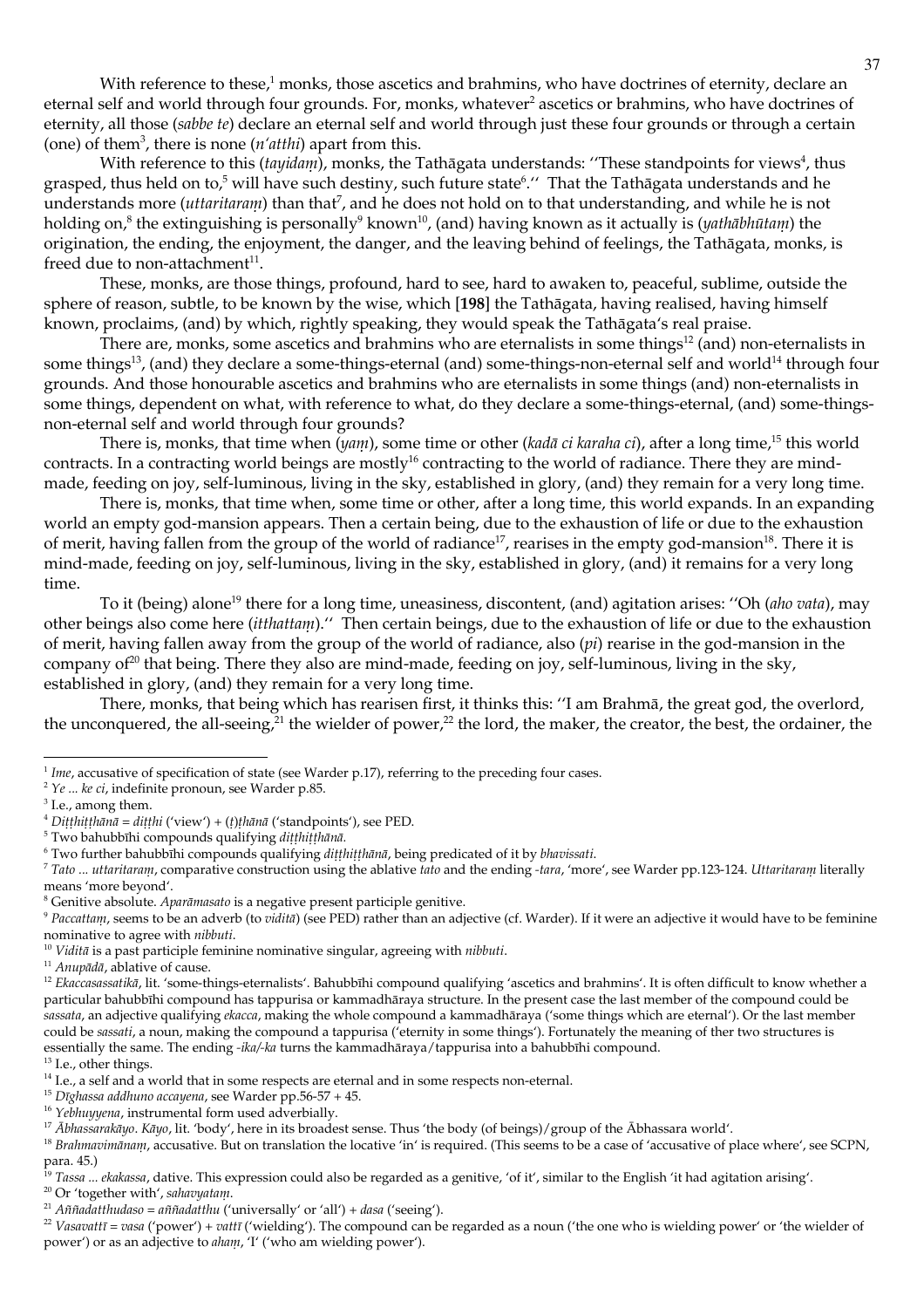master, the father of past, existing, and future beings<sup>1</sup>. These beings were created by me. Why is that? Because formerly I thought this: 'Oh, may other beings also come here.' Thus (was) my aspiration of mind, and these beings came here." Also those beings which have rearisen afterwards, they also think this: "This is the honourable Brahmā, the great god, the overlord, the unconquered, the all-seeing, the wielder of power, the lord, the maker, [199] the creator, the best, the ordainer, the master, the father of past, existing, and future beings. We were created by this honourable Brahmā. Why is that? Because (*hi*) we saw (that) he<sup>2</sup> had arisen here first but (*pana*) we had arisen afterwards."

There, monks, that being which has arisen first<sup>3</sup>, it is more long-lived, more beautiful, and more powerful<sup>4</sup>. But those beings which have arisen afterwards, they are more short-lived, more ugly, and have less power. And (pana), monks, this is possible<sup>5</sup>, that (yam) a certain being having fallen from that group (of beings), comes to this world. Having<sup>6</sup> come here, he goes forth from home to homelessness. Having gone forth from home to homelessness, in consequence of energy, in consequence of exertion, in consequence of practice, in consequence of diligence, in consequence of right attention, it attains (phusati) such a kind (of) concentration of the mind that (yathā), when the mind is concentrated, he recollects that former existence, (but) he does not recollect beyond that<sup>7</sup>. He says this: "That honourable Brahmā who is the great god, the overlord, the unconquered, the all-seeing, the wielder of power, the lord, the maker, the creator, the best, the ordainer, the master, the father of past, existing, and future beings, by which honourable god we have been created, he is permanent, fixed, eternal, not subject to change,<sup>8</sup> (and) he will remain just so, the same for eternity<sup>9</sup>. But we who were created by that god, we (*te mayam*) are impermanent, unstable, short-lived, subject to passing away, (and) have come to this world."

This, monks, (is) the first case, dependent on which, with reference to which, some ascetics and brahmins, who are eternalists in some things (and) non-eternalists in some things, declare a some-things-eternal (and) somethings-non-eternal self and world (DI19,6)...

(DI 22,13) There are, monks, some ascetics and brahmins who are finite-and-infiniters<sup>10</sup>, (and) they declare the finiteness and infinity of the world through four grounds. And those honourable ascetics and brahmins, who are finite-and-infiniters, dependent on what, with reference to what, do they declare a finite-and-infinite world $11$ through four grounds?

Here, monks, some ascetic or brahmin, in consequence of energy, in consequence of exertion, in consequence of practice, in consequence of diligence, in consequence of right attention, attains such a kind (of) concentration of mind that  $(yath\bar{a})$ , when the mind is concentrated, he dwells percipient of finiteness<sup>12</sup> with reference to the world. He says this: "This world is finite (and) limited. Why is that? Because I, in consequence of energy ... etc ... touch such a kind (of) concentration of mind that, when the mind is concentrated, I dwell percipient of finiteness with reference to the world. [200] Also through that  $I<sup>13</sup>$  know this: how this world is finite (and) limited."

This, monks, is the first case dependent on which, with reference to which, some ascetics and brahmins, who are finite-and-infiniters, declare the finiteness and infinity of the world.

And concerning the second (case), dependent on what, with reference to what, do honourable ascetics and brahmins, who are finite-and-infiniters, declare the finiteness and infinity of the world?

Here, monks, some ascetic or brahmin, in consequence of energy, in consequence of exertion, in consequence of practice, in consequence of diligence, in consequence of right attention, attains such a kind (of) concentration of mind that, when the mind is concentrated, he dwells percipient of infinity<sup>14</sup> with reference to the world. He says this: "This world is infinite (and) unbounded. Those ascetics and brahmins who say this: 'This world is finite (and) limited', it is falsehood of them.<sup>15</sup> This world is infinite (and) unbounded. Why is that? Because

<sup>&</sup>lt;sup>1</sup> According to the sub-commentary on this sutta,  $blu$  refers to past beings and  $blu v y a$  to existing and future beings.

<sup>&</sup>lt;sup>2</sup> Imam, note the accusative of the Pali, being the patient of addasama. Upapannam agrees with imam.

<sup>&</sup>lt;sup>3</sup> Pathamam, adverb to upapanno, contra Warder p.125.

<sup>&</sup>lt;sup>4</sup> Three comparatives without the usually accompanying genitive, which here must be considered implied.

<sup>&</sup>lt;sup>5</sup> Lit. 'this case exists', thānam etam vijjati, see Warder p.63.

<sup>&</sup>lt;sup>6</sup> Samano, present participle of atthi. Again note how the Pali verbs for 'to be' sometimes must be translated using the verb 'to have'.

<sup>&</sup>lt;sup>7</sup> Tato param, lit. 'after from that'. Param, 'after' or 'beyond', takes the ablative, tato.

<sup>&</sup>lt;sup>8</sup> Aviparināmadhammo = a ('not') + viparināma ('change') + dhamma ('subject to').

<sup>&</sup>lt;sup>9</sup> Sassatisamam, adverb.

<sup>&</sup>lt;sup>10</sup> I.e., who hold views regarding the finiteness and infinitude of the world. Antānantikā = anta ('end') + ananta ('no end') + -ikā.

<sup>&</sup>lt;sup>11</sup> Lokanu. I follow Warder who in turn is following the PTS edition of the Pali text. However, according to DP the correct reading here should be lokassa, as it is above. The consequent use of lokassa is more convincing, otherwise antānantam must change from being a noun in the first instance to an adjective in the latter.

<sup>&</sup>lt;sup>12</sup> Antasaññī = anta + saññī ('percipient'). Saññī is a possessive adjective, i.e. 'possessing perception', see Warder p.122. The compound is a bahibbīhi qualifying samaņo/brāhmaņo.

 $^{13}$ Imināpāham = iminā pi aham.

<sup>&</sup>lt;sup>14</sup> Anantasaññī. Ananta literally means 'no end', and 'limitlessness' is probably a better translation than 'infinity'. Infinity is in reality just a concept that cannot be directly experienced.

<sup>&</sup>lt;sup>15</sup> Note the relative/demonstrative construction.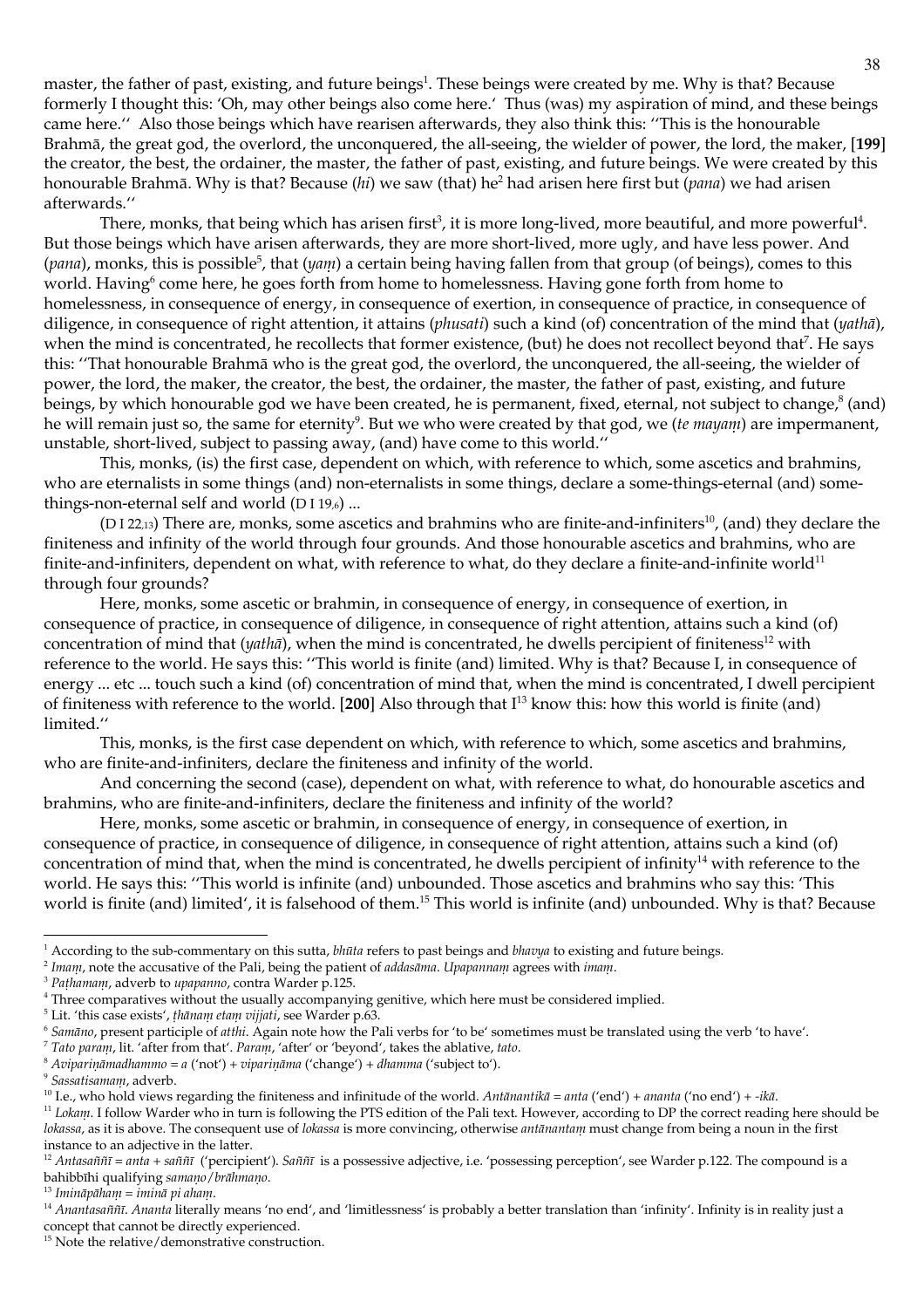I, in consequence of energy ... etc ... attain such a kind (of) concentration of mind that, when the mind is concentrated, I dwell percipient of infinity with reference to the world. Also through this I know this: how this world is infinite (and) unbounded."

This, monks, is the second case, dependent on which, with reference to which, some ascetics and brahmins, who are finite-and-infiniters, declare the finiteness and infinity of the world.

And concerning the third (case), depending on what, with reference to what, do honourable ascetics and brahmins, who are finite-and-infiniters, declare the finiteness and infinity of the world?

Here, monks, some ascetic or brahmin, in consequence of energy, in consequence of exertion, in consequence of practice, in consequence of diligence, in consequence of right attention, attains such a kind (of) concentration of mind that, when the mind is concentrated, he dwells percipient of finiteness up-and-down<sup>1</sup> with reference to the world, (and) percipient of infinity across. He says this: "This world is finite and infinite. Those ascetics and brahmins who say this: 'This world is finite (and) limited', it is falsehood of them. Also, those ascetics and brahmins who say this: 'This world is infinite (and) unbounded', it is falsehood of them. This world is finite and infinite. Why is that? Because I, in consequence of energy ... etc ... attain such a kind (of) concentration of mind that, when the mind is concentrated, I dwell percipient of finiteness up-and-down with reference to the world, (and) percipient of infinity across. Also through this I know this: how this world is finite and infinite."

This, monks, is the third case dependent on which, with reference to which, some ascetics and brahmins, who are finite-and-infiniters, declare the finiteness and infinity of the world.

[201] And concerning the fourth (case), dependent on what, with reference to what, do honourable ascetics and brahmins, who are finite-and-infiniters, declare the finiteness and infinity of the world?

Here, monks, some ascetic or brahmin is a logician, an investigator. He, deduced by logic, followed through by investigation, (through) his own inspiration, says this: "Indeed (eva), this world is not finite and (pana) not infinite<sup>2</sup>. Those ascetics and brahmins who say this: 'This world is finite (and) limited', it is falsehood of them. Also, those ascetics and brahmins who say this: 'This world is infinite (and) unbounded', it is falsehood also of them. Also, those ascetics and brahmins who say this: 'This world is finite and infinite', it is falsehood also of them. This world is not finite and not infinite."

This, monks, is the fourth case, dependent on which, with reference to which, some ascetics and brahmins, who are finite-and-infiniters, declare the finiteness and infinity of the world (DI24 $s$ ) ...

(D124<sub>26</sub>) There are, monks, some ascetics and brahmins, who are eel-wrigglers<sup>3</sup>, (and) being asked<sup>4</sup> a question about this or that<sup>5</sup>, they take to (*āpajjanti*) equivocation of speech (and) eel-wriggling through four grounds. And those honourable ascetics and brahmins who are eel-wrigglers, being asked a question about this or that, dependent on what, with reference to what, do they take to equivocation of speech (and) eel-wriggling through four grounds?

Here, monks, some ascetic or brahmin does not understand as it actually is (yathābhūtam), 'this is wholesome', (and) he does not understand as it actually is 'this is unwholesome'. He thinks thus: "I do not understand as it actually is 'this is wholesome', (and) I do not understand as it actually is 'this is unwholesome.' And indeed (eva kho pana) if<sup>6</sup> I, not understanding as it actually is 'this is wholesome', (and) not understanding as it actually is 'this is unwholesome', were to explain 'this is wholesome' or were to explain 'this is unwholesome', in that case (tattha) there would be desire, lust, ill-will, or resistance for me (*me*). In which case (*yattha*) I would have<sup>7</sup> desire, lust, ill-will, or resistance, then  $(tam)$  there might be falsehood of me. When  $(yam)$  there would be falsehood of me, that would be distress for me<sup>8</sup>. What ( $\psi$ ) would be distress for me, that would be an obstacle for me." Thus, due to fear of false speech,<sup>9</sup> due to disgust with false speech, he does not explain 'this is wholesome', and he does not explain 'this is unwholesome', (and) being asked a question about this or that, he takes to equivocation of speech (and) eel-wriggling: "I do not think it is thus<sup>10</sup>. Also, I do not think 'it is such'. Also, I do not think 'it is otherwise'. Also, I do not think 'it is not'. Also, I do not think 'it is not not'."

This, monks, is the first case, dependent on which, with reference to which, some ascetics and brahmins who are eel-wrigglers, [202] being asked a question about this or that, take to equivocation of speech (and) eelwriggling.

 $^5$  Tattha tattha, distributive meaning, see Warder p.171.

<sup>&</sup>lt;sup>1</sup> Uddhamadho, adverbial dvanda compound.

 $2$  Panānanto = pana + ananto. Pana seems here to mostly have a connective sense.

<sup>&</sup>lt;sup>3</sup> Amarāvikkhepikā = amarā ('eel' (?)) + vikkhepa ('wriggling'/'equivocation') + -ikā. I follow the commentary here (rather than Warder) which states that *amarā* is a kind of a slippery fish, see also DP.

<sup>&</sup>lt;sup>4</sup> Putthā samānā, Warder translates as 'having been asked', see p.234.

 $\frac{6}{3}$  C' = ce. The e is elided due to the close junction with eva.

 $^7$  I.e. 'if I have desire ... then ... '. Me assa, genitive + optative.

 $^8$  I.e., if what I say is false, I would be distressed.

 $^9$ Musāvādabhayā =  $musāvāda + blayā$ , ablative of cause.

<sup>&</sup>lt;sup>10</sup> Lit. 'of me there is no thus', evain pi me no. (It seems a ti is missing after the evam (?)) This is similar to the ordinary idiomatic expression for thinking, except the verb *hoti* is missing, again see Warder p.56.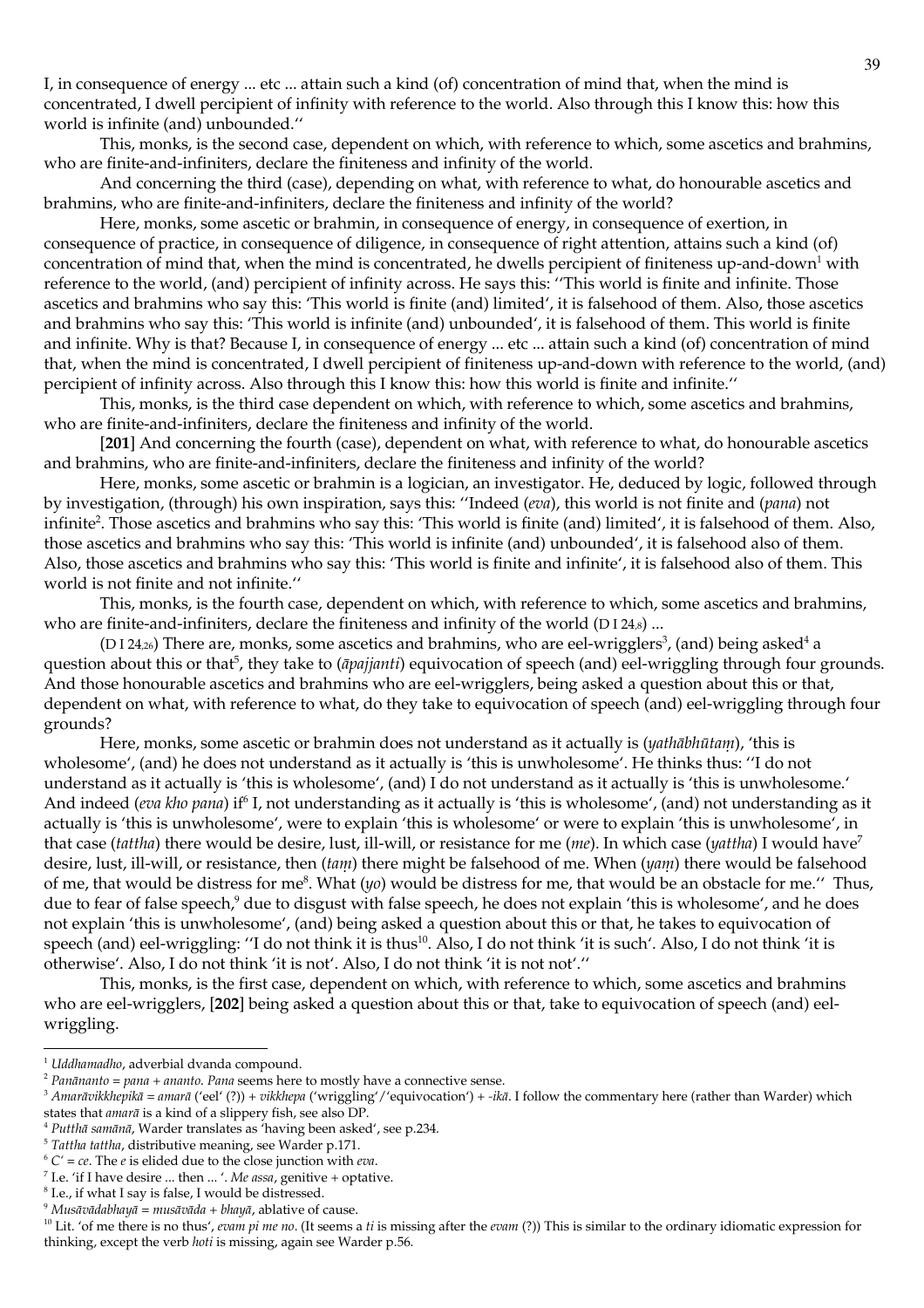And concerning the second (case) ... due to fear of attachment ... (D I 25,19 - 26,11)

And concerning the third (case) (DI26,11) ... "... (DI26,19) and indeed if I, not understanding as it actually is 'this is wholesome', (and) not understanding as it actually is 'this is unwholesome', were to explain 'this is wholesome' or were to explain 'this is unwholesome' - because there are ascetics and brahmins who are wise, subtle, who have done debates with others,<sup>1</sup> who are the hair-splitting kind,<sup>2</sup> (and) they fare (*caranti*) as it were (*maññe*) breaking<sup>3</sup> speculative views<sup>4</sup> with (their) attained wisdom<sup>5</sup> - in this connection (*tattha*) they might cross-question, cross-examine, (and) criticise me. Who there would cross-question, cross-examine, (and) criticise me, I would not be able to respond (sampāyeyyam) to them<sup>6</sup>. To what<sup>7</sup> I would not be able to respond, that<sup>8</sup> would be distress for me. What would be distress for me, that would be an obstacle for me." Thus, due to fear of examination, due to loathing of examination, he does not explain 'this is wholesome', and (pana) he does not explain 'this is unwholesome', (and) being asked a question about this or that, he takes to equivocation of speech (and) eelwriggling: "I do not think it is thus. Also, I do not think 'it is such'. Also, I do not think 'it is otherwise'. Also, I do not think 'it is not'. Also, I do not think 'it is not not'."

This, monks, is the third case, dependent on which, with reference to which, some ascetics and brahmins who are eel-wrigglers, being asked a question about this or that, take to equivocation of speech (and) eel-wriggling.

And concerning the fourth (case), dependent on what, with reference to what, do honourable ascetics and brahmins, who are eel-wrigglers, being asked a question about this or that, take to equivocation of speech (and) eelwriggling?

Here, monks, some ascetic or brahmin is dull (and) stupid. He, due to dullness, due to stupidity, being asked a question about this or that, takes to equivocation of speech (and) eel-wriggling: "If you ask me this: 'Is there another world?', if I thought thus: There is another world', I would explain it ( $num$ ) to you (te) thus: 'There is another world'. (But) I do not think it is thus. Also, I do not think 'it is such'. Also, I do not think 'it is otherwise'. Also, I do not think 'it is not'. Also, I do not think 'it is not not'. (Or) (if you ask me this:) 'Is there not another world?' ... etc ... '(Both) is there and isn't there another world? Neither is there nor isn't there another world? - Are there<sup>10</sup> spontaneously arisen (*opapātikā*) beings? Aren't there spontaneously arisen beings? (Both) are there and aren't there spontaneously arisen beings? Neither are there nor aren't there spontaneously arisen beings? - Is there a fruit, a result, of well-done and badly done<sup>11</sup> actions? Isn't there a fruit, a result, of well-done and badly done actions? (Both) is there and isn't there a fruit, a result, of well-done and badly done actions? Neither is there nor isn't there a fruit, a result, of well-done and badly done actions? - [203] Is the Tathāgata<sup>12</sup> after death<sup>13</sup>? Isn't the Tathāgata after death? (Both) is and isn't the Tathāgata after death?' If you ask me this: 'Neither is nor isn't the Tathāgata after death?', if I thought thus: 'The Tathāgata neither is nor isn't after death', I would explain it to you thus: 'The Tathāgata neither is nor isn't after death.' (But) I do not think it is thus. Also, I do not think 'it is such'. Also, I do not think 'it is otherwise'. Also, I do not think 'it is not'. Also, I do not think 'it is not not'."

This, monks, is the fourth case, dependent on which, with reference to which, some ascetics and brahmins who are eel-wrigglers, being asked a question about this or that, take to equivocation of speech (and) eel-wriggling  $(DI27.36)$  ...

(D I 28,20) There are, monks, some ascetics and brahmins who are causeless-origination-ers<sup>14</sup>, (and) they declare a causelessly<sup>15</sup> originated self and world<sup>16</sup> through two grounds. And those honourable ascetics and brahmins who are causeless-originationers, dependent on what, with reference to what, do they declare a causelessly originated self and world?

There are, monks, gods called 'beings-without-perception'<sup>17</sup>, and ( $pana$ ) due to the arising of perception<sup>1</sup> those gods fall from that group<sup>2</sup>. And, monks, this is possible, that  $(yam)$  a certain being having fallen from that

<sup>2</sup> Vālavedhirūpā = vāla ('hair', contra Warder) + vedhi ('piercing'/'splitting', see PED) + rūpa ('sort'/'kind'), another bahubbīhi compound.

<sup>3</sup> Vobhindantā, present participle nominative, agreeing with samanabrāhmanā. Caranti, it seems, should here be regarded as an auxiliary verb to vobhindantā, i.e. the verbs are acting together, thus '(they) fare ... breaking', see Warder p.238.

<sup>4</sup> Ditthigatāni, accusative patient of vobhindantā.

<sup>&</sup>lt;sup>1</sup> Kataparappavādā = kata ('done') + para ('other') + (p)pavādā ('debate'), a bahubbīhi compound qualifying samaņabrāhmaņā.

 ${}^5$  Paññāgatena = paññā + āgata ('attained'), see DP under āgacchati.

 $6$  Tesāham = tesam aham, see Warder p.217 (bottom). Tesam is probably dative.

 $7 Yes\bar{a}ham = yesan_1 + ahan_1.$ 

 $8$  So. It would seem that so should be the correlative to *yesam*. I am not sure why they do not agree in number.

<sup>&</sup>lt;sup>9</sup> Iti ce me assa. Note the genitive me and the verb 'to be', lit. 'if it were thus of me', indicating thinking.

<sup>&</sup>lt;sup>10</sup> Again, atthi can be used for both the plural and singular in these cases, see Warder pp.85 and 87.

<sup>&</sup>lt;sup>11</sup> Sukatadukkatānam = su ('well') + kata ('done') + du(r) ('bad(ly)') + kata + genitive plural ending to agree with kammānam, i.e. it is a bahubbīhi compound.

 $12$  I.e., does he exist.

<sup>&</sup>lt;sup>13</sup> Maranā, ablative to go with param.

<sup>&</sup>lt;sup>14</sup> I.e., who hold doctrines of causeless origination. Adhiccasamuppannikā = adhicca ('causeless') samuppanna ('originated') + -ikā.

<sup>&</sup>lt;sup>15</sup> Taking *adhicca* as an adverb, see DP.

<sup>&</sup>lt;sup>16</sup> Again note how an adjective in the singular qualifies two nouns, see Warder pp.60-61.

<sup>&</sup>lt;sup>17</sup> Asaññasattā =  $a +$ sañña + satta, kammadhāraya compound, 'beings which are without perception'.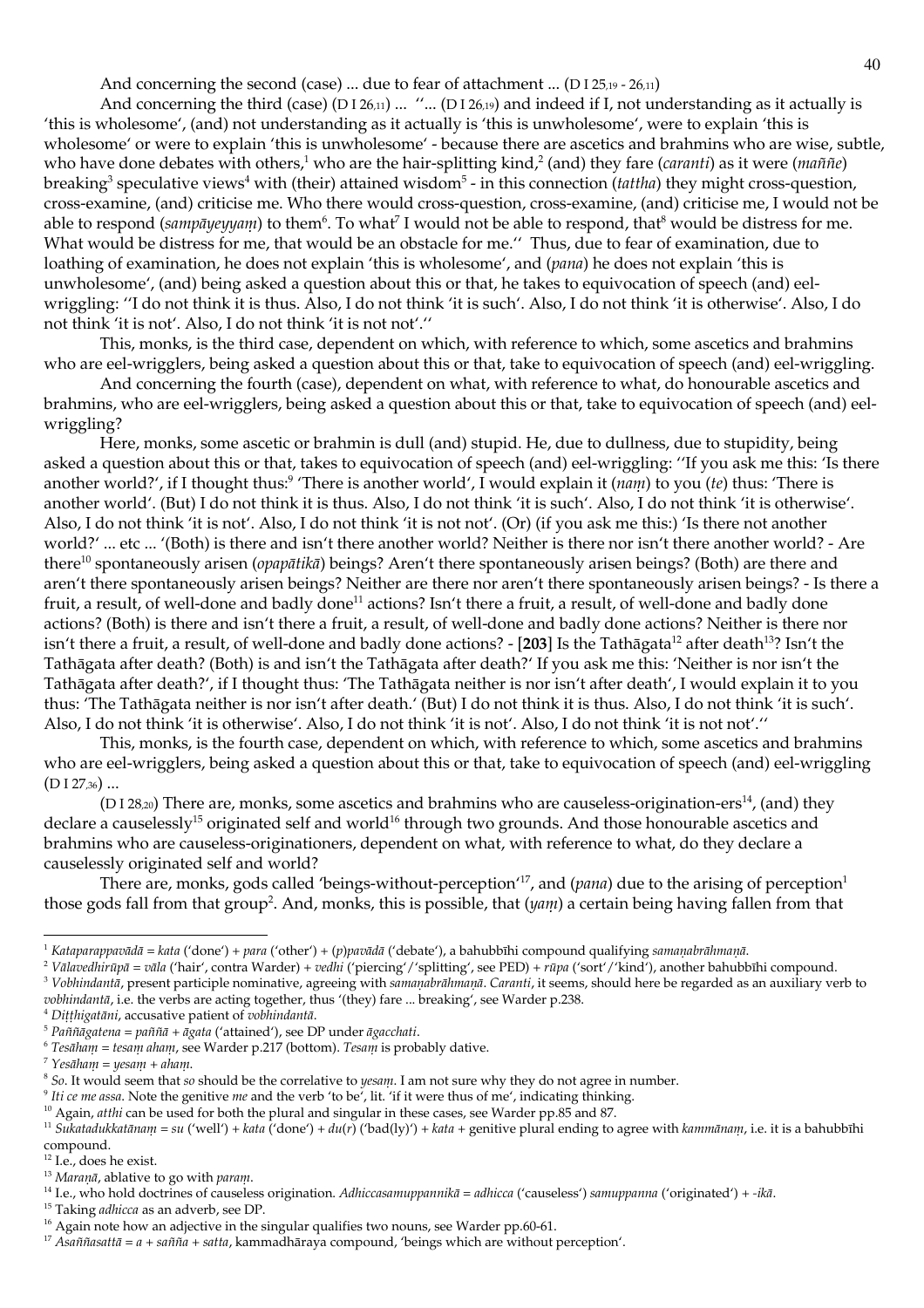group, comes to this world *(itthattam)*, (and) having come here *(itthattam)* he goes forth from home to homelessness. Having gone forth from home to homelessness, in consequence of effort, in consequence of exertion, in consequence of practice, in consequence of diligence, in consequence of right attention, he attains such a kind (of) concentration of mind that (yathā), when the mind is concentrated, he recalls the arising of perception, (but) he does not recall beyond that<sup>3</sup>. He says thus: "The self and the world are causelessly originated. Why is that? Because formerly I was not, (and) not having been (*alutoa*), I have<sup>4</sup> now developed for the purpose of existence<sup>5</sup>."

This, monks, is the first case, dependent on which, with reference to which, some ascetics and brahmins, who are causeless-originationers, declare a causelessly originated self and world.

And concerning the second (case), dependent on what, with reference to what, do honourable ascetics and brahmins, who are causeless-originationers, declare a causelessly originated self and world?

Here, monks, some ascetic or brahmin is a logician, an investigator. He, deduced by reason, followed through by investigation, (through) his own inspiration, says this: "The self and the world are causelessly originated." (DI 29,13) ...

(D I 30.3) With reference to these<sup>6</sup>, monks, those ascetics and brahmins who are past-order-ers, who have views about the past, proclaim manifold [204] words of description with reference to the past through eighteen grounds. For, monks, whatever ascetics or brahmins, who are past-order-ers, who have views about the past, all those (sabbe te) proclaim manifold words of description with reference to the past through just these eighteen grounds or through a certain<sup>7</sup> (one) of them, there is none  $(n'atthi)$  apart from this.

With reference to this ... having known as it actually is, the Tathagata, monks, is freed due to nonattachment.

These, monks, are those things (*dhammā*), profound ... (by which), rightly speaking, they would speak (the Tathāgata's) real praise.

There are, monks, some ascetics and brahmins, who are arrangers of the future,<sup>8</sup> who have views about the future, (and) with reference to the future, they proclaim manifold words of description through forty-four grounds. And those honourable ascetics and brahmins, who are arrangers of the future, who have views about the future, dependent on what, with reference to what, do they proclaim manifold words of description with reference to the future through forty-four grounds?

There are, monks, some ascetics and brahmins, who are after-death-ists,<sup>9</sup> who have doctrines of percipience,<sup>10</sup> (and) they declare a percipient<sup>11</sup> self after death<sup>12</sup> through sixteen grounds. And those honourable ascetics and brahmins, who are after-death-ists, who have doctrines of percipience, dependent on what, with reference to what, do they declare a percipient self after death through sixteen grounds?

"The self has form, is healthy, and percipient after death $13''$ , (thus) they declare it $14$ . "The self is formless, healthy, and percipient after death", (thus) they declare it. "The self (both) has form and is formless ... etc ... does not have form nor is formless ... the self is limited ... unlimited ... limited and unlimited ... not limited nor unlimited ... the self is percipient of unity ... percipent of diversity ... has restricted perception ... has immeasurable perception ... the self is exlusively happy ... exclusively unhappy ... happy and unhappy ... the self is not happy nor unhappy, is healthy, and percipient after death", (thus) they declare it.

With reference to these, monks, those ascetics and brahmins, who are after-death-ists, who have doctrines of percipience, declare a percipient self after death through sixteen grounds (D I 31,18) ...

(DI324) There are, monks, some ascetics and brahmins, who are after-death-ists, who have doctrines of insentience<sup>15</sup>, (and) they declare an insentient self after death through eight grounds. And those ascetics and brahmins, who are after-death-ists, who have doctrines of insentience, dependent on what, with reference to what, do they declare an insentient self after death through eight grounds?

<sup>&</sup>lt;sup>1</sup> Saññūppādā = sañña + uppādā, another ablative of cause.

<sup>&</sup>lt;sup>2</sup> I.e., from that realm of existence, tamha kaya.

<sup>&</sup>lt;sup>3</sup> Tato param, lit. 'after from that', see Warder p.91.

<sup>&</sup>lt;sup>4</sup> So'mhi = so amhi, 'that I am/have', emphatic I.

<sup>&</sup>lt;sup>5</sup> Sattattāya, lit. 'for the purpose of beingness', dative of purpose. Alternatively it could be rendered as a locative 'changed into the state of a being'.

 $6$  Ime, again, accusative of specification of state, i.e. it refers back to the previous eighteen cases.

 $\frac{1}{4}$  Aññatarena, note the instrumental. This establishes that atthādasahi vatthūhi should be understood as instrumental rather than ablative.

Contextually, it seems it could have been either.

<sup>&</sup>lt;sup>8</sup> Aparantakappikā = aparanta ('future') + kappa ('arrangement') + -ikā.

 $9$  Uddhamāghatanikā = uddham ('after') + āghatana ('death') + -ikā.

<sup>&</sup>lt;sup>10</sup> I.e., they have doctrines of percipient existence after death. Saññivādā = saññi ('percipience') + vādā ('doctrines'), the compound being a bahubbīhi, thus 'who have ...'.

<sup>&</sup>lt;sup>11</sup> Saññim, adjective to attānam. But note that just before, in saññivādā, saññi is a noun.

<sup>&</sup>lt;sup>12</sup> Uddham āghatanā, lit. 'beyond from death'. Uddham takes the ablative.

<sup>&</sup>lt;sup>13</sup> Maranā, note the ablative ending because parani requires it.

<sup>&</sup>lt;sup>14</sup> Nam, refers back to attā, 'self'.

<sup>&</sup>lt;sup>15</sup> Or 'non-percipience', asaññī.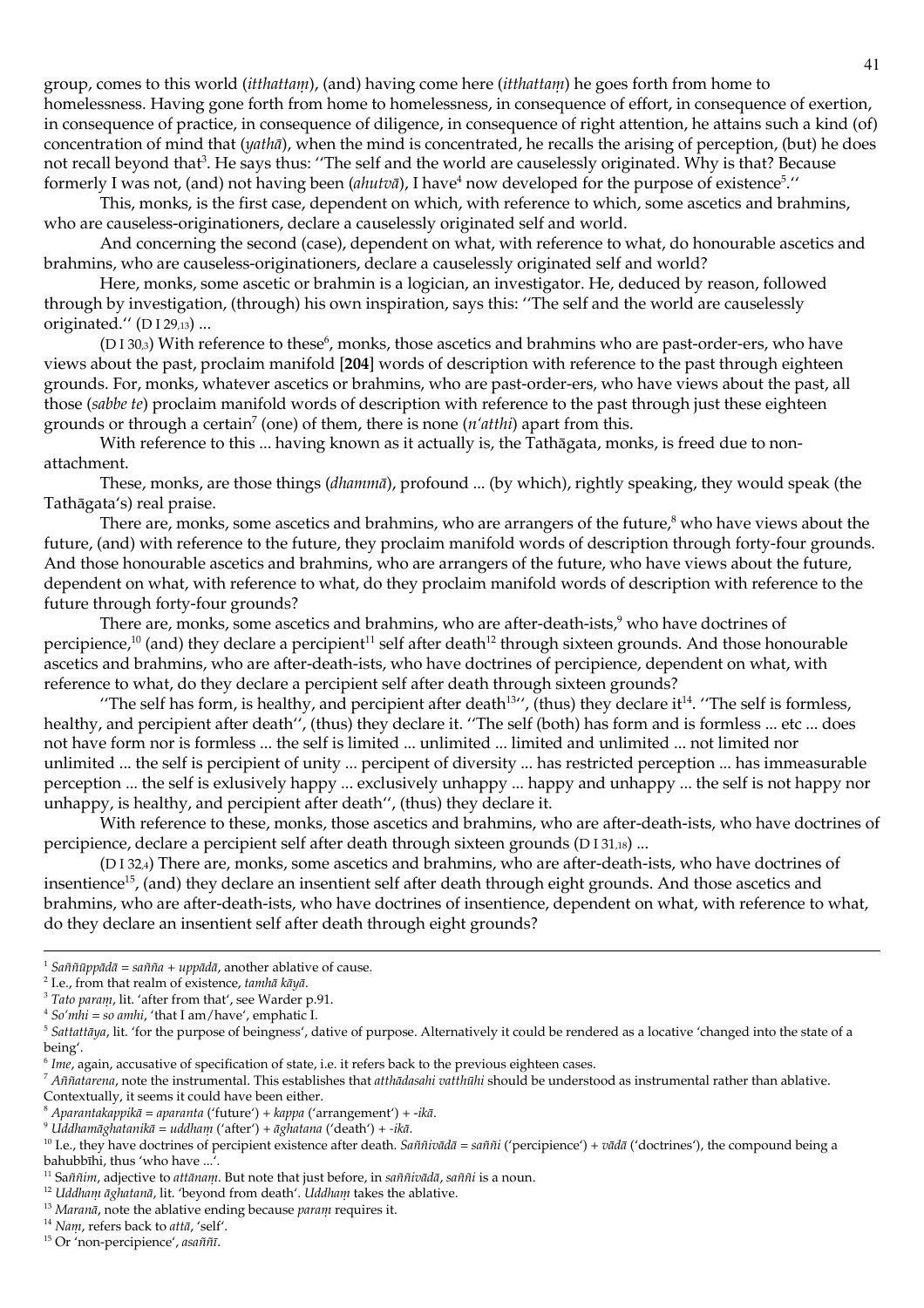"The self has form, is healthy, and insentient after death", (thus) they declare it. "(The self) is formless ... etc ... has form and is formless ... does not have form nor is formless ... is limited ... is unlimited ... is limited and unlimited ... the self is not [205] limited nor unlimited, is healthy, and insentient after death", (thus) they declare it.

With reference to these, monks, those ascetics and brahmins, who are after-death-ists, who have doctrines of insentience, declare an insentient self after death through eight grounds (D13218)...

(D133,a) There are, monks, some ascetics and brahmins, who are after-death-ists, who have doctrines of neither-sentience-nor-insentience, (and) they declare a neither-sentient-nor-insentient self after death through eight grounds. And those honourable ascetics and brahmins, who are after-death-ists, who have doctrines of neithersentience-nor-insentience, dependent on what, with reference to what, do they declare a neither-sentient-norinsentient self after death through eight grounds?

"The self has form, is healthy, and neither-sentient-nor-insentient after death", (thus) they declare it. "(The self) is formless ... has form and is formless ... does not have form nor is formless ... is limited ... is unlimited ... is limited and unlimited ... the self is not limited nor unlimited, is healthy, and neither-sentient-nor-insentient after death", (thus) they declare it.

With reference to these, monks, those ascetics and brahmins, who are after-death-ists, who have doctrines of neither-sentience-nor-insentience, declare a neither-sentient-nor-insentient self after death through eight grounds (D  $133,19)$  ...

(D134,1) There are, monks, some ascetics and brahmins who have doctrines of annihilation, (and) they declare the annihilation, the destruction, the non-existence of an existing being<sup>1</sup> through seven grounds. And those honourable ascetics and brahmins who have doctrines of annihilation, dependent on what, with reference to what, do they declare the annihilation, the destruction, the non-existence of a being through seven grounds?

Here, monks, some ascetic or brahmin is thus-speaking, has such a view: "Because, your honour, this self which is material, which is made of the four great elements,<sup>2</sup> which is a maternal-paternal-production<sup>3</sup> - due to the breaking  $up<sup>4</sup>$  of the body, is annihilated, perishes,<sup>5</sup> is not<sup>6</sup> after death; to this extent, your honour, this self is perfectly<sup>7</sup> annihilated." In this way (ittham) some declare the annihilation, the destruction, the non-existence of an existing being.

Another says this to him: "There is, your honour, this (eso) self about which<sup>8</sup> you speak. I do not say 'there isn't this (self)<sup>6</sup>. But (ca kho), your honour, the<sup>10</sup> self is not to that extent<sup>11</sup> perfectly annihilated. There is, your honour, another self, which has form (rūpī), is heavenly, belonging to the sphere of sense pleasures,<sup>12</sup> feeding on solid nutriment<sup>13</sup>. You do not know it (tam), you do not see (it)<sup>14</sup>. (But) I know it, I see (it). That self, your honour, due to the breaking up<sup>15</sup> of the body, is annihilated, it perishes, it is not after death; to this extent, your honour, this self is perfectly annihilated." [206] In this way some declare the annihilation, the destruction, the non-existence of an existing being.

Another says this to him: "There is, your honour, this self about which you talk. I do not say 'there isn't this (self).' But, your honour, the self is not to that extent perfectly annihilated. There is, your honour, another self, which is heavenly, has form, is mind-made, has all parts and limbs,<sup>16</sup> (and) is complete with respect to senseorgans<sup>17</sup>. You do not know it, you do not see (it). (But) I know it, I see (it). That self, your honour, due to the breaking up of the body, is annihilated, it perishes, it is not after death; to this extent, your honour, this self is perfectly annihilated." In this way some declare the annihilation, the destruction, the non-existence of an existing being.

 $9$  It is not immediately obvious from the Pali, which only has a ti at the end of the phrase, where the initial quotation mark should go.

<sup>10</sup> Ayam. There is a contrast here between the preceding eso and ayam which does not come out if ayam is rendered as 'this'.

<sup>14</sup> Note how both jānāsi and passasi take tam as patient.

<sup>&</sup>lt;sup>1</sup> Sato sattassa. Sato is a genitive present participle agreeing with sattassa. Its inclusion here seems to be an error; it does not occur in the PTS text. <sup>2</sup> Catunmahābhūtikā = catu ('four') + (m)mahā ('great') + bhūta ('existents'/'elements') + -ikā ('having'/'which is made of').

<sup>&</sup>lt;sup>3</sup> Mātāpettikasambhavo. A bahubbīhi compound with dvanda structure (mātāpettika, the -ika ending making it an adjective) within a larger bahubbīhi with kammadhāraya structure, i.e. '(this self) which is a production which is maternal and paternal'.

<sup>&</sup>lt;sup>4</sup> Bhedā, ablative, see Warder p.91.

 $5$  Vinassati, verb of the third conjugation, or alternatively a passive verb, 'is perished'.

 $6$  I.e. 'exists not', na hoti.

<sup>&</sup>lt;sup>7</sup> Or 'rightly', sammā.

<sup>&</sup>lt;sup>8</sup> Yam, probably accusative of specification of state.

<sup>&</sup>lt;sup>11</sup> Or simply 'thus', ettāvatā.

<sup>&</sup>lt;sup>12</sup> Kāmāvacaro = kāma + avacaro, bahubbīhi compound, using 'belonging to' to give the sense of an adjective.

<sup>&</sup>lt;sup>13</sup> Kabalinkārāhārabhakko = kabalinkāra ('solid') + ahāra ('nutriment') + bhakkho ('feeding').

<sup>&</sup>lt;sup>15</sup> Yato ... bhedā, yato + ablative which I translate simply as 'due to'.

<sup>&</sup>lt;sup>16</sup> Sabbangapaccangī = sabba ('all') + anga ('parts') + paccangī ('limbs'), a possessive bahubbīhi, in structure like a dvanda compound within a kammadhāraya.

<sup>&</sup>lt;sup>17</sup> Lit. 'non-inferior faculties', ahīnindriyo =  $a + h\bar{u}$ a ('inferior'/'incomplete') + indriya ('faculties'/'senses'). It is explained by the commentary as paripumindriyo, 'complete faculties'. Note the singular ending of ahimindriyo agreeing with the singular attā. The implied meaning, however, is plural.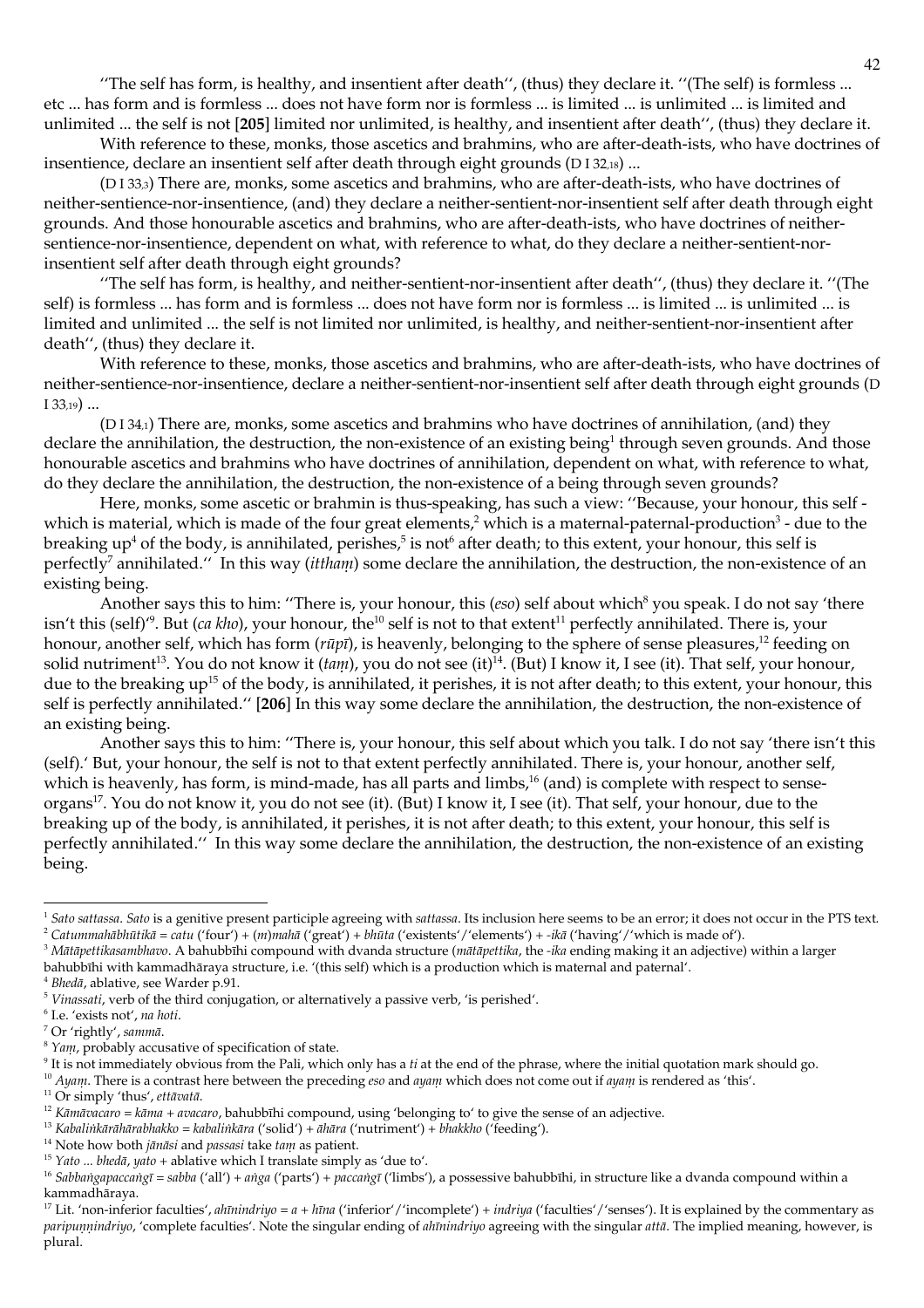Another says this to him: "There is, your honour, this self about which you talk. I do not say 'there isn't this (self). But, your honour, the self is not to that extent perfectly annihilated. There is, your honour, another self which, due to the complete (sabbaso) surmounting<sup>1</sup> of perceptions of form, due to the ending of perceptions of resistance, due to the non-attention to perceptions of diversity, perceiving 'space is unlimited',<sup>2</sup> is belonging to the sphere of unlimited space<sup>3</sup>. You do not know it, you do not see (it). (But) I know it, I see (it). That self, your honour, due to the breaking up of the body, is annihilated, it perishes, it is not after death; to this extent, your honour, this self is perfectly annihilated." In this way some declare the annihilation, the destruction, the non-existence of an existing being.

Another says this to him: "There is, your honour, this self about which you talk. I do not say 'there isn't this (self).' But, your honour, the self is not to that extent perfectly annihilated. There is, your honour, another self which, having completely surmounted<sup>4</sup> the sphere of infinite space, perceiving 'consciousness is unlimited', is belonging to the sphere of unlimited consciousness. You do not know it, you do not see (it). (But) I know it, I see (it). That self, your honour, due to the breaking up of the body, is annihilated, it perishes, it is not after death; to this extent, your honour, this self is perfectly annihilated." In this way some declare the annihilation, the destruction, the nonexistence of an existing being.

Another says this to him: "There is, your honour, this self about which you talk. I do not say 'there isn't this (self).' But, your honour, the self is not to that extent perfectly annihilated. There is, your honour, another self which, having completely surmounted the sphere of unlimited consciousness, perceiving 'there is nothing', is belonging to the sphere of nothingness. You do not know it, you do not see (it). (But) I know it, I see (it). That self, your honour, due to the breaking up of the body, is annihilated, it perishes, it is not after death; to this extent, your honour, [207] this self is perfectly annihilated." In this way some declare the annihilation, the destruction, the non-existence of an existing being.

Another says this to him: "There is, your honour, this self about which you talk. I do not say 'there isn't this (self).' But, your honour, the self is not to that extent perfectly annihilated. There is, your honour, another self which, having completely surmounted the sphere of nothingness, perceiving 'this is peaceful, this is sublime', is belonging to the sphere of neither-perception-nor-nonperception<sup>5</sup>. You do not know it, you do not see (it). (But) I know it, I see (it). That self, your honour, due to the breaking up of the body, is annihilated, it perishes, it is not after death; to this extent, your honour, this self is perfectly annihilated." In this way some declare the annihilation, the destruction, the non-existence of an existing being.

With reference to these, monks, those ascetics and brahmins, who have doctrines of annihilation, declare the annihilation, the destruction, the non-existence of an existing being through seven grounds (D I 35,38) ...

(D<sub>136,17</sub>) There are, monks, some ascetics and brahmins who have doctrines of Nibbāna in this life<sup>6</sup>, (and) they declare the highest Nibbāna in this life for an existing being<sup>7</sup> through five grounds. And those honourable ascetics and brahmins who have doctrines of Nibbāna in this life, dependent on what, with reference to what, do they declare Nibbāna in this life for an existing being through five grounds?

Here, monks, some ascetic or brahmin is thus-speaking, has such a view: "When (yato), your honour, this self enjoys itself (paricareti), presented with<sup>8</sup> (and) provided with<sup>9</sup> the five strands of sense pleasures, to that extent, your honour, this self has (hoti) attained (patto) the highest Nibbāna in this life." In this way some declare the highest Nibbāna in this life for an existing being.

Another says this to him (tam): "There is, your honour, this self about which you talk. I do not say 'there isn't this (self)'. But, your honour, the  $(ayan)$  self has not to that extent attained the highest Nibbāna in this life. Why is that? Because, your honour, sensual pleasures (kāmā) are impermanent, suffering, subject to change; (and) due to the change and alteration<sup>10</sup> of them, sorrow, lamentation, pain, grief, and despair arise. (But) when  $(yato)$ , your honour, this self, having become separated from sensual pleasures, having become separated from unwholesome things, having entered, dwells in the first *jhāna* - which has joy and happiness born of separation, initial application

 $^1$  Samatikamā, ablative noun.

<sup>&</sup>lt;sup>2</sup> Ananto ākāso ti. The ti here has the sense of 'perceiving' as these experiences are beyond thinking (i.e., vitakka and vicāra have been abandoned already in the second jhāna), cf. Warder p.36.

<sup>&</sup>lt;sup>3</sup> Ākāsānañcāyatanūpago = ākāsa ('space') + anañca ('unlimited', alternative form to ananta) + āyatana ('sphere') + upaga ('belonging to'), a bahubbīhi compound qualifying attā.

<sup>&</sup>lt;sup>4</sup> Samatikamma, gerund, compare with samatikamā just above.

<sup>&</sup>lt;sup>5</sup> Nevasaññānāsaññāyatanūpago = na + eva +saññā + na + asaññā + āyatana + upaga, i.e. 'belonging to the sphere of not-perception-and-notnonperception'.

 $6$  Ditthadhamma is contrasted with samparāyika, 'future life', in the suttas.

 $\frac{7}{1}$  Sato sattassa. Here appears to be dative, as opposed to the above genitive.

 $8$  Samappito, agrees with attā.

<sup>&</sup>lt;sup>9</sup> Samangībhūto, also agrees with attā.

<sup>10</sup> Viparināmaññathābhāvā = viparināma ('change') + aññathā ('otherwise') + bhāvā ('(from the) state'). Lit. 'from the change and otherwise-state'.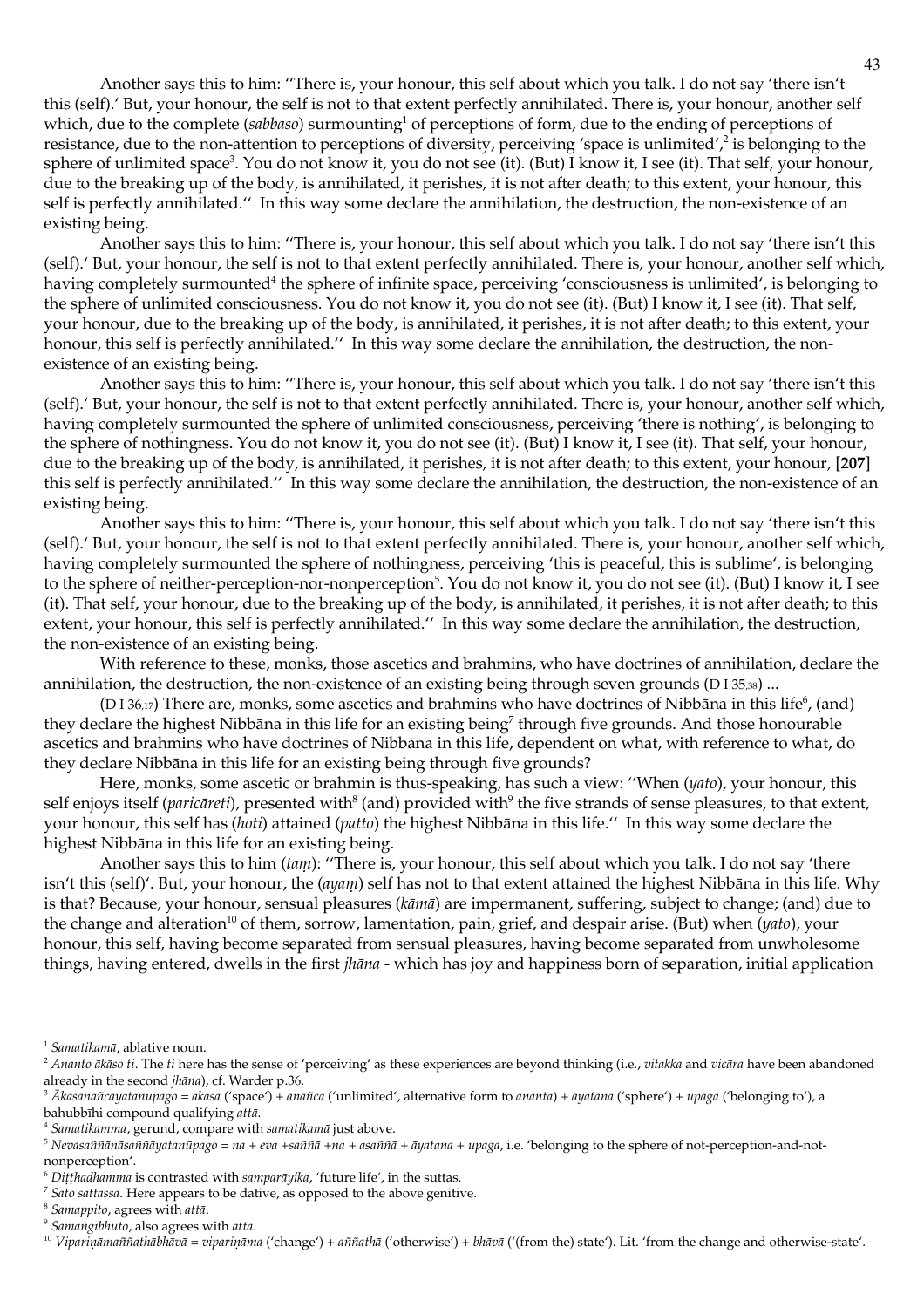(of mind), and sustained application (of mind) $1$  - to this extent, your honour, this self has attained the highest Nibbāna in this life." In this way some declare the highest Nibbāna in this life for an existing being.

Another says this to him: "There is, your honour, this self about which you talk. I do not say 'there isn't this (self)'. But, your honour, the self has not to that extent attained the highest Nibbāna in this life. Why is that? Just what  $(yad)$  in this case (tattha) is application-begun<sup>2</sup> (and) application-sustained, through that (*etena*) this<sup>3</sup> (*etam*) is declared gross<sup>4</sup>. [208] (But) when, your honour, this self, due to the calming of initial application (of mind) and sustained application (of mind), having entered, dwells in the second *jhana* - which has internal serenity, which is a state of unification (ekodiblutionn) of mind, which is without initial application (of mind) (and) without sustained application (of mind), and which has joy and happiness born of concentration<sup>5</sup> - to this extent, your honour, this self has attained the highest Nibbāna in this life." In this way some declare the highest Nibbāna in this life for an existing being.

Another says this to him: "There is, your honour, this self about which you talk. I do not say 'there isn't this (self)'. But, your honour, the self has not to that extent attained the highest Nibbāna in this life. Why is that? Just what in this case is connected with joy,<sup>6</sup> the elation of mind, through that this is declared gross. (But) when, your honour, this self, due to the fading away ( $vir\bar{q}q\bar{q}$ ) of joy, dwells equanimous, mindful, and clearly comprehending,<sup>7</sup> and experiences happiness with the body<sup>8</sup> - that (tam) about which (yan) the noble ones (ariya) declare: "the one who is equanimous and mindful<sup>9</sup> has an abiding in happiness" - having entered, dwells in the third *jhāna*, to this extent, your honour, this self has attained the highest Nibbāna in this life." In this way some declare the highest Nibbāna in this life for an existing being.

Another says this to him: "There is, your honour, this self about which you talk. I do not say 'there isn't this (self)'. But, your honour, the self has not to that extent attained the highest Nibbana in this life. Why is that? Just what in this case is called *(iti)* happiness, the enjoyment of the mind, through that this is declared gross. (But) when, your honour, this self, due to the abandoning of happiness and due to the abandoning of suffering, (and) due to the former ending of joy and grief, having entered, dwells in the fourth *jhāna* - which is without suffering, without happiness, (and) which has purity of mindfulness and equanimity<sup>10</sup> - to that extent, your honour, this self has attained the highest Nibbāna in this life." In this way some declare the highest Nibbāna in this life for an existing being.

With reference to these, monks, those ascetics and brahmins, who have doctrines of Nibbāna in this life, declare the highest Nibbāna in this life for an existing being through five grounds...

With reference to this, monks, the Tathāgata understands: "These standpoints for views, thus grasped, thus held on to, will have such destiny, such future state." That the Tathāgata understands, and he understands more (*uttaritaram*) than that (*tato*); he does not hold on to that understanding, and while he is not holding on,<sup>11</sup> the extinguishing is personally known; (and) having known as it actually is the origination, the ending, the pleasure, the disadvantage, and the leaving behind of feelings, the Tathāgata, monks, is freed due to non-clinging.

These, monks, are those things, profound, hard to see, hard to awaken to, peaceful, sublime, outside the sphere of reason, subtle, to be known by the wise, [209] which the Tathagata, having realised, having himself known, proclaims, (and) by which, rightly speaking, they would speak the Tathāgata's real praise. (D I 38,24)

# **Exercise 23**

Passage 1<sup>12</sup> (D I 220,19 - 223,17)

<sup>11</sup> Genitive absolute.

<sup>&</sup>lt;sup>1</sup> Savitakkam savicāram vivekajam pītisukham all qualify pathamajjhānam. Vitakkam and vicāram elsewhere refer to 'thinking', but in the context of the first *jhana* refer to the movement of the mind onto the object and the sustaining of the mind on the object respectively, thus the above translation. See the Visuddhimagga p.142.

<sup>&</sup>lt;sup>2</sup> Vitakkitam, past participle of vitakketi, the verbal form of vitakka. Thus if vitakka is 'initial application (of mind)' then vitakketi is 'to apply initially' and vitakkitam 'initially applied'/'application-begun', all relating to the mind.

<sup>&</sup>lt;sup>3</sup> Etam, seems to refer back to the first *jhāna*. The same applies for the next two *jhānas* further down.

<sup>&</sup>lt;sup>4</sup> The meaning seems to be that the first jhāna - i.e.,, not just the vitakka and vicāra - is gross because of the presence of vitakka and vicāra.

<sup>&</sup>lt;sup>5</sup> The foregoing, back to 'second jhāna', are adjectives qualifying 'second jhāna'.

 $6$  Yad eva tattha pītigatam, i.e. the aspect of joy (pīti) in the second jhāna. For 'connected with' for gata see PED.

 $^7$  Upekkhako, sato, and sampajāno all qualify attā. In translation they get an adverbial sense.

 $8$  Ka $\eta$ a is again used in a broad sense, here referring to the 'mental body', nama-ka $\eta$ a.

<sup>&</sup>lt;sup>9</sup> Upekkhako and satimā are here nouns.

<sup>&</sup>lt;sup>10</sup> Upekhāsatipārisuddhim = upekhā + sati + pārisuddhim. I have taken upekkhāsati to be a dvanda compound, but other relations between the two members are also possible.

<sup>&</sup>lt;sup>12</sup> For further grammatical notes on words and phrases pertaining to this passage, see exercise 21, passage 3.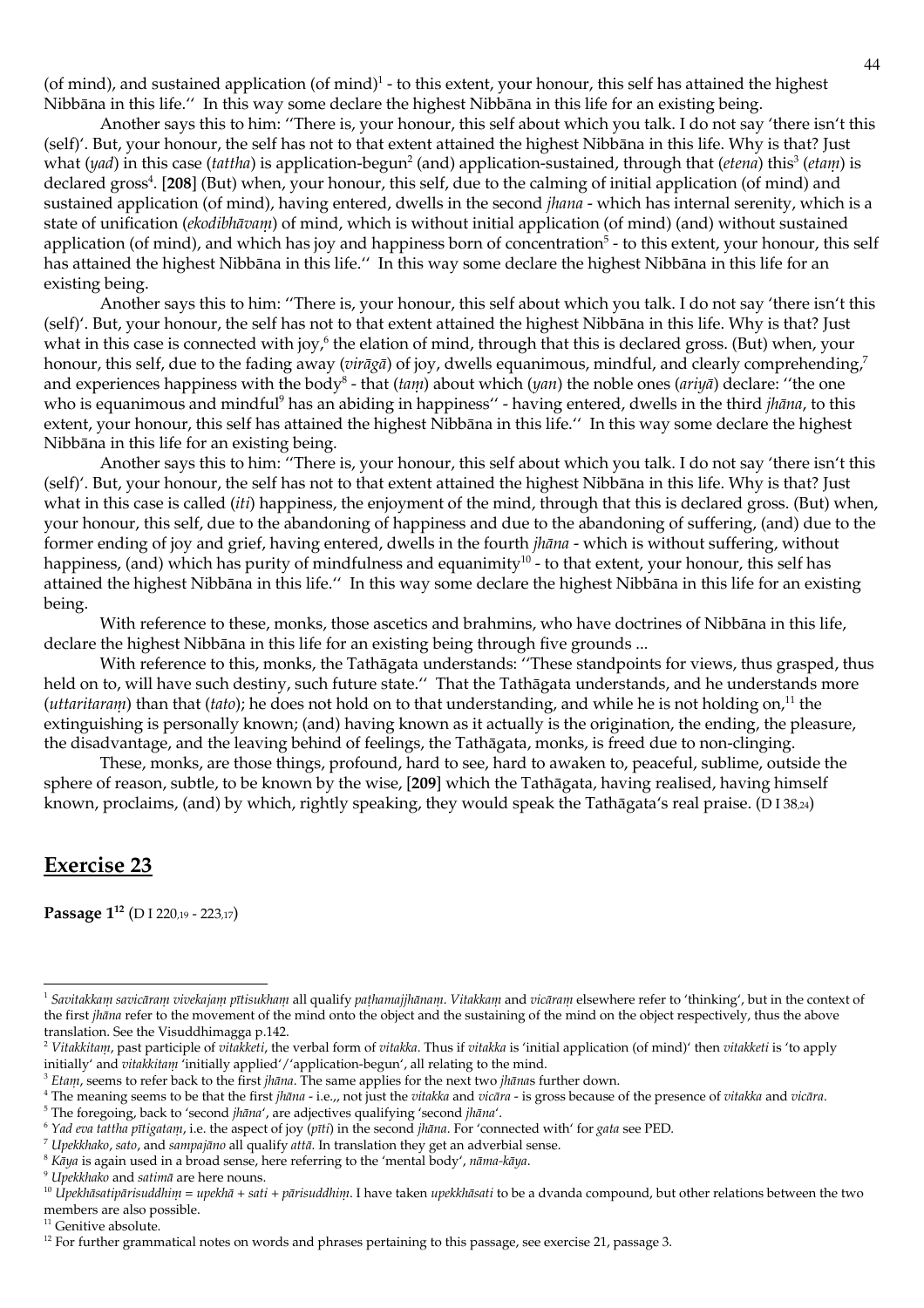When this had been said, the gods belonging to Brahma's group<sup>1</sup> said this to that monk: "We also, monk, do not know where these four great elements cease without remainder<sup>2</sup>, to wit, the element of earth ... etc ... the element of air. (But) there is, monk, Brahmā, the great god, the overlord, the unconquered, the all-seeing, the wielder of power, the lord, the maker, the creator, the best, the ordainer, the master, the father of past, existing, and future beings, who is more excellent and exalted<sup>3</sup> than we<sup>4</sup>. He might know this: where these four great elements cease without remainder, to wit, the earth element ... etc ... the air element."

"But where, friends, is that great god at present?"

"Also we, monk, do not know where Brahmā is, which way Brahmā is, or whereabouts Brahmā is. Nevertheless, monk, when (yathā) signs are seen, a light is produced, (and) a splendour appears, (then) Brahmā will appear. This is the portent<sup>5</sup> for the appearance of Brahma, namely, (that) a light is produced (and) a splendour appears."

Then, sure enough (eva), that great god soon<sup>6</sup> appeared. Then that monk approached that great god, (and) having approached, said this to Brahmā: "Where, friend, do these four great elements cease without remainder, to wit the earth element ... etc ... the air element?"

When this<sup>7</sup> had been said, that great god said this to that monk: "I, monk, am Brahmā, the great god, the overlord, the unconquered, the all-seeing, the wielder of power, the lord, the maker, the creator, the best, the ordainer, the master, the father of past, existing, and future beings."

Also for a second time<sup>8</sup> that monk said this to that Brahmā: "I do not, friend, ask you this: 'Are you Brahmā, the great god, the overlord, the unconquered, the all-seeing, the wielder of power, [224] the lord, the maker, the creator, the best, the ordainer, the master, the father of past, existing, and future beings?' But,<sup>9</sup> friend, I ask you (tam) this: 'Where, friend, do these four great elements cease without remainder, to wit the earth element ... etc ... air element?' "

Also for a second time that great god said this to that monk: "I, monk, am Brahmā ... etc ..."

Also for a third time ... etc ... the air element?' "

Then that great god having taken that monk by the  $arm^{10}$ , having led  $(him)^{11}$  to one side, said this to that monk: "Here, monk, the gods belonging to Brahma's group know this<sup>12</sup>. There is nothing<sup>13</sup> unseen by Brahma<sup>14</sup>, there is nothing unknown by Brahmā, there is nothing unrealized by Brahmā.' Therefore I did not answer (vyākāsim) in their (tesam) presence. Also I, monk, do not know where these four great elements cease without remainder, to wit the earth element ... etc ... the air element. Therefore, in this case, monk, just this was badly done by you<sup>15</sup>, just this was done wrongly (aparaddham) by you, that (yam) you, having passed over that Blessed One, got into (āpajjasi) a search outside<sup>16</sup> for the purpose of an explanation to that question. You go, monk, (and) having approached just that Blessed One, ask this question, and as the Blessed One explains to you (te), so you should remember it (nam)."

Then that monk, just like (seywathā pi nāma) a strong man might stretch out a bent arm or might bend a stretched arm, just so (he) disappeared in the world of Brahmā (and) appeared in front of me. Then the monk, having paid respects to me, sat down to one side. Seated to one side that monk said this to me: "Where, Venerable Sir, do these four great elements cease without remainder, to wit the earth element, the water element, the heat element, the air element?"

When this had been said, I said this to that monk: "Once upon a time, monk, ocean merchants, having taken a shore-sighting bird, put out to sea in a boat. They released the shore-sighting bird from the non-shore-seeing<sup>17</sup> boat. It went<sup>18</sup> in the eastern direction<sup>19</sup>, it went in the southern direction, it went in the western direction, it went in

<sup>3</sup> Again note how these comparative words function as adjectives, see Warder pp.123-124.

<sup>&</sup>lt;sup>1</sup> Brahmakāyikā = brahmā + kāya + -ikā. Bahubbīhi compound, like a tappurisa compound in structure. 'Belonging to ...' gives the adjectival sense. <sup>2</sup> Again, note that *aparises* a is an adjective qualifying *mahabhūta*, lit. 'the remainderless great elements'. On translation it gets an adverbial sense.

<sup>&</sup>lt;sup>4</sup> Amhelti, ablative used for comparison, see Warder p.92.

<sup>&</sup>lt;sup>5</sup> Pubbenimittam, lit. 'before-sign'.

 $6$  Na cirass' eva = na cirassani eva. Na cirassani literally means 'not after a long time'.

 $^7$  Again note that evam often refers back to something just mentioned or forward to something about to be stated. Thus it is often best translated with 'this' or 'that'.

 $8$  Dutiyam, used as an adverb, see PED, rather than an adjective, cf. Warder p.125.

 $\degree$  Ca sometimes has a disjunctive meaning, see PED.

<sup>&</sup>lt;sup>10</sup> Bāhāyam, locative of place (see Warder p.100), lit. 'on the arm'.

<sup>&</sup>lt;sup>11</sup> Tam bhikkhum is the patient of both gahetvā and apanetvā.

<sup>&</sup>lt;sup>12</sup> I.e., such is their (wrong) understanding.

 $13$  N(a) kinci, indefinite pronoun, see Warder p.86.

<sup>&</sup>lt;sup>14</sup> Brahmuno, lit. 'of Brahmā'. This is an example of subjective genitive, see Warder p.57.

<sup>&</sup>lt;sup>15</sup> Tumh', I take it as a junction form of tumham, second person genitive singular of 'you', here a subjective genitive.

<sup>&</sup>lt;sup>16</sup> I.e., outside the Buddha's teaching. Bahiddha often has this sense.

 $^{17}$ Atīradakklini<br/>yā = a + tīra ('shore') + dakklinī ('seeing') + -yā, (the ablative case seems likely).

<sup>&</sup>lt;sup>18</sup> Gacchati, historical present tense.

<sup>&</sup>lt;sup>19</sup> Puratthimam disam, accusative, lit. 'to the eastern direction'.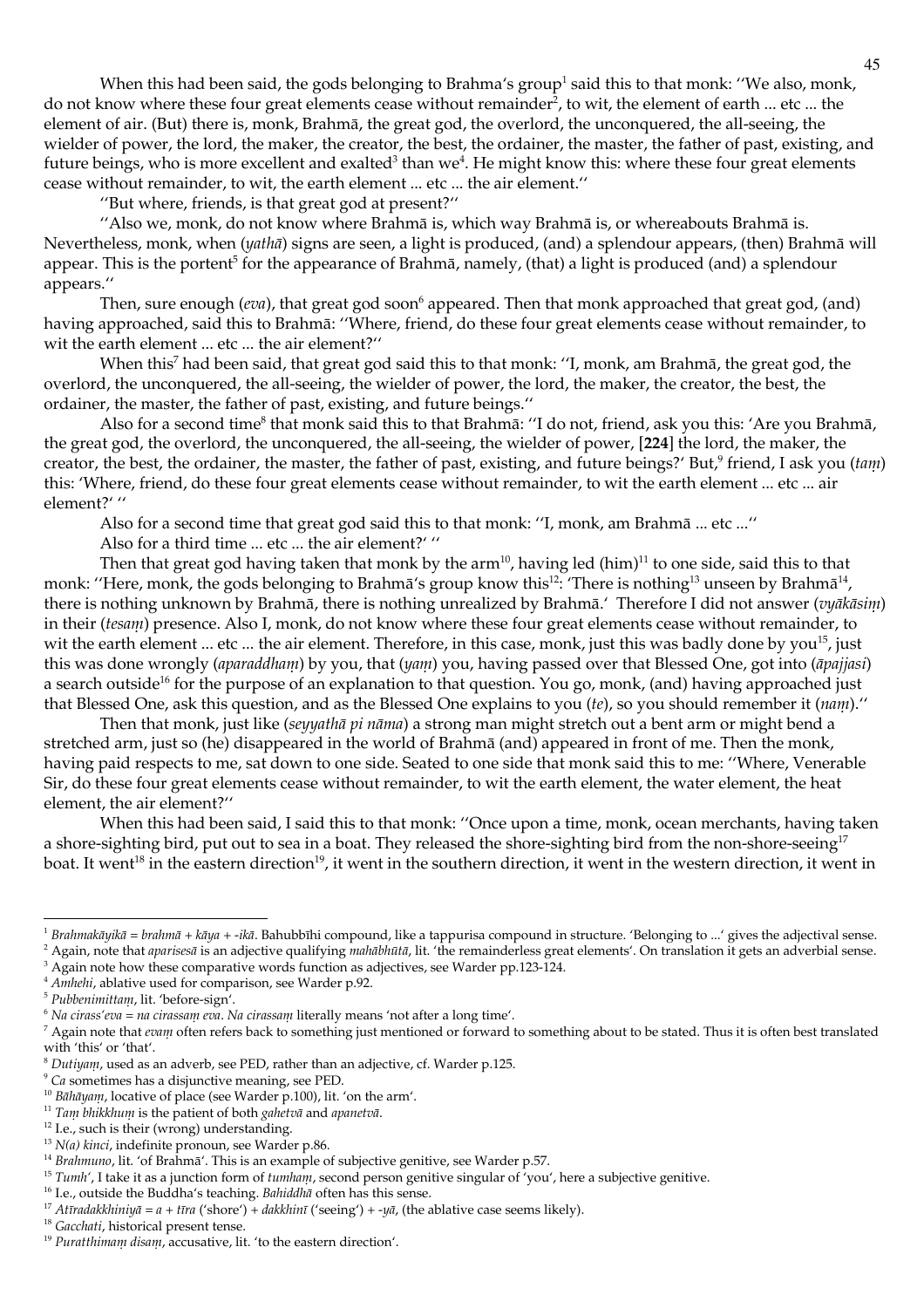the northern direction, it went up, it went in all directions<sup>1</sup>. If it saw the shore anywhere, just (*va*) so it was a goer<sup>2</sup>. But if it didn't see the shore anywhere, it came back to just that boat. Just so, monk, because (yato) you, seeking as far as<sup>3</sup> the world of Brahm $\bar{a}^4$ , [225] did not get<sup>5</sup> an explanation to this question, then (you) came back into just my presence<sup>6</sup>. This question, monk, should not be asked thus: 'Where, Venerable Sir, do these four great elements cease without remainder, to wit the earth element, the water element, the fire element, the air element.' But (ca kho), monk, this question should be asked thus:

'Where does water, and earth, fire, air, not stand firm<sup>7</sup>? Where does long and short, small, large, beauty and ugliness, Where does name and form cease without remainder?<sup>18</sup>.

There the explanation is:

'Consciousness which is invisible, unlimited, all-luminous, Here water, and earth, fire, air, does not stand firm, Here long and short, small, large, beauty and ugliness, Here name and form ceases without remainder, With the cessation of consciousness, here this ceases.' "

Passage 2<sup>9</sup> (D II 22,22 - 24,17)

Then monks, King Bandhumā, having sent for<sup>10</sup> the charioteer, said this: "I hope, dear charioteer, (that) the Prince took pleasure<sup>11</sup> in the park-ground; I hope, dear charioteer, (that) the Prince was delighted *(attamano)* with the park-ground?"

"Your Majesty (deva), the Prince did not take pleasure in the park-ground; your Majesty, the Prince was not delighted with the park-ground."

"But what, dear charioteer, did the Prince see (when) going to the park-ground?"

"Your Majesty, going to the park-ground, the Prince saw an aged man ... (and) your Majesty, the (so) Prince, gone to the palace, sad, and dejected, was overcome with regret: 'Truly, your honour, let there be shame on (this thing) called birth, in as much as for the one who has been born, old age will be discerned.'"

Then, monks, King Bandhumā thought this: "Indeed (h'eva) let not [226] Prince Vipassī not rule the kingdom,<sup>12</sup> indeed let not Prince Vipassī go forth form home to homelessness, indeed let not the speech of the prophesier brahmins be<sup>13</sup> true."

Then monks, King Bandhumā provided for Prince Vipassī, to a still greater extent, the five strands of sense pleasure, so that (*yatha*) Prince Vipassi would rule the kingdom, so that Prince Vipassi would not go forth from home to homelessness, so that the speech of the prophesier brahmins would be wrong. Then (tatra sudam) monks, Prince Vipassī enjoyed himself<sup>14</sup> presented with (and) provided with the five strands of sense pleasure.

Then monks, Prince Vipassī, (after) many years ... etc ...

(And) monks, going to the park-ground, Prince Vipassī saw a man who was ill, afflicted, who had a strong illness,<sup>15</sup> who was lying<sup>16</sup> fallen in urine and excrement, being lifted by some (*anneli*) and being taken home<sup>17</sup> by

<sup>9</sup> For further grammatical notes on words and phrases pertaining to this passage, refer to exercise 19, passage 3, and exercise 20, passage 1.

<sup>10</sup> Amantapetva, lit 'having caused to be addressed'.

<sup>12</sup> I.e., he must rule the kingdom.

 $1$  Anudisam, here seems to be an indeclinable, see DP.

 $2$  I.e., it would go just there.

 $3 \text{ Y}$  $\bar{a}$  va, takes the ablative, thus brahmaloka.

<sup>&</sup>lt;sup>4</sup> Yāva yato yāva brahmalokā, I cannot make any sense of the initial yāva here and in some of the Pali manuscripts it is in fact missing.

<sup>&</sup>lt;sup>5</sup> Nājjhagā = na ajjhagā. Ajjhagā is the root aorist of adhigacchati, see Warder pp.353-354.

<sup>&</sup>lt;sup>6</sup> Mann santike. Santike takes the genitive or the accusative (here mann) whereas the English word 'presence' only takes the genitive (i.e., in the presence of somebody).

Or 'no footing find', gādhati. Note that the verb is singular. It either agrees only with air or it is a collective singular, see Warder p.26. <sup>8</sup> Again the verb, *uparujjhati*, is singular. Probably name and form should be regarded as one entity and therefore singular.

<sup>&</sup>lt;sup>11</sup> Abhiramittha, third person singular aorist of the middle conjugation, see Warder p.315. This verb usually takes the locative.

<sup>&</sup>lt;sup>13</sup> Assa. Normally the verb in a sentence beginning with mā is in the aorist tense (see Warder pp.31-32), but here it is in the optative (see NCRP  $VII$  4.1).

<sup>&</sup>lt;sup>14</sup> Paricareti, historical present tense.

<sup>&</sup>lt;sup>15</sup> Bāļlugilānam = bāļha ('strong') + gilānam ('illness'), bahubbīhi compound with kammadhāraya structure qualifying purisam.

<sup>&</sup>lt;sup>16</sup> Semānam, present participle of seti.

<sup>&</sup>lt;sup>17</sup> Vutthapiyamanam and samvesiyamanam are passive causative present participles, lit. 'being caused to rise' and 'being caused to go home'.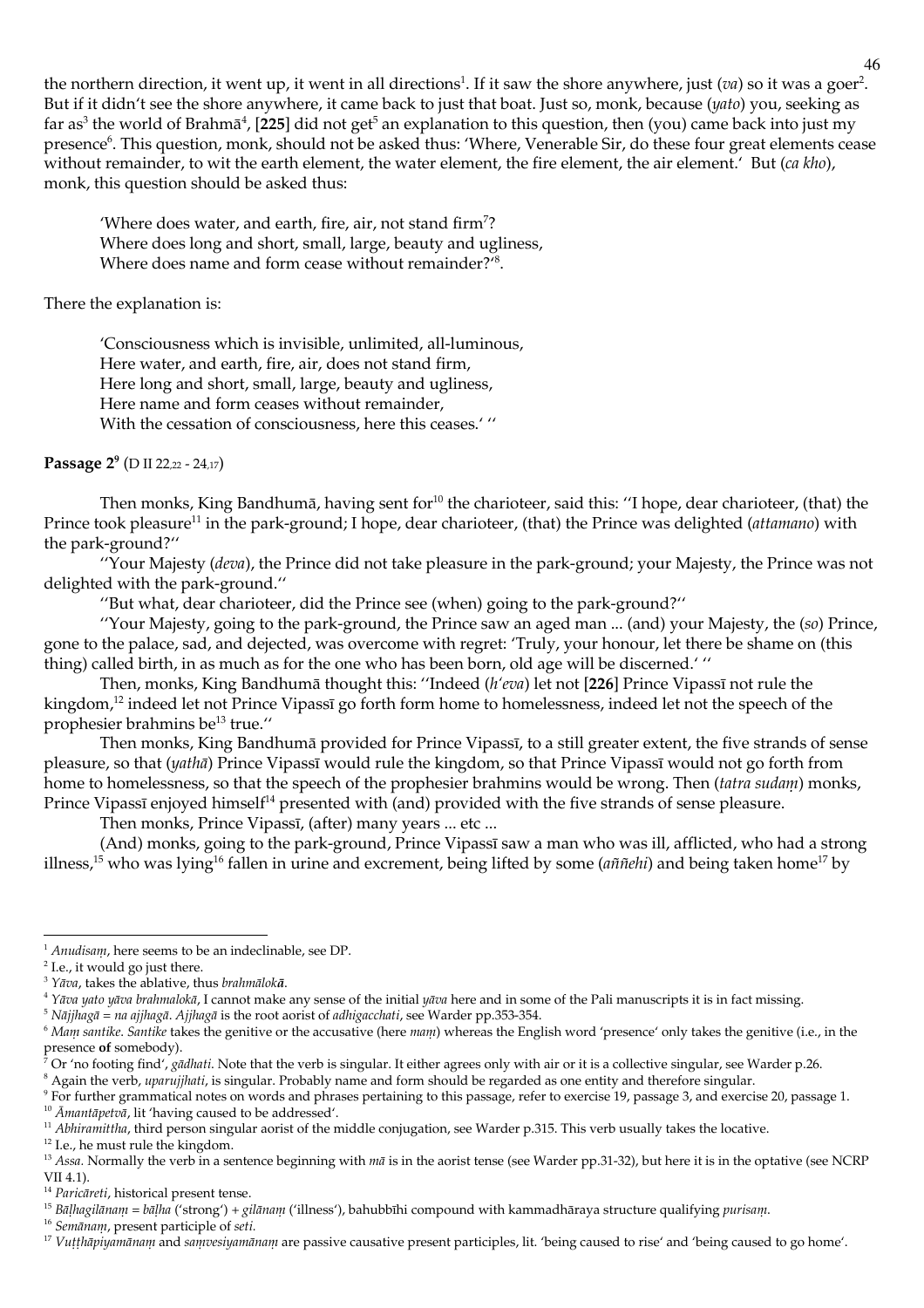others. Having seen, he addressed the charioteer: "But, dear charioteer, what has been done to this man,<sup>1</sup> his eyes are not as (those) of others, also his voice is not as (that) of others?"

"Sire, he is called diseased."

"But why, dear charioteer, is he called diseased?"

"Sire, he is called diseased (because): perhaps he will arise<sup>2</sup> from that sickness.<sup>311</sup>

"But, dear charioteer, am I also subject to sickness, not passed beyond<sup>4</sup> sickness?<sup>511</sup>

"You Sire, and we all are subject to sickness, not passed beyond sickness."

"Well then (tena hi), dear charioteer, enough now today of the park-ground, from here just return to the palace."

## Passage  $3^6$  (D III 64-68)

Then, monks, a certain man approached the noble warrior, head-anointed<sup>7</sup> king, (and) having approached, said this to the noble warrior, head-anointed king:

"Hear, Sire, you should know (that) the heavenly wheel-gem has disappeared."

Then, monks, when the heavenly wheel-gem had disappeared, $\delta$  the noble warrior, head-anointed king was dejected, and he experienced dejection, but (ca kho) he did not approach the royal sage (and) ask<sup>9</sup> about the noble conduct (vattam) of a wheel-turning monarch. He governed the country just through his own opinion<sup>10</sup>, (and) while he was governing<sup>11</sup> the country through his own opinion,<sup>12</sup> [227] the countries<sup>13</sup> did not prosper before (and) after  $as<sup>14</sup>$  (they had) while the old kings were conducting themselves in the noble conduct of a wheel-turning monarch<sup>15</sup>.

Then, monks, ministers, councillors, treasurers and great ministers, soldiers, gatekeepers, (and) those leading a life of<sup>16</sup> prayer (*mantassa*), having assembled, having approached the noble warrior, head-anointed king, said this:

"Sire, while you are governing the country through your own opinion, the countries do not prosper before (and) after as (they did) while the old kings were proceeding in the noble conduct of a wheel-turning monarch. There are, Sire, in your kingdom, ministers, councillors, treasurers and great ministers, soldiers, gatekeepers, (and) those leading a life of prayer, we and others, who<sup>17</sup> remember the noble conduct of a wheel-turning monarch; here, Sire, you ask us (about) the noble conduct of a wheel-turning monarch, (and) asked by you<sup>18</sup> (about) the noble conduct of a wheel-turning monarch, we will explain<sup>19</sup>."

Then, monks, the noble warrior, head-anointed king, having caused the ministers, councillors, treasurers and great ministers, soldiers, gatekeepers, (and) those leading a life of prayer to assemble<sup>20</sup>, asked (about) the noble conduct of a wheel-turning monarch. Asked<sup>21</sup> by him<sup>22</sup> (about) the noble conduct of a wheel-turning monarch, they explained. Having listened to them, he arranged<sup>23</sup> proper (dhammikam) safety, shelter, and protection, but<sup>24</sup> he did not grant wealth to those without wealth<sup>25</sup>, (and) when wealth was not being granted<sup>26</sup> to those without wealth,<sup>1</sup>

<sup>4</sup> Anatīta, lit. 'not past'.

 $10$  Samatena = sa + matena, see Warder p.187.

<sup>&</sup>lt;sup>1</sup> I take the sentence to be passive due to the presence of the past participle kato, see Warder p.40. Thus ayan puriso, being the object, is in the nominative case.

<sup>&</sup>lt;sup>2</sup> Lit. 'may arise', vuțțhaheyya.

<sup>&</sup>lt;sup>3</sup> I.e., he may get well or he may not.

 $5$  Kim not translated apart from the question mark.

<sup>&</sup>lt;sup>6</sup> For further grammatical notes on words and phrases pertaining to this passage, refer to exercise 18, passage 2.

<sup>&</sup>lt;sup>7</sup> Lit. 'head-sprinkled', muddhāvasitto = muddha ('head') + avasitta ('sprinkled'), a bahubbīhi compound with tappurisa structure ('sprinkled on the head') qualifying rājā. Muddha is an an-stem noun (see Warder p.154), avasitta is the past participle of avasiñcati.

<sup>&</sup>lt;sup>8</sup> Locative absolute.

<sup>&</sup>lt;sup>9</sup> In the Pali the *no* ('not') relates to both *upasankamitva* and *pucchi* but this does not come out if one translates with 'having approached'. Rather, both verbs are best rendered in the past tense, 'did approach ... (and) ask'.

<sup>&</sup>lt;sup>11</sup> Pasāsato, genitive present participle.

<sup>&</sup>lt;sup>12</sup> Genitive absolute.

<sup>&</sup>lt;sup>13</sup> Or maybe 'countrysides'. There is a change in the text from the singular (just before) to the plural.

 $14$  Yatlıa tanı, seems to be one indeclinable expression, see PED.

<sup>&</sup>lt;sup>15</sup> Genitive absolute. Note that a locative expression is included within the genitive absolute.

<sup>&</sup>lt;sup>16</sup> Or 'living by means of', ājīvino. Here a possessive noun, see Warder p.122. See also PED.

<sup>&</sup>lt;sup>17</sup> Ye mayam, lit. 'we who'.

<sup>&</sup>lt;sup>18</sup> Tassa te, subjective genitive, see Warder p.57. The construction here seems to be an emphatic 'you', parallel to so'ham, 'that I', see Warder p.29.

<sup>&</sup>lt;sup>19</sup> Again, note how *puttha* and *vyakarissami* appear to have the same patient.

<sup>&</sup>lt;sup>20</sup> Sannipātāpetvā, 'having caused ... to assemble'.

<sup>&</sup>lt;sup>21</sup> Puțțhā, past participle agreeing with implied agent 'they' (i.e., implied by vyākariņisu).

<sup>&</sup>lt;sup>22</sup> Again, subjective genitive.

<sup>&</sup>lt;sup>23</sup> Sanwidahi, aorist from sanwidahati.

<sup>&</sup>lt;sup>24</sup> Ca, see PTS dictionary.

<sup>&</sup>lt;sup>25</sup> Adhanānam, dative. Note how this noun, which usually means 'non-wealth', here means 'those without wealth'.

<sup>&</sup>lt;sup>26</sup> Ananuppadiyamāne is a passive present participle locative.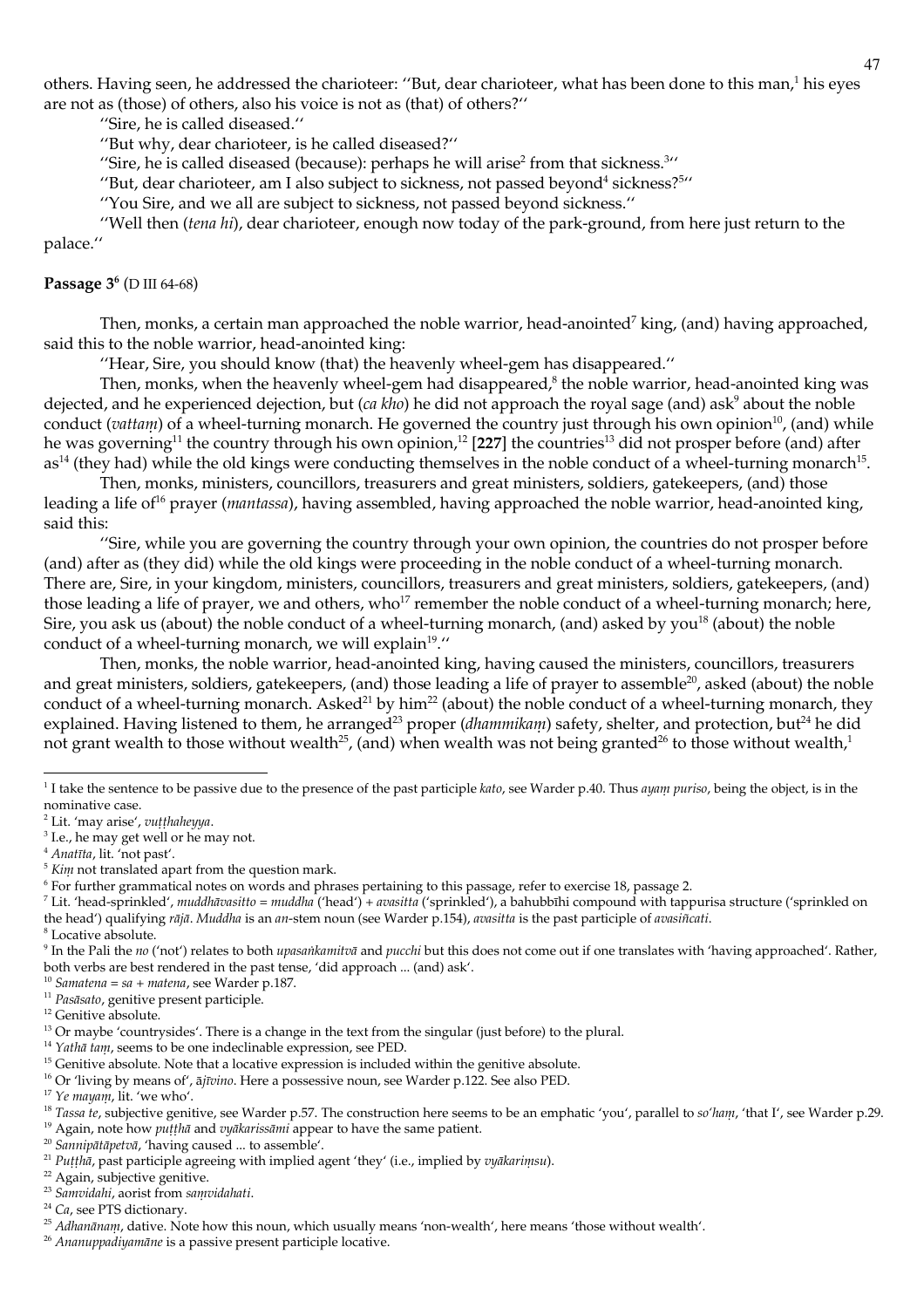poverty became<sup>2</sup> abundant. When poverty became abundant<sup>3</sup>, a certain man took the ungiven (property) of others in the manner of theft<sup>4</sup>. Then<sup>5</sup> they took hold of him (*enam*), (and) having taken hold, they showed<sup>6</sup> (him) to the noble warrior, head-anointed king: "This man, Sire, took the ungiven (property) of others in the manner of theft."

When this had been said, monks, the noble warrior, head-anointed king said this to that man: "Is it really (kira) true, dear man, (that) you took the ungiven (property) of others in the manner of theft?" "It is true, Sire." "Due to what cause?" "Because (hi), Sire, I am not making a living." Then, monks, the noble warrior, headanointed king granted wealth to that man: "Through this wealth, dear man, by yourself<sup>8</sup> you must make a living, look after (your) mother and father, look after (your) children and wife, and undertake work, (and) set up an uplifting donation with reference to ascetics and brahmins, which is heavenly, which has a happy result<sup>9</sup>, (and) which is leading to heaven<sup>10</sup>."

Saying<sup>11</sup> "yes Sire", monks, that man consented to the noble warrior, head-anointed king.

Again (pi), monks, a certain man took the ungiven (property) of others in the manner of theft. Then they took hold of him, (and) having taken hold, they showed (him) to the noble warrior, head-anointed king: "This man, Sire, took the ungiven (property) of others in the manner of theft."

[228] When this had been said, monks, the noble warrior, head-anointed king said this to the man:

"Is it really (kira) true, dear man, (that) you took the ungiven (property) of others in the manner of theft?" "It is true, Sire." "Due to what cause?" "Because, Sire, I am not making a living."

Then, monks, the noble warrior, head-anointed king granted wealth to that man: "Through this wealth, dear man, by yourself you must make a living, look after (your) mother and father, look after (your) children and wife, and undertake work, (and) set up an uplifting donation with reference to ascetics and brahmins, which is heavenly, which has a happy result, (and) which is leading to heaven."

Saying "yes, Sire", monks, that man consented to the noble warrior, head-anointed king.

(And) monks, people heard: "Who, your honour, takes the ungiven (property) of others in the manner of theft, to them the king grants wealth." Having heard (this), they thought this: "What now if we also were to take the ungiven (property) of others in the manner of theft?"

Then, monks, a certain man took the ungiven (property) of others in the manner of theft. Then they took hold of him, (and) having taken hold, they showed (him) to the noble warrior, head-anointed king: "This man, Sire, took the ungiven (property) of others in the manner of theft."

When this had been said, monks, the noble warrior, head-anointed king said this to that man: "Is it really true, dear man, (that) you took the ungiven (property) of others in the manner of theft?" "It is true, Sire." "Due to what cause?" "Because, Sire, I am not making a living."

Then, monks, the noble warrior, head-anointed king thought this: "If I, whoever should take<sup>12</sup> the ungiven (property) of others in the manner of theft, to him should grant money, thus this taking of the ungiven will increase. What now if I were to prevent this man through an efficient prevention<sup>13</sup>, were to do a destruction of the root, (and) were to cut off the head."

Then, monks, the noble warrior, head-anointed king ordered (his) men: "Now, I say, having bound this man with a strong rope, with his arms behind his back, with a strong binding,<sup>14</sup> having done a shaving with a razor<sup>15</sup>, having led (him) with a harsh-sounding<sup>16</sup> drum from street to street, from crossroads to crossroads<sup>1</sup>, having

 $^6$  Lit. 'caused to see', dassesum, causative of 'to see'. Takes the dative.

<sup>10</sup> Saggasamvattanikan, another bahubbīhi compound.

 $1$  Locative absolute.

<sup>&</sup>lt;sup>2</sup> Lit. 'went', agamāsi.

<sup>&</sup>lt;sup>3</sup> Lit. 'gone to abundance', vepullagate.

<sup>&</sup>lt;sup>4</sup> Lit. 'theft-reckoned', theyyasaikhātam. I understand it as a bahubbīhi compound used as an adverb, see Warder footnote p.212, and qualifying ādivi.

 $5$  Tam. Seems to be an indeclinable here or possibly an accusative of specification of state, i.e. 'with reference to this'.

 $^7$  Kim kāranā. One might have expected kim to also appear in the ablative. Probably kim is to be regarded as an indeclinable simply making the phrase a question: 'is it from/due to a cause?', i.e. 'what is the cause?'. Thus, according to DP, the whole expression is adverbial, meaning 'why?'. See DP under ka.

<sup>&</sup>lt;sup>8</sup> Attanā. Presumably as opposed to stealing.

<sup>&</sup>lt;sup>9</sup> I.e., which is good *kanma*, sukhavipākam. A bahubbīhi compound structured like a kammadhāraya and qualifying dakkhinam, 'donation'.

<sup>&</sup>lt;sup>11</sup> 'Saying' is implied by the quotation marker  $ti$ .

<sup>&</sup>lt;sup>12</sup>  $\bar{A}$ divissati, see Warder p.55 for this 'optative' use of the future tense.

<sup>&</sup>lt;sup>13</sup> Sunisedham, seems to be an adverb to nisedheyyam. Su gives a positive/reinforced sense of the word it qualifies, thus 'efficient prevention'. Note the idiomatic Pali construction where the adverb has the same basic meaning as the sentence verb, lit. 'were to prevent well-preventedly'. <sup>14</sup> Pacchābāham and gāļhabandhanam, both apparently bahubbīhi compounds used as adverbs. Pacchābāham, 'arms which are behind', has the structure of an avyayībhāva compound, see Warder p.255f. Gālhabandhanam, 'binding which is strong', has kammadhāraya structure, see

Warder p.108.

<sup>&</sup>lt;sup>15</sup> Khuranundam = khura ('razor') + mundam ('shaving'), here taking mundam to be a noun. The compound is a tappurisa and it is the patient of karitvā.

<sup>&</sup>lt;sup>16</sup> Kharassarena = khara ('rough') + sara ('sound'), a bahubbīhi compound qualifying panavena, 'drum'.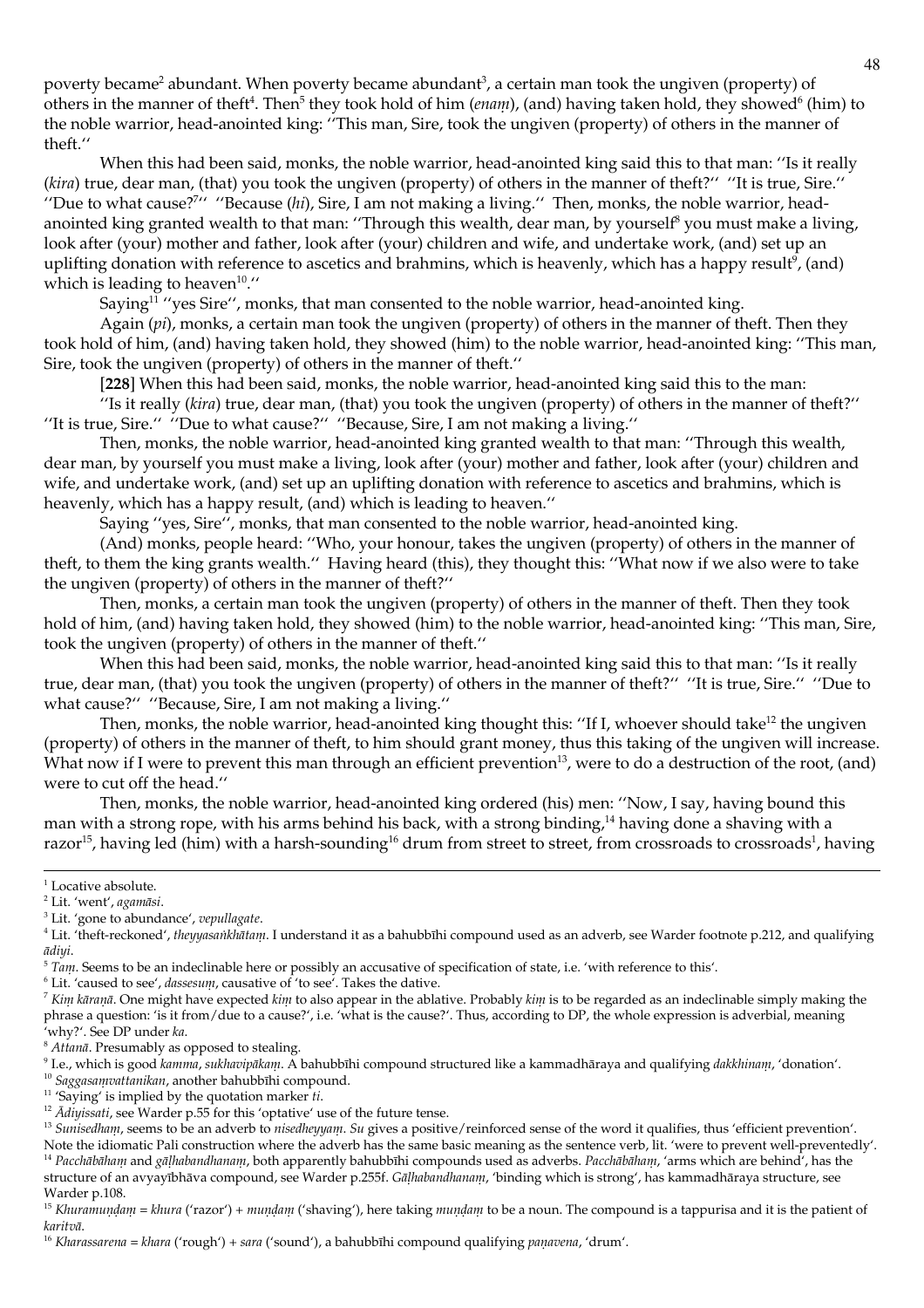left by the southern gate, to the south<sup>2</sup> of the city, prevent (him) through an efficient prevention, do a destruction of the root, (and) cut off his head."

[229] Saying "yes, Sire", monks, those men having consented to the noble warrior, head-anointed king, having bound that man with a strong rope, with his arms behind his back, with a strong binding, having done a shaving with a razor, having led (him) with a harsh-sounding drum from street to street, from crossroads to crossroads, having left by the southern gate, to the south of the city they prevented (him) with an efficient prevention, did a destruction of the root, (and) cut off his head.

(And), monks, people heard: "Who, your honour, take the ungiven (property) of others in the manner stealing, the king prevents them with an efficient prevention, he does a destruction of the root, he cuts off their heads." Having heard, they thought this: "What now if we were to have sharp swords made<sup>3</sup>, (and) having had sharp swords made, whose ungiven (property) we take<sup>4</sup> in the manner of theft, we will prevent them with an efficient prevention, we will do the destruction of the root, we will cut off their heads."

(And) they had sharp swords made, (and) having had sharp swords made, they attacked to do villageslaughter<sup>5</sup>, they also attacked to do town-slaughter, they also attacked to do city-slaughter, they also attacked to do road-robbery. Whose ungiven (property) they took in the manner of theft, they prevented them with an efficient preventon, they did the destruction of the root, they cut off their heads.

Thus, monks, when wealth was not being granted to those without wealth,<sup>6</sup> poverty became abundant, when poverty became abundant, the taking of the ungiven became abundant, when the taking of the ungiven became abundant, swords became abundant, when swords became abundant, the killing of living beings became abundant, when the killing of living beings became abundant, the speaking of falsehood became abundant, when the speaking of falsehood became abundant, the lifespan  $(\bar{a}yu)$  of those beings declined, and (*pi*) (their) beauty declined; (and) when they were declining<sup>7</sup> in lifespan<sup>8</sup> and declining in beauty,<sup>9</sup> (then) the sons of the people who had a lifespan of eighty thousand years had a lifespan of forty thousand years.

(And), monks, among the people who had a life-span of forty thousand years, a certain man took the ungiven (property) of others in the manner of theft. Then they took hold of him, (and) having taken hold (of him), they showed (him) to the noble warrior, head-anointed king: "Sire, this man took the ungiven (property) of others in the manner of theft."

When this had been said, monks, the noble warrior, head-anointed king said this to that man: "Is it really true, dear man, (that) you took the ungiven (property) of others in the manner of theft?" "No, Sire," he said, (and) he spoke falsehood deliberately<sup>10</sup>.

## **Translate into English**

But,<sup>11</sup> Vāsettha, (those) who are the old sages<sup>12</sup> of the brahmins who have the three knowledges, the makers<sup>13</sup> of the hymns, the proclaimers<sup>14</sup> of the hymns - whose (*yesam*) ancient prayerword, song, proclamation, (and) collection, the brahmins who have the three knowledges here<sup>15</sup> at present (*ctarahi*), they sing along with that<sup>16</sup>, they speak along with that, they speak along with what was spoken<sup>17</sup> (by them), they recite along with what was recited (by them) - to wit: Atthako, Vāmako, Vāmadevo, Vessāmitto, Yamataggi, Angiraso, Bhāradvājo, Vāsettho, Kassapo, Bhagu<sup>18</sup> - did even (pi) they<sup>19</sup> say<sup>20</sup> this: "We know this, we see this: where Brahmā is, or which way Brahmā is, or whereabouts Brahmā is?" (DI 238,16-25)

<sup>16</sup> Tad, refers back to 'prayerword' etc.

 $1$  Two ablative type constructions using the instrumental, see Warder p.46.

<sup>&</sup>lt;sup>2</sup> Dakkhinato, ablative, lit. 'from the south ...'. See Warder p.90.

<sup>&</sup>lt;sup>3</sup> Kārāpeņņāma, causative, lit. 'we were to cause to be made'.

<sup>&</sup>lt;sup>4</sup> Adivissana, lit. 'we will take'. Future expressing habit, see Warder p.55.

<sup>&</sup>lt;sup>5</sup> Gāmaghātam, tappurisa compound, 'slaughter of villages'.

<sup>&</sup>lt;sup>6</sup> Locative absolute.

 $^7$  Parihāyamānānam is a passive present participle genitive plural.

 $^8$   $\bar{A}$ yuna, lit. '(declining) with life'.

<sup>&</sup>lt;sup>9</sup> Probably a genitive absolute.

<sup>&</sup>lt;sup>10</sup> Sampajānamusā, seems to be an adverb to abhāsi, lit. '(he spoke) deliberate-falsely'.

 $11$  Kim pana. Kim is not translated apart from making the sentence interrogative.

 $\frac{12}{12}$  Isayo, masculine plural *i*-stem noun.

<sup>&</sup>lt;sup>13</sup> Kattāro, agent noun, nominative plural, see Warder pp.209-210.

<sup>&</sup>lt;sup>14</sup> Pavattāro, another agent noun.

<sup>&</sup>lt;sup>15</sup> Idam, I take it to be an indeclinable.

<sup>&</sup>lt;sup>17</sup> Bhāsitam, here a noun.

 $^{18}$  These are the names of those ancient brahmins.

 $19$  Te, demonstrative pronoun referring to the relative pronoun *yesant*, 'of whom', above. Note that the genders and numbers of the pronouns are the same, but the cases are different, see Warder p.71.

<sup>&</sup>lt;sup>20</sup> Ahamsu, perfect tense, see Warder p.170.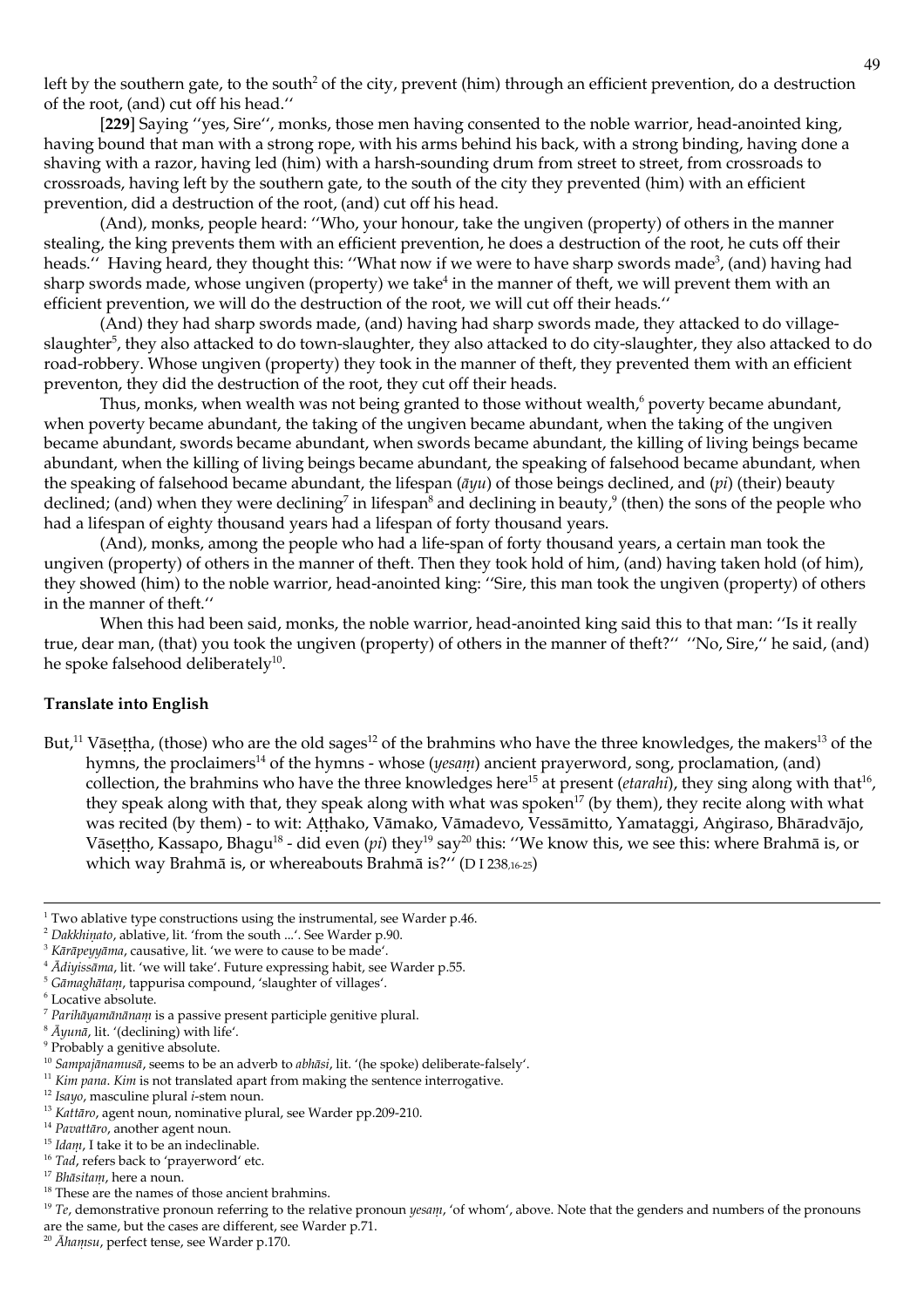There will be understanders<sup>1</sup> of the Dhamma.<sup>2</sup> (D II 37,17-18)

Well then, honourable Govinda, wait seven days while ( $y\bar{a}va$ ) we instruct our own (sake) sons and brothers<sup>3</sup> in kingship<sup>4</sup>. (D II 248,1-2)

This is the Teacher's<sup>5</sup> dispensation. (D II 124,5-6)

"Friend, do you know our Teacher?" Yes, friend, I know (him). (D II 162,16-17)

Just as, Ananda, a father is dear (and) pleasing to (his) sons, just so, Ananda, King Mahāsudassana was dear (and) pleasing to brahmins and householders. (D II 178,2-5)

Re-translation into Pali (D II 340,3 - 341,2)

# **Exercise 24**

Passage 1 (D II 72.1 - 81.12)<sup>6</sup>

This has been heard by me. At one time the Blessed One dwelt in Rājagaha on the mountain Vulturepeak. Now at that time the Magadhan<sup>7</sup> King Ajātasattu Vedehiputto was desiring to attack<sup>8</sup> the Vajjīans<sup>9</sup>. He said this: "I will strike<sup>10</sup> these Vajjīans who have such great power<sup>11</sup>, who have such great might, I will annihilate the Vajjīans, I will cause the Vajjīans to perish, I will produce misfortune and disaster for the Vajjīans."

Then the Magadhan King Ajātasattu Vedehiputto addressed the brahmin Vassakāra, the chief minister of Magadha: "You go, brahmin, (and) approach the Blessed One, (and) having approached, in my name<sup>12</sup>, pay respect with the head<sup>13</sup> at the feet<sup>14</sup> of the Blessed One, (and) ask (whether he is) free from illness<sup>15</sup>, free from fever, remaining light,<sup>16</sup> strong, (and) dwelling in comfort<sup>17</sup>: "Venerable Sir, the Maghadan King Ajātasattu Vedehiputto pays respect with the head at the feet of the Blessed One (and) asks (whether the Blessed One is) free from sickness, free from fever, remaining light, strong, (and) dwelling in comfort." And say this: "Venerable Sir, the Magadhan King Ajātasattu Vedehiputto is desiring to attack the Vajjīans. He says this: 'I will strike these Vajjīans who have such great power, who have such great might, I will annihilate the Vajjīans, I will cause the Vajjīans to perish, I will produce misfortune and disaster for the Vajjīans.' And as the Blessed One explains to you, having learned it well, (so) you should inform me<sup>18</sup>, for Tathagatas do not speak untruth."

Saying "yes, your honour", the brahmin Vassakāra, the chief minister of Magadha, having consented to the Māgadhan King Ajātasattu Vedehiputto, having caused the very best carriages to be yoked, having mounted a good carriage, went out from Rājagaha with the very best carriages, (and) proceeded to Vulture-peak mountain,<sup>19</sup> (and) having gone with the carriage as far as the ground was suitable for a carriage<sup>20</sup>, having descended from the carriage, approached the Blessed One only on foot<sup>21</sup>, (and) having approached, exchanged greetings with the Blessed One, (and) having made agreeable and polite conversation, (he) sat down to one side. Seated to one side the brahmin Vassakāra, the chief minister of Magadha, said this to the Blessed One: "Honourable Gotama, the Māgadhan King Ajātasattu Vedehiputto pays respect with the head at the feet of the Honourable Gotama, (and) asks (whether the Honourable Gotama is) free from sickness, free from fever, remaining light, strong, (and) dwelling in comfort. Honourable Gotama, the Māgadhan King [244] Ajātasattu Vedehiputto is desiring to attack the

 $1$  Aññātāro, agent noun.

<sup>&</sup>lt;sup>2</sup> I.e., there will be those who understand the Dhamma.

 $3$  Puttabhātaro, plural accusative relationship noun (see Warder p.210) and dvanda compound.

<sup>&</sup>lt;sup>4</sup> Rajje, see PED.

<sup>&</sup>lt;sup>5</sup> Satthu, genitive agent noun.

<sup>&</sup>lt;sup>6</sup> Again there are some abridgements in Warder's text compared to the PTS edition.

 $^7$  Adjective qualifying 'king', rājā, see Warder p.254.

<sup>&</sup>lt;sup>8</sup> Abhiyātukāmo is a bahubbīhi compound, see Warder pp.231-232.

<sup>&</sup>lt;sup>9</sup> Vajjī, appears to be an accusative masculine plural i-/ $\bar{i}$ -stem noun, being the patient of *abhiyātu*, 'attack'.

<sup>&</sup>lt;sup>10</sup>  $\bar{A}$ hañch(am), future tense, see Warder p.232.

<sup>&</sup>lt;sup>11</sup> Evanmahiddhike = evanı + mahā + iddha + -ike.

<sup>&</sup>lt;sup>12</sup> Mama vacanena, lit. 'through my speech', see PED.

<sup>&</sup>lt;sup>13</sup> I.e., your head.

<sup>&</sup>lt;sup>14</sup> Pade, probably accusative plural.

<sup>&</sup>lt;sup>15</sup> Appābādham = appa + ābādham, lit. 'little illness'.

<sup>&</sup>lt;sup>16</sup> Lahuṭṭhānaṇ = lahu + (t)ṭhānaṇ. Apparently this is another way to ask whether someone is in good health, see PED.

<sup>&</sup>lt;sup>17</sup> The foregoing five accusatives are patients of *puccha*, lit. 'ask about little illness ...'.

<sup>&</sup>lt;sup>18</sup> Mamam āroceyyāsi. Āroceti takes the dative, see Warder p.68.

<sup>&</sup>lt;sup>19</sup> Note the yena ... tena construction here with the verb payati, with yena taking the nominative, see Warder p.14.

<sup>&</sup>lt;sup>20</sup> Yānassa, dative. This usage is sometimes called 'dative of suitability', see SCPN para. 108c.

<sup>&</sup>lt;sup>21</sup> Pattiko, qualifying 'he', the implied agent of the verb, see PED.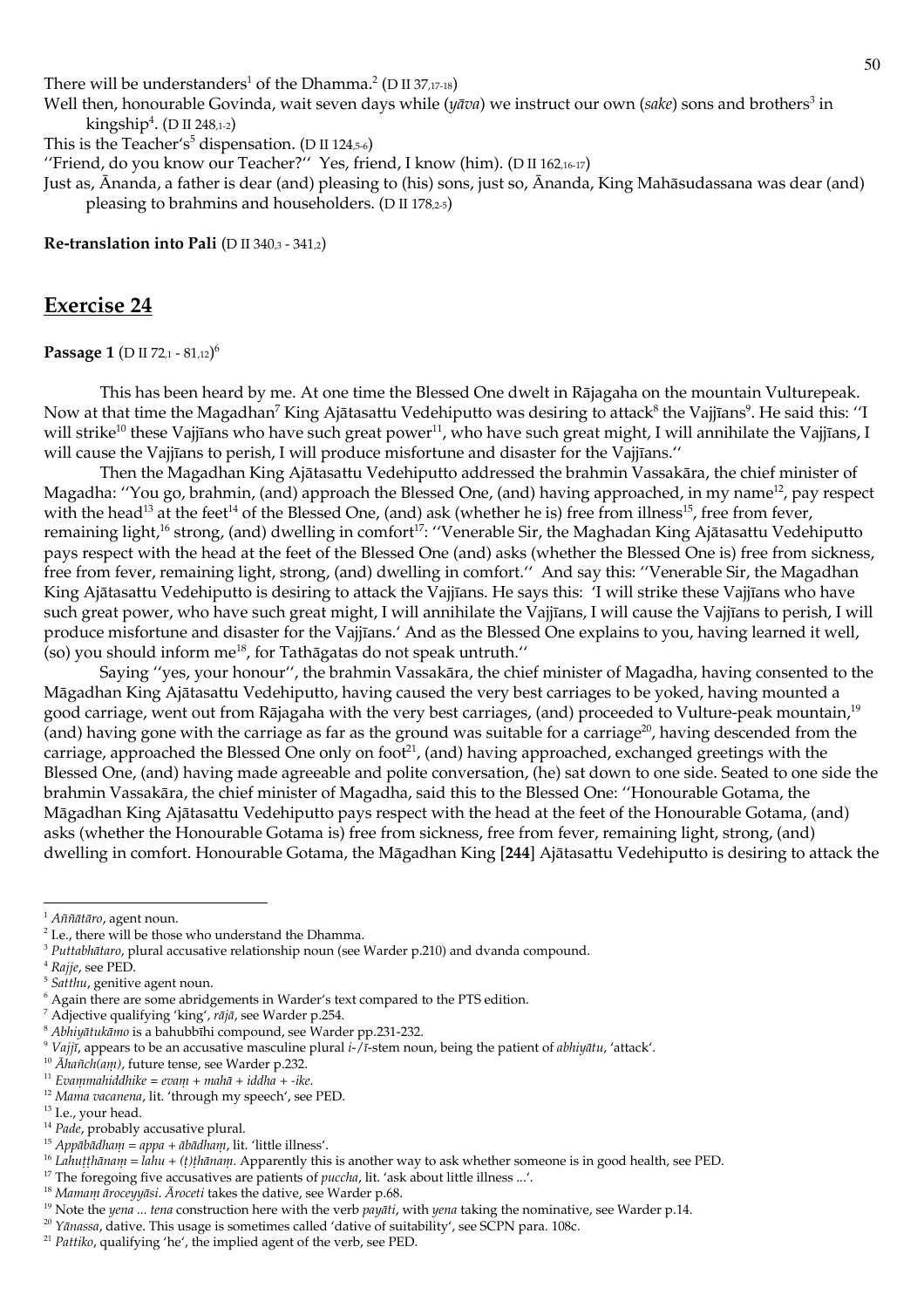Vajjīans. He says this: 'I will strike these Vajjīans who have such great power, who have such great might, I will annihilate the Vajjīans, I will cause the Vajjīans to perish, I will produce misfortune and disaster for the Vajjīans.'"

Now (pana) at that time Venerable Ananda was standing behind<sup>1</sup> the Blessed One, fanning the Blessed One. Then the Blessed One addressed Venerable  $\bar{A}$ nanda: "Indeed, $\bar{A}$  Ananda, has (it) been heard by you: 'the Vajjīans frequently have<sup>3</sup> assemblies (and) are devoted to assemblies<sup>472"</sup> "That has been heard by me Venerable Sir. 'the Vajjīans frequently have assemblies (and) are devoted to assemblies'." "Ananda, as long as the Vajjīans have<sup>5</sup> assemblies frequently (and) are devoted to assemblies, just growth, Ananda, is to be expected<sup>6</sup> for the Vajjīans<sup>7</sup>, not decline. Indeed, Ananda, has (it) been heard by you: 'the Vajjīans assemble in harmony<sup>8</sup>, rise up (from the meeting) in harmony, (and) do the business of the Vajjīans<sup>9</sup> in harmony'?" "That has been heard by me Venerable Sir: 'the Vajjīans assemble in harmony, rise up in harmony, (and) do the business of the Vajjīans in harmony'." "Ānanda, as long as the Vajjīans assemble<sup>10</sup> in harmony, rise up in harmony, (and) do the business of the Vajjīans in harmony, just growth, Ananda, is to be expected for the Vajjians, not decline. Indeed, Ananda, has (it) been heard by you: 'the Vajjīans do not authorise the unauthorised, they do not abolish the authorised<sup>11</sup>, (and) having undertaken (them) they proceed<sup>12</sup> according to (*yatha*) the ancient, authorised customs of the Vajjūans'?" "That has been heard by me Venerable Sir: 'the Vajjīans do not authorise the unauthorised, they do not abolish the authorised, (and) having undertaken (them) they proceed according to the ancient, authorised customs of the Vajjīans'." "Ānanda, as long as the Vajjīans do not authorise the unauthorised, do not abolish the authorised, (and) having undertaken (them) proceed according to the ancient, authorised customs of the Vajjīans, just growth, Ānanda, is to be expected for the Vajjīans, not decline." "Indeed, Ānanda, has (it) been heard by you: 'the Vajjīans esteem, respect, revere, (and) honour those who are the Vajjī-elders of the Vajjīans,<sup>13</sup> and they think (that) to them (it) should be listened'?" "That has been heard by me Venerable Sir: 'the Vajjīans esteem, respect, revere, (and) honour those who are the Vajjielders of the Vajjians, and they think (that) to them (it) should be listened'." "Ananda, as long as the Vajjians esteem, respect, revere, (and) honour those who are the Vajji-elders of the Vajjīans, and they think (that) to them (it) should be listened, just growth, Ananda, is to be expected for the Vajjīans, not decline." "Indeed, Ananda, has (it) been heard by you: 'those who are family-women (and) family-girls, the Vajjīans do not<sup>14</sup> make them<sup>15</sup> live with (them), having dragged them<sup>16</sup> away, having forced them'?" "That has been heard by me Venerable Sir: 'those who are family-women (and) family-girls, the Vajjīans do not make them live with (them), having dragged them away, having forced them'." "Ānanda, as long as the Vajjīans do not make those who are family-women (and) familygirls live with (them), having dragged them away, having forced them, just growth, Ananda, is to be expected for the Vajjīans, [245] not decline." "Indeed, Ānanda, has (it) been heard by you: 'those which are the Vajjī-shrines of the Vajjīans, internal and external,<sup>17</sup> those the Vajjīans esteem, respect, revere, (and) honour, and they do not rescind the formerly given, formerly done, lawful religious contribution<sup>18</sup> to them<sup>19</sup>'?" "That has been heard by me Venerable Sir: 'those which are the Vajji-shrines of the Vajjīans, internally and externally, those the Vajjīans esteem, respect, revere, (and) honour, and they do not rescind the formerly given, formerly done, lawful religious contribution to them'." "Ananda, as long as the Vajjīans esteem, respect, revere, (and) honour those which are the Vajji-shrines of the Vajjīans, internally and externally, and they do not rescind the formerly given, formerly done, lawful religious contribution to them, just growth, Ananda, is to be expected for the Vajjīans, not decline." "Indeed,

 $^1$  Piṭṭhito, takes the genitive.

 $2$  Kin ti, emphasising the interrogative meaning, see DP.

<sup>&</sup>lt;sup>3</sup> The verb 'to be', honti, is implied. Again, on occasion it is best translated with 'to have'. Note that sannipata and sannipatabahula both are adjectives qualifying Vajjī by being predicated of it, Warder p.61.

<sup>&</sup>lt;sup>4</sup> Sannipātabahulā = sannipāta + bahulā ('devoted to').

<sup>&</sup>lt;sup>5</sup> Bhavissanti. See Warder p.55 for this 'law of nature' use of the future tense.

 $6$  Pāṭikankhā, future passive participle of pāṭikankhati in the function of an adjective. It agrees with vuddhi, 'increase'/'growth', and is therefore feminine singular.

<sup>&</sup>lt;sup>7</sup> Vajjīnam, dative.

<sup>&</sup>lt;sup>8</sup> Samagga is a masculine plural adjective agreeing with Vajjī, lit. 'the harmonious Vajjīans'.

<sup>&</sup>lt;sup>9</sup> Vajjikaraniyāni. Karaniyāni is a neuter future passive participle used as a noun, see Warder p.106.

<sup>&</sup>lt;sup>10</sup> Again, and also below, the future tense is used to express 'law of nature'.

<sup>&</sup>lt;sup>11</sup> This seems to refer to laws and customs. The commentary says, 'tax, offering, and punishment'.

<sup>&</sup>lt;sup>12</sup> Samādāya vattanti. Again, note that paññatte porāne Vajjidhamme is the patient of both samādāya and vattanti. If taken as a periphrastic or auxiliary verb construction (see Warder p.238) then translate 'they go on conforming ...'.

<sup>&</sup>lt;sup>13</sup> Lit. 'the Vajjīans, those who are the Vajji-elders of the Vajjīans, those (they) esteem, respect, revere, (and) honour ...'. A typical Pali construction with a relative clause preceding a demonstrative clause, see Warder pp.70-72 and 291-299.

 $14$  Note that the negative particle  $na$  relates to the whole of the last part of the sentence.

 $15$  T $\bar{a}$ , accusative.

 $^{16}$   $T\bar{a}$  is the patient of all three verbs.

 $17$  Abbhantarāni and bāhirāni, adjectives to Vajjicetiyāni. Presumably refers to internal and external to Vajjīan territory.

<sup>&</sup>lt;sup>18</sup> This seems to be a case of a string of three adjectives, two of which are bahubbīhi compounds, coming before the noun they qualify, 'balint', cf. Warder p.61.

<sup>&</sup>lt;sup>19</sup> Tesam, refers back to the shrines.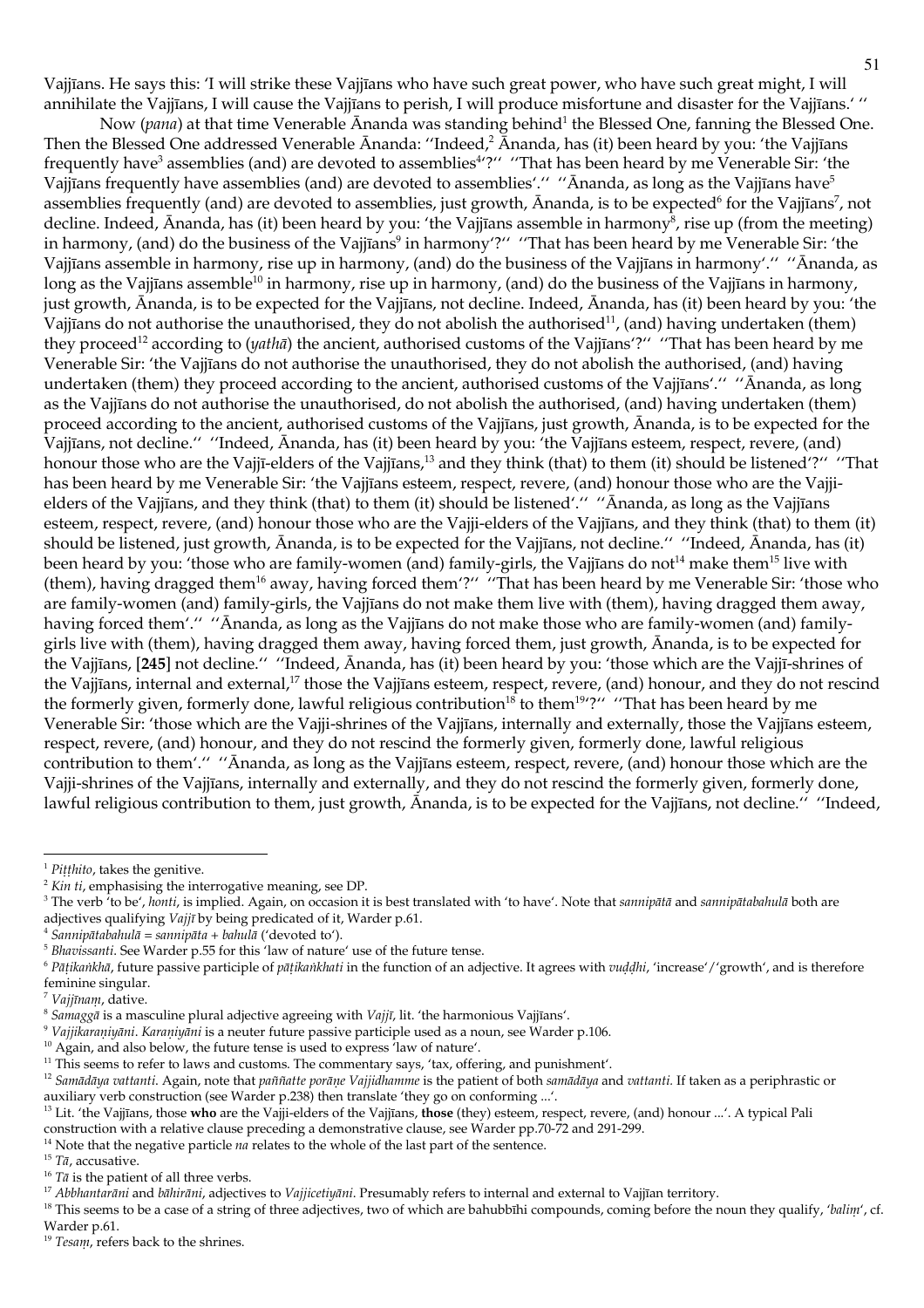Ānanda, has (it) been heard by you: 'by the Vajjīans<sup>1</sup> proper (dhammika) safety, shelter, and protection has been well-arranged with reference to the arahants<sup>2</sup>, thinking<sup>3</sup> "how then (kin ti) may unarrived (anagata) arahants come to the country, and (how) may arrived arahants dwell at ease<sup>4</sup> in the country?" '?" "That has been heard by me, Venerable Sir: 'by the Vajjīans proper safety, shelter, and protection has been well-arranged with reference to the arahants, thinking "how then may unarrived arahants come to the country, and (how) may arrived arahants dwell at ease in the country?" '" "Ananda, as long as proper safety, shelter, and protection is well-arranged by the Vajjīans with reference to the arahants, thinking 'how then may unarrived arahants come to the country, and (how) may arrived arahants dwell at ease in the country?' - just growth, Ananda, is to be expected for the Vajjīans, not decline."

Then the Blessed One addressed the brahmin Vassakāra, the chief minister of Magadha: "Now<sup>5</sup> at one time, brahmin, I was dwelling in Vesālī at the Sārandada shrine, (and) there I taught these seven non-decline practices<sup>6</sup> to the Vajjīans, and brahmin as long as these seven non-decline practices remain among the Vajjīans, and the Vajjīans are seen<sup>7</sup> among these seven non-decline practices,<sup>8</sup> just growth, brahmin, is to be expected for the Vajjīans, not decline." When this had been said, the brahmin Vassakāra, the chief minister of Magadha, said this to the Blessed One: "Honourable Gotama, just growth is to be expected for the Vajjians, not decline, even (pi) (if) endowed with just one<sup>9</sup> non-decline practice, not to speak of with seven non-decline practices. Honourable Gotama, the Vajjīans are not to be dealt with<sup>10</sup> by King Magadha Ajātasattu Vedehiputta, that is (*yad idam*) through war<sup>11</sup>, except through propaganda, except through the breaking apart of the opposition<sup>12</sup>. Well now, honourable Gotama, we must go,<sup>13</sup> we have many duties, much business." "[246] Brahmin, you may go at your convenience.<sup>14</sup> Then the brahmin Vassakāra, the chief minister of Magadha, having delighted in the speech of the Blessed One, having expressed appreciation, having got up from (his) seat, left.

Then the Blessed One, when the brahmin Vassakāra, the chief minister of Magadha, had recently (acira) left,<sup>15</sup> addressed Venerable Ānanda: "You go, Ānanda, (and) as many monks as live in dependence on Rājagaha, assemble all those in the attendance-hall." Saying "yes, Venerable Sir", Venerable Ananda, having consented to the Blessed One, as many monks as were dwelling in dependence on Rājagaha, having assembled all those in the attendance-hall, (he) approached the Blessed One, (and) having approached, having bowed to the Blessed One, (he) stood to one side, (and) standing to one side Venerable Ananda said this to the Blessed One: "Venerable Sir, the sangha of monks is assembled; Venerable Sir, you may come at your own convenience<sup>16</sup>."

Then the Blessed One having arisen from the seat, approached the attandance-hall, (and) having approached, he sat down on a prepared seat, (and) having sat down the Blessed One addressed the monks: "Monks, I will teach you seven non-decline practices, listen to that, attend properly (sādhukam), I will speak." Saying "yes, Venerable Sir", those monks consented to the Blessed One. The Blessed One said this: "Monks, as long as monks have<sup>17</sup> assemblies frequently (and) are devoted to assemblies, just growth is to be expected for the monks, not decline. And, monks, as long as monks assemble in harmony, rise up in harmony, (and) do the sangha-business in harmony, just growth, monks, is expected for the monks, not decline. And, monks, as long as monks do not authorise the unauthorised, do not abolish the authorised, (and) having undertaken (them) they conduct themselves (vattissanti) in the training rules as (they are) declared, just growth, monks, is to be expected for the monks, not decline. And, monks, as long as monks, those monks who are elders, seniors, who have been long goneforth, who are the fathers of the sangha, who are leaders of the sangha, those they esteem, respect, revere, (and) honour, and they think (that) to them (it) should be listened, just growth, monks, is to be expected for the monks, not decline. And, monks, as long as monks do not come<sup>18</sup> (under) the control of arisen craving which is leading to

<sup>&</sup>lt;sup>1</sup> Vajjīnam, agent genitive, see Warder p.57.

<sup>&</sup>lt;sup>2</sup> Arahantesu, locative of reference, see Warder pp.100-101.

 $3$  'Thinking' stands for the  $ti$  at the end of the sentence.

<sup>&</sup>lt;sup>4</sup> Phāsum, adverb.

 $5$  Idāham = idam + aham, see Warder p.217 (bottom). Idam is here used adverbially (i.e., an indeclinable).

 $6$  I.e., practices (dhammā) that do not lead to decline. Aparihāniye is an adjective qualifying dhamme.

<sup>&</sup>lt;sup>7</sup> Sandissanti, third person plural passive present tense.

<sup>&</sup>lt;sup>8</sup> Intesu (ca) sattasu aparihāniyesu dhammesu, locative plural. This seems to be a metaphorical use of the locative of 'place where', see Warder p.100. Apparently the meaning is that the Vajjīans are seen practising these seven things.

Ekamekena, see DP.

<sup>&</sup>lt;sup>10</sup> I.e., are not to be defeated, akaranīyā.

<sup>&</sup>lt;sup>11</sup> Yuddhassa, seems to be an agent genitive, see Warder p.57. The sentence is passive due to the future passive participle akaraniya and thus requires an agent in the instrumental or genitive.

 $^{12}$  Mithu. 'Opposition' is presumably a reference to the Vajjīans. I differ from Walshe here.

<sup>&</sup>lt;sup>13</sup> Gacchāma<sup>2</sup>, present tense expressing immediate future (see Warder p.12) or imperative.

<sup>&</sup>lt;sup>14</sup> Lit. 'for which, brahmin, you now think (it is) time', see CDB p.334 and p.498 note 650.

 $^{\rm 15}$  Locative absolute.

 $^{\rm 16}$  See note above.

<sup>&</sup>lt;sup>17</sup> Bhavissanti, future expressing habit, see Warder p.55.

<sup>&</sup>lt;sup>18</sup> Lit. 'go', gacchanti.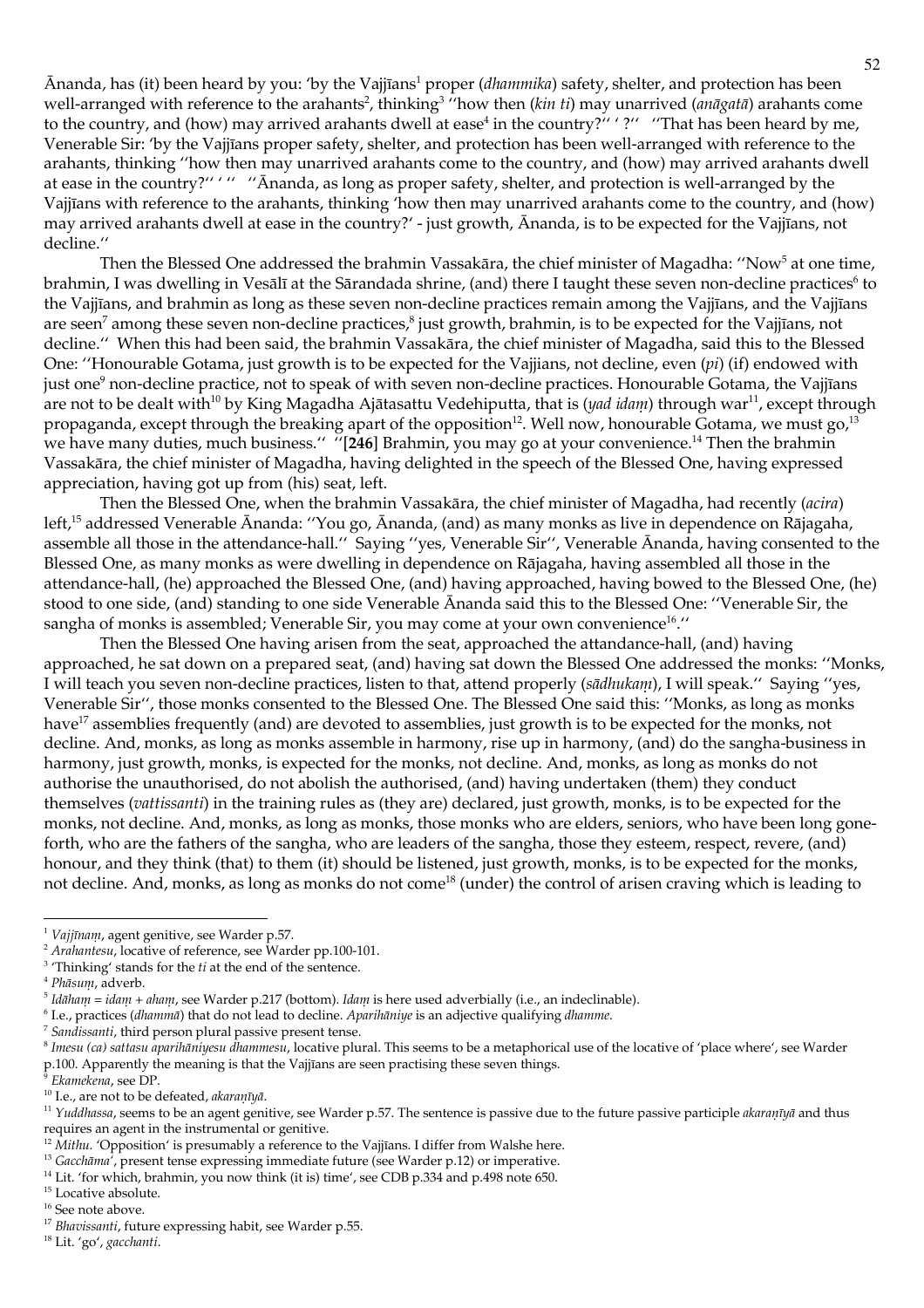rebirth<sup>1</sup>, just growth, monks, is to be expected for the monks, not decline. And, monks, as long as monks are desirous with reference to forest abodes, just growth, monks, is to be expected for the monks, not decline. And, monks, as long as monks, individually establish mindfulness, thinking 'how then may unarrived (anāgatā) [247] congenial co-holy-life-livers come, and (how) may arrived congenial co-holy-life-livers dwell at ease?' - just growth, monks, is to be expected for the monks, not decline. And, monks, as long as these seven non-decline practices remain among monks, and monks are seen among these seven non-decline practices, just growth, monks, is to be expected for the monks, not decline." ( $D \text{ II } 77,26$ )

(D II 79,s) "... and ( $pi$ ) monks, I will teach you another seven non-decline practices, listen to that, attend carefully, I will speak." Saying "yes, Venerable Sir", those monks consented to the Blessed One, (and) the Blessed One said this: "Monks, as long as monks develop<sup>2</sup> the awakening factor of mindfulness<sup>3</sup>, develop the awakening factor of discrimination of mental states (*dhammā*), develop the awakening factor of energy, develop the awakening factor of joy, develop the awakening factor of tranquillity, develop the awakening factor of concentration, (and) develop the awakening factor of equanimity, just growth, monks, is to be expected for the monks, not decline. And, monks, as long as these seven non-decline practices remain among the monks, and monks are seen among these seven non-decline practices, just growth, monks, is to be expected for the monks, not decline (D II 79,24) ..."

(D II 81,5) There the Blessed One, dwelling in Rājagaha on the Vulture-peak mountain, often<sup>4</sup> indeed (eva), made this Dhamma<sup>5</sup> talk to the monks: "Thus is virtue, thus is concentration, thus is wisdom, concentration supplied with virtue has great fruit, great benefit, wisdom supplied with concentration has great fruit, great benefit, (and) the mind supplied with wisdom is perfectly liberated from the outflowings (āsavehi), to wit, from the outflowing of sensuality, from the outflowing of existence, from the outflowing of views, from the outflowing of ignorance." (D II 81,12)

### Passage  $2^6$  (D II 25,31-26,28 + 28,23-29,30)

Going out to the park-ground, monks, Prince Vipassī saw a large group<sup>7</sup> of people assembled, and a litter of multi-coloured cloths being made<sup>8</sup>. Having seen he addressed the charioteer: "Why, dear charioteer, has that large group of people assembled, and (why) is a litter of multi-coloured cloths made?" "Sire, he<sup>9</sup> is called dead." "Well then, dear charioteer, drive<sup>10</sup> the chariot to that dead one<sup>11</sup>." Saying "yes, Sire", monks, the charioteer, having consented to Prince Vipassī, drove that chariot to that dead one. Monks, Prince Vipassī saw the one who had passed away, the dead one. Having seen, he addressed the charioteer: "But why, dear charioteer, is he (ayam) called dead?" "Sire, he is called dead (because): mother, father, or other relatives and blood-relations will now not see<sup>12</sup> him, and (pi) he will not see<sup>13</sup> [248] mother, father, or other relatives and blood-relations." "But<sup>14</sup>, dear charioteer, am I also subject to death, not passed beyond death, and (pi) the King, the Queen, or other relatives and blood-relations will not see me, and I will not see the King, the Queen, or other relatives and blood-relations?" "You,<sup>15</sup> Sire, and we all are subject to death, not passed beyond death. The King, the Queen, or other relatives and blood-relations will not see you (tam). And (pi) you will not see the King, the Queen, or other relatives and blood-relations." "Well then, dear charioteer, enough now today of the park-ground, from here just return to the palace." Saying "yes, Sire", monks, the charioteer, having consented to Prince Vipassī, from there just returned to the palace. There, monks, Prince Vipassī, gone to the palace, sad and dejected, was consumed with regret: "Truly, your honour, let there be shame on (this thing) called birth, in as much as for the one who has been born old age will be discerned, illness will be discerned, death will be discerned." (D II 26,28)

... (D II 28,23) Going to the park-ground, monks, Prince Vipassī saw a man who was shaven-headed, who had gone forth, (and) who was wearing brown (robes). Having seen, he addressed the charioteer: "But, dear charioteer, what has been done to this man<sup>16</sup>? - his head is not as (that) of others, also his clothes are not as (those) of others."

<sup>&</sup>lt;sup>1</sup> Ponobhavika, lit. 'again existence'. Adjective to tanhā.

<sup>&</sup>lt;sup>2</sup> Future expressing 'habit', see Warder p.55.

<sup>&</sup>lt;sup>3</sup> Satisambojjhangam = sati + sambodhi ('awakening') + angam ('factor').

<sup>&</sup>lt;sup>4</sup> Bahulam, adjective to katham, 'frequent (dhamma) talk'.

 $5$  Dhammim. Dhamma takes the *i*-stem when acting as an adjective qualifying a feminine noun, here katha.

<sup>&</sup>lt;sup>6</sup> For further grammatical notes on words and phrases pertaining to this passage, refer to exercise 20, passage 1 and exercise 23, passage 2.

 $\overline{a}^7$ Mahājānakāyam = mahā + jāna + kāyam ('group', lit. 'body').

<sup>&</sup>lt;sup>8</sup> Kayiramānam, passive present participle agreeing with milātam, 'litter'.

<sup>&</sup>lt;sup>9</sup> Or 'this one', eso.

<sup>&</sup>lt;sup>10</sup> Note the yena ... tena construction, here with the verb peselui, and with yena taking the nominative.

 $11$  Kālakato, past participle functioning as a noun, see NCRP V 5.22. In the previous sentence the same word can be construed either as a noun or as an adjective. A number of words have this dual usage, see Warder p.62.

<sup>&</sup>lt;sup>12</sup> Dakkhinti, future tense active.

 $^{13}$  Dakklussati, future with double form, see Warder p.233.

 $14$  Pana, taking  $kin\mu$  simply to mean the sentence is interrogative.

<sup>&</sup>lt;sup>15</sup> Tvañ, Warder's text has misprinted evañ.

<sup>&</sup>lt;sup>16</sup> I.e., what happened to this man. Again, note the passive construction with the patient *ayam ... puriso*, 'this ... man', in the nominative.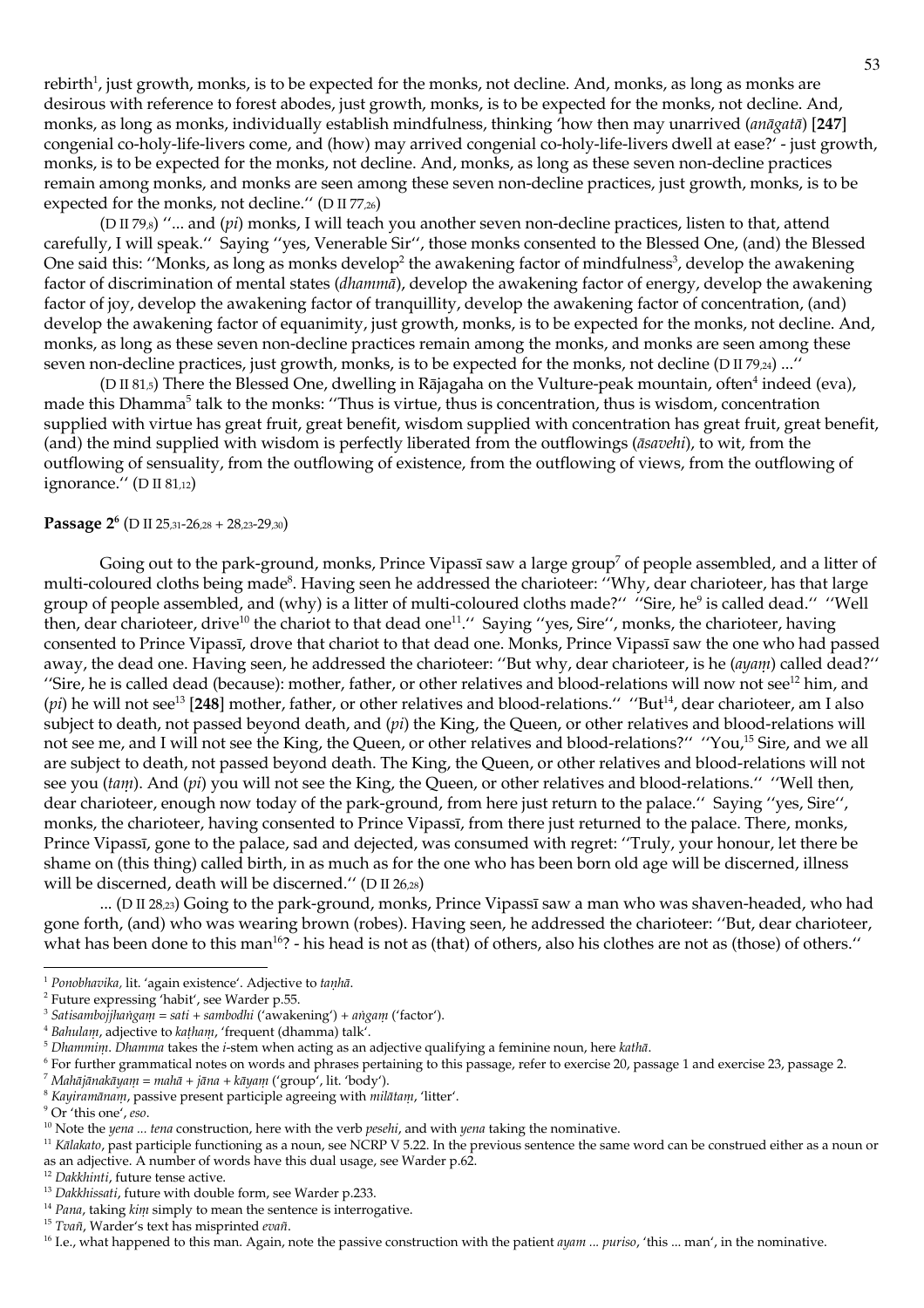"Sire, he is called one gone forth<sup>1</sup>." "But why, dear charioteer, is he called one gone forth?" "Sire, he is called one gone forth (because) he thinks<sup>2</sup>: 'good is conduct in accordance with Dhamma<sup>3</sup>, good is even conduct, good is wholesome action, good is meritorious action, good is harmlessness, good is compassion for beings'." "Good, dear charioteer, is he who is called one gone forth, because (hi), dear charioteer, good is conduct in accordance with Dhamma, good is even conduct, good is wholesome action, good is meritorious action, good is harmlessness, good is compassion for beings. Now, dear charioteer, drive the carriage to the  $(s_0)$  one gone forth." Saying "yes, Sire", monks, the charioteer, having consented to Prince Vipassi, drove the chariot to the one gone forth. Then, monks, Prince Vipassī said this to the<sup>4</sup> one gone forth: "But what has been done to you, dear? - your head is not as (that) of others, also your clothes are not as (those) of others." "Sire, I am called one gone forth." "But why, dear, are you called one gone forth?" "Sire, I am called one gone forth (because) I think: 'good is conduct in accordance with Dhamma, good is even conduct, good is wholesome action, good is meritorious action, good is harmlessness, good is compassion for beings'." "Good, dear, are you who are called one gone forth, because, dear, good is conduct in accordance with Dhamma, good is even conduct, good is wholesome action, good is meritorious action, good is harmlessness, good is compassion for beings." Then, monks, Prince Vipassī addressed the charioteer: "Now, dear charioteer, [249] having taken the chariot, from here just return to the palace. But I, just here having shaven off hair and beard, having donned the brown robes, will go forth from home to homelessness." Saying "yes, Sire", the charioteer, having consented to Prince Vipassī, having taken the chariot, from there just returned to the palace. But Prince Vipassī, just there having shaven off hair and beard, having donned the brown robes, went forth from home to homelessness.

## Passage 3 (D III 255,7-27)

Here, friend(s),<sup>5</sup> there is work to be done by a monk. He thinks this: "Work will have to be done<sup>6</sup> by me, but while I am doing the work,<sup>7</sup> the body will become tired; well let me lie down<sup>8</sup>." He lies down, he does not arouse energy for the attainment of the unattained, for the acquisition of the unacquired, for the realisation of the unrealised. This is the first basis for laziness. And again, friend, work has been done by a monk. He thinks this: "I did (some) work, but while I was doing<sup>9</sup> the work the body became tired; well let me lie down." He lies down, he does not arouse energy ... etc. ... This is the second basis for laziness. And again, friend, a road is to be travelled (gantabbo) by a monk. He thinks this: "The road will have to be travelled by me, but while I am travelling (along) the road, the body will become tired; well let me lie down." He lies down, he does not arouse energy ... This the third basis for laziness. And again, friend, a road has been travelled by a monk. He thinks this: "I travelled (along) the road, but while I was travelling (along) the road, the body became tired; well let me lie down." He lies down, he does not arouse energy ... This is the fourth basis for laziness.

Re-translation into Pali (Vin I 270,33 - 271,23)

# **Exercise 25**

Passage 1 (D II 81,32 - 88,15)

Then the Blessed One, with a large<sup>10</sup> group (saiigha) of monks, approached Nālandā<sup>11</sup>. There the Blessed One dwelt at Nālandā in Pāvārika's mango wood.<sup>12</sup> Then Venerable Sāriputta approached the Blessed One, (and) having approached, having bowed to the Blessed One, sat down to one side. Seated to one side, Venerable Sāriputta said

 $1$  Pabbajito, again a past participle used as a 'personified' noun, see NCRP V 5.22.

<sup>&</sup>lt;sup>2</sup> The *ti* at the end of this sentence certainly marks the end of direct speech by the charioteer. But it may also mark the end of the thinking of the 'one gone forth', I take it as such and thus translate 'he thinks'.

 $3$  Dhammacariyā. This word can be understood as an ablative tappurisa compound, lit. 'conduct from dhamma', i.e. conduct with Dhamma as its source, based on Dhamma (ablative of cause). The compound as a whole is feminine nominative singular.

<sup>&</sup>lt;sup>4</sup> Tam. To make the demonstrative pronoun more explicit one could translate '(said this to) that gone-forth one'.

 $5\$   $\bar{A}v$ *uso*, can be plural or singular.

<sup>&</sup>lt;sup>6</sup> Kātabbam bhavissati, see Warder p.236.

 $^7$  Genitive absolute.

<sup>&</sup>lt;sup>8</sup> Nipajjānii, imperative or present tense expressing immediate future, see Warder p.12.

<sup>&</sup>lt;sup>9</sup> Karontassa. The action of the present participle is simultaneous with that of the main verb kilanto, 'became tired' (note that kilanto is a past participle). It must therefore refer to the past, thus 'was doing'. See NCRP VIII,3 and X,1.<br><sup>10</sup> Mahatā, instrumental singular of the *ant*-stem, see Warder p.153.

<sup>&</sup>lt;sup>11</sup> Yena ... tad, parallel to yena ... tena construction, with yena taking the nominative (Nalanda being feminine). Tad is used adverbially like tena.

<sup>&</sup>lt;sup>12</sup> For the next three paragraphs, also see Bhikkhu Bodhi's translation in CDB pp.1640-1641.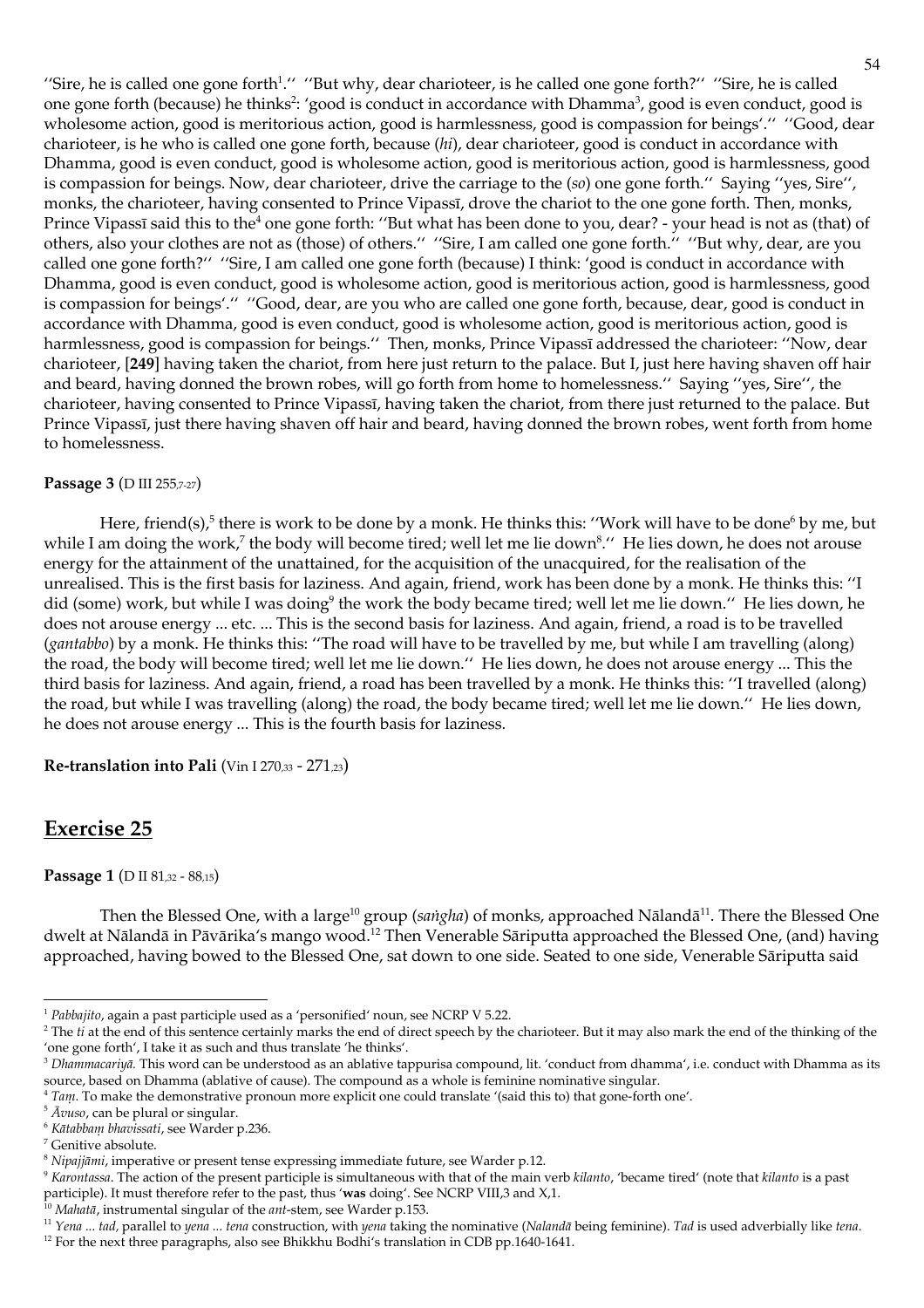this to the Blessed One: "Venerable Sir, I have such confidence<sup>1</sup> in the Blessed One: 'there was not, and there will not be, and there exists not now another ascetic or brahmin more learned<sup>2</sup> than the Blessed One<sup>3</sup>, that is,<sup>4</sup> with reference to awakening<sup>5</sup>'."

"Mighty, Sāriputta, is this bold<sup>6</sup> speech spoken by you, a definitive categorical lion's roar<sup>7</sup> has been roared (by you): 'Venerable Sir, I have such confidence in the Blessed One: "there was not, and there will not be, and there exists not now another ascetic or brahmin more learned than the Blessed One, that is, with reference to awakening".' Sāriputta, those who were arahants, fully awakened Buddhas in the past<sup>8</sup>, are all those Blessed Ones known<sup>9</sup> by you<sup>10</sup>, having encompassed mind with mind<sup>11,12</sup> Those Blessed Ones had<sup>13</sup> such virtue, such qualities,<sup>14</sup> such wisdom, such dwelling,<sup>15</sup> and (iti pi) those Blessed Ones were thus-freed?' " "No,<sup>16</sup> Venerable Sir." "Sāriputta, those who will be arahants, fully awakened Buddhas in the future, are all those Blessed Ones known by you, having encompassed mind with mind: 'Those Blessed Ones will have such virtue, such qualities, such wisdom, such dwelling, and those Blessed Ones will be thus-freed?' " "No, Venerable Sir." "Sariputta, the arahant, the fully awakened Buddha at present, am I known by you<sup>17</sup>, having encompassed mind with mind: 'The Blessed One has such virtue, such qualities,<sup>18</sup> such wisdom, such dwelling, and (iti pi) the Blessed One is thus-freed?' " "No, Venerable Sir." "For just here, Sāriputta, you don't have<sup>19</sup> knowledge from encompassing with the mind<sup>20</sup> about past, future, and present arahants, fully awakened Buddhas<sup>21</sup>. Why then (atha kiñ carahi), Sāriputta, has this mighty, bold speech been spoken by you, (why have you) roared a definitive, categorical lion's roar: Venerable Sir, I have such confidence in the Blessed One: "there was not, and there will not be, and there exists not now another ascetic or brahmin more learned than the Blessed One, that is, with reference to awakening" '?"

[262] "Venerable Sir, I do not have<sup>22</sup> knowledge from encompassing with the mind about past, future, and present arahants, fully awakened Buddhas. Nevertheless, inference according to Dhamma<sup>23</sup> is known by me<sup>24</sup>. Just like, Venerable Sir, a king's border city which has a strong foundation, a strong city wall and gateway,<sup>25</sup> and (just) one gate<sup>26</sup>; (and) there, there would be a gatekeeper, who is wise, discerning, (and) intelligent, who is a hinderer<sup>27</sup> of strangers, and a shower-in of friends. He, walking all around (samanta) the circling path of that city, would not see a breach in the city wall or a hole in the city wall which even has the measure for the escaping of a cat<sup>28</sup>. He might think this: 'Whatever gross animals enter or leave this city, they all enter or leave just  $(va)$  through this gate.' Just so, Venerable Sir, inference according to Dhamma is known by me. Those, Venerable Sir, who were arahants, fully awakened Buddhas in the past, all those Blessed Ones, having abandoned the five hindrances which are imperfections (*upakkilese*) of the mind, which are effecting weakness in wisdom,<sup>29</sup> had minds which were wellestablished<sup>30</sup> in the four establishments of mindfulness<sup>1</sup>, (and) having truly<sup>2</sup> developed the seven factors of

 $6$   $\bar{A}$ sabhī, lit. 'bull-like'.

<sup>26</sup> Three bahubbīhi compounds qualifying nagaram.

<sup>28</sup> Bilāranissakkanamattam = bilāra ('cat') + nissakkana ('escaping') + mattam ('measure'/'size'), double tappurisa structure. It is a bahubbīhi compound qualifying pākārasandhiņu and pākāravivaraņi. See Warder pp.60-61 for how an adjective may qualify more than one noun. <sup>29</sup> Dubbalīkarane = du(r) ('bad') + balī ('strength') + karane ('making'/'effecting').

 $1$  Evanipasanno, bahubbīhi compound functioning as an adjective or noun qualifying ahani, T.

<sup>&</sup>lt;sup>2</sup> Bhivyo abhiñiataro, both bhiyyo and the comparative suffix -taro mean 'more'. 'More learned', that is, in a spiritual sense.

<sup>&</sup>lt;sup>3</sup> Bhagavatā, ablative used for comparison.

<sup>&</sup>lt;sup>4</sup> Yad idam, lit. 'this which'.

<sup>&</sup>lt;sup>5</sup> Sambodhiyam, locative of reference.

<sup>&</sup>lt;sup>7</sup> Ekaniso gahito sīha-nādo. See CDB p.1641,6 and p.1923, note 152.

<sup>&</sup>lt;sup>8</sup> Atītam addhānam, lit 'past time'.

 $9$  Also note that  $vidit\bar{a}$ , 'known', is plural agreeing with te blagavanto, 'those Blessed Ones'.

 $10$  'By you', tayā, is implied according to the Commentary.

<sup>&</sup>lt;sup>11</sup> I.e., encompassing their mind with your mind.

 $12$  I do not translate  $kin\mu$  as I take it simply to be an interrogative particle that makes the sentence into a question.

<sup>&</sup>lt;sup>13</sup> Ahesum. Again, in some instances where the Pali has the verb 'to be', English uses the verb 'to have'.

<sup>&</sup>lt;sup>14</sup> Evani-dhanimā. This may refer to samādhi and/or the stages of awakening.

 $15$  Evant-vihārī. Again this may refer to various attainments of samādhi.

<sup>&</sup>lt;sup>16</sup> No h'etam, lit. 'definitely not this'.

 $17$  Te. This sentence does not exactly parallel the ones above and te has a different meaning here.

<sup>&</sup>lt;sup>18</sup> Evam-dhammo. This compound is singular because it qualifies a singular word, bhagava, but the meaning may still be plural (depending on context)

<sup>&</sup>lt;sup>19</sup> Te ... *n'atthi*. Te is genitive.

<sup>&</sup>lt;sup>20</sup> Cetopariyañāṇaṇi. This compound can be deconstructed in several ways.

<sup>&</sup>lt;sup>21</sup> Locative of reference.

<sup>&</sup>lt;sup>22</sup> Na kho me ... atthi. Me is genitive.

<sup>&</sup>lt;sup>23</sup> Dhammanvayo, ablative tappurisa compound, lit. 'inference from Dhamma'.

<sup>&</sup>lt;sup>24</sup> Me, does not occur in the text at this point but has been added by me because the same passage occurs below and in the Sampasādanīya-Sutta (D28) with a reading that includes me, 'by me'. This seems preferable.

<sup>&</sup>lt;sup>25</sup> Dalhapākāratoraņam = daļha ('strong') + pākāra ('city wall') + toraņam ('gateway'), a dvanda compound (pākāratoraņam) within a

kammadhāraya (daļļa being an adjective), the whole being a bahubbīhi compound qualifying nagaram.

<sup>&</sup>lt;sup>27</sup> Nivāretā, agent noun (see Warder pp.209-212), nominative singular agreeing with *dovāriko*.

<sup>&</sup>lt;sup>30</sup> Supatitthitacittā. It is a bahubbīhi compound with kammadhāraya structure, qualifying bhagavanto.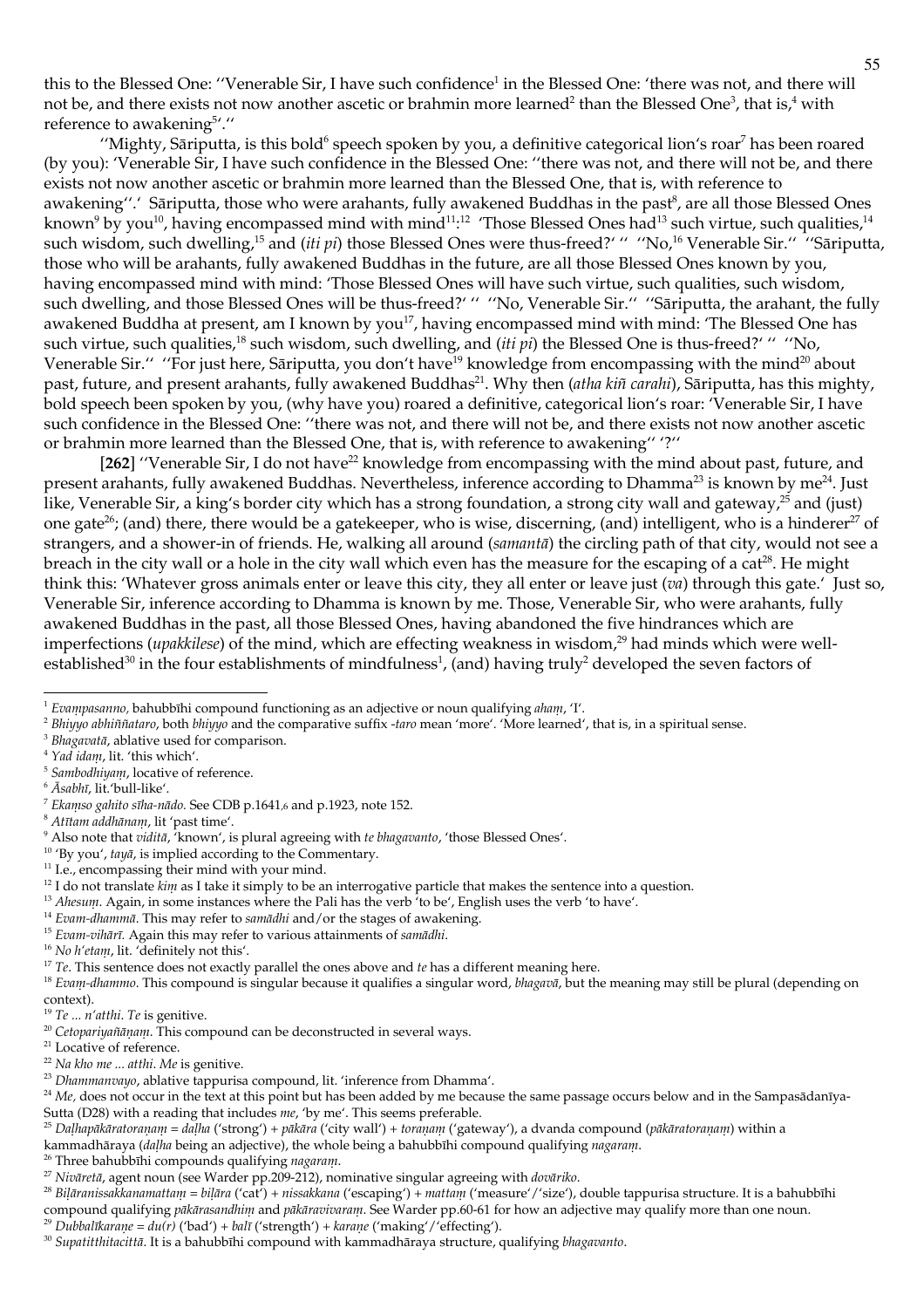awakening, were fully awakened to the unsurpassed full awakening. Also those, Venerable Sir, who will be the future ... (they) will awaken (to the unsurpassed full awakening). Also the Blessed One, Venerable Sir, now ... has awakened." (D II 83,32) ...

(D II 83,8) Then the Blessed One, having dwelt as-desired<sup>3</sup> in Nālandā, addressed Venerable Ānanda: "Let's go,<sup>4</sup> Ānanda, we will approach Pāṭaligāma." Saying "yes Venerable Sir", Venerable Ānanda consented to the Blessed One. Then the Blessed One, with a large group of monks, approached Pātaligāma. The lay-disciples of Pātaligāma<sup>5</sup> heard: "Indeed, the Blessed One has arrived at Pātaligāma." Then the lay-disciples of Pātaligāma approached the Blessed One, (and) having approached, having bowed to the Blessed One, they sat down to one side. Seated to one side the lay-disciples of Pātaligāma said this to the Blessed One: "Venerable Sir, let the Blessed One consent to our rest-house". The Blessed One consented through the state (blaīva) of silence. Then the laydisciples of Pātaligāma, having understood the consent of the Blessed One, having arisen from the seat, having bowed to the Blessed One, having done reverence,<sup>6</sup> approached the rest-house, (and) having approached, having spread the rest-house completely with spreads<sup>7</sup>, having prepared seats, having set out a water-jar, having set up an oil-lamp, (they) approached the Blessed One, (and) having approached, having bowed to the Blessed One, (they) stood to one side. Standing<sup>8</sup> to one side the lay-disciples of Pātaligāma said this to the Blessed One: "Venerable Sir, the rest-house is spread completely with spreads, [263] the seats are prepared, a water-jar has been set out, an oillamp has been set up, Venerable Sir, the Blessed One may come at his own convenience."

Then the Blessed One, having dressed, having taken bowl and robe, with a group of monks, approached the rest-house, (and) having approached, having washed the feet, having entered the rest-house, leaning on (nissāya) the middle pillar, (he) sat down facing the east.<sup>9</sup> Also the group of monks, having washed the feet, having entered the rest-house, leaning on the western wall, sat down facing the east, just facing<sup>10</sup> the Blessed One. Also the laydisciples of Pātaligāma, having washed the feet, having entered the rest-house, leaning on the eastern wall, sat down facing the west, just facing the Blessed One. Then the Blessed One addressed the lay-disciples of Pātaligāma: "Householders, there are these five disadvantages for the immoral<sup>11</sup>, for the one who is a failure in virtue<sup>12</sup>. Which five? Here, householders, the immoral, the one who has failed in virtue<sup>13</sup>, in consequence of negligence<sup>14</sup> incurs a great loss of property. This is the first disadvantage for the immoral, for the one who is a failure in virtue. And furthermore (puna ca parani), householders, for the immoral, for the one who has failed in virtue, a bad fame-report<sup>15</sup> is disseminated<sup>16</sup>. This is the second disadvantage for the immoral, for the one who is a failure in virtue. And furthermore, householders, the immoral, the one who has failed in virtue, just whatever assembly he approaches, whether an assembly of noble warriors, whether an assembly of brahmins, whether an assembly of householders, whether an assembly of ascetics, he approaches (it) diffident (and) shamefaced<sup>17</sup>. This is the third disadvantage for the immoral, for the one who is a failure in virtue. And furthermore, householders, the immoral, the one who has failed in virtue, dies bewildered<sup>18</sup>. This is the fourth disadvantage for the immoral, for the one who is a failure in virtue. And furthermore, householders, the immoral, the one who has failed in virtue, from the breaking up of the body,<sup>19</sup> after death,<sup>20</sup> is reborn in misery, in a bad destination, in ruin, in hell. This is the fifth disadvantage for the immoral, for the one who is a failure in virtue. Householders, these are the five disadvantages for the immoral, for the one who is a failure in virtue.

<sup>15</sup> Pāpako kittisaddo, lit. 'a bad sound of fame', i.e. disrepute.

<sup>20</sup> Param maranā, param takes the ablative, thus maranā.

<sup>&</sup>lt;sup>1</sup> Satipaṭṭhāna. In the suttas sati often occurs together with upaṭṭḥāna, rather than paṭṭḥāna, and thus I understand it here.

<sup>&</sup>lt;sup>2</sup> Yathābhūtam. Here an adverb to bhāvetvā.

<sup>&</sup>lt;sup>3</sup> I.e., having dwelt there as long as he desired, *yathabhirantam* = yatha + *abhirantam*, *abhirantam* being a past participle accusative of *abhiramati*. It is an avyayībhāva compound (see Warder pp.255-256), an adverb to viharitvā.

 $4$   $\bar{A}$ <sub>1</sub> $a$ <sub>11</sub> $\bar{a}$ , first person plural imperative.

<sup>&</sup>lt;sup>5</sup> Pāțaligāmiyā is a secondary noun derived from Pāțaligāma meaning 'inhabitant of Pāṭaligāma', see Warder p.254.

<sup>&</sup>lt;sup>6</sup> Padakkhinam, lit. 'right'. Because keeping someone on the right is considered respectful, it also means to 'revere'.

 $^7$  Lit. 'fully-spread rest-house'.

 ${}^8$  Thitā, past participle but difficult to translate as such (maybe 'stationed (on one side)'), thus 'standing'.

 $\degree$  Nissāya ... nisīdi might also be regarded as a periphrastic construction, i.e. 'he sat down leaning ...', see Warder p.239.

<sup>&</sup>lt;sup>10</sup> Purakkhatvā = pura ('in front') + (k)khatvā ('having made'). Khatvā is a compound form of katvā.

<sup>&</sup>lt;sup>11</sup> Dussīlassa, dative of disadvantage.

<sup>&</sup>lt;sup>12</sup> Sīlavipattiyā, lit. 'for the virtue failure', personalised use.

<sup>&</sup>lt;sup>13</sup> Silavipanno. The past participles can in some contexts be translated as 'the one who has (done the action of the past participle)', again see NCRP V 5.2. Compare with silavipattiya above.

<sup>&</sup>lt;sup>14</sup> Pannādādhikaraņam = pannāda + adhikaraņam ('in consequence of'), adhikaraņam is an indeclinable according to DP.

<sup>&</sup>lt;sup>16</sup> Abbhugacchati. The verb is actually not passive, so a more literal translation might be 'spreads about'.

<sup>&</sup>lt;sup>17</sup> Avisārado and mankubhūto, adjectives qualifying dussīlo.

 $18$  Sammūlho, seems like an adverb when translated but it is in fact an adjective to dussilo.

<sup>&</sup>lt;sup>19</sup> Kāyassa bhedā. Bhedā is ablative describing the starting point from which something happens, see Warder pp.88-89.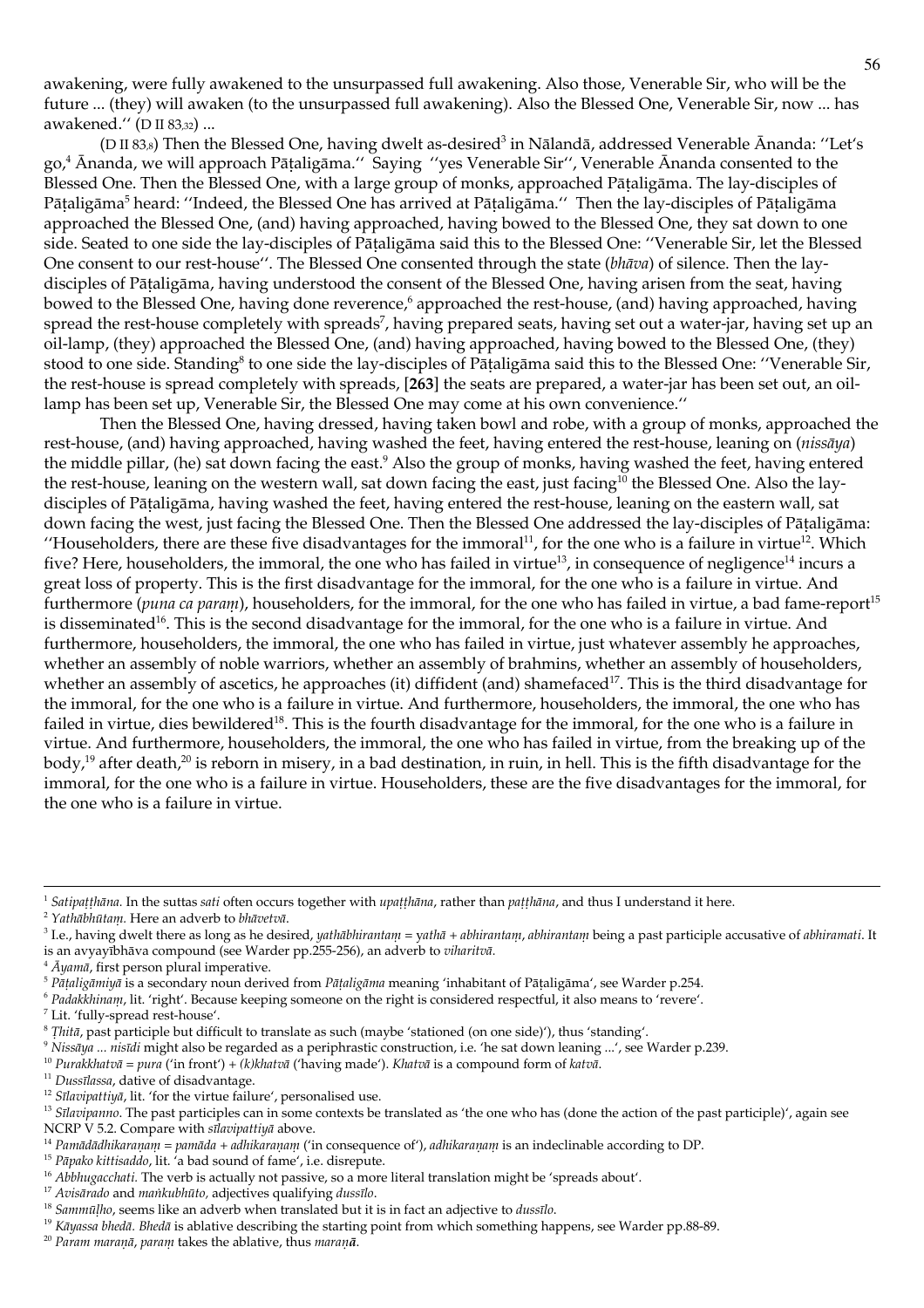Householders, there are these five benefits for the virtuous<sup>1</sup>, for the one who has success in virtue. Which five? Here, householders, the virtuous, the one endowed with virtue, in consequence of diligence acquires a great mass of property<sup>2</sup>. This is the first benefit for the virtuous, for the one who has success in virtue. And furthermore, householders, for the virtuous, for the one endowed with virtue, a good fame-report<sup>3</sup> is disseminated. This is the second benefit for the virtuous, for the one who has success in virtue. And furthermore, householders, the virtuous, the one endowed with virtue, just whatever assembly he approaches, whether an assembly of noble warriors, whether an assembly of brahmins, whether an assembly of householders, whether an assembly of ascetics, [264] he approaches (it) confident, without shame. This is the third benefit for the virtuous, for the one who has success in virtue. And furthermore, householders, the virtuous, the one endowed with virtue, dies unbewildered. This is the fourth benefit for the virtuous, for the one who has success in virtue. And furthermore, householders, the virtuous, the one endowed with virtue, from the breaking up of the body, after death, is reborn in a good destination, in a heaven world. This is the fifth benefit for the virtuous, for the one who has success in virtue. These<sup>4</sup>, householders, are the five benefits for the virtuous, for the one who has success in virtue." Then the Blessed One, having instructed, having inspired, having exhorted, and having delighted the lay-disciples of Pātaligāma for much (of) the night<sup>5</sup> with Dhamma talk, dismissed (them): "Householders, the night is advanced<sup>6</sup>, you may go at your own convenience." Saying "yes, Venerable Sir", the lay-disciples of Pātaligāma, having consented to the Blessed One, having arisen from the seat, having bowed to the Blessed One, having done reverence, left. Then the Blessed One, when the lay-disciples of Pātaligāma had just left,<sup>7</sup> entered an empty house<sup>8</sup>.

Now at that time Sunīdha and Vassakāra, the chief ministers of Magadha, were building a fortified city<sup>9</sup> at Pāṭaligāma for the repelling<sup>10</sup> of the Vajjīans. At that time, many deities, even a thousand, were occupying sites (vatthūni) in Pātaligāma. In which place powerful (mahesakkhā) deities occupied sites, there the minds of powerful  $\frac{1}{2}$  kings<sup>11</sup> (and) chief ministers of kings<sup>12</sup> inclined to build houses. In which place middling deities were occupying sites, there the minds of middling kings (and) chief ministers of kings inclined to build houses. In which place lower deities were occupying sites, there the minds of lower kings (and) chief ministers of kings inclined to build houses.

The Blessed One saw, with the divine, purified, super-human<sup>13</sup> eye, those deities, even a thousand, occupying sites in Pātaligāma. Then the Blessed One, having arisen<sup>14</sup> at night at the time of dawn, addressed Venerable Ānanda: "Who, Ānanda, is building a fortified city in Pātaligāma?" "Venerable Sir, Sunīdha and Vassakāra, the chief ministers of Magadha are building a fortified city in Pātaligāma for the repelling of the Vaijīans."

"As if (seyyathā pi), Ānanda, having taken council with the gods of the thirty-three, just so, Ānanda, Sunīdha and Vassakāra, the chief ministers of Magadha, are building a fortified city in Pāṭaligāma for the repelling of the Vajjīans. Here, Ānanda, I saw, with the divine, purified, super-human eye, many deities, even a thousand, occupying<sup>15</sup> sites in Pātaligāma ... to build houses. As far as, [265] Ananda, the noble sphere,<sup>16</sup> as far as the path of commerce, this Pāṭaliputta will be the package-opening chief ( $agga$ ) city<sup>17</sup>. Ananda, there will be three obstacles for Pātaliputta<sup>18</sup>, from fire, from water, or<sup>19</sup> from division by the enemy."

Then Sunīdha and Vassakāra, the chief ministers of Magadha, approached the Blessed One, (and) having approached, exchanged greetings with the Blessed One, (and) having engaged in<sup>20</sup> pleasant (and) agreeable talk,

<sup>14</sup> Paccuțțhāya, gerund.

<sup>&</sup>lt;sup>1</sup> Sīlavato, dative of advantage see Warder p.69. According to Warder sīlavant is an adjective, see p.260, but here it is used as a noun meaning 'the one who is virtuous' or simply 'the virtuous'.

<sup>&</sup>lt;sup>2</sup> I.e., belongings.

<sup>&</sup>lt;sup>3</sup> I.e., a good reputation.

 $4$  Ime, can be understood either to refer back to the previous text, i.e. the explanation of the five benefits, or it can be understood as a pronoun referring to  $\bar{a}$ nisams $\bar{a}$ , i.e. 'these (five) benefits'.

 $5$  Bahud eva rattini. Bahud is here a junction form of bahum and thus an adjective qualifying rattini, 'night'.

<sup>&</sup>lt;sup>6</sup> Abhikkantā, past participle agreeing with ratti.

 $^7$  Locative absolute.

 $8$  Suññāgāram, kammadhāraya compound with suñña qualifying agāram.

<sup>&</sup>lt;sup>9</sup> Nagaram, see PED.

<sup>&</sup>lt;sup>10</sup> Pațibāliāya, dative of purpose see Warder p.67.

<sup>&</sup>lt;sup>11</sup> Raññam, genitive plural of rājā.

<sup>&</sup>lt;sup>12</sup> It seems that an 'and' has to be understood between raññam and rājamahāmattānam. This is supported by the Com. Mahesakkhānam seems to qualify both raññam and rājamahāmattānam (see following text).

<sup>&</sup>lt;sup>13</sup> Atikkantamānusakena = atikkanta ('surpassing', thus 'super-') + mānusaka ('human'). Mānusaka is an adjectival form of manussa, the whole compound being a bahubbīhi qualifying cakkhunā, 'eye', see also DP.

<sup>&</sup>lt;sup>15</sup> Parigganhantiyo, present participle feminine nominative plural, agreeing with devatayo.

<sup>&</sup>lt;sup>16</sup> Ariyani āyatanam. According to the Commentary this seems to refer to the extent, geographically, in which there are 'noble ones', i.e. those who have attained the stages of awakening.

 $^{17}$  This seems to imply it will be a large commercial centre.

 $^{\rm 18}$  Dative of disadvantage.

<sup>&</sup>lt;sup>19</sup> V $\bar{a}$ . In this case 'and' would actually seem a better translation.

<sup>&</sup>lt;sup>20</sup> Vītisāretvā, lit. 'having conversed'.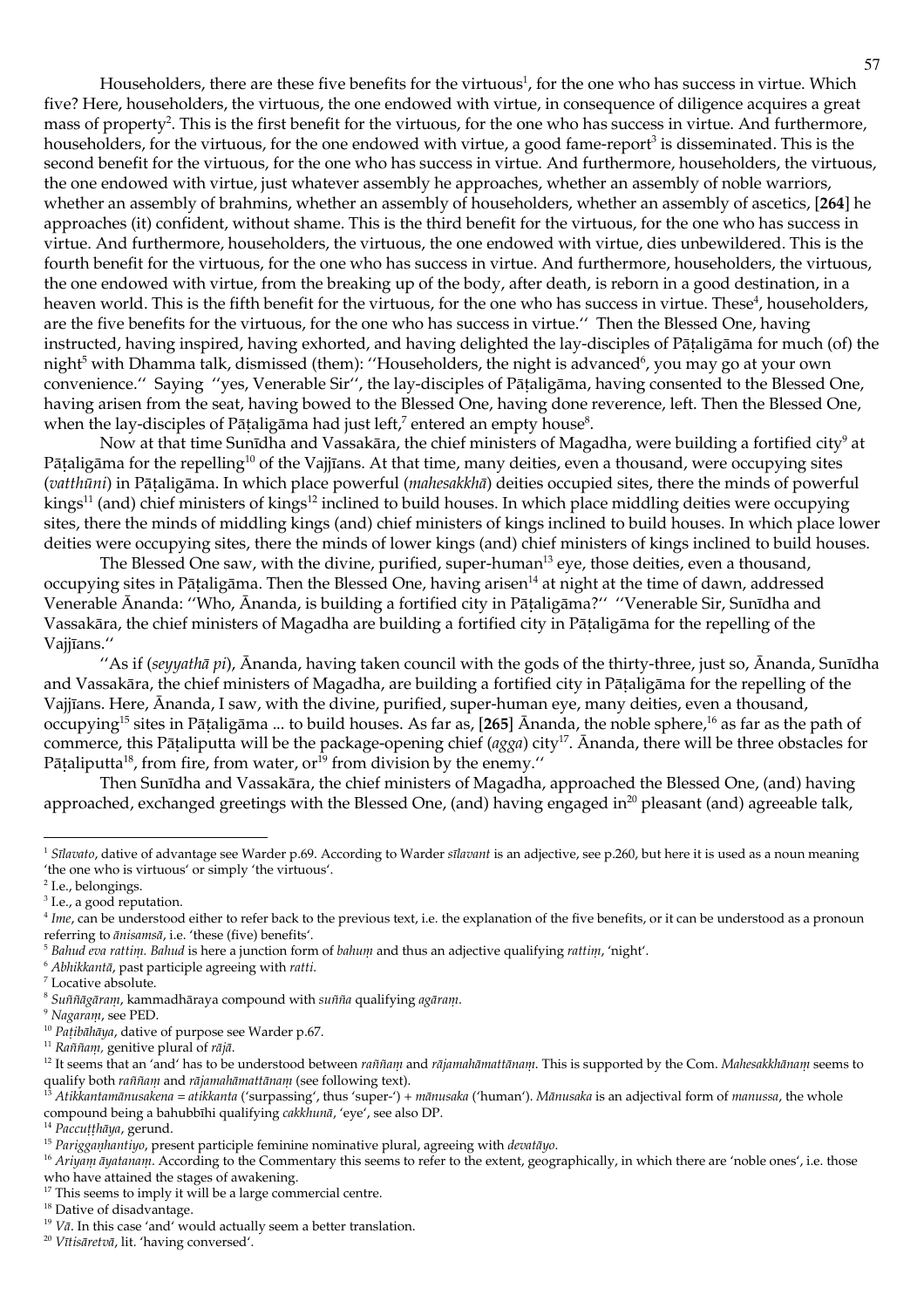(they) stood to one side. Standing (*thita*) to one side, Sunīdha and Vassakāra, the chief ministers of Magadha, said this to the Blessed One: "Let the Honourable Gotama consent to a meal by us for today with the group of monks." The Blessed One consented through the state of silence.

Then Sunīdha and Vassakāra, the chief ministers of Magadha, having understood the consent of the Blessed One, approached their own dwelling, (and) having approached, having caused fine non-staple food (khādaniyam) and staple food (bhojaniyam) to be prepared in their own dwelling, (they) caused the time to be announced to the Blessed One: "Honourable Gotama, it is time, the meal is ready."

#### Passage 2 (D II 30,19 - 35,13)

Then, monks, Vipassī the Bodhisattva, after some time, dwelt alone, withdrawn from the group (ganasmā). Those eighty-four thousand ascetics (*pabbajita*) went by one route<sup>1</sup>, (and) Vipassī the Bodhisattva by another. Then, monks, while Vipassī the Bodhisattva, who had taken up camp, was alone (and) secluded,<sup>2</sup> he thought this: "Alas, this<sup>3</sup> world<sup>4</sup> has got into difficulty, it is born, it ages, it dies, it falls away, and it rearises. But it does not know the liberation from this suffering<sup>5</sup>, from old age and death; when indeed will the liberation from this suffering be discerned, from old age and death?"

Then, monks, Vipassi the Bodhisattva thought this: "When what exists<sup>6</sup> is there<sup>7</sup> old age and death, from what condition<sup>8</sup> is there old age and death?" Then, monks, due to the methodical attention of Vipassī the Bodhisattva there was a breakthrough by wisdom: "When birth exists, there is old age and death, from the condition of birth<sup>9</sup> there is old age and death." Then, monks, Vipassī the Bodhisattva thought this: "When what exists is there birth, from what condition is there birth?" Then, monks, due to the methodical attention of Vipassī the Bodhisattva there was a breakthrough by wisdom: "When existence exists, there is birth, from the condition of existence there is birth." Then, monks, Vipassī the Bodhisattva thought this: "When what [266] exists is there existence, from what condition is there existence?" Then, monks, due to the methodical attention of Vipassī the Bodhisattva there was a breakthrough by wisdom: "When clinging exists, there is existence, from the condition of clinging there is existence." Then, monks, Vipassī the Bodhisattva thought this: "When what exists is there clinging, from what condition is there clinging?" Then, monks, due to the methodical attention of Vipassī the Bodhisattva there was a breakthrough by wisdom: "When craving exists, there is clinging, from the condition of craving there is clinging." Then, monks, Vipassī the Bodhisattva thought this: "When what exists is there craving, from what condition is there craving?" Then, monks, due to the methodical attention of Vipassī the Bodhisattva there was a breakthrough by wisdom: "When feeling exists, there is craving, from the condition of feeling there is craving." Then, monks, Vipassī the Bodhisattva thought this: "When what exists is there feeling, from what condition is there feeling?" Then, monks, due to the methodical attention of Vipassī the Bodhisattva there was a breakthrough by wisdom: "When contact exists, there is feeling, from the condition of contact there is feeling." Then, monks, Vipassī the Bodhisattva thought this: "When what exists is there contact, from what condition is there contact?" Then, monks, due to the methodical attention of Vipassī the Bodhisattva there was a breakthrough by wisdom: "When the sixfold sense base exists, there is contact, from the condition of the sixfold sense base there is contact." Then, monks, Vipassī the Bodhisattva thought this: "When what exists is there the sixfold sense base, from what condition is there the sixfold sense base?" Then, monks, due to the methodical attention of Vipassī the Bodhisattva there was a breakthrough by wisdom: "When name-and-form exists, there is the sixfold sense base, from the condition of nameand-form there is the sixfold sense base." Then, monks, Vipassi the Bodhisattva thought this: "When what exists is there name-and-form, from what condition is there name-and-form?" Then, monks, due to the methodical attention of Vipassī the Bodhisattva there was a breakthrough by wisdom: "When consciousness exists, there is name-and-form, from the condition of consciousness there is name-and-form." Then, monks, Vipassī the Bodhisattva thought this: "When what exists is there consciousness, from what condition is there consciousness?" Then, monks, due to the methodical attention of Vipassī the Bodhisattva there was a breakthrough by wisdom: "When name-and-form exists, there is consciousness, from the condition of name-and-form there is consciousness."

Then, monks, Vipassī the Bodhisattva thought this: "This consciousness turns back again from name-andform, it goes no further<sup>10</sup>. To this extent it would be born, it would age, it would die, it would fall away, or it would

<sup>&</sup>lt;sup>1</sup> Aññena, lit. 'by another'. The Pali uses the construction aññena ... aññena which is not directly replicable on translation. Thus I translate 'by one route ... by another'.

<sup>&</sup>lt;sup>2</sup> Probably a genitive absolute.

 $^3$ Vatāyam = vata + ayam.

 $4$  Loko, here seems to refer to (the world of) beings.

<sup>&</sup>lt;sup>5</sup> Dukkluassa, genitive but cannot be translated as such into English.

<sup>&</sup>lt;sup>6</sup> Locative absolute, lit. 'when what is existing'.

 $^7\,Nu$   $\ldots$   $hoti,$   $^{\prime}$  it is  $^{\prime}$  in question form, thus 'is there'.

 $^8$  Kimpaccayā, a kammadhāraya compound.

<sup>&</sup>lt;sup>9</sup> *[ātipaccava, probably a kammadharaya compound, 'the condition which is birth', 'the birth-condition'*.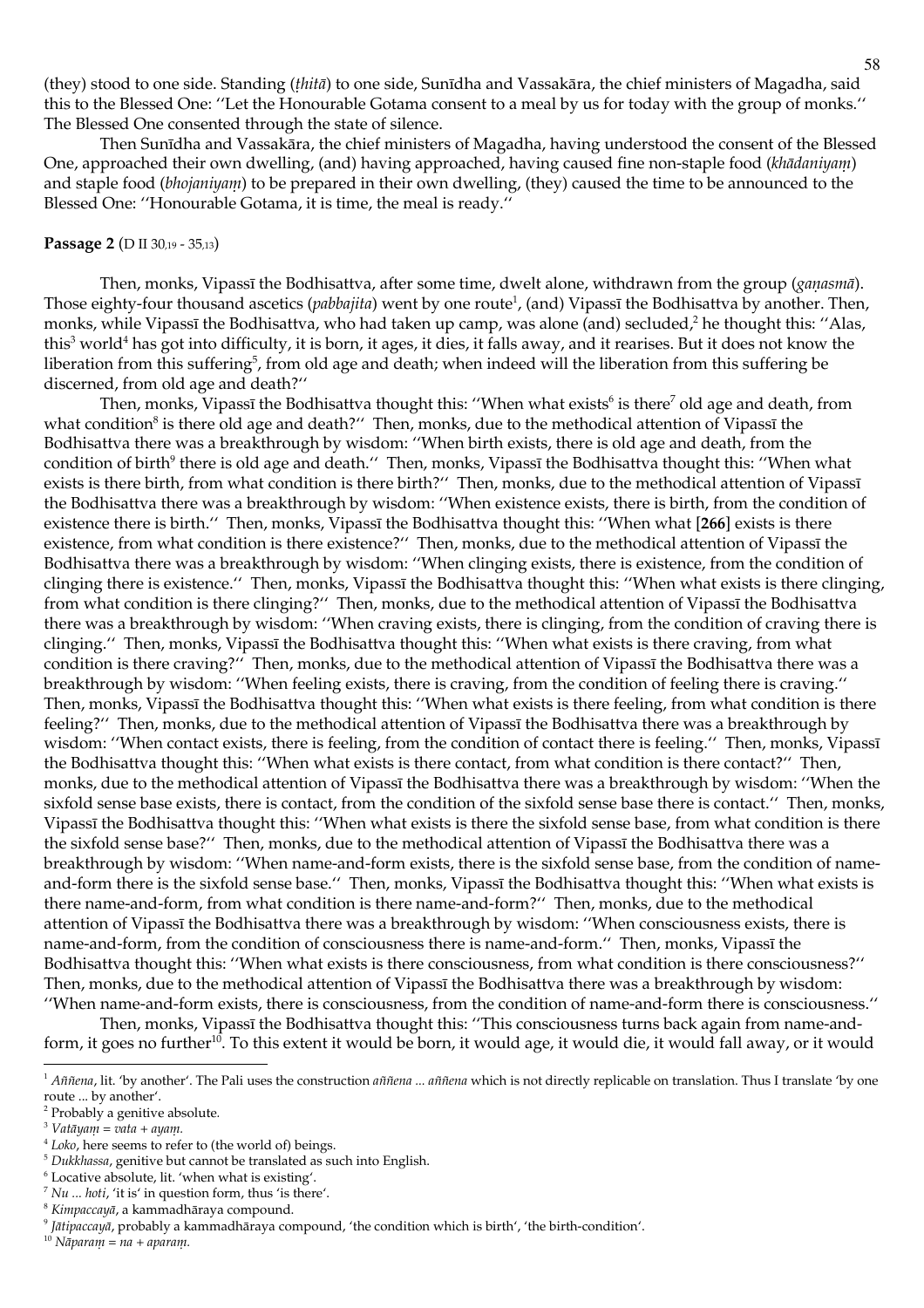rearise<sup>1</sup>, to wit, from the condition of name-and-form there is consciousness, [267] from the condition of consciousness there is name-and-form, from the condition of name-and-form there is the sixfold sense base, from the condition of the sixfold sense base there is contact, from the condition of contact there is feeling, from the condition of feeling there is craving, from the condition of craving there is clinging, from the condition of clinging there is existence, from the condition of existence there is birth, from the condition of birth, old age and death<sup>2</sup> (and) sorrow, lamentation, pain, grief, and despair are produced, thus there is the origination of this whole (kevalassa) mass of suffering. Perceiving (ti) "origination, origination<sup>3</sup>", monks, for Vipassī the Bodhisattva, with reference to previously unheard things (dhammesu), the eye<sup>4</sup> arose, knowledge arose, wisdom arose, understanding arose, light arose.

Then, monks, Vipassī the Bodhisattva thought this: "When what does not exist, is there no old age and death, from the cessation of what is there the cessation of old age and death?" Then, monks, due to the methodical attention of Vipassi the Bodhisattva there was a breakthrough by wisdom: "When birth does not exist, there is no old age and death, from the cessation of birth there is the cessation of old age and death." Then, monks, Vipassī the Bodhisattva thought this: "When what does not exist, is there no birth (D II 33,16) ... (D II 35,1) from the cessation of name-and-form there is the cessation of consciousness, from the cessation of consciousness there is the cessation of name-and-form, from the cessation of name-and-form there is the cessation of the sixfold sense base, from the cessation of the sixfold sense base there is the cessation of contact, from the cessation of contact there is the cessation of feeling, from the cessation of feeling there is the cessation of craving, from the cessation of craving there is the cessation of clinging, from the cessation of clinging there is the cessation of existence, from the cessation of existence there is the cessation of birth, from the cessation of birth, old age and death (and) sorrow, lamentation, pain, grief, and despair cease, thus is the cessation of this whole mass of suffering. Perceiving "cessation, cessation", monks, for Vipassi the Bodhisattva, with reference to previously unheard things, the eye arose, knowledge arose, wisdom arose, understanding arose, light arose. (D II 36,13)

Re-translation into Pali (Vin I 276,22 - 277,16)

# **Exercise 26**

### Passage 1 (D II 88,16-91,5 + 95,15-101,4)

(D II 88,16) Then the Blessed One, at the time of morning, having dressed, having taken bowl and robe, together with a group of monks, approached the dwelling of Sunīdha and Vassakāra, the chief ministers of Magadha, (and) having approached, he sat down on a prepared seat. Then Sunīdha and Vassakāra, the chief ministers of Magadha, with (their) own hand<sup>5</sup> satisfied (and) served the group of monks headed by the Buddha with delicious non-staple and staple food. Then Sunīdha and Vassakāra, the chief ministers of Magadha - when the Blessed One had eaten<sup>6</sup> (and) removed the hand from the bowl<sup>7</sup> - having taken a certain low seat, sat down to one side. The Blessed One expressed appreciation (anumodi) to Sunīdha and Vassakāra, the chief ministers of Magadha, who were seated to one side, with these verses:

"In which place the wise-natured arranges a dwelling place, Here, having caused the virtuous, restrained, livers of the Holy Life to eat,<sup>8</sup>

[280] Whatever  $(\eta \bar{a})$  gods might be there, to them he should dedicate the offering, Honoured, they honour him (nam), revered, they revere.

Because of that<sup>9</sup> they have compassion (anukampanti) for him as a mother for her own (*orasam*) son, A man who is treated with compassion by the gods<sup>1</sup> always sees good luck<sup>2</sup>.

<sup>&</sup>lt;sup>1</sup> The preceding five verbs are of the middle conjugation, optative tense, see Warder p.315. Presumably they refer to the world, i.e. the world of beings, see note above.

<sup>&</sup>lt;sup>2</sup> Jāramaraņam appears to be an agent of sambhavanti. See next paragraph where the parallel construction with nirujjhanti is more clear-cut.

<sup>&</sup>lt;sup>3</sup> Probably repetition for emphasis.

<sup>&</sup>lt;sup>4</sup> I.e., a metaphorical eye of wisdom.

<sup>&</sup>lt;sup>5</sup> Saluattluā, this appears to be ablative but apparently is instrumental, see Com and SCPN paras. 6 and 66a. Note the singular, which on translation sounds a bit peculiar.

<sup>&</sup>lt;sup>6</sup> Bluttāvin, past participle active, see Warder pp.274-275.

<sup>&</sup>lt;sup>7</sup> This phrase is explained by K.R. Norman as an 'accusative absolute', see CDB, p.1418, note 135. For *onttapattapānim* see Warder p.155.

<sup>&</sup>lt;sup>8</sup> I.e., having given them food.

<sup>&</sup>lt;sup>9</sup> Tato, ablative of cause.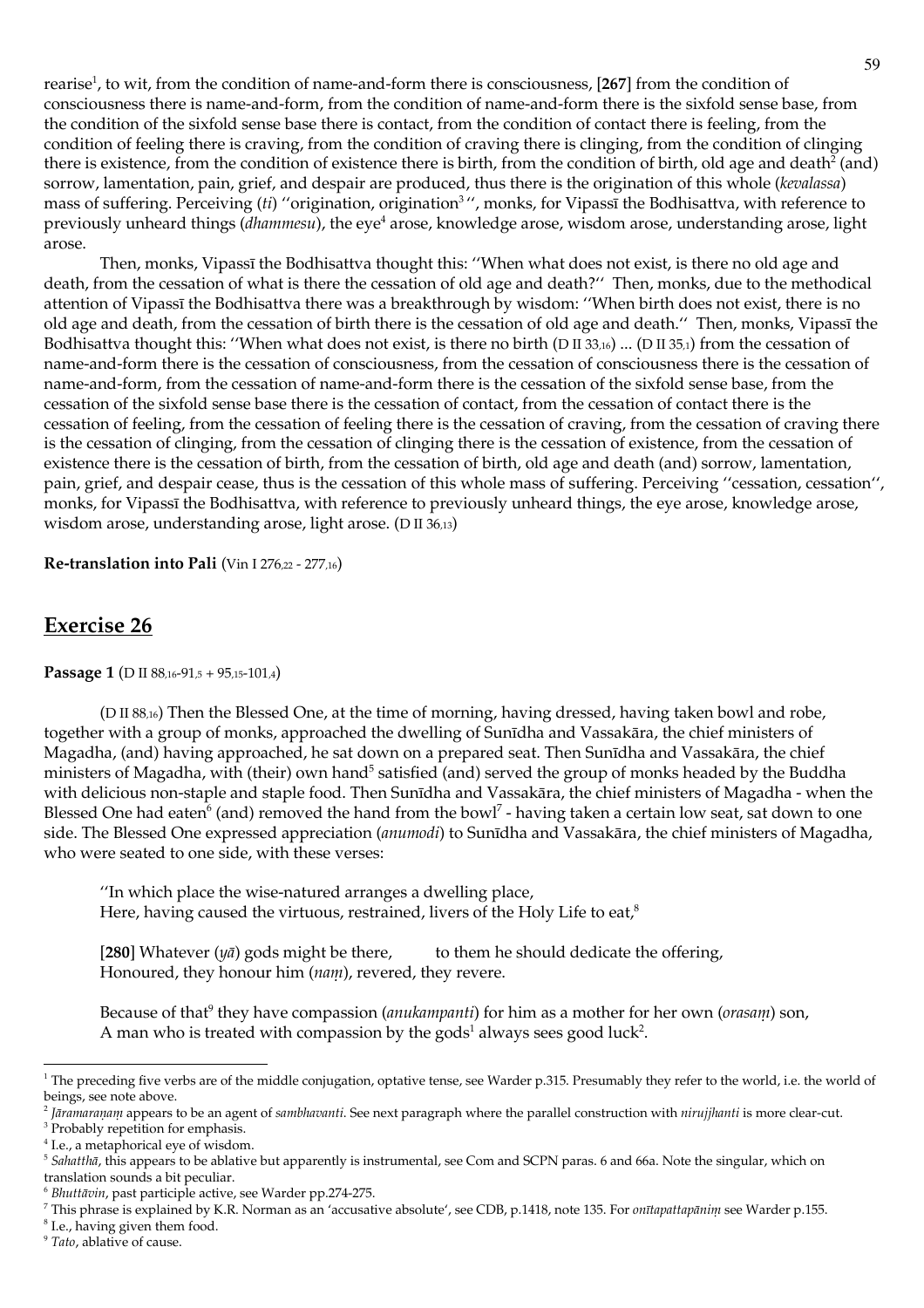Then the Blessed One, having expressed appreciation to Sunīdha and Vassakāra, the chief ministers of Magadha, with these verses, having arisen from the seat, left.

At that time Sunīdha and Vassakāra, the chief ministers of Magadha, were following<sup>3</sup> closely behind<sup>4</sup> the Blessed One, thinking: "By which gate the ascetic Gotama today will leave, that will be called the Gotama-gate (and) by which ford he will cross the river Ganges, that will be the Gotama-ford." Then by which gate the Blessed One left, that was called the Gotama-gate.

Then the Blessed One approached the river Ganges. But at that time the river Ganges was full, brimful,<sup>5</sup> drinkable by a crow. Some people searched for a boat, some searched for a canoe, some bound a raft desiring to go from the near shore to the further shore<sup>7</sup>. Then the Blessed One, just as a strong man might stretch out (his) bent arm or might bend (his) out-stretched arm, just so (he) disappeared on the near shore of the river Ganges (and) reappeared<sup>8</sup> on the further shore together with the group of monks. The Blessed One saw those people, some searching for a boat, some searching for a canoe, some binding a raft, desiring to go from the near shore to the further shore. Then the Blessed One, having understood this matter (attham), on that occasion uttered this inspired utterance:

"Whoever  $(ye)$  cross the flood, the lake"; having made a bridge, getting over the pools, Indeed the (ordinary) people bind a raft, (but) the wise people have crossed over."

Then the Blessed One addressed Venerable Ānanda: "Let us go, Ānanda, let us approach Koțigāma." Saying "yes, Venerable Sir", Venerable Ananda consented to the Blessed One. Then the Blessed One, together with a large group of monks, approached Kotigāma. There the Blessed One dwelt in Kotigāma. There the Blessed One addressed the monks: "Monks, due to the non-awakening to, due to the non-penetration of the four noble truths, thus this long [281] time has been transmigrated, has been trans-circulated by me and by you<sup>10</sup>. Of which four? Monks, due to the non-awakening to, due to the non-penetration of the noble truth of suffering<sup>11</sup>, thus this long time has been transmigrated, has been trans-circulated by me and by you. Monks, due to the non-awakening to, due to the non-penetration of the noble truth of the origin of suffering<sup>12</sup>, thus this long time has been transmigrated, has been trans-circulated by me and by you. Monks (due to the non-awakening to, due to the non-penetration of) the noble truth of the cessation of suffering ... etc. ... due to the non-awakening to, non-penetration of the noble truth of the path leading to the cessation of suffering, thus this long time has been transmigrated, has been transcirculated by me and by you. With reference to this (tayidam), monks, the noble truth of suffering has been awakened to, has been penetrated, the noble truth of the origin of suffering has been awakened to, has been penetrated, the noble truth of the cessation of suffering has been awakened to, has been penetrated, the noble truth of the path leading to the cessation of suffering has been awakened to, has been penetrated, craving for existence has been annihilated, the conduit (*netti*) to existence has been exausted, now there is no again-existence." The Blessed One said this, (and) the Well-gone having said this<sup>13</sup>, the Teacher then further (athāparam) said this:

"Due to the non-seeing according to reality (yathabhutam) of the four noble truths, A long time has been transmigrated in these and those<sup>14</sup> births.

Those these are seen,<sup>15</sup> abolished is the conduit to existence, The root of suffering has been annihilated, now there is no again-existence." ( $D \text{ II } 91.5$ )

 $\ast$ 

 $2$  I.e., obtains good luck, see PED. Note the use of the plural in the Pali.

<sup>&</sup>lt;sup>1</sup> Devānukampito is a bahubbīhi compound qualifying poso. Because compassion is not a verb in English, I add the verb 'treated', see DP.

<sup>&</sup>lt;sup>3</sup> Anubaddhā honti, historical present continuous action, see Warder p.235 for this type of construction.

<sup>&</sup>lt;sup>4</sup> Pitthito pitthito, repetition for emphasis.

<sup>&</sup>lt;sup>5</sup> Samatitthikā, see PED.

 $6$  App' ekacce. App does not seem to add much to the meaning when used in this context.

<sup>&</sup>lt;sup>7</sup> Aparāparam is an incorrect reading according to DP. The correct reading it seems is apārā pāram, lit. 'from the non-further to the further'.

<sup>&</sup>lt;sup>8</sup> Paccutthāsi, see PED.

<sup>&</sup>lt;sup>9</sup> I.e., the river, says Com.

<sup>&</sup>lt;sup>10</sup> Mamañ c'eva tumhākañ ca, subjective genitive, see Warder p.57.

<sup>&</sup>lt;sup>11</sup> Dukkhassa ariyasaccassa, seems to be two nouns in apposition, i.e. 'the suffering noble truth' or 'suffering which is a noble truth'.

<sup>&</sup>lt;sup>12</sup> Dukkhasamudayassa ariyasaccassa, again two nouns in apposition, '(of) the origin of suffering which is a noble truth'.

 $13$  Sugato seems to go with the verb vatvā.

 $14$  Tāsu tāsu, repetition with distributive meaning, see Warder p.171.

<sup>&</sup>lt;sup>15</sup> This seems to refer back to the four noble truths. The construction 'those these' is possibly an emphasis.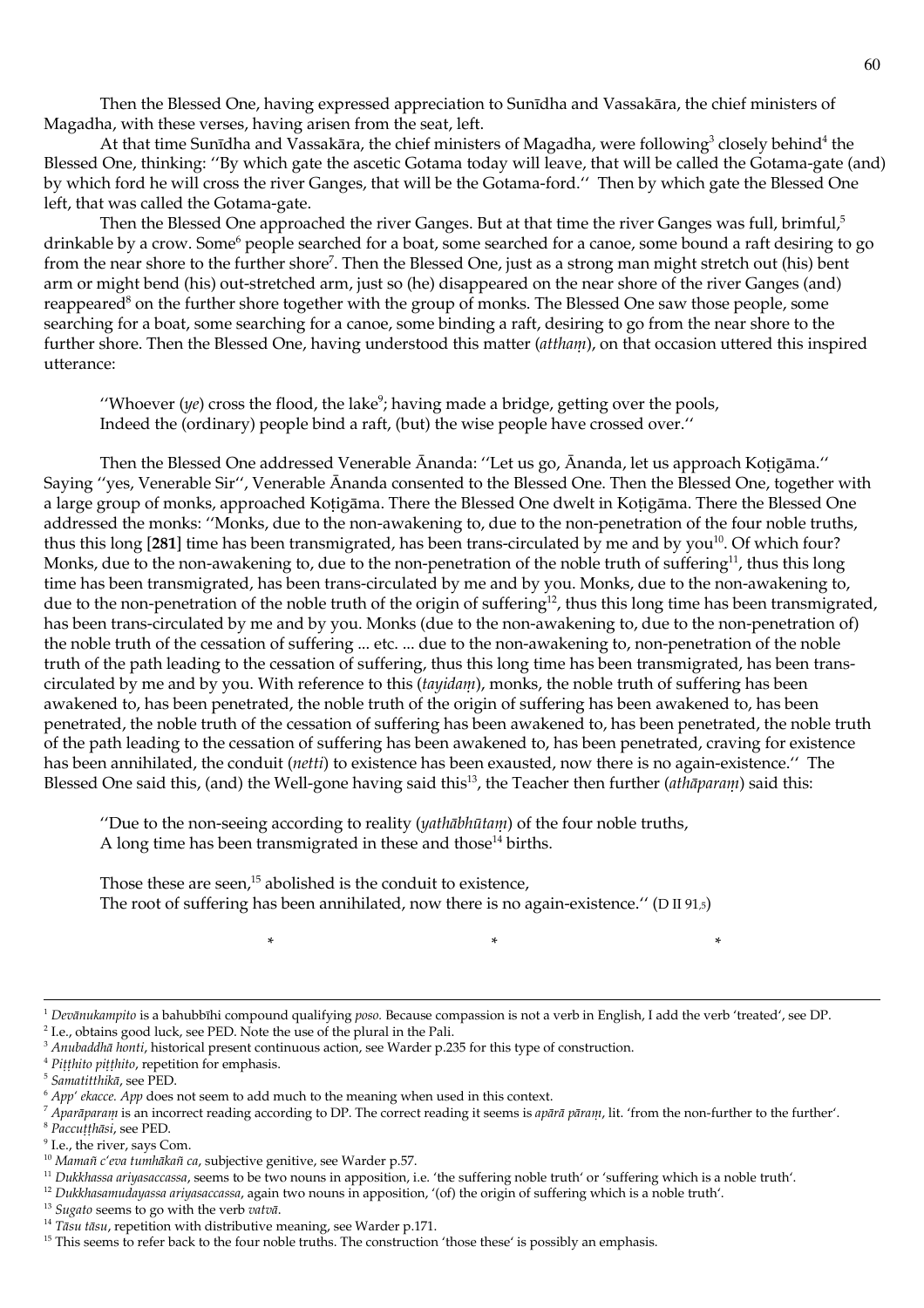(D II 95,15) The courtesan Ambapālī heard: "Indeed (kira) the Blessed One has arrived at Vesālī, he dwells in Vesālī in my mango-grove." Then Ambapālī the courtesan, having caused the very best carriages to be yoked, having mounted a good carriage, went out from Vesālī with the very best carriages, (and) she set out<sup>1</sup> to her own park. Having gone with the carriage as far as the ground was suitable for a carriage, having got down from the carriage, just on foot (*pattika*) she approached the Blessed One, (and) having approached, having paid respects to the Blessed One, sat down to one side. The Blessed One instructed, inspired, gladdened, and delighted the courtesan Ambapālī who was seated to one side with Dhamma talk. Then the courtesan Ambapālī, instructed, inspired, gladdened, and delighted because of the Dhamma talk<sup>2</sup> by the Blessed One, said this to the Blessed One:

"Venerable Sir, let the Blessed One, together with the group of monks, consent to a meal by me for tomorrow." [282] The Blessed One consented through the state of silence. Then Ambapali the courtesan, having understood the Blessed One's consent, having arisen from the seat, having bowed to the Blessed One, having done reverence, left.

The Licchavīs of Vesālī heard: "Indeed the Blessed One has arrived at Vesālī, (and) he dwells in Vesālī in Ambapālī's grove." Then those Licchavīs, having caused the very best carriages to be yoked, having mounted a good carriage, went out from Vesālī with the very best carriages. There some Licchavīs were blue, blue-coloured, blue-clothed, blue-ornamented,<sup>3</sup> some Licchavis were yellow, yellow-coloured, yellow-clothed, yellow-ornamented, some Licchavīs were red, red-coloured, red-clothed, red-ornamented, some Licchavīs were white, white-coloured, white-clothed, white-ornamented.

Then Ambapālī the courtesan, caused (her carriage) to be turned back<sup>4</sup> with axle to the axle, with wheel to the wheel, with yoke to the yoke of the very young Licchavis<sup>5</sup>. Then the Licchavis said this to Ambapali the courtesan: "Why, Ambapālī, do you cause (your carriage) to turn back<sup>6</sup> with axle to the axle, with wheel to the wheel, with yoke to the yoke of the very young Licchavis?" "Because (tathā hi pana), gentlemen, the Blessed One, together with the group of monks, has been invited by me to a meal for tomorrow." "Ambapalī, for a hundred thousand<sup>7</sup> give (us) this meal." "Even (pi), gentlemen, if you would give<sup>8</sup> me Vesali with (its) district, I would not give (you) a thus-great meal." Then those Licchavis snapped the fingers saying: "Sirs (blw) we have been beaten by the mango woman, sirs we have been cheated by the mango woman." Then those Licchavis set out to Ambapali's grove.

The Blessed One saw those Licchavis coming even from afar, (and) having seen he addressed the monks: "Monks, by which monks<sup>9</sup> the Tāvatimsā gods have not been seen<sup>10</sup>, you must look,<sup>11</sup> monks, at the assembly of Licchavīs, behold, monks, the assembly of Licchavīs, visualise (upasanılarati), monks, the assembly of Licchavīs as the assembly of the Tāvatimsā (gods)<sup>12</sup>." Then those Licchavīs, having gone with a carriage as far as the ground was suitable for a carriage<sup>13</sup>, having descended from the carriage, just on foot they approached the Blessed One, (and) having approached, having bowed to the Blessed One, they sat down to one side. The Blessed One instructed, inspired, gladdened, (and) delighted those Licchavīs who were seated to one side with Dhamma talk. Then those Licchavis, instructed, inspired, gladdened, (and) delighted because of the Dhamma talk by the Blessed One, said this to the Blessed One: "Venerable Sir, let the Blessed One, together with the sangha of monks, consent to a meal by us for tomorrow [283]." "Licchavīs, a meal for tomorrow by the courtesan Ambapālī has been consented to by me." Then those Licchavis snapped the fingers: "Indeed, sirs, we have been beaten by the mango woman, indeed, sirs, we have been cheated by the mango woman." Then those Licchavis, having delighted (and) having rejoiced in the speech of the Blessed One, having arisen from the seat, having bowed to the Blessed One, having done reverence, left.

Then the courtesan Ambapālī, after the passage<sup>14</sup> of that night, having caused fine non-staple (and) staple food to be prepared in her own park (ārāme), caused the time to be announced to the Blessed One: "It is time, Venerable Sir, the meal is ready (*nitthitam*)." Then the Blessed One, having dressed at the time of morning, having taken bowl and robe, approached the food-serving (parivesana) of the courtesan Ambapali together with the sangha

<sup>&</sup>lt;sup>1</sup> Pāyāsi, aorist. Note the lengthening of the first ā between the root and the prefix due to the presence of the aorist augment a, see Warder  $pp.23-26.$ 

Dhammiyā kathāya, reading it as an ablative of cause. Again note that dhammiyā is here a feminine adjective to kathāya.

<sup>&</sup>lt;sup>3</sup> Or 'had blue jewelry'. Nīlavannā nīlavatthā nīlālankārā are three bahubbīhi compounds qualifying Licchavī.

<sup>&</sup>lt;sup>4</sup> Or 'around'. Note the causative pativattesi which seems to refer to Ambapali causing her carriage to turn back. 'Carriage', yana, is understood.

<sup>&</sup>lt;sup>5</sup> The meaning seems to be that she drove her carriage wheel to wheel with the carriage(s) of the Licchavīs.

<sup>&</sup>lt;sup>6</sup> Note that pativattesi is here rendered as the second person present tense, whereas above it is rendered as third person aorist.

<sup>&</sup>lt;sup>7</sup> Satasahassena, instrumental, see Warder p.45.

 $8$  Dassatha, future tense of deti. See Warder pp.87-88 for this optative use of the future tense.

<sup>&</sup>lt;sup>9</sup> Yesanı bhikkhūnanı, agent genitive, Warder p.57.

<sup>&</sup>lt;sup>10</sup> Aditthā, 'unseen'.

<sup>&</sup>lt;sup>11</sup> Oloketha, probably imperative.

 $^{12}$  I.e., to get an idea of what the Tāvatimsā gods look like.

<sup>&</sup>lt;sup>13</sup> Yānassa, dative of suitability, see SCPN para. 108c.

<sup>&</sup>lt;sup>14</sup> Accayena, see Warder p.45.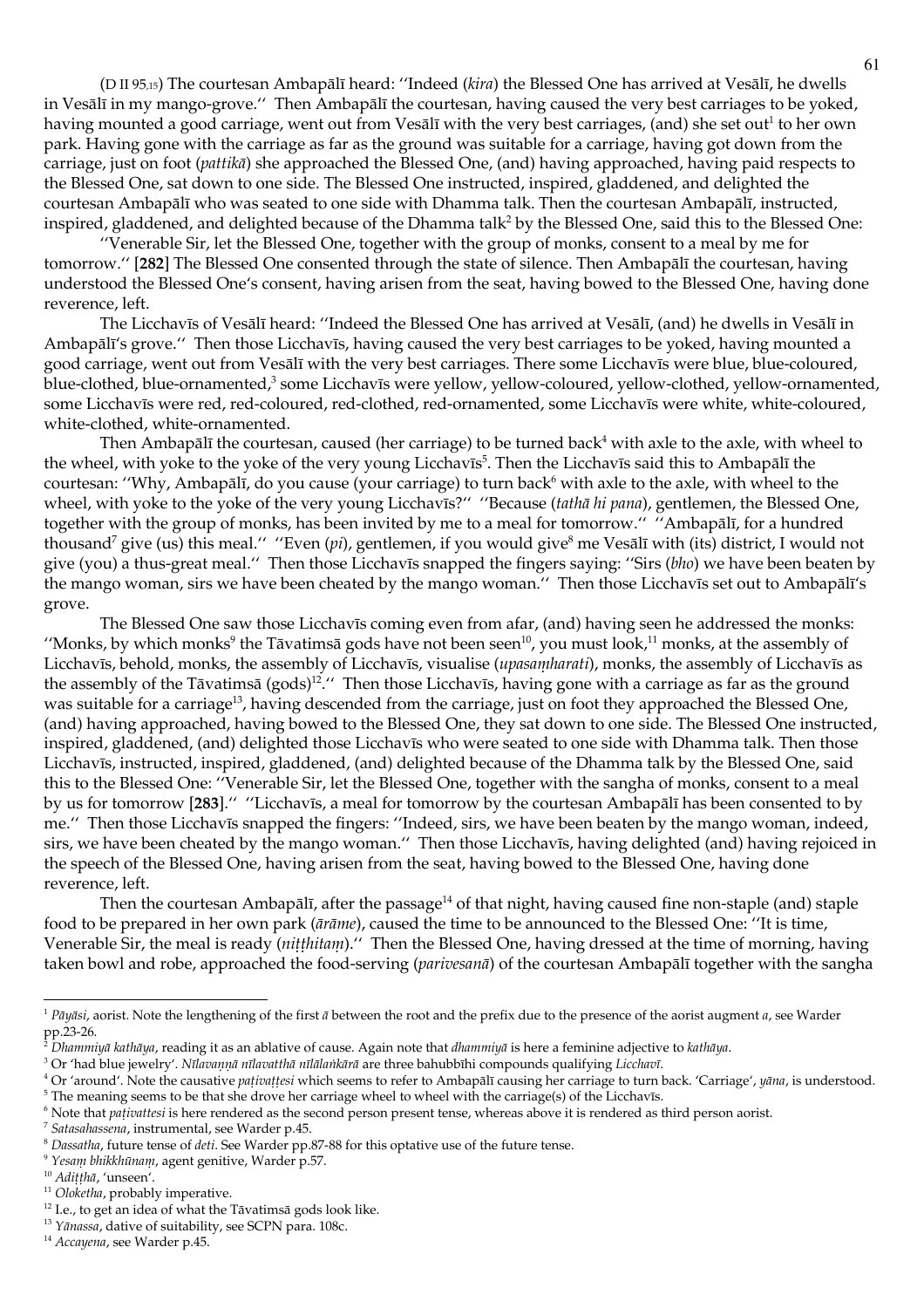of monks, (and) having approached, he sat down on a prepared seat. Then the courtesan Ambapālī, with (her) own hand, served and satisfied the sangha of monks headed by the Buddha with fine non-staple (and) staple food. Then the courtesan Ambapālī - when the Blessed One had eaten (and) removed the hand from the bowl<sup>1</sup> - having taken a certain low seat, sat down to one side. Seated to one side the courtesan Ambapālī said this to the Blessed One: "Venerable Sir, I give this<sup>2</sup> park to the sangha of monks headed by the Blessed One." The Blessed One accepted the park. Then the Blessed One, having instructed, having inspired, having gladdened, (and) having delighted the courtesan Ambapali with Dhamma talk, having arisen from the seat, left.

Also in this case (tatra pi) the Blessed One, dwelling at Vesālī in Ambapālī's grove, often<sup>3</sup> indeed gave<sup>4</sup> this Dhamma talk to the monks: "Thus is virtue, thus is concentration, thus is wisdom, concentration supplied with virtue has great fruit, great benefit<sup>5</sup>, wisdom supplied with concentration has great fruit, great benefit, (and) the mind supplied with wisdom is perfectly liberated<sup>6</sup> from the outflowings ( $\bar{a}$ *saveli*), that is, from the outflowing of sensual desire, from the outflowing of existence, from the outflowing of views, from the outflowing of ignorance."

Then the Blessed One, having dwelt as desired<sup>7</sup> in Ambapali's grove, addressed Venerable Ananda: "Let us go, Ananda, let us approach Beluvagāmaka." Saying "yes, Venerable Sir", Venerable Ananda consented to the Blessed One. Then the Blessed One, together with a large sangha of monks, approached Beluvagāmaka. There the Blessed One dwelt in Beluvagāmaka.

There the Blessed One addessed the monks<sup>8</sup>: "Monks, you go all around (samantā) Vesālī (and) enter<sup>9</sup> the rainy season (residence)<sup>10</sup> according to friends<sup>11</sup>, according to acquaintances, according to [284] companions, but (pana) I will enter<sup>12</sup> the rainy season just here in Beluvagāmaka." Saying "yes, Venerable Sir", those monks, having consented to the Blessed One, entered the rainy season all around Vesālī according to friends, according to acquaintances, according to companions, but the Blessed One entered the rainy season just there in Beluvagāmaka.

Then a harsh illness occurred to the Blessed One<sup>13</sup> who had entered the rains<sup>14</sup>, strong feelings persisted bordering on death. The Blessed One, mindful (and) clearly comprehending, endured them  $(t\bar{a})$ , without being distressed<sup>15</sup>. Then the Blessed One thought this: "It *(tam)* would not be proper<sup>16</sup> for me, that<sup>17</sup> I, not having addressed the attendants, not having taken leave of the sangha of monks, should attain extinction. What now if I, having checked this illness through energy, should dwell having resolved<sup>18</sup> on the life-force<sup>19</sup>." Then the Blessed One, having checked that illness through energy, dwelt having resolved on the life-force. Then, for the Blessed One, that illness abated.

Then the Blessed One, arisen from illness<sup>20</sup>, recently arisen from illness, having descended from the dwelling, sat down on a prepared seat in the shade of the dwelling. Then Venerable Ananda approached the Blessed One, (and) having approached, having bowed to the Blessed One, sat down to one side. Seated to one side Venerable Ānanda said this to the Blessed One: "It is seen (dittha) by me, Venerable Sir, there is comfort<sup>21</sup> for the Blessed One, it is seen by me, Venerable Sir, there is contentment for the Blessed One. Although (api hi), Venerable Sir, because of the illness<sup>22</sup> of the Blessed One, my body was as if ( $viya$ ) become drunk<sup>23</sup>, the directions were not clear to me, and (pi) the teachings did not occur (patibhanti) to me, nevertheless, Venerable Sir, for me there was still

<sup>7</sup> Yathābhirantam, avyayībhāva compound.

 $^1$  Again reading it as an accusative absolute, see note above.

 $2$  Imāham = imam aham, imam agreeing with ārāmam.

<sup>&</sup>lt;sup>3</sup> Baluılanı is an adjective to katlıanı, 'frequent (Dhamma) talk'. When translated with 'often' it gets an adverbial sense.

<sup>&</sup>lt;sup>4</sup> Karoti, lit. 'made' (historic present tense).

<sup>&</sup>lt;sup>5</sup> Three bahubbīhi compounds.

<sup>&</sup>lt;sup>6</sup> Vimuccati, passive.

<sup>&</sup>lt;sup>8</sup> From here to the end of this passage see also Bhikkhu Bodhi's translation at CDB pp.1636-1637.

<sup>&</sup>lt;sup>9</sup> Upetha, following CDB.

<sup>&</sup>lt;sup>10</sup> I.e., the three months of the year, during the monsoon season, when the monks could not travel.

<sup>&</sup>lt;sup>11</sup> I.e. 'according to where you have friends'. Avyayībhāva compound, see Warder p.256.

<sup>&</sup>lt;sup>12</sup> Upagacchānu. Present tense used to express immediate future, as in the English 'I am entering', see Warder p.12.

<sup>&</sup>lt;sup>13</sup> Blagavato. I read it as dative of disadvantage. Alternatively this, together with the past participle vassupagatassa, could be understood as a genitive absolute: 'Then, when the Blessed One had entered the rains (residence), ...'.

Vassūpagatassa, bahubbīhi compound.

<sup>&</sup>lt;sup>15</sup> Avihaññamāno, negative present participle passive.

<sup>&</sup>lt;sup>16</sup> Na patirūpam. There is no verb here but we can assume the verb 'to be' in the optative tense, i.e. 'would be', through assimilation with parinibbayeyyam, the verb of the relative clause (see Warder pp.87-88). Note that this is a case of the main clause preceding the relative clause (see NCRP II,6), contra to normal Pali usage.

<sup>&</sup>lt;sup>17</sup> Yo. This is a relative pronouns referring back to 'that', tam.

<sup>&</sup>lt;sup>18</sup> Adhitthaya vihareyyanı, may also be interpreted as a periphrastic construction, i.e. 'I should dwell resolving ...', see Warder p.239.

<sup>&</sup>lt;sup>19</sup> Jīvitasankhāram, sometimes translated as 'life-formation'.

<sup>&</sup>lt;sup>20</sup> Gilānā, used as a noun, and thus indistinguishable from *gelaññā*.

<sup>&</sup>lt;sup>21</sup> Phāsu, seems to be a feminine noun, not an adjective, with which dițțhā agrees.

<sup>&</sup>lt;sup>22</sup> Gelaññena, this is an instrumental of cause, see Warder p.44.

<sup>&</sup>lt;sup>23</sup> Madhurakajāto = madhuraka ('drunk') + jāto ('become'), bahubbīhi compound qualifying kāyo.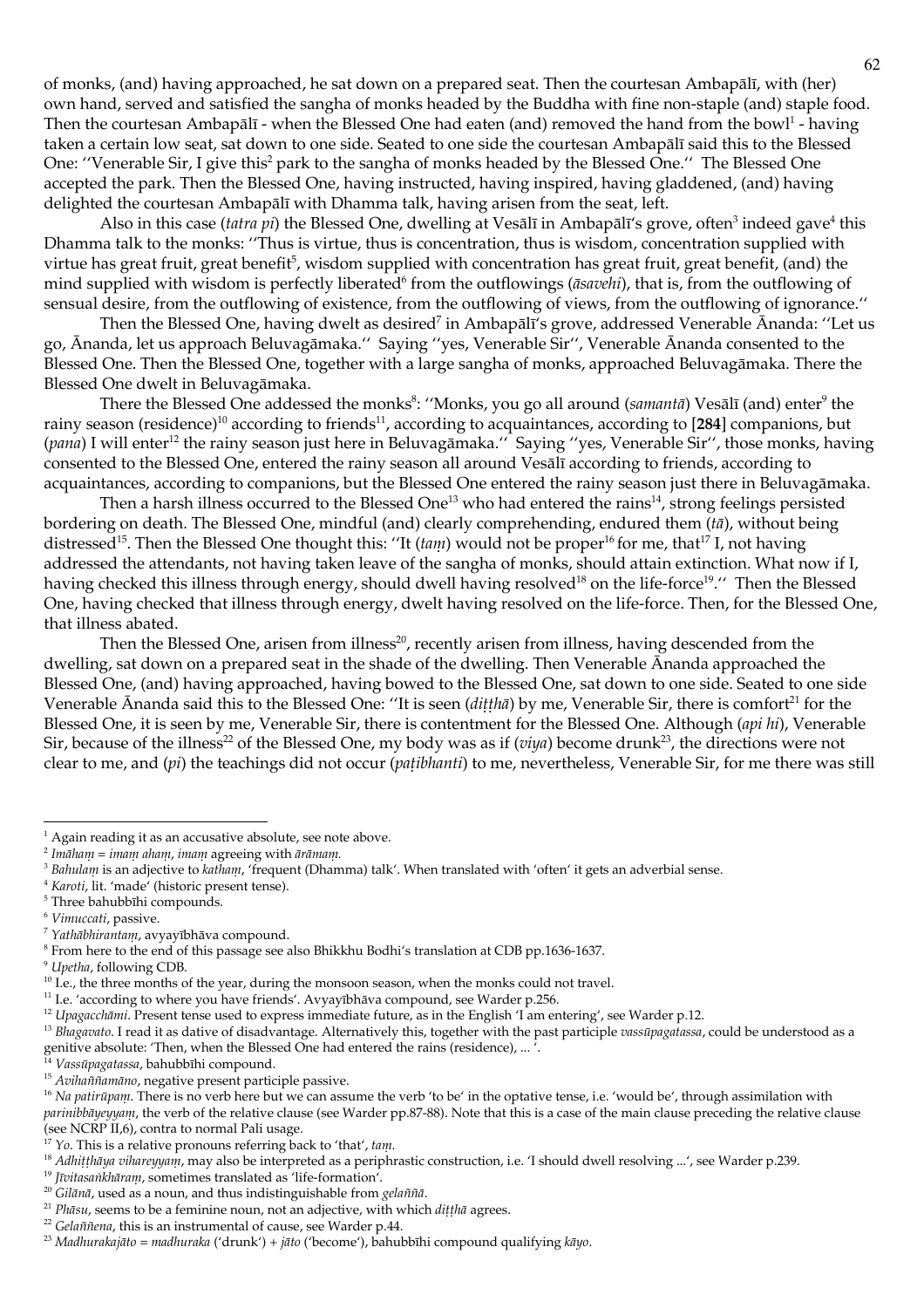(eva) some (kā cid) measure of reassurance<sup>1</sup>: So long the Blessed One will not attain extinction, as long as the Blessed One has not declared *(udāharati)* something concerning the sangha of monks."

"But what,  $\bar{A}$ nanda, does the sangha of monks expect from me<sup>2</sup>? The Dhamma has been taught by me, Ānanda, without omission, without having made an exclusion; in this case, Ānanda, the Tathāgata has no teacher's fist<sup>3</sup> with reference to the teachings. Whom, Ananda, might think thus: "I will look after (pariharissāmi) the sangha of monks" or "the sangha of monks is referring to me (as authority)", he, Ananda, should declare something concerning the sangha of monks. The Tathāgata, Ānanda, does not think thus: "I will look after the sangha of monks" or "the sangha of monks is referring to me (as authority)". Why, Ananda, should the Tathagata declare<sup>4</sup> something concerning the sangha of monks? Ananda, I am now old, aged, an elder, gone to time, attained to age, my age is<sup>5</sup> eighty. Just as, Ananda, [285] an old cart is caused to go through binding with straps, just so, Ananda, the Tathāgata's body is caused to go as if (*maññe*) through binding with straps. At which time, Ananda, the Tathāgata, due to the non-attention<sup>6</sup> to all signs<sup>7</sup>, due to the cessation of some feelings, having entered, dwells in the signless concentration of mind, at that time, Ananda, the Tathagata's body is made comfortable.

Therefore, Ananda, in this case you should dwell<sup>8</sup> with yourselves as islands<sup>9</sup>, with yourselves as refuges, with no other refuges, with Dhamma as an island,<sup>10</sup> with Dhamma as a refuge, with no other refuge. And how, Ananda, does a monk dwell with himself as an island, with himself as a refuge, with no other refuge, with Dhamma as an island, with Dhamma as a refuge, with no other refuge? Here, Ananda, a monk dwells contemplating a body in the body<sup>11</sup>, energetic, clearly comprehending, mindful, having abandoned covetousness and dejection with reference to the world; he dwells contemplating feelings among feelings, energetic, clearly comprehending, mindful, having abandoned covetousness and dejection with reference to the world; he dwells contemplating mind in the mind, energetic, clearly comprehending, mindful, having abandoned covetousness and dejection with reference to the world; he dwells contemplating phenomena among phenomena<sup>12</sup>, energetic, clearly comprehending, mindful, having abandoned covetousness and dejection with reference to the world; thus, Ananda, a monk dwells with himself as an island, with himself as a refuge, with no other refuge, with Dhamma as an island, with Dhamma as a refuge, with no other refuge. For whoever, Ananda, now or after my passing away<sup>13</sup>, should dwell<sup>14</sup> with themselves as islands, with themselves as refuges, with no other refuges, with Dhamma as an island, with Dhamma as a refuge, with no other refuge, whoever is desiring of training (ye keci sikkluākāmā), Ānanda, those monks will be my topmost $15$ .

### Passage 2 (D II 41,9-21)

To them, the Blessed One Vipassī, the arahant, the fully awakened Buddha, discoursed a gradual discourse<sup>16</sup>, that is, he revealed (*pakāsesi*) a discourse on giving, a discourse on morality, a discourse on heaven, the disadvantage, meanness, (and) defilement of sensual pleasures, (and) the benefit in renunciation. When the Blessed One knew (that) they had pliant minds<sup>17</sup>, soft minds, minds without hindrances, elated minds, confident minds, then, which  $(y\bar{a})$  is the exalted Dhamma-teaching of Buddhas, that he revealed: suffering, origination, cessation, (and) path. Just as a clean cloth without stain would properly (sammad) take the dye, just so, in that very seat, the dustless, stainless eye of the Dhamma arose for prince Khanda and the minister-son Tissa: "Whatever is subject to origination, all that is subject to cessation."

<sup>&</sup>lt;sup>1</sup> Assāsamattā = assāsa ('breathing'/'breathing easy'/'comfort'/'reassurance', see DP) + matta ('measure'/'amount').

<sup>&</sup>lt;sup>2</sup> Lit. 'expect with reference to me', mayi paccasimsati. A locative with ablative sense, see SCPN para. 173a.

<sup>&</sup>lt;sup>3</sup> Acariyanutthi. I.e., no (closed) fist of a teacher; he does not hold anything back.

<sup>&</sup>lt;sup>4</sup> Udāharissati. Note the future tense, see Warder p.55.

 $5$  Vattati. This verb often has the sense of 'to be', see PED.

 $6$  Amanasikārā, ablative.

 $\frac{7}{7}$  Sabbanimittānam, genitive as the relation here is between two nouns, lit. 'of all signs'.

<sup>&</sup>lt;sup>8</sup> Viharatha, probably imperative second person plural.

<sup>&</sup>lt;sup>9</sup> Attadīpā, a bahubbīhi compound qualifying 'you' plural (implied by viharatha), and here expressing a metaphor, see Warder p.155. In this case viharatha functions like the verb 'to be' in that it predicates attadīpā etc. of 'you', cf. SCPN para. 20a.

<sup>&</sup>lt;sup>10</sup> Dhammadīpā. The plural ā-ending is due to agreement with the plural pronoun, but I understand the meaning to be singular.

<sup>&</sup>lt;sup>11</sup> Kāye kāyānupassī, possibly meaning a part within the whole of the body, the same can be understood for the other three satipatthānas.

Alternatively the reduplication of kaya (as well as the other three satipatthanas) could be understood as a Pali idiom that should be read as if  $k\bar{a}$ ya (etc.) is only mentioned once.

<sup>&</sup>lt;sup>12</sup> Dhammā. See CDB p.1504 for a brief discussion of this term in this context.

<sup>&</sup>lt;sup>13</sup> Mamam accayena, see Warder p.45.

<sup>&</sup>lt;sup>14</sup> Viharissanti, future tense used to express 'habit', see Warder p.55. Note that the future, bhavissanti, is also used for the demonstrative clause immediately following, see Warder p.295.

<sup>&</sup>lt;sup>15</sup> Tamatagge, the meaning is uncertain, cf. CDB, p.1921, note 143.

<sup>&</sup>lt;sup>16</sup> Anupubbikatham, kammadhāraya compound. Note how the verb kathesi and its object (anupubbi-)katham are from the same root, thus 'discoursed a (gradual) discourse'.

<sup>&</sup>lt;sup>17</sup> Kallacitte, bahubbīhi compound qualifying 'they'.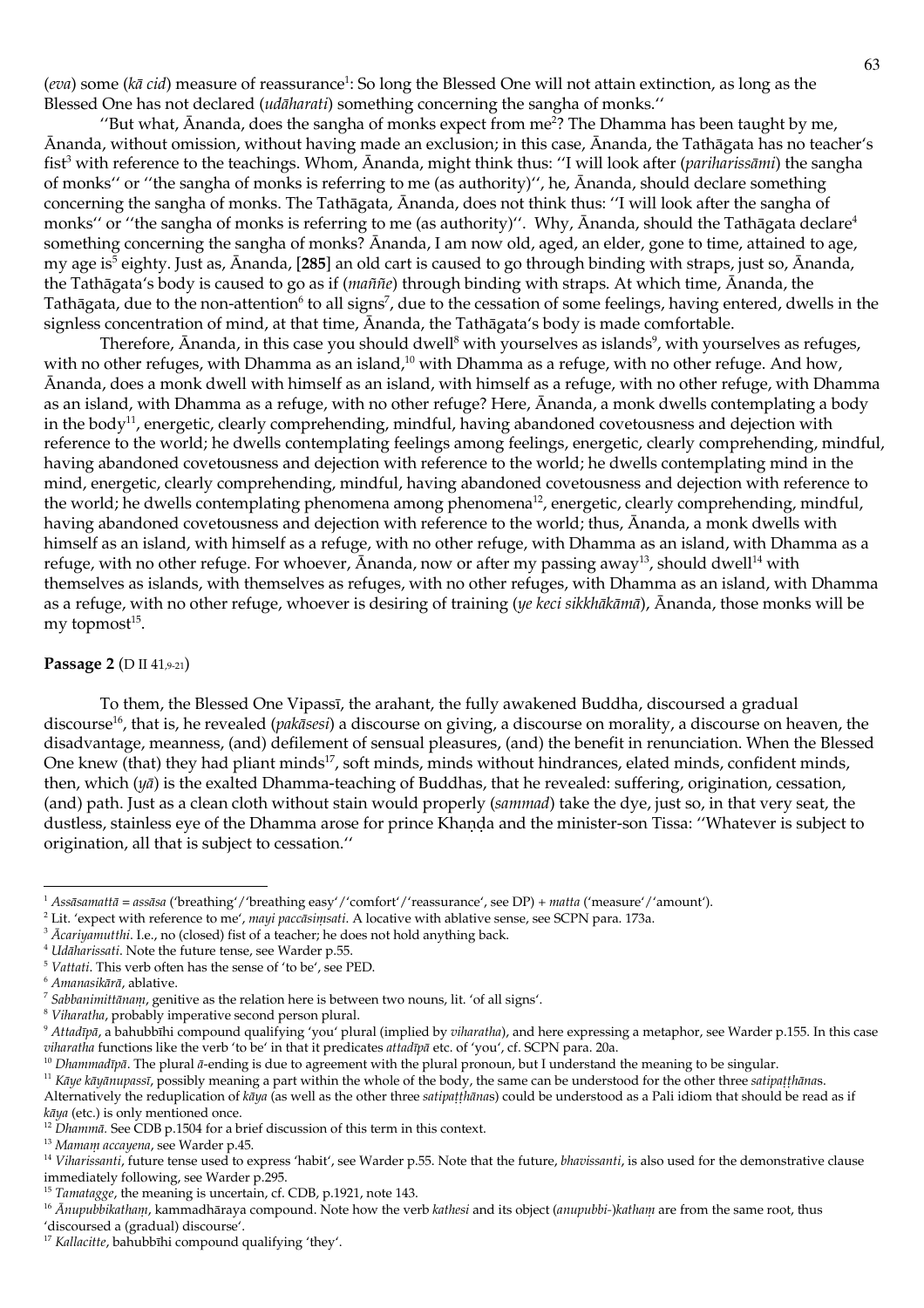$\ast$ 

# **Exercise 27**

Passage 1 (D II 102,1-19 + 118,27-121,2)

Then the Blessed One, having dressed at the time of morning, having taken bowl and robe, entered Vesalī for alms, (and) having gone for alms in Vesālī, (he) returned<sup>1</sup> from alms-round after the meal, (and) addressed Venerable Ananda: "Ananda, take the sitting cloth. Let us approach the Capala Shrine for the day's abiding<sup>2</sup>." Saying "yes, Venerable Sir", Venerable Ananda, having consented to the Blessed One, having taken the sitting cloth, followed closely behind the Blessed One.

Then the Blessed One approached the Cāpāla Shrine, (and) having approached, he sat down on the prepared seat. Also Venerable Ananda, having bowed to the Blessed One, sat down to one side. The Blessed One said this to Venerable Ānanda who was seated to one side: "Ānanda, Vesālī is delightful ... the Cāpāla Shrine is delightful." (D II 102,19)

> $\ast$  $\ast$

(D II 118,27) "Ānanda, has not this (evam) been declared by me as a precaution: with all (that is) dear (and) pleasing there is diverse-becoming<sup>3</sup>, without-becoming, otherwise-becoming<sup>4</sup>? Therefore, Ananda, how could this be possible:<sup>5</sup> 'That which is born, become, produced, subject to decay, let that not decay!' - this is not possible. Since, Ānanda, this has been abandoned, vomited, released, thrown away, (and) renounced by the Tathāgata, (therefore) the life-force has been dispelled. A statement ( $v\bar{a}c\bar{a}$ ) has been definitively<sup>6</sup> spoken by the Tathāgata: 'Soon will be the extinction of the Tathāgata, after the passage of three months from now (ito), the Tathāgata will become extinct. This is not possible: '(that) the Tathāgata should swallow back<sup>7</sup> again that speech because of life<sup>8'</sup>. Let us go, Ananda, let us approach the great wood (and) the house with the peaked roof." Saying "yes, Venerable Sir", Venerable Ananda consented to the Blessed One.

Then the Blessed One, together with Venerable Ananda, approached the great wood (and) the house with the peaked roof. Having approached, he addressed Venerable Ananda: "You go, Ananda, as far as monks are dwelling in dependence on Vesālī, assemble all those in the attendance hall." Saying "yes, Venerable Sir", Venerable Ānanda, having consented to the Blessed One, as far as monks were dwelling in dependence on Vesālī, having assembled all those (monks) in the attendance hall, he approached the Blessed One, (and) having approached, [306] having bowed to the Blessed One, he stood to one side. Standing to one side, Venerable Ananda said this to the Blessed One: "Venerable Sir, the sangha of monks is assembled. Venerable Sir, you may come at your own convenience."

Then the Blessed One approached the attendance hall, (and) having approached, he sat down on a prepared seat. Having sat down, the Blessed One addressed the monks: "Therefore, monks, in this case, which things<sup>9</sup> have been taught by me to you from direct knowledge<sup>10</sup>, those, having been well learned by you, should be practised, should be developed, should be made much of, so that<sup>11</sup> the holy-life may be enduring (and) long-standing, (and) that (tad) it may be for the benefit of the multitude (balugiana), for the happiness of the multitude, for the sake of compassion for the world,<sup>12</sup> for the welfare, benefit, (and) happiness of gods and humans. And, monks, which are those things that have been taught by me from direct knowledge, which, having been well learned by you, should be practised, should be developed, should be made much of, so that the holy-life may be enduring (and) longstanding, (and) that it may be for the benefit of the multitude, for the happiness of the multitude, for the sake of compassion for the world, for the welfare, benefit, (and) happiness of gods and humans? (They are) as follows: the four establishings of mindfulness, the four right efforts, the four bases for spiritual power, the five faculties, the five

 $9$  I.e., those things which.

<sup>&</sup>lt;sup>1</sup> Pațikkanto, past participle of pațikkamati.

<sup>&</sup>lt;sup>2</sup> I.e., to stay there during the day to meditate etc., divaviliaraya. The overall compound is dative (of purpose) and the internal structure genitive.

<sup>&</sup>lt;sup>3</sup> Nānābhāvo, seems to mean 'separation'.

<sup>&</sup>lt;sup>4</sup> I.e., change, aññathābhāvo.

 $5$  Lit. 'from what here is that obtainable'. Labbl $\bar{a}$ , indeclinable.

 $6$  Ekamsena, adverb.

<sup>&</sup>lt;sup>7</sup> I.e., take back/withdraw, paccāvamissati. Hypothetical future tense, Warder p.55.

<sup>&</sup>lt;sup>8</sup> I.e., to live.

 $^{10}$  Abhiññ<br/>āya, I read it as ablative.

<sup>&</sup>lt;sup>11</sup> Yathayidam, lit. 'as this'.

<sup>&</sup>lt;sup>12</sup> Lokānukampāya, dative of purpose, see Warder p.67.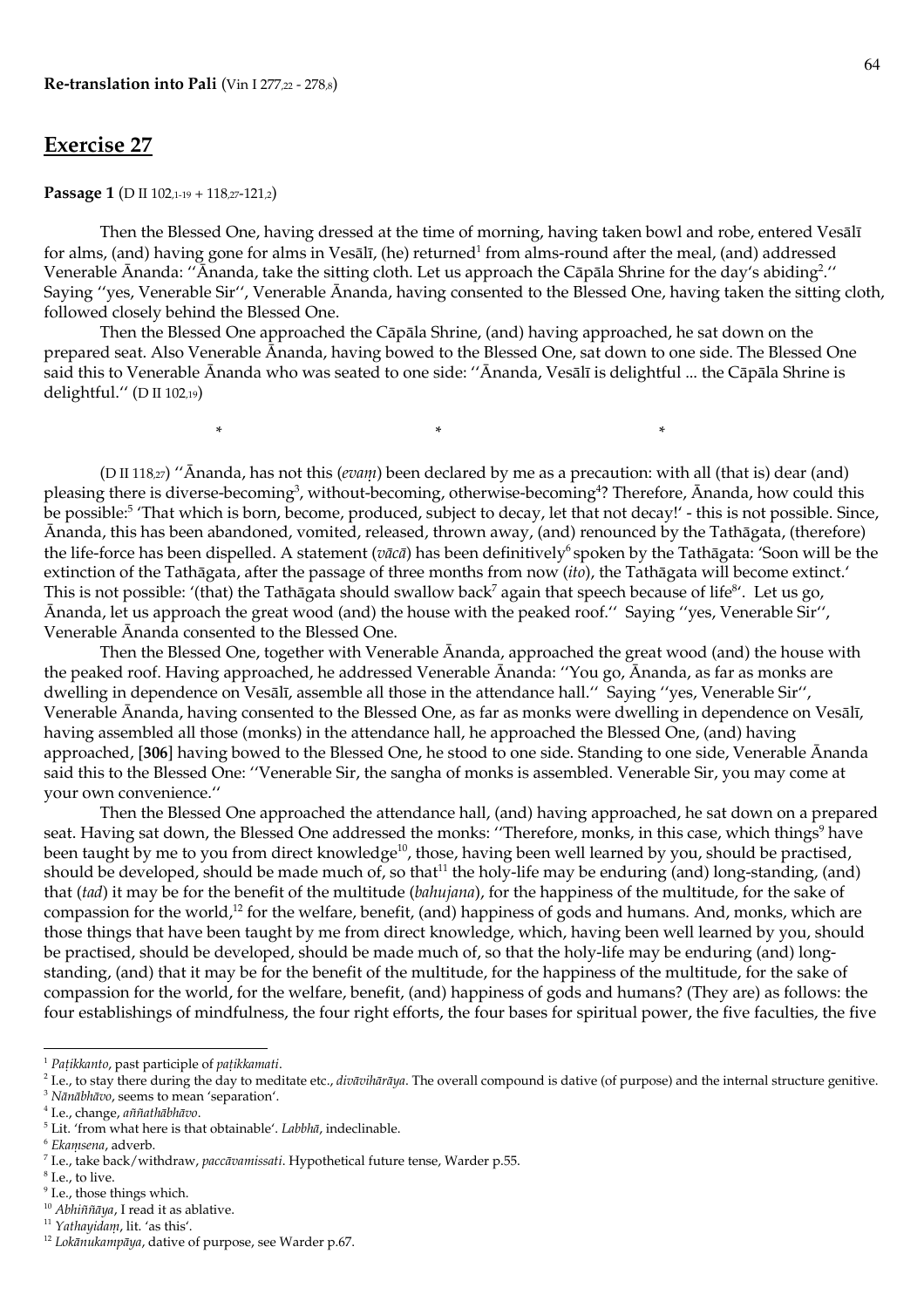powers, the seven factors of awakening, the noble eight-factored path; these things, monks, have been taught by me from direct knowledge, those, having been well learned by you, should be practised, should be developed, should be made much of, so that the holy-life may be enduring (and) long-standing, (and) that it may be for the benefit of the multitude, for the happiness of the multitude, for the sake of compassion for the world, for the welfare, benefit, (and) happiness of gods and humans."

Then the Blessed One addessed the monks: "Well now, monks, I address<sup>1</sup> you: formations (sankhārā) are subject to decay, strive on with diligence, soon will be the extinction of the Tathāgata, the Tathāgata will become extinct after the passing of three months from now (ito)." The Blessed One said this, (and) the Well-gone having said this, the Teacher then further said this:

"My age is ripe, my life is short, $2$ Having abandoned you<sup>3</sup> I will go, a refuge has been made by me for myself.

Monks, be diligent, mindful, well-conducted, Have well-concentrated intentions, guard your own mind.

Who should dwell<sup>4</sup> diligent<sup>5</sup> in this teaching and discipline, Having abandoned the transmigration of births, he will make an end of suffering."

Passage 2 (D II 290,1-292,24 + 298,8-305,5 + 308,1-5 + 310,4-7 + 311,28-313,27)

(D II 290,1) Thus has been heard by me. At one time the Blessed One was dwelling among the Kurūs. There is a town of the Kurūs called Kammāssadhamma. There the Blessed One addressed the monks: "Monks." "Venerable Sir", those monks responded to <sup>6</sup> the Blessed One. The Blessed One said this: "Monks, this is the one-way<sup>7</sup> path for the purification of beings, for the overcoming of sorrow and lamentation, for the ending of pain and dejection, for the attaining of the method, for the realisation of Nibbāna, that is, the four establishings of mindfulness<sup>8</sup>. Which four? Here, monks, a monk dwells contemplating a body in the body<sup>9</sup>, energetic, clearly comprehending, (and) mindful, having eliminated covetousness and dejection with reference to the world - he dwells contemplating a feeling among feelings, energetic, clearly comprehending, (and) mindful, having eliminated covetousness and dejection with reference to the world - he dwells contemplating a mental state in the mind<sup>10</sup>, energetic, clearly comprehending, (and) mindful, having eliminated covetousness and dejection with reference to the world - he dwells contemplating a phenomenon among phenomena, energetic, clearly comprehending, (and) mindful, having eliminated covetousness and dejection with reference to the world.

And how, monks, does a monk dwell contemplating a body in the body? Here, monks, a monk, who has gone to the forest, gone to the root of a tree, or gone to an empty house,<sup>11</sup> having folded the legs cross-wise, having held the body straight<sup>12</sup>, having established mindfulness in front, sists down. He, ever (va) mindful<sup>13</sup>, breaths in, mindful he breaths out. Breathing in long he understands: "I breath in long", or breathing out long he understands: "I breath out long". Breathing in short he understands: "I breath in short", or breathing out short he understands: "I breath out short". He trains: "I will breath in experiencing the whole body<sup>14"</sup>, he trains: "I will breath out experiencing the whole body". He trains: "I will breath in calming<sup>15</sup> the body formation<sup>16</sup>", he trains: "I will breath out calming the body formation".

<sup>&</sup>lt;sup>1</sup>  $\bar{A}$ *niantayāni*. Normally this would be *āniantenii* but here -aya- is used for -e-, see Warder p.21.

<sup>&</sup>lt;sup>2</sup> Parittam, lit. 'limited'.

 $3$   $Vo$ , accusative.

<sup>&</sup>lt;sup>4</sup> Viluessati and below karissati, future tense used for optative sense where the result is considered certain. See Warder p.295 for this use of the future tense

 $5$  Appanatto, an adjective qualifying yo, 'who'. The verb vilessati (poetic form of vilarissati) functions much in the same way as the verb 'to be'. <sup>6</sup> Paccassosum, not following Warder.

 $7$  Ekāyano. See CDB p.1915, note 123, for a discussion of this term.

<sup>&</sup>lt;sup>8</sup> Following CDB.

<sup>&</sup>lt;sup>9</sup> See note above in exercise 26.

 $10$  Citta can both denote mind generally and the mind at a particular time, i.e. a state of mind.

<sup>&</sup>lt;sup>11</sup> Three bahubbīhi compounds qualifying 'monk'. The first is formed like a tappurisa compound, the second like a tappurisa within a tappurisa, and the third like a kammadhāraya compound within a tappurisa compound.

<sup>&</sup>lt;sup>12</sup> Ujum kāyam. Ujum is an adjective to kāyam, 'straight body'.

<sup>&</sup>lt;sup>13</sup> Sato, qualifies so, 'he'.

<sup>&</sup>lt;sup>14</sup> Sabbakāyapațisanuvedī, a bahubbīhi compound qualifying 'I', the agent of assasissānui. The structure of the compound is a kammadhāraya (sabbakāya) within a tappurisa.<br> $15$  Passambhayam, present participle nominative.

<sup>&</sup>lt;sup>16</sup> Kāyasankhāram, is a reference to the breath, see Com.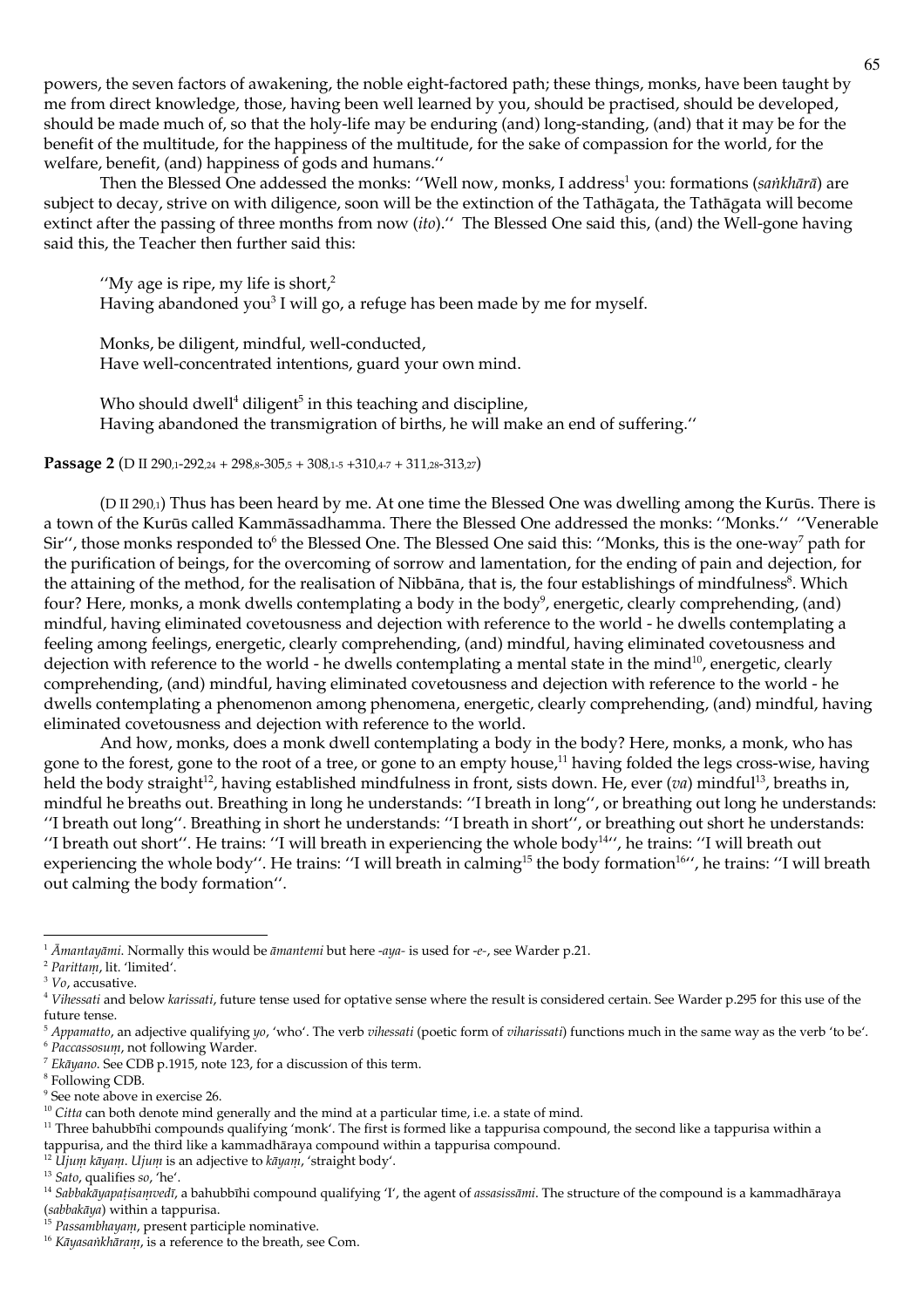Just as, monks, a skilled spin-maker<sup>1</sup>, or the apprentice of a spin-maker<sup>2</sup>, turning long<sup>3</sup> understands: "I am turning long", or turning short he understands: "I am turning short", just so, monks, a monk breathing in long or ... he trains. Thus he dwells contemplating a body in the body internally, or he dwells contemplating a body in the body externally, or he dwells contemplating a body in the body internally and externally. He<sup>4</sup> dwells contemplating the arising-nature<sup>5</sup> of the body<sup>6</sup>, or he dwells contemplating the vanishing-nature (*vayadhamma*) of the body, or he dwells contemplating the arising-and-vanishing-nature of the body. Or his mindfulness is established: "there is a body", just as far as for a measure of knowledge, [308] for a measure of mindfulness<sup>7</sup>. He dwells independent, and he is not attached<sup>8</sup> to anything in the world. Also<sup>9</sup> thus, monks, a monk dwells contemplating a body in the body.

And furthermore (puna ca param), monks, a monk walking understands: "I am walking", or standing he understands: "I am standing", or seated he understands: "I am seated", or lying down he understands: "I am lying down". Or however<sup>10</sup> his body is disposed (*panihito*), just so<sup>11</sup> he understands it. Thus he dwells contemplating a body in the body internally or ... and he is not attached to anything in the world. Also thus, monks, a monk dwells contemplating a body in the body (D II 292,24) ...

(D II 298.s) And how, monks, does a monk dwell contemplating a feeling among feelings? In this case, monks, a monk feeling a pleasant feeling understands: "I feel<sup>12</sup> a pleasant feeling", feeling an unpleasant feeling he understands: "I feel an unpleasant feeling". Feeling a non-unpleasant-and-non-pleasant<sup>13</sup> feeling he understands: "I feel a non-unpleasant-and-non-pleasant feeling". Or feeling a pleasant carnal (sāmisam) feeling he understands: "I feel a pleasant carnal feeling". Or feeling a pleasant spiritual<sup>14</sup> feeling he understands: "I feel a pleasant spiritual feeling". Or feeling an unpleasant carnal feeling he understands: "I feel an unpleasant carnal feeling". Or feeling an unpleasant spiritual feeling he understands: "I feel an unpleasant spiritual feeling". Or feeling a non-unpleasantand-non-pleasant carnal feeling he understands: "I feel a non-unpleasant-and-non-pleasant carnal feeling". Or feeling a non-unpleasant-and-non-pleasant spiritual feeling he understands: "I feel a non-unpleasant-and-nonpleasant spiritual feeling."

Thus he dwells contemplating a feeling among feelings internally, or he dwells contemplating a feeling among feelings externally, or he dwells contemplating a feeling among feelings internally and externally. He dwells contemplating the arising-nature of feelings, or he dwells contemplating the vanishing-nature of feelings, or he dwells contemplating the arising-and-vanishing-nature of feelings. Or his mindfulness is established: "there is feeling",<sup>15</sup> just as far as for a measure of knowledge, for a measure of mindfulness. He dwells independent, and he is not attached to anything in the world. Thus, monks, a monk dwells contemplating a feeling among feelings.

And how, monks, does a monk dwell contemplating a mental state in the mind? In this case, monks, a monk understands a mind with lust<sup>16</sup>: "it is a mind with lust", or he understands a mind without lust: "it is a mind without lust", or he understands a mind with anger: "it is a mind with anger", or he understands a mind without anger: "it is a mind without anger", or he understands a mind with delusion: [309] "it is a mind with delusion", or he understands a mind without delusion: "it is a mind without delusion", or he understands a contracted mind: "it is a contracted mind", or he understands a distracted mind: "it is a distracted mind", or he understands an elevated mind<sup>17</sup>: "it is an elevated mind", or he understands a non-elevated mind: "it is a non-elevated mind", or he understands a surpassable (sauttaram) mind: "it is a surpassable mind", or he understands an unsurpassable mind: "it is an unsurpassable mind", or he understands a concentrated mind: "it is a concentrated mind", or he understands an unconcentrated mind: "it is an unconcentrated mind", or he understands a liberated mind: "it is a liberated mind", or he understands an unliberated mind: "it is an unliberated mind".

Thus he dwells contemplating a mental state in the mind internally, or he dwells contemplating a mental state in the mind externally, or he dwells contemplating a mental state in the mind internally and externally. He

<sup>6</sup> Lit. 'in the body' or 'with reference to the body'.

 $1$  I.e., a turner.

<sup>&</sup>lt;sup>2</sup> Bhamakārantevāsī. I read it as a tappurisa compound, but it could also be understood as a kammadhāraya, i.e. 'an apprentice spin-maker'.  $3$  I.e., on a lathe.

 $4$  The  $v\bar{a}$  here certainly pertains to the various parts of this sentence, but it may also relate this sentence to the previous sentence, in which case one would translate 'Or he ...'. This argument could also be true of the previous paragraph but it would violate the tetrad structure of the Sutta. <sup>5</sup> Samudayadhamma. See CDB p.1927 note 178.

<sup>&</sup>lt;sup>7</sup> The use of 'measure' here could mean that the highest forms of ñana and sati are not intended.

<sup>&</sup>lt;sup>8</sup> Upādiyati, passive verb.

 $\frac{9}{2}$  Pi. As often is the case, pi here simply has a connective function, i.e. to connect each of the body contemplations to the others.

<sup>&</sup>lt;sup>10</sup> Yathā vathā vā, lit. 'or as as', distributive meaning of yathā.

<sup>&</sup>lt;sup>11</sup> Tathā tathā, lit. 'so so'. Because the relative pronoun is double (i.e., distributive in meaning), so is the correlative demonstrative pronoun.

<sup>&</sup>lt;sup>12</sup> Vedayānii. Normally this would be vedenii but here it appears with the fuller suffix -aya, see Warder p.21.

<sup>&</sup>lt;sup>13</sup> Adukkhamasukham, dvanda compound with -m- as junction consonant, i.e. 'neither unpleasant nor pleasant'.

<sup>&</sup>lt;sup>14</sup> Nirāmisam, lit. 'non-carnal'.

<sup>&</sup>lt;sup>15</sup> Atthi vedanā ti. It is not clear whether this is singular or plural as atthi in these constructions can mean both 'there is' and 'there are'. Vedanā being a feminine noun, the  $\bar{a}$  ending could either be singular or plural.

<sup>&</sup>lt;sup>16</sup> Note that pajānāti, 'understands', here has a direct object (in contrast to the section above), i.e. sarāgam cittam, 'a mind with lust'.

<sup>&</sup>lt;sup>17</sup> Mahaggatam (vā) cittam, lit '(or) a mind gone great'.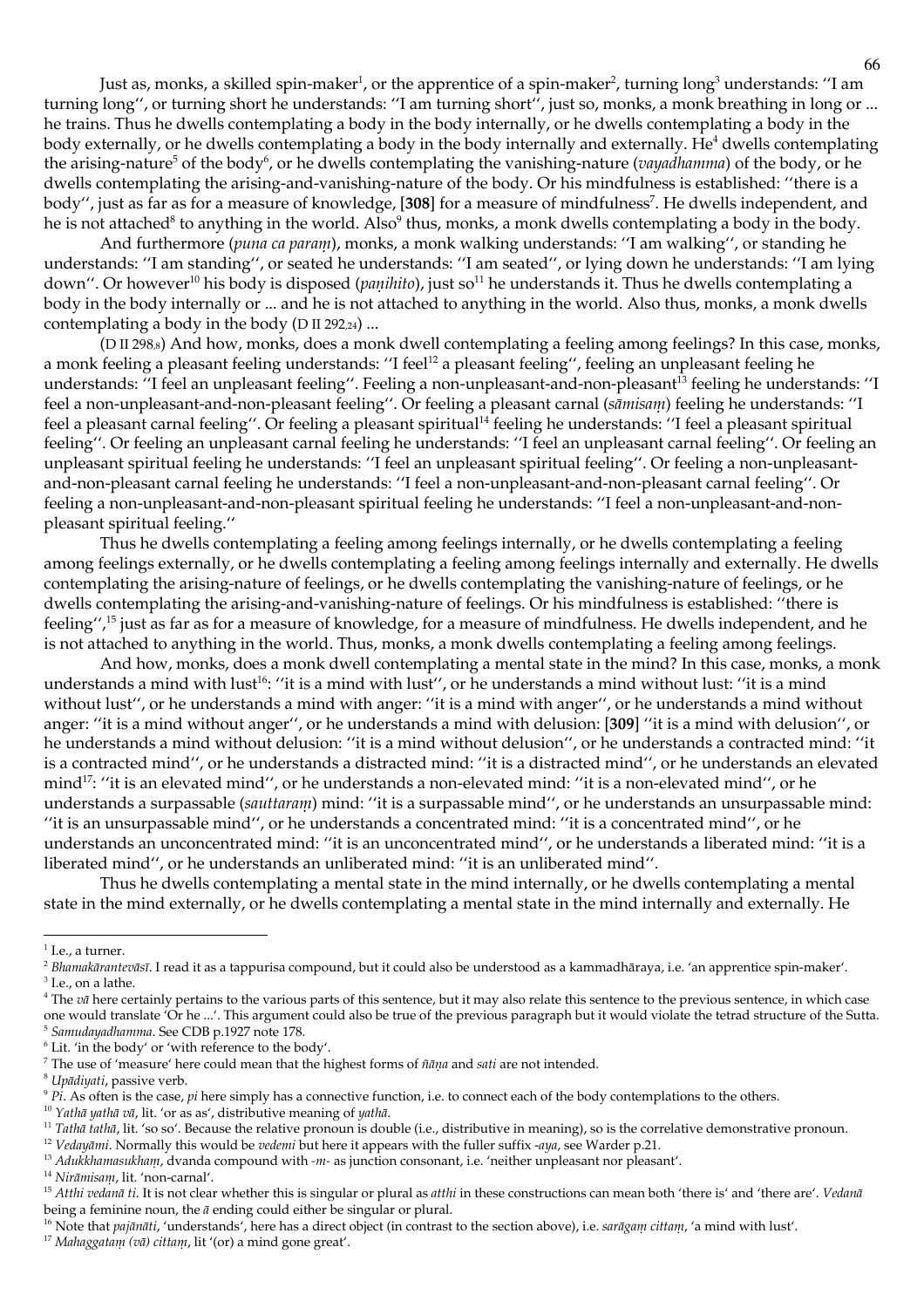dwells contemplating the arising-nature of the mind, or he dwells contemplating the vanishing-nature of the mind, or he dwells contemplating the arising-and-vanishing-nature of the mind. Or his mindfulness is established: "there is mind", just as far as for a measure of knowledge, for a measure of mindfulness. He dwells independent, and he is not attached to anything in the world. Thus, monks, a monk dwells contemplating a mental state in the mind.

And how, monks, does a monk dwell contemplating a phenomenon among phenomena? Here, monks, a monk dwells contemplating a phenomenon among phenomena, among the five hindrances<sup>1</sup>. And how, monks, does a monk dwell contemplating a phenomenon among phenomena, among the five hindrances?

Here, monks, a monk understands internally existing sensual desire<sup>2</sup>: "I have<sup>3</sup> sensual desire internally<sup>4</sup>", or he understands internally non-existing sensual desire: "I do not have sensual desire internally". How there is the arising (*upp* $\bar{a}$ *do*) of unarisen sensual desire that too (*ca*) he understands, how there is the abandoning of arisen sensual desire that too he understands, how there is the non-arising in future of abandoned sensual desire that too he understands.

He understands internally existing ill-will: "I have ill-will internally", or he understands internally nonexisting ill-will: "I do not have ill-will internally". How there is the arising of unarisen ill-will that too he understands, how there is the abandoning of arisen ill-will that too he understands, how there is the non-arising in future of abandoned ill-will that too he understands.

He understands internally existing sloth and torpor: "I have sloth and torpor internally" ... (how) there is the non-arising in future of (abandoned) sloth and torpor that too he understands.

He understands internally existing restlessness and worry: "I have [310] restlessness and worry internally" ... (how) there is the non-arising in future of (abandoned) restlessness and worry that too he understands.

He understands internally existing doubt: "I have doubt internally" ... how there is the non-arising in future of abandoned doubt that too he understands.

Thus he dwells contemplating a phenomenon among phenomena internally, or he dwells contemplating a phenomenon among phenomena externally, or he dwells contemplating a phenomenon among phenomena internally and externally. He dwells contemplating the arising-nature of phenomena, or he dwells contemplating the vanishing-nature of phenomena, or he dwells contemplating the arising-and-vanishing-nature of phenomena. Or his mindfulness is established: "there are phenomena", just as far as for a measure of knowledge, for a measure of mindfulness. He dwells independent, and he is not attached to anything in the world. Thus, monks, a monk dwells contemplating a phenomenon among phenomena, among the five hindrances.

And furthermore, monks, a monk dwells contemplating a phenomenon among phenomena, among the five groups of grasping. And how, monks, does a monk dwell contemplating a phenomenon among phenomena, among the five groups of grasping? Here, monks, a monk knows<sup>5</sup>: "thus is form, thus is the origination of form, thus is the passing away of of form - thus is feeling, thus is the origination of feeling, thus is the passing away of feeling - thus is perception, thus is the origination of perception, thus is the passing away of perception - thus are volitional formations, thus is the origination of volitional formations, thus is the passing away of volitional formations - thus is consciousness, thus is the origination of consciousness, thus is the passing away of consciousness", thus he dwells contemplating a phenomenon among phenomena internally, or ... thus, monks, a monk dwells contemplating a phenomenon among phenomena, among the five groups of grasping.

And furthermore, monks, a monk dwells contemplating a phenomenon among phenomena, among the six internal and external sense bases (āyatanesu). And how, monks, does a monk dwell contemplating a phenomenon among phenomena, among the six internal and external sense bases? Here, monks, a monk understands the eye, and he understands forms<sup>6</sup>, and which fetter (samyojana) arises dependent on (paticca) that duality<sup>7</sup> that too (ca) he understands, and how there is the arising of an unarisen fetter that too he understands, and how there is the abandonment of an arisen fetter that too he understands, and how there is the non-arising in future of an abandoned fetter that too he understands ... he understands the ear, and he understand sounds ... etc ... he understands the nose, and he understands odours ... etc ... [311] he understands the tongue, and he understands

- $6$  Rūpe. I take this as an accusative plural, although the usual form is  $r\bar{u}p\bar{a}ni$ .
- 7 Tadubhayam, kammadhāraya compound.

<sup>&</sup>lt;sup>1</sup> Note that pañcasu nīvaraņesu agrees with dhammesu, nīvaraņesu being a noun in apposition to dhammesu, the two qualifying each other. Thus one could translate '(a phenomenon) among phenomena which are the five hindrances' or '(a phenomenon) among the phenomena of the five hindrances'.

<sup>&</sup>lt;sup>2</sup> Santam (vā) ajjhattam kāmacchandam. This phrase can be interpreted in several ways: 1. It is the direct object of pajānāti (this is how I read it); 2. It is an accusative of specification of state, concerning internally existing sensual desire, he understands: ... ' (see Warder p.17); 3. It is an accusative absolute construction, 'when sensual desire is existing, he understands: ...'. The third possibility is unlikely as this is a rare construction in Pali. These possibilities also apply to the following text concerned with the other four hindrances and the factors of awakening. <sup>3</sup> Atthi me, lit. 'there is of me'.

<sup>&</sup>lt;sup>4</sup> Note that *ajjhattam* does not agree with  $k\bar{a}$  *macchando* and thus it must be an adverb rather than an adjective.

 $5$  Again, the *ii* at the end (*viññāṇassa atthagamo ti*) signifies thinking, perceiving, or knowing (see Warder p.36).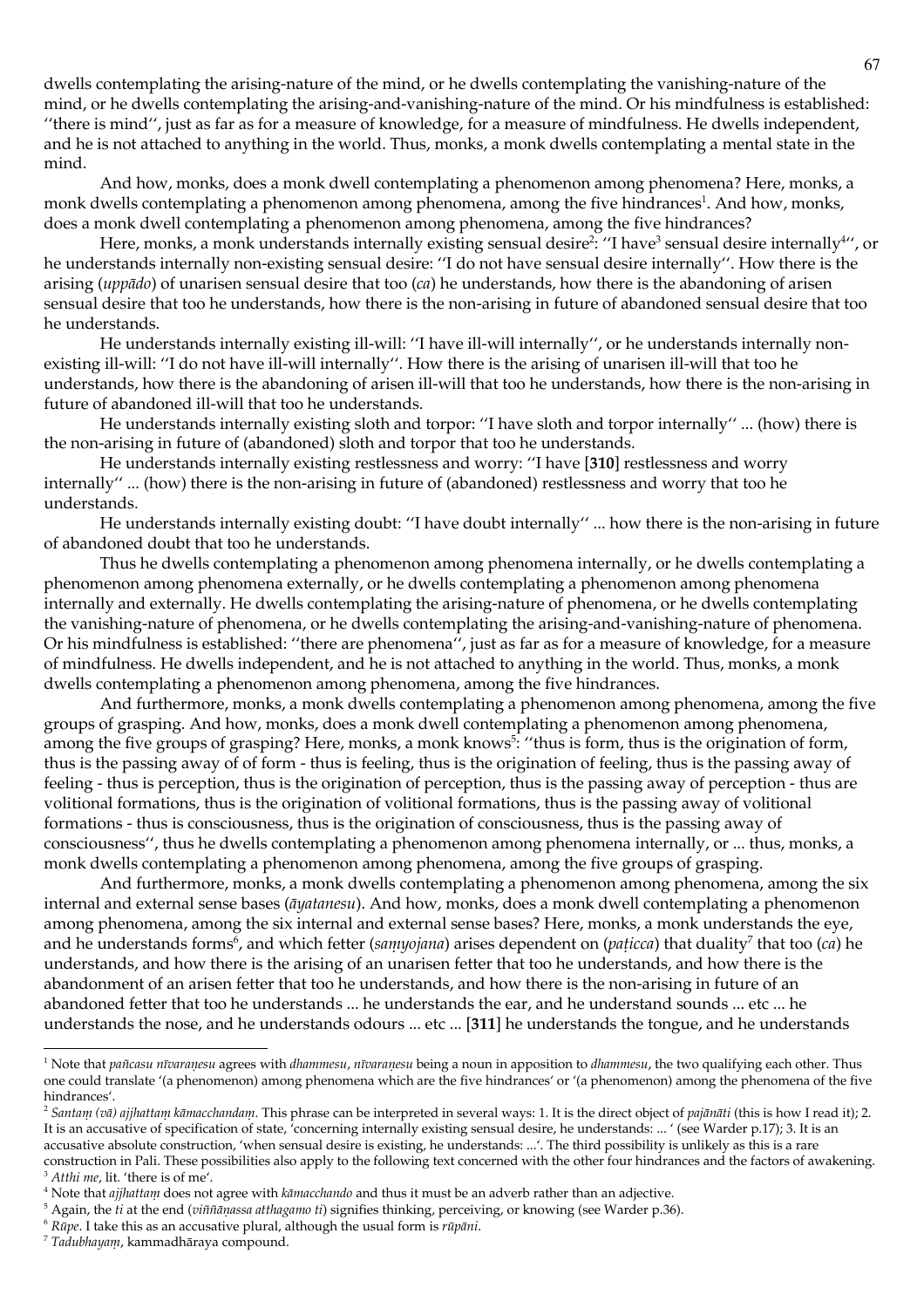tastes ... etc ... he understands the body, and he understands touchables<sup>1</sup> ... etc ... and he understands the mind, and he understands phenomena<sup>2</sup>, and which fetter arises dependent on that duality that too he understands, and how there is the arising of an unarisen fetter that too he understands, and how there is the abandonment of an arisen fetter that too he understands, and how there is non-arising in future of an abandoned fetter that too he understands. Thus he dwells contemplating a phenomenon among phenomena internally, or he dwells contemplating a phenomenon among phenomena externally, or he dwells contemplating a phenomenon among phenomena internally and externally. He dwells contemplating the origination-nature of phenomena, or he dwells contemplating the vanishing-nature of phenomena, or he dwells contemplating origination-and-vanishing-nature of phenomena. Or his mindfulness is established: "there are phenomena", just as far as for a measure of knowledge, for a measure of mindfulness. He dwells independent, and he is not attached to anything in the world. Thus, monks, a monk dwells contemplating a phenomenon among phenomena, among the internal and external sense bases.

And furthermore, monks, a monk dwells contemplating a phenomenon among phenomena, among the seven factors of awakening. And how, monks, does a monk dwell contemplating a phenomenon among phenomena, among the seven factors of awakening? Here, monks, a monk understands the internally existing mindfulness factor of awakening<sup>3</sup>:<sup>4</sup> "I have the mindfulness factor of awakening internally". Or he understands the internally non-existing mindfulness factor of awakening: "I do not have the mindfulness factor of awakening internally". And how there is the arising of the unarisen mindfulness factor of awakening that too he understands, and how there is the fulfilment through development of the arisen mindfulness factor of awakening that too he understands ... or the internally existing investigation of phenomena factor of awakening ... etc ... or the internally existing energy factor of awakening ... etc ... or the internally existing joy factor of awakening ... etc ... or the internally existing tranquillity factor of awakening ... etc ... or the internally existing concentration factor of awakening ... etc ... or he understands the internally existing equanimity factor of awakening: "I have the equanimity factor of awakening internally". Or he understands the internally non-existing equanimity factor of awakening: "I do not have the equanimity factor of awakening internally". And how there is the arising of the unarisen equanimity factor of awakening that too he understands, and how there is the fulfilment through development of the arisen equanimity factor of awakening that too he understands. Thus he dwells contemplating a phenomenon among phenomena internally, or he dwells comtemplating a phenomenon among phenomena externally, or he dwells contemplating a phenomenon among phenomena internally and externally. [312] He dwells contemplating the origination-nature of phenomena, or he dwells comtemplating the vanishing-nature of phenomena, or he dwells contemplating the origination-and-vanishing-nature of phenomena. Or his mindfulness is established: "there are phenomena", just as far as for a measure of knowledge, for a measure of mindfulness. He dwells independent, and he is not attached to anything in the world. Thus, monks, a monk dwells contemplating a phenomenon among phenomena, among the seven factors of awakening.

And furthermore, monks, a monk dwells contemplating a phenomenon among phenomena, among the four noble truths. And how, monks, does a monk dwell contemplating a phenomenon among phenomena, among the four noble truths? Here, monks, a monk understands according to reality<sup>5</sup>: "this is suffering", he understands according to reality: "this is the origin of suffering", he understands according to reality: "this is the cessation of suffering", he understands according to reality: "this is the path leading to the cessation of suffering".

And what (katamañ), monks, is the noble truth of suffering? Birth is suffering, old age is suffering, illness is suffering, and (pi) death is suffering; sorrow, lamentation, pain, grief, and despair too (pi) are suffering; also, which he is desiring<sup>6</sup> (that) he does not obtain, that too is suffering; in brief the five groups of attachment are suffering (D II 305,5) ...

(D II 308,1) And what, monks, is the noble truth of the origin of suffering? This craving which is leading to again-existence<sup>8</sup>... that is, craving for sensuality, craving for existence, craving for non-existence (D II 308,5) ...

(D II 310,4) And what, monks, is the noble truth of the cessation of suffering? Which<sup>9</sup> is the remainderless fading away and cessation, the abandoning, the relinquishment, the freeing, the non-clinging to that very (yeva) craving  $(D II 310<sub>7</sub>)$  ...

(D II 311,2s) And what, monks, is the noble truth of the path leading to the cessation of suffering? Just this noble eightfold path, that is, right view, right intention, right speech, right action, right livelihood, right effort, right mindfulness, right concentration.

<sup>&</sup>lt;sup>1</sup> I.e., objects.

<sup>&</sup>lt;sup>2</sup> Dhamme, here refers to things knowable by the mind.

<sup>&</sup>lt;sup>3</sup> Satisambojjhangam, is a tappurisa compound (sambojjhangam) within a kammadhāraya, lit. 'the factor of awakening which is mindfulness'.  $4$  For the grammatical understanding of santam (vā) ajjhattam satisambojjhangam see note above pertaining to the five hindrances.

<sup>&</sup>lt;sup>5</sup> Yathābhūtam, adverb.

 $6$  I.e., that which he desires. Iccham, present participle.

 $^7$  I.e., he does not obtain what he desires.

<sup>&</sup>lt;sup>8</sup> Tanhā ponobhavikā, lit. 'again-existence craving', ponobhavikā being an adjective to tanhā.

<sup>&</sup>lt;sup>9</sup> I.e., that which.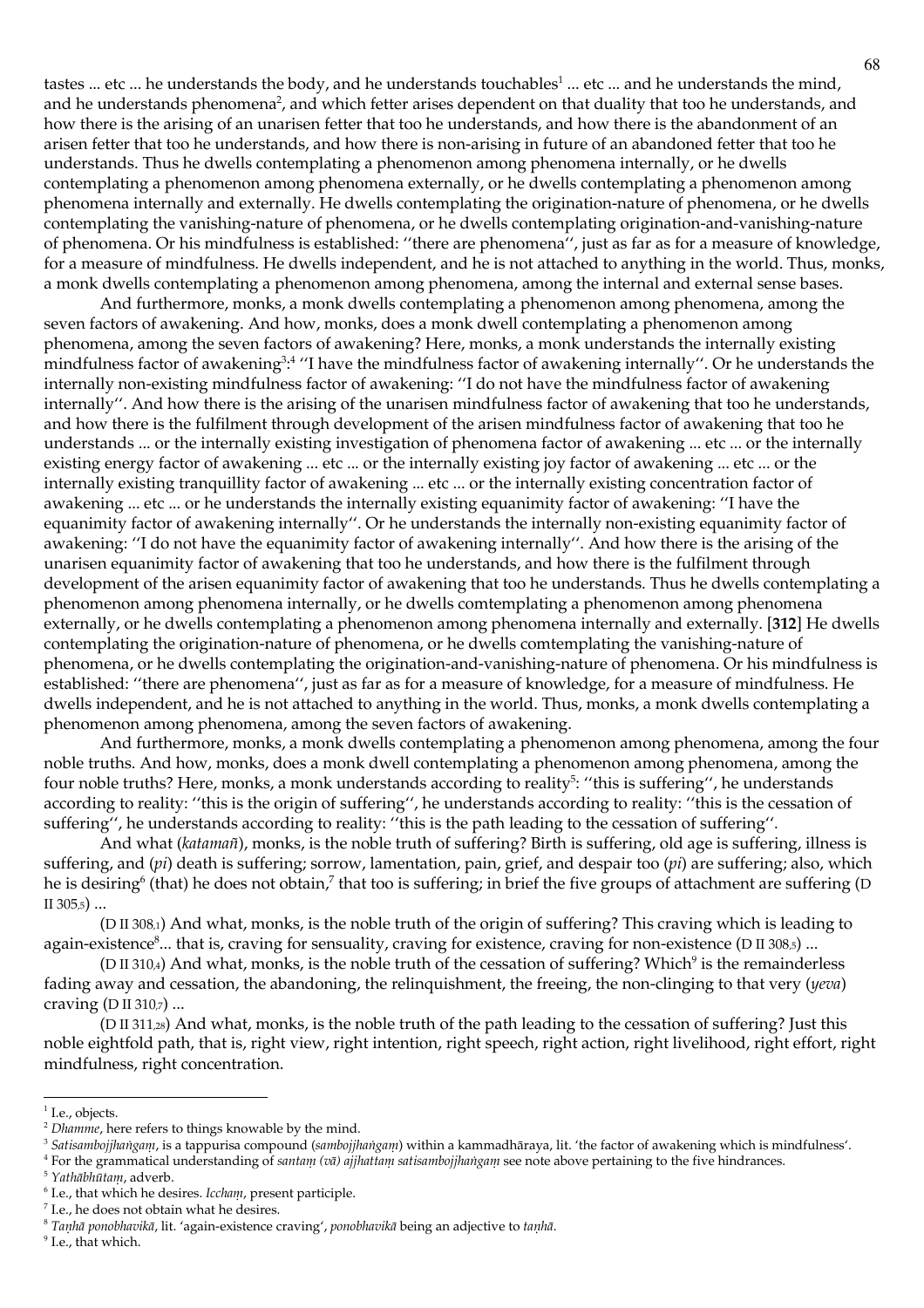And what, monks, is right view? What  $(ya_{ij})$ , monks, is the knowledge about suffering<sup>1</sup>, the knowledge about the origination of suffering, the knowledge about the cessation of suffering, (and) the knowledge about the path leading to the cessation of suffering, this, monks, is called right view.

And what, monks, is right intention? The intention of renunciation, the intention of non-ill-will, the intention of non-cruelty, this, monks, is called right intention.

And what, monks, is right speech? The abstention from false speech, the abstention from malicious speech, the abstention from harsh speech, the abstention from frivolous chatter<sup>2</sup>, this monks, is called right speech.

[313] And what, monks, is right action? The abstention from the killing of living beings, the abstention from the taking of the ungiven, the abstention from wrong conduct with reference to sensual pleasures, this, monks, is called right action.

And what, monks, is right livelihood? Here, monks, a noble disciple, having abandoned wrong livelihood, makes (kappeti) a living through right livelihood, this, monks, is called right livelihood.

And what, monks, is right effort? Here, monks, a monk produces desire, makes an effort (vāyamati), initiates energy, applies the mind, (and) strives (*padalati*) for the non-arising of unarisen, bad, unwholesome states. He produces desire, makes an effort, initiates energy, applies the mind, (and) strives for the abandoning of arisen, bad, unwholesome states. He produces desire, makes an effort, initiates energy, applies the mind, (and) strives for the arising of unarisen, wholesome states. He produces desire, makes an effort, initiates energy, applies the mind, (and) strives for the persistence, non-decay, more-state, abundance, development, (and) fulfilment of arisen, wholesome states. This, monks, is called right effort.<sup>3</sup>

And what, monks, is right mindfulness? Here, monks, a monk dwells contemplating a body in the body, energetic, clearly comprehending, mindful, having eliminated covetousness and dejection with reference to the world, among feelings ... etc ... in the mind ... etc ... he dwells contemplating a phenomenon among phenomena, energetic, clearly comprehending, mindful, having eliminated covetousness and dejection with reference to the world. This, monks, is called right mindfulness.<sup>4</sup>

And what, monks, is right concentration? Here, monks, a monk, having become completely (eva) separated from sensuality, having become separated from unwholsome states, having entered, dwells in the first jhāna, which has initial application, sustained application, and joy and happiness born of separation. Due to the calming<sup>5</sup> of initial application and sustained application, having entered, he dwells in the second jhāna, which is internally serene, which is a state of unification of mind, which is without initial application, which is without sustained application, (and) which has joy and happiness born of concentration. Due to the fading of joy, he dwells equanimous, mindful and clearly comprehending, and he experiences happiness with the body, (and) having entered, he dwells in the third jhana, that about which<sup>6</sup> the noble ones declare: "The equanimous and mindful one has a happy abiding." Due to the abandonment of happiness and due to the abandonment of suffering, (and) due to the previous passing away of joy and dejection, having entered, he dwells in the fourth jhana, which is without suffering, which is without happiness, (and) which has purity of mindfulness by equanimity<sup>7</sup>. This, monks, is called right concentration.<sup>8</sup>

This, monks, is called the noble truth of the path leading to the cessation of suffering. (D II 313,27)

## Re-translation into Pali (Vin I 278,9-14) and (D I 118,2-4)

# **Exercise 28**

Passage 1 (D II 122,1-129,35 + 134,19-136,24)

Then the Blessed One, having dressed at the time of morning, having taken bowl and robe, entered Vesālī for alms, (and) having walked for alms in Vesālī, returned from almsround<sup>9</sup> after the meal<sup>10</sup>, (and) having looked at

<sup>9</sup> Pindapātapațikanto = pindapāta + pațikanta ('returned', past participle), bahibbīhi compound structured like a tappurisa, agreeing with Bhagavā.

<sup>&</sup>lt;sup>1</sup> Locative of reference.

<sup>&</sup>lt;sup>2</sup> Samphappalāpā. This compound can be understood in several ways. It could be regarded as a dvanda compound, '(from) frivolity and chatter/nonsense', or as a tappurisa compound, '(from) the nonsense of frivolity', or as a kammadhāraya, which is how I have read it.

<sup>&</sup>lt;sup>3</sup> See also CDB p.1709.

 $4$  See also CDB  $\bar{p}$ .1627.

<sup>&</sup>lt;sup>5</sup> Vūpasamā, ablative of cause.

<sup>&</sup>lt;sup>6</sup> Yan tam, patient of ācikkhanti, 'declare'.

 $^7$  Upekhāsatipārisuddhim = upekhā + sati + pārisuddhim. This compound can be deconstructed in several ways. One alternative translation would be 'purity of equanimity and mindfulness'.

<sup>&</sup>lt;sup>8</sup> See also CDB p.1762.

<sup>&</sup>lt;sup>10</sup> Pacchābhattam, seems to be an adverb to pindapātapatikkanto.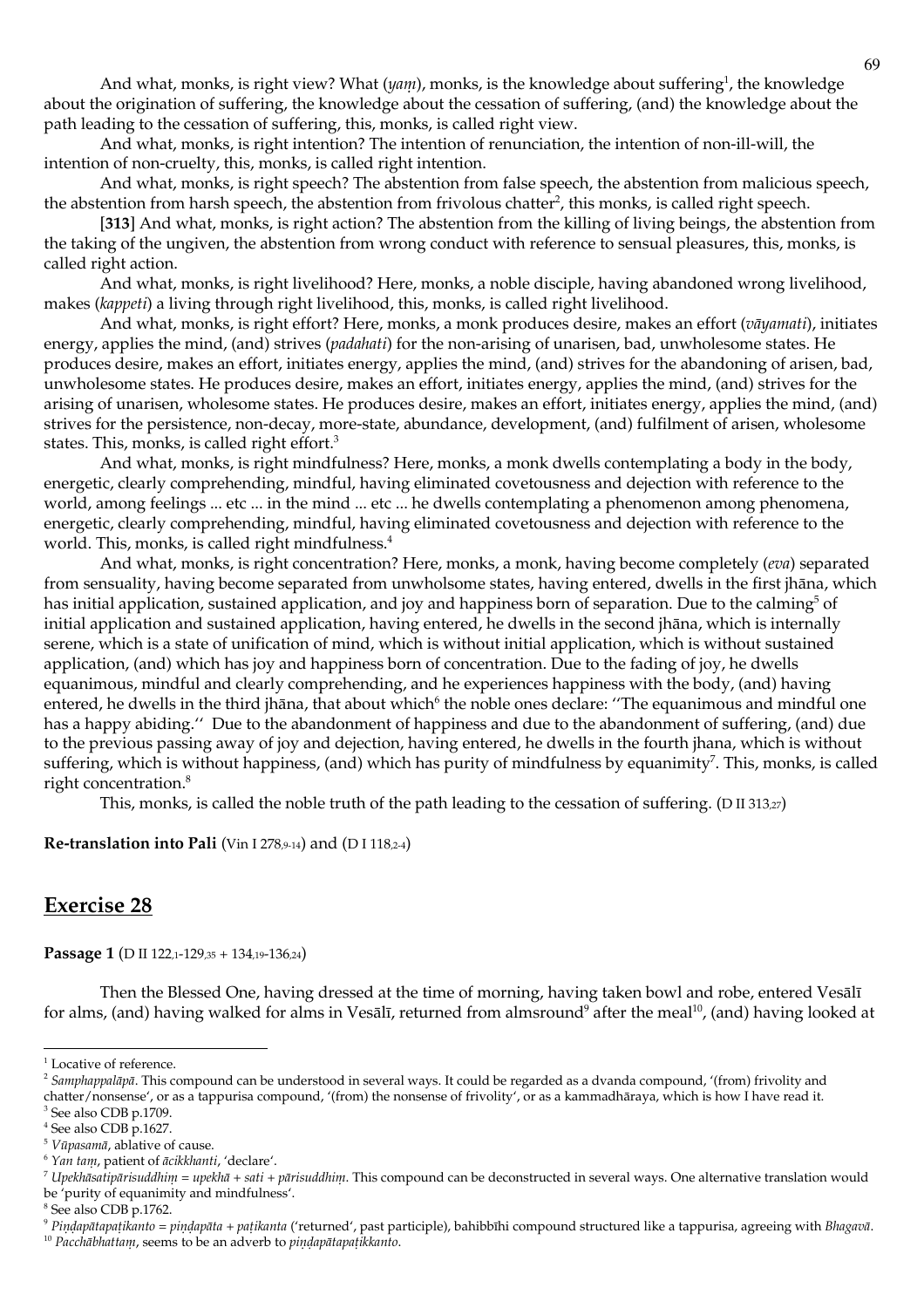(apaloketvā) Vesālī with the elephant look<sup>1</sup>, he addressed Venerable Ānanda: "This, Ānanda, will be the Tathāgata's last<sup>2</sup> seeing of Vesālī. Let us go, Ānanda, let us approach<sup>3</sup> Bhaņḍagāma." Saying "yes, Venerable Sir", Venerable Ananda consented to the Blessed One. Then the Blessed One, together with a large group of monks, approached Bhandagāma. There the Blessed One dwelt in Bhandagāma.

There the Blessed One addressed the monks: "Monks, due to the non-awakening to, due to the nonpenetration of four things, thus indeed (*eva*) this long time has been transcirculated, transmigrated, by me and by you<sup>4</sup>. Of which four? Monks, due to the non-awakening to, due to the non-penetration of noble virtue, thus indeed this long time has been transcirculated, transmigrated, by me and by you. Monks, due to the non-awakening to, due to the non-penetration of noble concentration, thus indeed this long time has been transcirculated, transmigrated, by me and by you. Monks, due to the non-awakening to, due to the non-penetration of noble wisdom, thus indeed this long time has been transcirculated, transmigrated, by me and by you. Monks, due to the non-awakening to, due to the non-penetration of noble liberation, thus indeed this long time has been transcirculated, transmigrated, by me and by you. With reference to this, monks, noble virtue has been awakened to, has been penetrated, noble concentration has been awakened to, has been penetrated, noble wisdom has been awakened to, has been penetrated, noble liberation has been awakened to, has been penetrated, craving for existence has been annihilated, [323] the conduit to existence has been exhausted, now there is no again-existence." The Blessed One said this, (and) the Well-gone having said this, the Teacher then further said this:

"Virtue, concentration, wisdom, and unsurpassed liberation $5$ , These things have been awakened to by the famous Gotama.

Thus the Buddha, having directly known<sup>6</sup> (it), declared the Dhamma to the monks, The end-maker of suffering, the teacher, the seer, has become extinct<sup>7</sup>."

Also there the Blessed One, dwelling in Bhandagāma, often indeed gave (karoti) this Dhamma talk<sup>8</sup> to the monks: "Thus is virtue, thus is concentration, thus is wisdom, concentration supplied with virtue has great-fruit, great-benefit, wisdom supplied with concentration has great-fruit, great-benefit, the mind supplied with wisdom is even  $(cva)$  rightly freed from the outflowings, that is, from the outflowing of sensuality, from the outflowing of existence, from the outflowing of views, from the outflowing of ignorance."

Then the Blessed One having dwelt as-desired<sup>9</sup> in Bhandagāma, addressed Venerable Ānanda: "Let us go Ānanda, let us approach Hatthigāma ... etc ... Ambagāma ... Jambugāma ... Bhoganagara." (Saying) "yes, Venerable Sir", Venerable Ananda consented to the Blessed One. Then the Blessed One, together with a large group of monks, approached Bhoganagara.

There, in Bhoganagara, the Blessed One dwelt at the Ananda Shrine. There the Blessed One addressed the monks: "Monks, I will teach you these<sup>10</sup> four great standards<sup>11</sup>, listen to it, attend well, I will speak." Saying "yes, Venerable Sir", those monks consented to the Blessed One. The Blessed One said this: "Here, monks, a monk might say this (evam): 'That, friend, has been heard by me in the presence of the Blessed One, received in (his) presence: "This is Dhamma, this is Vinaya, this is the Teacher's dispensation";' monks, the statement<sup>12</sup> of that monk should not be delighted in, should not be criticized. Not having delighted, not having criticized, (but) having well learned<sup>13</sup> those words and expressions, (they) should be checked in the text, reviewed in the discipline. If they, being checked in the text, being reviewed in the discipline<sup>14</sup>, neither have a place<sup>15</sup> in the text nor are seen in the discipline, here a conclusion should be arrived at<sup>16</sup>: 'Surely, this is not the speech of that Blessed One, and it has been badly grasped by this monk<sup>17</sup>'; thus, monks, verily (hi) this you should reject. (But) if they, being checked in the text, being

 $2$  Pacchimakam, seems to mean much the same as pacchimam.

<sup>&</sup>lt;sup>1</sup> Nāgāpalokitam = nāga ('elephant') + apalokitam ('look'). Apalokitam is a neuter noun according to DP and thus here is a noun in apposition to blagavā and therefore part of the agent. Note how the root apa-lok occurs in both the sentence verb and in the agent.

<sup>&</sup>lt;sup>3</sup> Upasankamissāma, future tense used to express determination or decision, see Warder p.55.

<sup>&</sup>lt;sup>4</sup> Mamañ c'eva tumhākañ ca, agent genitive, see Warder p.57.

<sup>&</sup>lt;sup>5</sup> I read anuttarā as an adjective qualifying vimutti. Alternatively it could qualify all four nouns, see Warder pp.60-61.

<sup>&</sup>lt;sup>6</sup> Abhiññāya, following CDB.

<sup>&</sup>lt;sup>7</sup> I.e., has attained the extinction of defilements, see Com.

 $8$  For this expression see notes to exercise 24, at the end of passage 1.

<sup>&</sup>lt;sup>9</sup> Yathābhirantam, past participle functioning as adverb to viharitvā.

<sup>&</sup>lt;sup>10</sup> Me should read 'me = ime, the apostrophe is missing in Warder's text.

<sup>&</sup>lt;sup>11</sup> Mahāpadese, lit. 'great places'.

<sup>&</sup>lt;sup>12</sup> Bhāsitam, past participle used as noun.

<sup>&</sup>lt;sup>13</sup> Uggahetvā, lit. <sup>7</sup>having (well) grasped'.

<sup>&</sup>lt;sup>14</sup> Otāriyamānāni and sandissiyamānāni are passive causative present participles.

<sup>&</sup>lt;sup>15</sup> Otarati, here active. See DP for meaning.

<sup>&</sup>lt;sup>16</sup> Gantabbam, lit. 'should be gone to', see PED.

<sup>&</sup>lt;sup>17</sup> Imassa bhikkhuno, subjective genitive.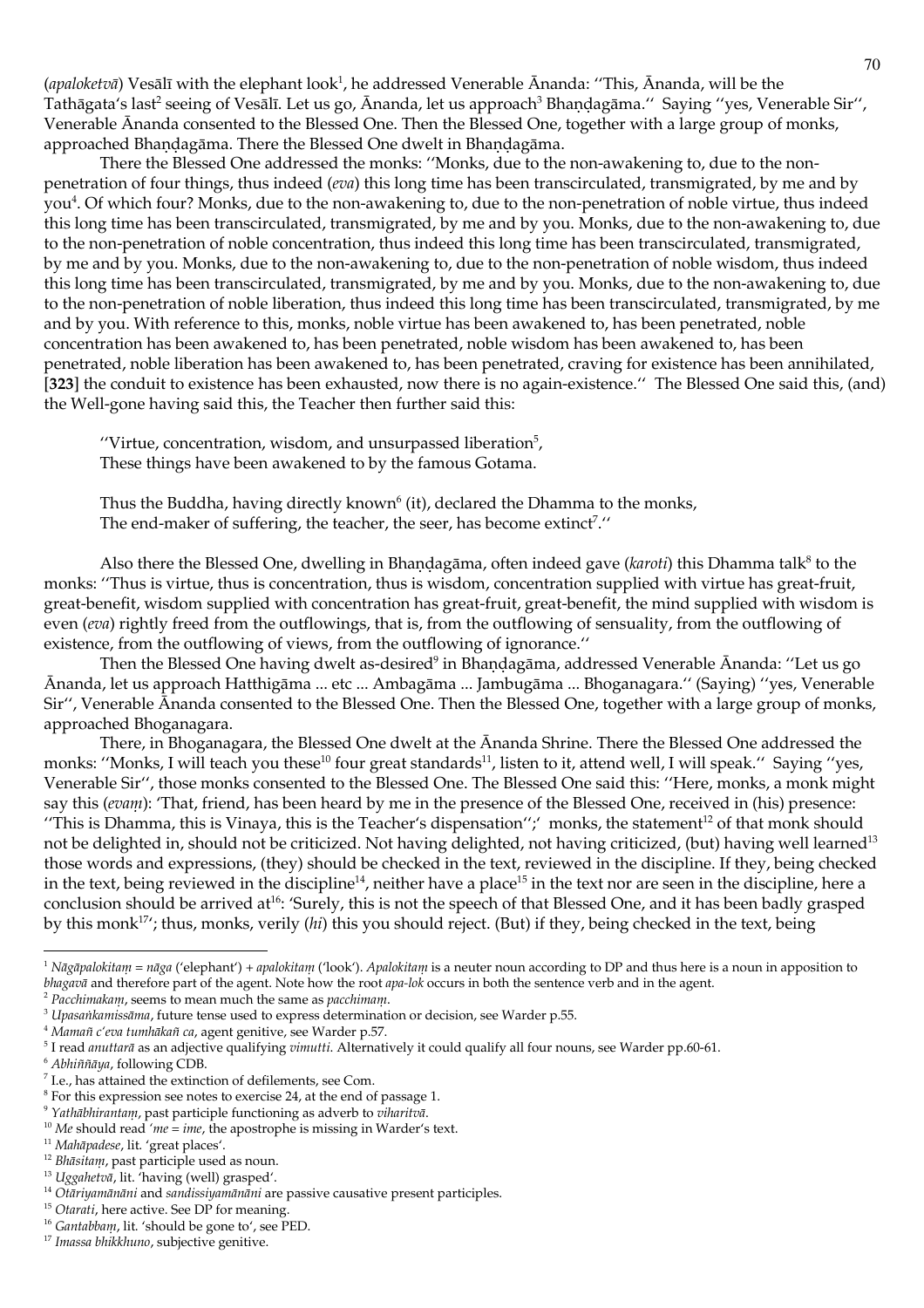reviewed in the discipline, do (*eva*) have a place in the text and are seen in the discipline, here a conclusion should be arrived at: [324] 'Surely, this is the speech of that Blessed One, and it has been well grasped by this monk.' Monks, you should remember this first great standard. But here, monks, a monk might say this: 'In a dwelling named such and such (anukasmim) a group (of monks) dwells with elders, with leaders<sup>1</sup>. (This) has been heard by me in the presence of that group, received in (its) presence: "This is Dhamma, this is Vinaya (D II 124.23) ... (D II 125,1) 'Surely this is the speech of that Blessed One, and it has been well grasped by that group.' Monks, you should remember this second great standard. But here, monks, a monk might say this: 'In a dwelling named such and such many senior monks dwell who are learned<sup>2</sup>, who have mastered the tradition<sup>3</sup>, who are memorizers of the Dhamma, who are memorizers of the Vinaya, who are memorizers of the matrix<sup>4</sup>. (This) has been heard by me in the presence of those seniors, received in (their) presence: "This is Dhamma, this is Vinaya (D II 125,  $\mu$ ) ... (D II 125,  $\alpha$ ) Monks, you should remember this third great standard. But here, monks, a monk might say this: 'In a dwelling named such and such one senior monks dwells who is learned, who has mastered the tradition, who is a memorizer of the Dhamma, who is a memorizer of the Vinaya, who is memorizer of the matrix. (This) has been heard by me in the presence of that senior (monk), received in (his) presence: "This is Dhamma, this is Vinaya (D II 125,27) ... (D II 126,2) Monks, you should remember this fourth great standard<sup>5</sup>." "Monks, you should remember these four great standards." (D II 126,5) ...

(D II 126,14) Then the Blessed One having dwelt in Bhoganagara as-desired, addressed Venerable Ānanda: "Let us go, Ananda, let us approach Pāvā. Saying "yes, Venerable Sir", Venerable Ananda consented to the Blessed One. Then the Blessed One, together with a large group of monks, approached Pāvā. There, in Pāvā, the Blessed One dwelt in the mango grove of Cunda the son of a smith. (And) Cunda the son of a smith heard: "They say (kira) the Blessed One has arrived at Pāvā (and) he dwells in Pāvā in my mango grove." Then Cunda the son of a smith approached the Blessed One, (and) having approached, having bowed to the Blessed One, he sat down to one side<sup>6</sup>. (And) the Blessed One instructed, inspired, gladdened, and delighted Cunda the son of a smith, who was seated to one side, with Dhamma talk. Then Cunda the son of a smith, instructed, inspired, gladdened, and delighted with Dhamma talk by the Blessed One, said this to the Blessed One: "Venerable Sir, let the Blessed One consent to a meal by me for tomorrow together with the group of monks." The Blessed One consented through the state of silence. Then Cunda the son of a smith, [325] having understood the consent of the Blessed One, having arisen from the seat, having bowed to the Blessed One, having made reverence, left. Then Cunda the son of a smith, after the passing of that night, having caused delicious non-staple (and) staple food to be prepared in his own house, including (ca) much tender pork<sup>7</sup>, caused the time to be announced to the Blessed One: "Venerable Sir, it is time; the meal is ready<sup>8</sup>." Then the Blessed One, having dressed at the time of morning, having taken bowl and robe, approached the house of Cunda the son of a smith together with the group of monks, (and) having approached, he sat down on the prepared seat, (and) having sat down the Blessed One addressed Cunda the son of a smith: "Cunda, which tender pork has been prepared by you<sup>9</sup>, with that serve<sup>10</sup> me, but which other non-staple (and) staple food has been prepared, with that serve the group of monks." Saying "yes, Venerable Sir", Cunda the son of a smith, having consented to the Blessed One, which was the prepared tender pork, with that he served the Blessed One, but which other non-staple (and) staple food had been prepared, with that he served the group of monks. Then the Blessed One addressed Cunda the son of a smith: "Cunda, which is your leftover tender pork, bury that in a pit; Cunda, I do not see anyone<sup>11</sup>, in the world with gods<sup>12</sup>, with Māra, with brahmas, in the generation (*pajāya*) with ascetics and brahmins<sup>13</sup>, with (its) kings and people<sup>14</sup>, for whom that food<sup>15</sup> would be properly digested<sup>16</sup> except for the Tathāgata." Saying "yes, Venerable Sir", Cunda the son of a smith, having assented to the Blessed One, which was the leftover tender pork, having burried that in a pit, approached the Blessed One, (and) having approached,

<sup>16</sup> Sammāpariņāmam gaccheyya, lit. 'would go to perfect digestion'.

<sup>&</sup>lt;sup>1</sup> Sapāmokkho. Note the singular forms of satthero and sapāmokkho to agree with sangha, but I take the meaning to be plural.

<sup>&</sup>lt;sup>2</sup> Bahussutā, lit. 'who have heard much'.

 $3 \bar{A}$ gatāgamā = āgata ('come'/'learnt'/'mastered') + āgama ('tradition').

<sup>&</sup>lt;sup>4</sup> Mātikadharā. Mātika may refer to the Pātimokkha, see introduction to the Kankhāvitaranī.

 $5$  It is not clear to me why there is a  $ti$  here when the Buddha continues to speak in the next sentence.

<sup>&</sup>lt;sup>6</sup> There seems to be a punctuation fault here in Warder's book and the PTS edition. Surely a full stop is required as the subject of the sentence changes.

 $7$  Sūkaramaddava, the exact meaning of this compound has been much debated.

 $<sup>8</sup>$  In effect two separate sentences.</sup>

<sup>&</sup>lt;sup>9</sup> I.e. 'that tender pork which ...', this is not a question but rather the typical Pali way of starting a sentence with a relative clause.

<sup>&</sup>lt;sup>10</sup> Parivisa, imperative.

 $11$  Tam, lit. 'him'.

<sup>&</sup>lt;sup>12</sup> Sadevake, the -ke ending probably signifies a transformation from noun to adjective. It is singular to agree with 'world' but may still refer to many gods.

<sup>&</sup>lt;sup>13</sup> Note the feminine *brāhmaņiyā* here to agree with *pajāya*. It seems *pajāya* here is a reference to the *present* generation.

 $^{14}$  See PED.

<sup>&</sup>lt;sup>15</sup> Paribluttanu, lit. 'the eaten', is past participle and here seems to be used as a noun, see Warder p.41.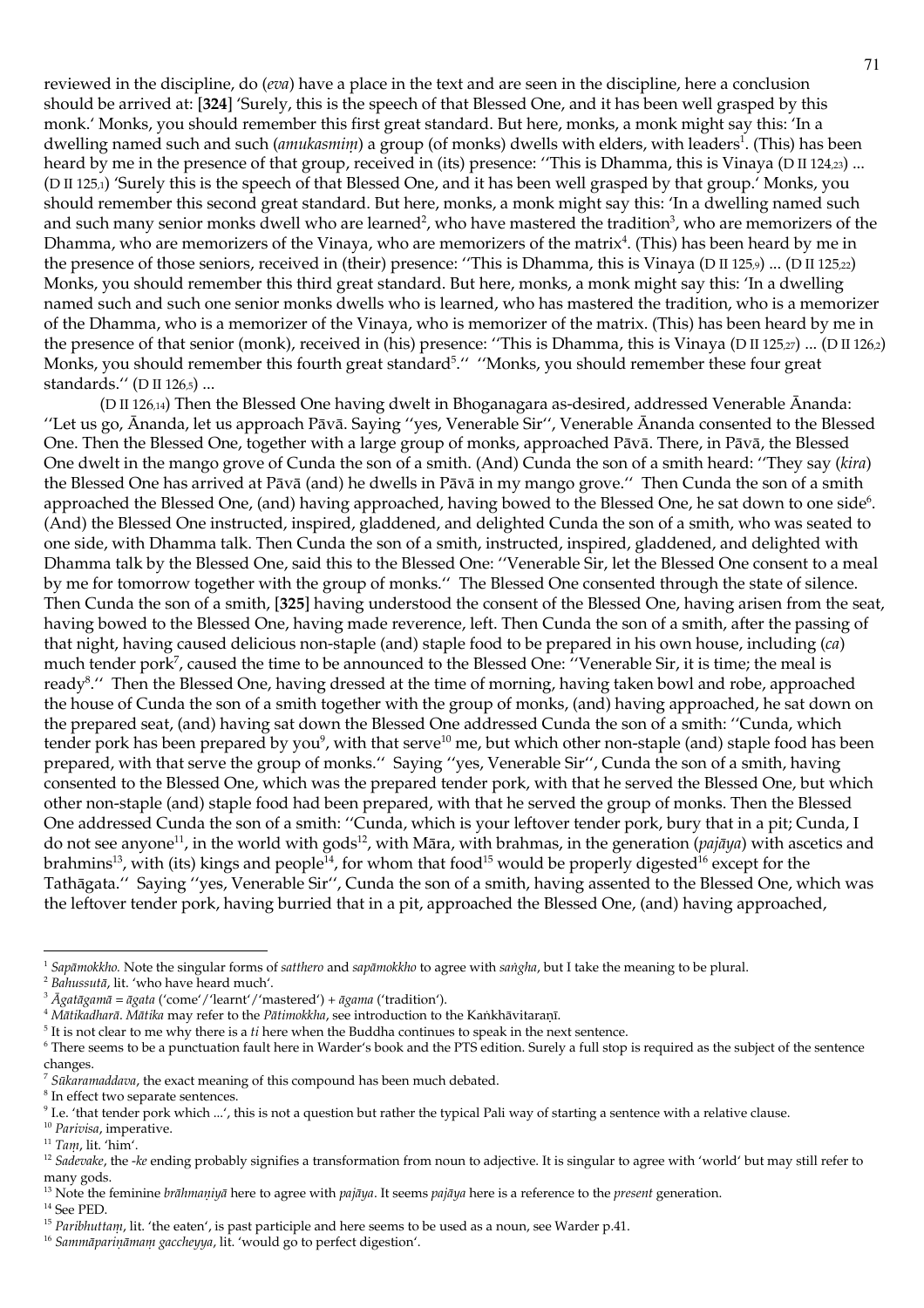having bowed to the Blessed One, he sat down to one side.<sup>1</sup> The Blessed One, having instructed, having inspired, having gladdened, and having delighted Cunda the son of a smith, who was seated to one side, with Dhamma talk, having arisen from the seat, left.

Then a harsh illness occurred to the Blessed One who had eaten<sup>2</sup> the meal of Cunda the son of a smith, (and) bloody dysentry (and) violent feelings bordering on death proceeded. The Blessed One, mindful (and) clearly comprehending, endured<sup>3</sup> them ( $t\bar{a}$ ) without being distressed. Then the Blessed One addressed Venerable Ananda: "Let us go, Ānanda, let us approach Kusinārā." Saying "yes, Venerable Sir", Venerable Ānanda assented to the Blessed One. (D II 128,5) ...

(D II 128,14) Then the Blessed One, having descended from the path, approached a certain root of a tree<sup>4</sup>, (and) having approached, he addressed Venerable Ānanda: "Here, Ānanda, you prepare a fourfold<sup>5</sup> outer robe for me, I am tired Ānanda, I will sit down<sup>6</sup>." [326] Saying "yes, Venerable Sir", Venerable Ānanda, having assented to the Blessed One, prepared a fourfold outer robe. The Blessed One sat down on the prepared seat, (and) having sat down the Blessed One addressed Venerable Ananda: "Here, Ananda, you fetch drinking-water<sup>7</sup> for me, I am thirsty, Ananda, I will drink." When this (*evam*) had been said, Venerable Ananda said this to the Blessed One: "Now *(idāni)*, Venerable Sir, an amount *(matta)* of five hundred carts<sup>8</sup> have passed over, (and) that little water, which has been cut by the wheels, flows stirred up and muddy<sup>9</sup>. Venerable Sir, this river, Kakutthā, not far away, has clear water, has sweet water, has cool water, is clear, has good beaches, is delightful. Here the Blessed One may drink<sup>10</sup> drinking-water and make the limbs cool<sup>11</sup>." Also a second time the Blessed One addressed Venerable Ananda: "Here, Ananda, you fetch drinking-water for me (D II 129,5) ... (D II 129,13) and make the limbs cool." Also a third time the Blessed One addressed Venerable Ānanda: "Here, Ānanda, you fetch drinking-water for me, I am thirsty Ānanda, I will drink." Saying "yes, Venerable Sir", Venerable Ananda, having assented to the Blessed One, having taken a bowl, approached that stream<sup>12</sup>. Then that flowing (sandamānā) stream, which had been cut by wheels, which was small, stirred-up, (and) muddy, when Venerable Ananda was approaching,<sup>13</sup> flowed<sup>14</sup> bright, very clear, (and) un-muddy<sup>15</sup>. Then Venerable Ananda thought this: "Indeed (*vata*) it is wonderful Sir, indeed it is remarkable Sir, the great powerfulness<sup>16</sup>, the great mightiness of the Tathāgata. For here<sup>17</sup> that flowing stream, which had been cut by wheels, which is small, stirred-up, (and) muddy, when I am approaching,<sup>18</sup> flows bright, very clear, (and) unmuddy." Having taken drinking-water with the bowl, he approached the Blessed One, (and) having approached, he said this to the Blessed One: "Venerable Sir, it is wonderful, Venerable Sir, it is remarkable, the great powerfulness (and) the great mightiness of the Tathāgata. Now, Venerable Sir, that flowing stream, which had been cut by wheels, which is small, stirred-up, (and) muddy, when I was approaching,<sup>19</sup> it flowed bright, very clear, (and) un-muddy. Let the Blessed One drink the drinking-water, let the Well-gone drink the drinking-water." Then the Blessed One drank the drinking-water. (D II 129,35)

( $D \text{ II } 134_{19}$ ) Then the Blessed One, together with the large group of monks, approached the river Kakutthā, (and) having approached, having plunged into the Kakutthā river, having bathed, having drunk, and having come (back) out, he approached the mango grove, (and) having approached, he addressed Venerable Cundaka: "Here, Cundaka, you prepare a fourfold outer robe for me, I am tired Cundaka, I will lie down." Saying "yes, Venerable

 $\ast$ 

 $\ast$ 

<sup>3</sup> Adhivāsesi, translated as 'accepted' above.

<sup>10</sup> Pivissati (and immediately following, karissati), lit. 'will drink'.

<sup>&</sup>lt;sup>1</sup> Again, it seems that a full stop is required here - contrary to Warder's text - as the subject of the sentence changes.

<sup>&</sup>lt;sup>2</sup> Bhuttāvissa, part participle active, see Warder p.275.

<sup>&</sup>lt;sup>4</sup> I.e., the foot of a tree, rukkhamulam.

<sup>&</sup>lt;sup>5</sup> I.e., folded twice, catuggunam.

<sup>&</sup>lt;sup>6</sup> Again, future of decision, Warder p.55.

 $^7$  Pānīya. In Pali there are a number of words for water. Here it can be noted that *udaka* means water in general, whereas pānīya specifically refers to drinking water - derived from pāna, 'drink'. Paribhojanīya refers to water for washing - derived from paribhuñjati, 'to use'.  $<sup>8</sup>$  Lit. 'a five hundred cart amount', there is no genitive in the Pali.</sup>

<sup>&</sup>lt;sup>9</sup> Lulitam āvilam. The translation here may give the impression that these are adverbs but they are probably adjectives qualifying udakam, 'water', lit. 'water which is stirred up and muddy'. See parallel construction below.

<sup>&</sup>lt;sup>11</sup> Karissati here seems to take two objects gattāni and sitam see Warder p.18. Alternatively, sitam could be regarded as an adverb.

<sup>&</sup>lt;sup>12</sup> Nadikā, lit. 'small river'.

<sup>&</sup>lt;sup>13</sup> Locative absolute.

<sup>&</sup>lt;sup>14</sup> Sandittha, aorist of middle conjugation, see Warder p.315.

<sup>&</sup>lt;sup>15</sup> Acchā vippasannā anāvilā, adjectives qualifying nadikā, the subject of the verb sandati, 'flows'.

<sup>&</sup>lt;sup>16</sup> Maliiddhikatā = mahā + iddhi, then adding the suffix -ka which converts a noun to an adjective, finally adding the suffix -tā which makes the adjective into an abstract noun. See Warder pp.187 and 252-253.

<sup>&</sup>lt;sup>17</sup> Ayam, reading it as an indeclinable.

 $^{18}$  Locative absolute.

<sup>&</sup>lt;sup>19</sup> Mayi upasankamante, locative absolute with a present participle verb. Note that I here translate using the past tense, to agree with sandittha (aorist), whereas above I translate the exact same phrase in the present tense to agree with *sandati* (present tense).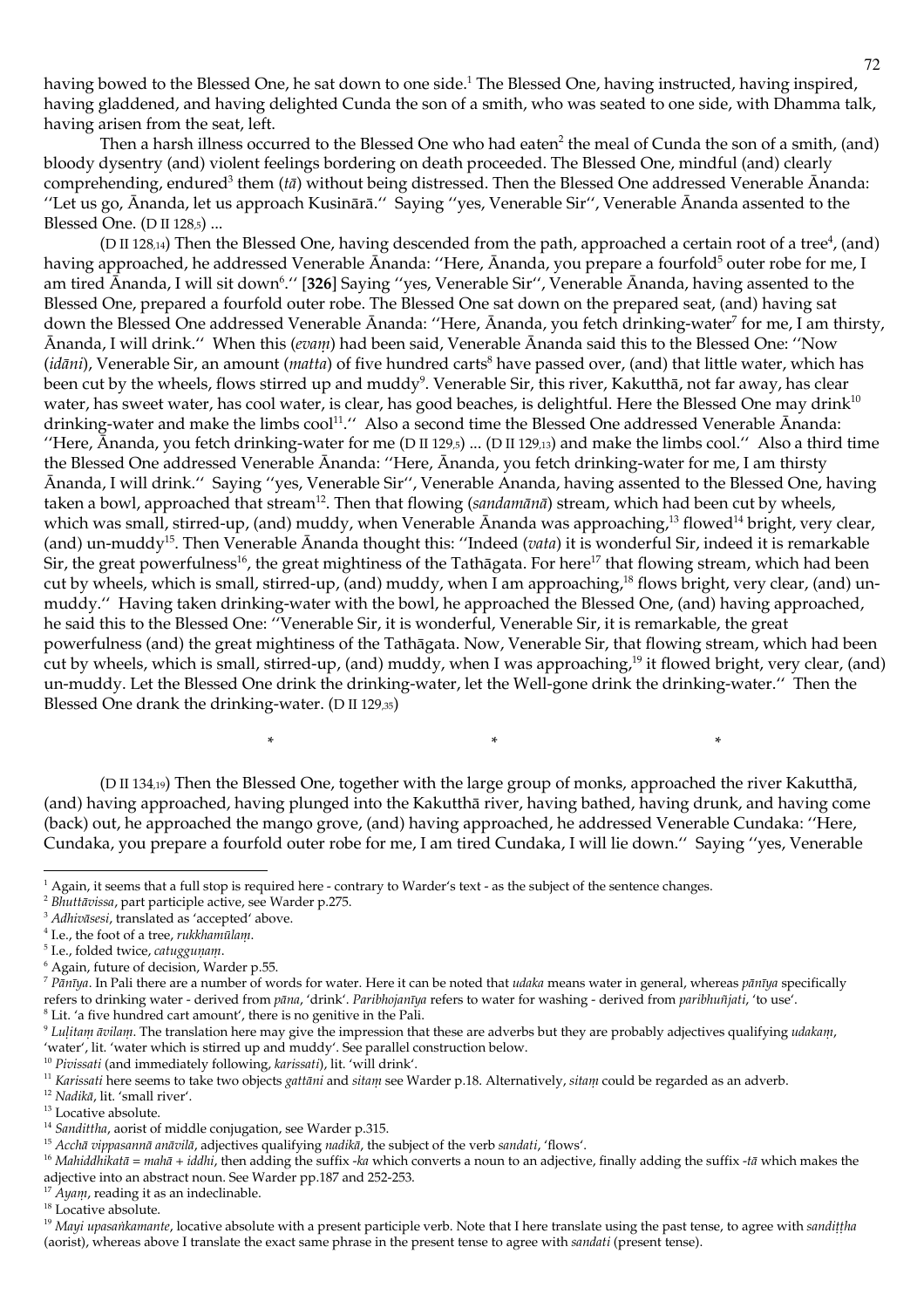Sir", Venerable Cundaka having assented to the Blessed One, [327] prepared a fourfold outer robe. Then the Blessed One arranged a bed like a lion<sup>1</sup> on the right side<sup>2</sup>, having put foot on foot, mindful (and) clearly comprehending, having attended to the perception of rising up. But Venerable Cundaka sat down just there in front of the Blessed One. (D II 135,2)

(D II 135,17) Then the Blessed One addressed Venerable Ananda: "It might be, Ananda, (that) someone might cause<sup>3</sup> remorse for Cunda the son of a smith: 'Friend Cunda it is ill-gained for you<sup>4</sup>, it is badly gained for you, (that) the Tathāgata having eaten your almsfood last<sup>5</sup>, became extinct. Ananda, the remorse of Cunda the son of a smith should be dispelled thus: 'Friend, it is a gain for you, it is well-gained for you, (that) the Tathāgata having eaten the your almsfood last, became extinct. This (tam), friend Cunda, has been heard by me in the presence of the Blessed One, has been received in (his) presence: "These two (givings of) almsfoods, which have the very same<sup>6</sup> fruit, which have the very same result, have very much *(ativiya)* more great fruit, more great benefit,<sup>7</sup> than other almsfoods<sup>8</sup>. Which two? The almsfood, having eaten which  $(ya\tilde{n})$  the Tathāgata awakens to the unsurpassed perfect awakening, and the almsfood, having eaten which, the Tathāgata becomes extinct in the remainderless Nibbāna-element. These two almsfoods, which have the very same fruit, which have the very same result, have very much more great fruit, more great benefit, than other almsfoods. An action leading to long life<sup>9</sup> has been accumulated by Venerable Cunda<sup>10</sup> the son of a smith, an action leading to good looks has been accumulated by Venerable Cunda the son of a smith, an action leading to happiness has been accumulated by Venerable Cunda the son of a smith, an action leading to fame has been accumulated by Venerable Cunda the son of a smith, an action leading to heaven has been accumulated by Venerable Cunda the son of a smith, an action leading to power has been accumulated by Venerable Cunda the son of a smith".' Ananda, the remorse of Cunda the son of a smith should be dispelled thus." Then the Blessed, One having understood this matter, on that occasion uttered this inspired utterance<sup>11</sup>:

For one giving<sup>12</sup> merit increases, for the self-controlled animosity accumulates not,

And the wholesome one abandons evil; due to the exhaustion of passion and anger,  $he^{13}$  is extinguished. (D II  $136,24)$ 

## Passage 2 (D III 221,23 - 222,3)

The four bases for spiritual power<sup>14</sup>. Here, friend, a monk develops the basis for spiritual power endowed with concentration due to desire and volitional formations of striving<sup>15</sup>. [328] He develops the basis for spiritual power endowed with concentration due to mind and volitional formations of striving. He develops the basis for spiritual power endowed with concentration due to energy and volitional formations of striving. He develops the basis for spiritual power endowed with concentration due to investigation and volitional formations of striving.

## Passage 3 (D III 278,16-18)

The five faculties. The faculty of faith, the faculty of energy, the faculty of mindfulness, the faculty of concentration, the faculty of wisdom.

Passage 4 (D III 229,16-17)

<sup>&</sup>lt;sup>1</sup> Sīluseyyam. I read it as a kammadhāraya compound expressing comparison, cf. Warder pp.108-109.

<sup>&</sup>lt;sup>2</sup> Dakkhinena passena, this seems to be a case of what Warder calls instrumental of 'manner', i.e. the manner of lying down, see p.45.

<sup>&</sup>lt;sup>3</sup> Upadaheyya, see PED.

<sup>&</sup>lt;sup>4</sup> Dative of disadvantage. Tassa and yassa simply seem to serve to emphasise te, 'you', lit. 'of that you', 'of which you'.

<sup>&</sup>lt;sup>5</sup> This translation gives the impression that pacchimam, 'last', is an adverb, when it actually is an adjective to pindapātam, lit. 'having eaten the last almsfood of you'.

<sup>&</sup>lt;sup>6</sup> Samasama, probably repeated to emphasize the equality.

<sup>&</sup>lt;sup>7</sup> Comparatives in -tara, see Warder p.123f.

<sup>&</sup>lt;sup>8</sup> Aññelii pindapātehi, ablative of comparison.

 $^9$   $\bar A$   $\gamma u$  , see DP.

<sup>&</sup>lt;sup>10</sup> Note here how  $\bar{a}$ yasm $\bar{a}$ , 'Venerable', is used for a lay-person.

<sup>&</sup>lt;sup>11</sup> Imam udānam udānesi. Another example of a Pali verb taking as object a noun derived from the same root, lit. 'he uttered an utterance'.

<sup>&</sup>lt;sup>12</sup> Dadato, present participle dative.

<sup>&</sup>lt;sup>13</sup> Sa, an alternative form of so, see Warder p.28.

<sup>&</sup>lt;sup>14</sup> Iddhipāda = iddhi ('spiritual power') + pāda ('basis').

<sup>&</sup>lt;sup>15</sup> Chandasamādhipadhānasankhārasamannāgatam = chanda ('desire') + samādhi ('concentration') + padhāna ('striving') + sankhāra ('volitional formation') + samannāgatam ('endowed with'). Following CDB, p.1939 note 246, I read the compound as two tappurisa compounds (chandasamādhi + padhānasankhāra) forming a dvanda compound within a tappurisa compound (... samannāgatam), the whole compound being a bahubbīhi functioning as an adjective to *iddhipādam*.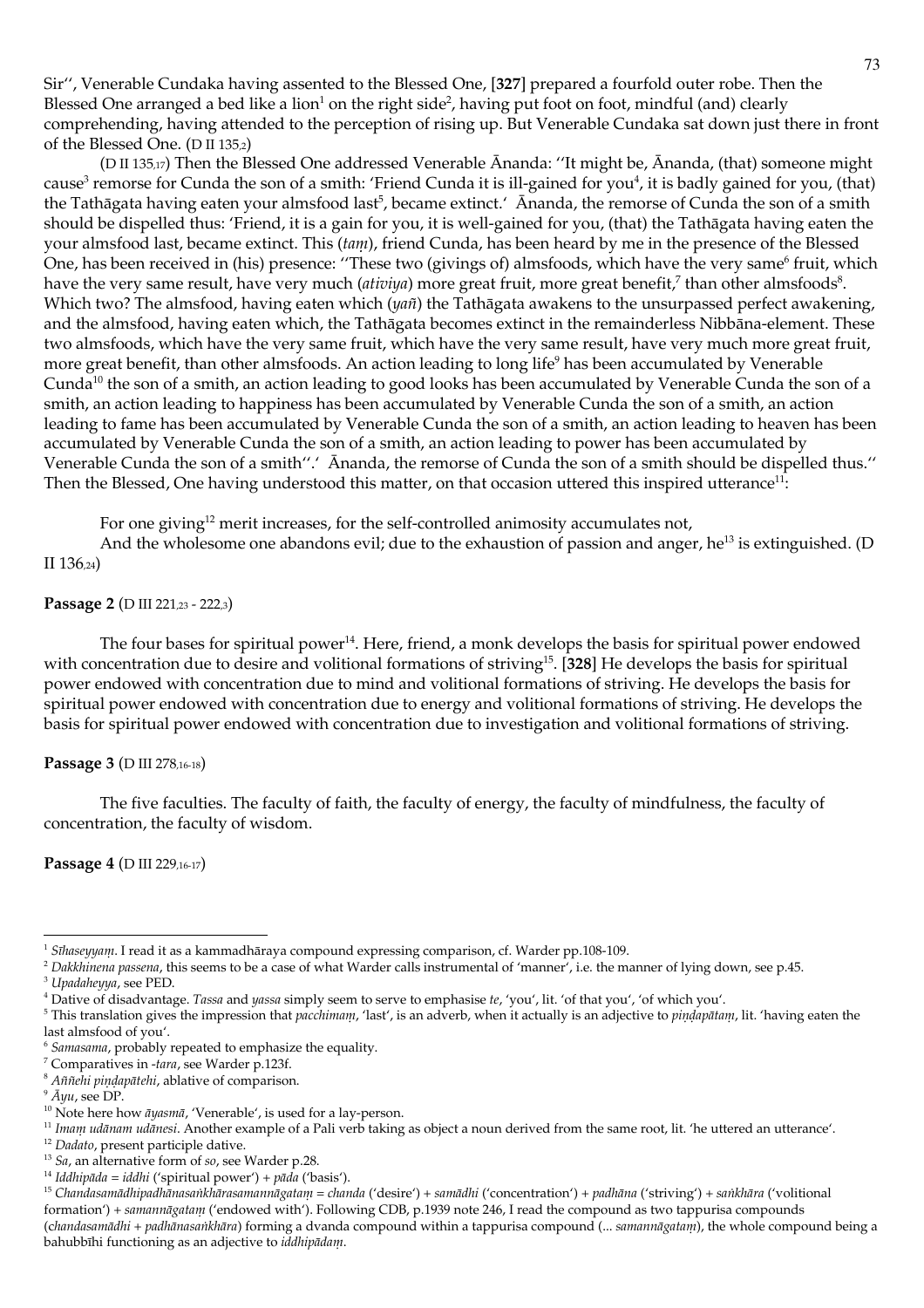The four strengths. The strength of energy, the strength of mindfulness, the strength of concentration, the strength of wisdom.

## Passage 5 (D III 253,6-8)

The seven strengths. The strength of faith, the strength of energy, the strength of shame, the strength of fear of wrongdoing<sup>1</sup>, the strength of mindfulness, the strength of concentration, the strength of wisdom.

## Passage 6 (DI 62,24 - 63,18)

Here, great king, a Tathāgata arises in the world, an arahant, a fully awakened Buddha, endowed with true knowledge and conduct, well-gone, a knower of the worlds,<sup>2</sup> an unsurpassed charioteer of trainable men,<sup>3</sup> a teacher of gods and humans,<sup>4</sup> an awakened one, a Blessed One. He makes known this world, with gods,<sup>5</sup> with Māra, with brahmās, with the generation of ascetics and brahmins,<sup>6</sup> with people and kings, having himself directly known (it), having realised (it). He teaches the Dhamma which is beautiful in the beginning, which is beautiful in the middle, which is beautiful in the end, with meaning, with phrasing,<sup>7</sup> he reveals the entirely perfected (and) purified holy $l$ ife

A householder, the son of a householder, or one reborn in a certain clan hears that Dhamma. He, having heard that Dhamma, gains faith in the Tathāgata. He, endowed with that acquisition of faith, reflects thus: "Living in a house is confined, a path of dust, the going forth is open<sup>8</sup>. It *(idam)* is not easy by one inhabiting<sup>9</sup> a house to practise the holy-life fully perfected, fully purified, polished-as-a-shell<sup>10</sup>. What now if I, having shaved off hair and beard, having put on the brown robes<sup>11</sup>, should go forth from home to homelessness?" He, after some time, having abandoned a small collection of possessions or having abandoned a large collection of possessions, having abandoned a small circle of relatives or having abandoned a large circle of relatives, having shaved off hair and beard, having put on brown robes, goes forth from home to homelessness.

Having thus gone forth, he dwells restrained by the retraint of the Pātimokkha, endowed with conduct and range<sup>12</sup>, seeing danger in the slightest faults<sup>13</sup>, (and) having undertaken (them) he trains in the training rules; he is endowed with action of body and action of speech<sup>14</sup> which is wholesome<sup>15</sup>, he has a purified livelihood,<sup>16</sup> he is endowed with virtue, he has guarded doors with reference to the senses,<sup>17</sup> he is endowed with mindfulness and clear comprehension, he is contented.<sup>18</sup>

# Passage 7 (D I 250,32 - 251,21)

He dwells, having pervaded one direction with a mind charged with loving-kindness, so the second, so the third, so the fourth. Thus he dwells having pervaded up, down, across, everywhere, with non-discrimination,<sup>19</sup> the whole world, with a mind charged with loving-kindness, abundant, elevated, immeasurable, without hatred,

<sup>11</sup> Vatthāni, lit. 'clothes'.

 $1$  Ottappa, see CDB.

<sup>&</sup>lt;sup>2</sup> Lokavidū. Loka is here usually considered to refer to the sensual realm, the form realm, and the formless realm. Thus the plural, 'knower of the worlds', is required.

<sup>&</sup>lt;sup>3</sup> Purisadammasārathi = purisa ('men') + damma ('tamable'/'trainable') + sārathi ('charioteer'), is a kammadhāraya compound (purisadamma) within a tappurisa, the compound as a whole being a bahubbīhi qualifying Tathāgata. Note that the normal order of a kammadhāraya (adjective then noun) here is reversed as sometimes happens in bahubbīhi compounds, see Warder p.138.

 $4$  Devamanussānam, genitive plural. It is not immediately obvious which word this genitive relates to. According to normal usage it should relate to the word it follows (see Warder p.56), i.e. buddho. But here the accepted interpretation is that it relates to satthā.

<sup>&</sup>lt;sup>5</sup> Sadevakam = sa- ('with') + deva ('god') + -ka which changes the noun into an adjective, lit. 'the with-god(s) (world)'.

<sup>&</sup>lt;sup>6</sup> Lit. 'with the ascetic-and-brahmin generation'. I translate the adjective using 'of', although there is no genitive in the Pali.

 $^7$  Five bahubbīhi compounds qualifying *dhamma*. See Warder p.137 for bahubbīhi compounds beginning with sa-.

<sup>8</sup> Abblokāso pabbajjā, two nouns in apposition, one masculine, one feminine. They have to be the same case and the meaning is that one noun 'is' the other, 'the going forth is open'. Cf. Warder pp.108 and 117.

<sup>&</sup>lt;sup>9</sup> Ajjhāvasatā, present participle instrumental.

<sup>&</sup>lt;sup>10</sup> Sankhalikhitani = sankha + likhitani, a bahibbīhi compound expressing a metaphor, see Warder p.155.

<sup>&</sup>lt;sup>12</sup> Gocara. This refers to the proper 'range' for a monk, i.e. where he 'hangs out'. The ideal range is the four satipat!hanas.

<sup>&</sup>lt;sup>13</sup> Anumattesu vajjesu, lit. 'in faults which have a small measure'.

 $14$  Two tappurisa compounds within a dvanda compound, the whole construction being singular.

<sup>&</sup>lt;sup>15</sup> Note that the adjective kusalena comes after the noun it qualifies, I therefore translate '... which is ...', see Warder p.61.

<sup>&</sup>lt;sup>16</sup> Parisuddhājīvo, bahubbīhi compound with kammadhāraya structure.

<sup>&</sup>lt;sup>17</sup> I.e., his senses are guarded.

<sup>&</sup>lt;sup>18</sup> A long string of adjectives, in the form of bahibbīhi compounds, that I have prefixed with 'he has/is' to make the connection to the one 'gone forth' above more clear.

<sup>&</sup>lt;sup>19</sup> Sabbattatāya = sabba + attatāya, 'to all as to oneself' (see Vism. 308), kammadhāraya compound expressing a comparison (cf. Warder p.109).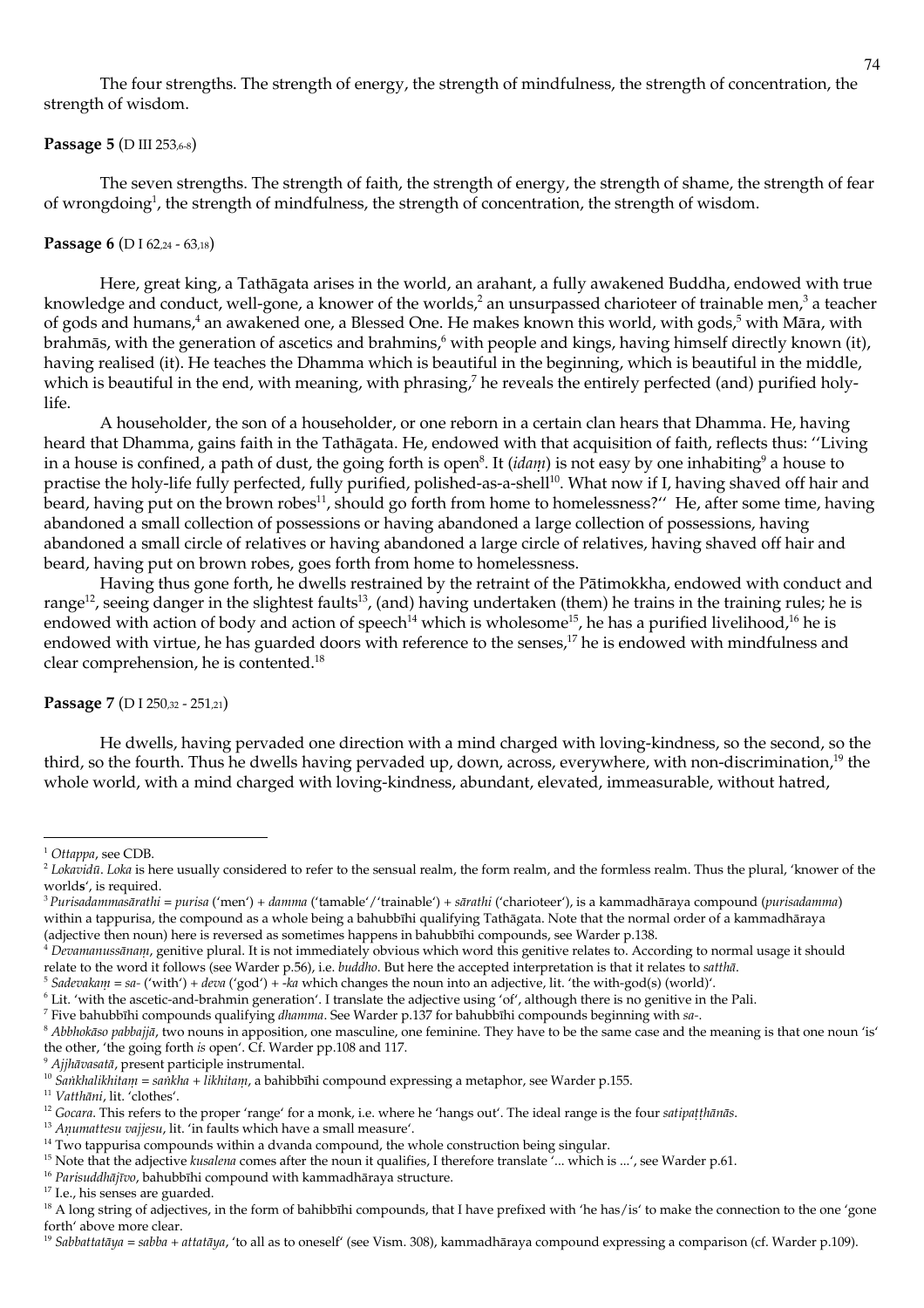without malevolence. Just as, Vāsettha, a strong conchblower with but (eva) little difficulty might inform<sup>1</sup> the four directions,<sup>2</sup> thus, Vāsettha, when the liberation of mind through loving-kindness is developed,<sup>3</sup> what (yann) action is limited<sup>4</sup>, that does not remain there, that is not left over there. Also, this, Vāsettha, is the path for association with Brahmā<sup>5</sup>. And furthermore, Vāsettha, a monk (dwells having pervaded one direction) with a mind charged with compassion ... etc ... with a mind charged with sympathetic joy ... etc ... he dwells, having pervaded one direction with a mind charged with equanimity ... thus, Vāsettha, when the liberation of mind through equanimity is developed, what action is limited, that does not remain there, that is not left over there. Also this, Vāsettha, is the path for association with Brahmā.

**Re-translation into Pali** (Vin I 10,10-23) and (D I 53,24-33) and (D I 55,14-25 + 29-31)

# **Exercise 29**

**Passage 1** (D II 137,1-18 + 140,11-141,11 + 148,28-156,34)

(D II 137,1) Then the Blessed One addressed Venerable Ānanda: "Let us go, Ānanda, let us approach the further shore of the river Hiraññavatī, (and) the Kusinārā-Upavattana sāla<sup>6</sup> grove of the Mallas." Saying "yes, Venerable Sir", Venerable Ananda consented to the Blessed One.

Then the Blessed One, together with a large group of monks, approached the further shore of the river Hiraññavatī, (and) the Kusinārā-Upavattana sāla grove of the Mallas, (and) having approached, he addressed Venerable Ānanda: "Here, Ānanda, you prepare a north-headed<sup>7</sup> bed for me between the twin sāla trees<sup>8</sup>, I am tired Ananda, I will lie down." Saying "yes, Venerable Sir", Venerable Ananda, having consented to the Blessed One, prepared a north-headed bed between the twin sāla trees. Then the Blessed One, mindful, clearly comprehending, arranged a bed like a lion<sup>9</sup> on the right side, having put foot on foot. (D II 137,18)

 $\ast$ 

(D II 140,11) "Formerly, Venerable Sir, monks, who had spent<sup>10</sup> the rains in the regions<sup>11</sup>, came for the purpose of seeing<sup>12</sup> the Tathāgata, (and) we obtained access<sup>13</sup> for the purpose of seeing,<sup>14</sup> we obtained access for the purpose of honouring<sup>15</sup> those (te) monks worthy of esteem<sup>16</sup>. But, Venerable Sir, after the passing away of the Blessed One<sup>17</sup> we will not obtain access for the purpose of seeing, we will not obtain access for the purpose of honouring monks worthy of esteem." "Ananda, there are these four beautiful, inspiring places for a clansman who has faith<sup>18</sup>. Which four? 'Here the Tathāgata was born', Ānanda, is a beautiful, inspiring place for a clansman who has faith. 'Here the Tathāgata awakened to the unsurpassed supreme awakening', Ananda, is a beautiful, inspiring place for a clansman who has faith. 'Here the unsurpassed wheel of the Dhamma was set rolling by the Tathāgata', Ānanda, is a beautiful, inspiring place for a clansman who has faith. 'Here the Tathagata became extinct in the remainderless<sup>19</sup> Nibbāna element', Ānanda, is a beautiful, inspiring place for a clansman with faith. Ānanda, these are the four beautiful, inspiring places for a clansman with faith. [340] Ananda, faithful monks and nuns, male lay-followers and female lay-followers, will come: 'here the Tathāgata was born', also 'here the Tathāgata awakened to the

<sup>&</sup>lt;sup>1</sup> Viññāpeyya, lit. 'might cause to discern'.

<sup>&</sup>lt;sup>2</sup> Presumably the conch blower is conveying a message.

<sup>&</sup>lt;sup>3</sup> I read it as a locative absolute.

<sup>&</sup>lt;sup>4</sup> Pamāņakatam, lit. 'limitmade'.

<sup>&</sup>lt;sup>5</sup> Brahmāņam sahavyatāya. Warder says that sahavyatāya takes the genitive but that is clearly not the case here, brahmāņam is accusative. The accusative case can be accounted for if the preposition 'with' is regarded as implied by sahavyatāya.

<sup>&</sup>lt;sup>6</sup> Sāla is a type of tree.

<sup>&</sup>lt;sup>7</sup> Uttarasīsakam = uttara ('north') + sīsakam ('headed'). Sīsakam is the adjective version of sīsa, 'head'. It is a bahubbīhi compound qualifying mañcakam, meaning a bed whose head points to the north.

<sup>&</sup>lt;sup>8</sup> Antarena, 'between', takes the genitive, see Warder p.58.

 $\degree$  Sīluseyyam = sīlu + seyya, kammadhāraya compound used for comparison, cf. Warder pp.108-109.

<sup>&</sup>lt;sup>10</sup> Vuttha. I take the meaning to be past perfect, thus 'had'.

<sup>&</sup>lt;sup>11</sup> Disāsu. The meaning seems to be 'in various regions away from the Buddha'.

<sup>&</sup>lt;sup>12</sup> Dassanāya, dative of purpose.

<sup>&</sup>lt;sup>13</sup> Labhāma, 'access' or 'permission' seems to be understood, see PED.

 $^{14}$  Or simply 'we got to see'. And further on 'we got to honour'.

 $^{\rm 15}$  See PED.

<sup>&</sup>lt;sup>16</sup> Manobhāvaniyā, lit. 'to be cultivated in the mind', i.e. monks that should be thought highly of. See also CDB p.1043, note 2.

<sup>&</sup>lt;sup>17</sup> Bhagavato ... accayena, see Warder p.45.

<sup>&</sup>lt;sup>18</sup> Saddhā, adjective.

<sup>&</sup>lt;sup>19</sup> Anupādisesāya, I follow CDB, see p.1913 note 118.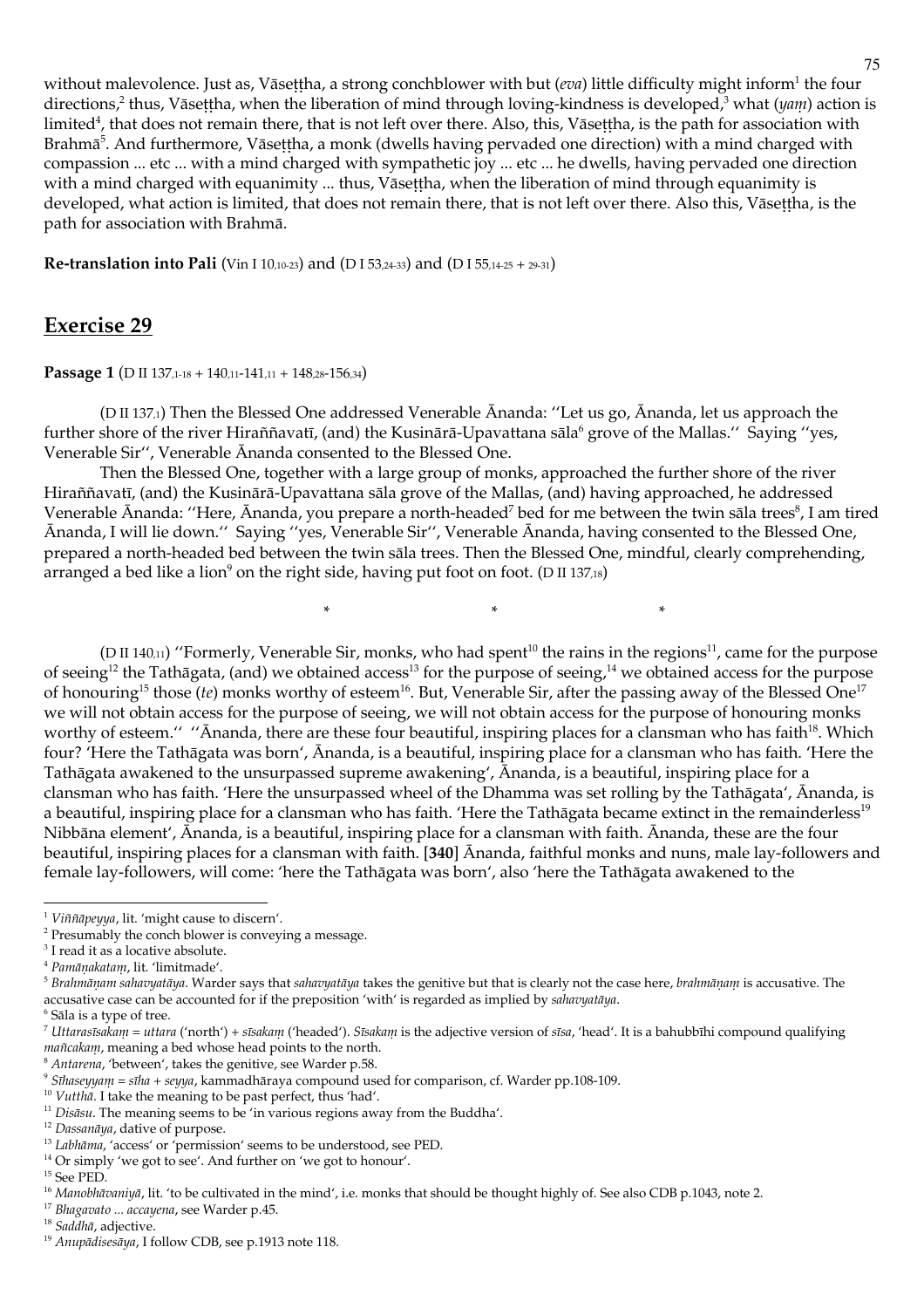unsurpassed supreme awakening', also 'here the unsurpassed wheel of the Dhamma was set rolling by the Tathāgata', also 'here the Tathāgata became extinct in the remainderless Nibbāna element'. For whoever should die<sup>1</sup>, Ananda, (while) wandering with a mind of faith<sup>2</sup> (on) a tour of shrines, all those, from the breaking up<sup>3</sup> of the body, after death, will arise in a good destination, a heaven world. (D II 141,11)

 $\ast$ 

(D II 148,28) Now at that time a wanderer named Subhadda<sup>4</sup> dwelt in Kusinārā. The wanderer Subhadda heard: "Indeed, this very day,<sup>5</sup> in the last watch of the night, will be the final extinction of the ascetic Gotama." Then the wanderer Subhadda thought this: "Now while the wanderers who are old, elders, teachers' teachers<sup>6</sup> were speaking<sup>7</sup>, this was heard by me: 'From time to time (kadā ci karaha ci) Tathāgatas who are arahants, fully awakened Buddhas, arise in the world.' And today, in the last watch of the night, will be the final extinction of the ascetic Gotama. And I have this mental state of doubt which has arisen, (but) I have such confidence in the ascetic Gotama: The ascetic Gotama is able to so (tatha) teach me the Dhamma, that (yatha) I might abandon this mental state of doubt.'"

Then the wanderer Subhadda approached the Upavattana sāla grove of the Mallas (and then) Venerable Ananda, (and) having approached, said this to the Venerable Ananda: "Sir Ananda, while the wanderers (who are old, elders, teachers' teachers were speaking), this was heard by me (D II 149,14) ... (D II 149,21) that I might abandon this mental state of doubt. Sir  $\bar{A}$ nanda, may  $I^8$  obtain access for the purpose of seeing the ascetic Gotama." When this had been said, Venerable Ananda said this to the wanderer Subhadda: "Enough, friend Subhadda, do not trouble the Tathāgata. The Blessed One is tired." Also a second time the wanderer Subhadda ... etc ... Also a third time the wanderer Subhadda (D II 149,28) ... (D II 150,7) Also a third time Venerable Ananda said this to the wanderer Subhadda: "Enough, friend Subhadda, do not trouble the Tathāgata. The Blessed One is tired." The Blessed One heard this conversation<sup>9</sup> of Venerable Ananda with the wanderer Subhadda. Then the Blessed One addressed the Venerable Ānanda: "Enough, Ānanda, do not stop Subhadda; Ānanda, let Subhadda obtain access<sup>10</sup> for the purpose of seeing the Tathāgata. [341] Whatever Subhadda will ask me, all that he will ask longing only (va) for knowledge<sup>11</sup>, not longing to trouble (me); and what I, (when) asked, will explain to him<sup>12</sup>, that he will grasp very (eva) quickly." Then Venerable Ananda said this to the wanderer Subhadda: "Go, friend Subhadda, the Blessed One makes an opportunity for you."

Then the wanderer Subhadda approached the Blessed One, (and) having approached, exchanged greetings with the Blessed One, (and) having made pleasant, agreeable talk, he sat down to one side. Seated to one side, the wanderer Subhadda said this to the Blessed One: "These<sup>13</sup> ascetics and brahmins, Sir Gotama, who  $(ye)$  have groups (of followers), who have crowds, who are teachers of crowds, who are known, who are famous, who are fordmakers,<sup>14</sup> and who are considered (sammatā) as saints (sādhu) by the many-folk<sup>15</sup>, to wit, Pūraṇa Kassapa, Makkhali Gosāla, Ajita Kesakambalī, Pakudha Kaccāyana, Sañjaya Belatthiputta, Nigantha Nāthaputta, did all those, in accordance with their own claim,<sup>16</sup> know directly,<sup>17</sup> did all not know directly, did some know directly (and) some not know directly?" "Enough, Subhadda. Let this be<sup>18</sup>: 'did all those, in accordance with their own claim, know directly, did all not know directly, or did some know directly (and) some not know directly?' Subhadda, I will teach you the Dhamma, listen to it, attend well, I will speak." Saying "yes, Venerable Sir", the wanderer Subhadda consented to the Blessed One. The Blessed One said this: "Subhadda, in which Dhamma and discipline the noble eightfold path is not obtained<sup>19</sup>, also the (first) ascetic<sup>1</sup> is not obtained there, also the second ascetic is not obtained

<sup>&</sup>lt;sup>1</sup> Future tense in optative sense, see Warder pp.295 and 333.

<sup>&</sup>lt;sup>2</sup> Pasanuacittā, bahubbīhi compound qualifying ye (hi) ke ci, '(for) whoever'. Here I use 'with' (in 'with a mind of faith') to create an adjectival expression, not as a translation of the instrumental.

 $3$  Blueda. Note the ablative expressing the point from which a 'motion' begins. See Warder p.88.

<sup>&</sup>lt;sup>4</sup> When translating a name it seems preferable to use the stem form as there is no distinction in English between the cases.

 $5$  Ajj'eva = ajja ('today') + eva, intensifier.

<sup>&</sup>lt;sup>6</sup> Three adjectives qualifying 'wanderers' by being predicated of it, see Warder p.61.

 $7$  I read this phrase as a genitive absolute.

 $8$  Svāham = so + aham, emphatic 'I', see Warder p.216.

<sup>&</sup>lt;sup>9</sup> Kathāsallāpo, see DP.

<sup>&</sup>lt;sup>10</sup> Labhatani, 3rd person singular imperative of the middle conjugation, see Warder p.315.

<sup>&</sup>lt;sup>11</sup> Aññāpekho = aññā + apekho ('expectation'/'longing'). Tappurisa compound in apposition to the agent 'he'.

 $12$  Assa, dative.

<sup>&</sup>lt;sup>13</sup> Me, junction form of *ime*.

<sup>&</sup>lt;sup>14</sup> I.e., they help beings cross samsara etc.

<sup>&</sup>lt;sup>15</sup> I.e., by many or most people, bahujanassa; agent genitive.

<sup>&</sup>lt;sup>16</sup> Sakāya pațiññāya, probably ablative.

<sup>&</sup>lt;sup>17</sup> Abbhaññamsu, third person plural aorist of abhijānāti.

<sup>&</sup>lt;sup>18</sup> Titthat' etam, for this idiomatic use of titthati see Warder p.35.

<sup>&</sup>lt;sup>19</sup> Upalabbhati, passive.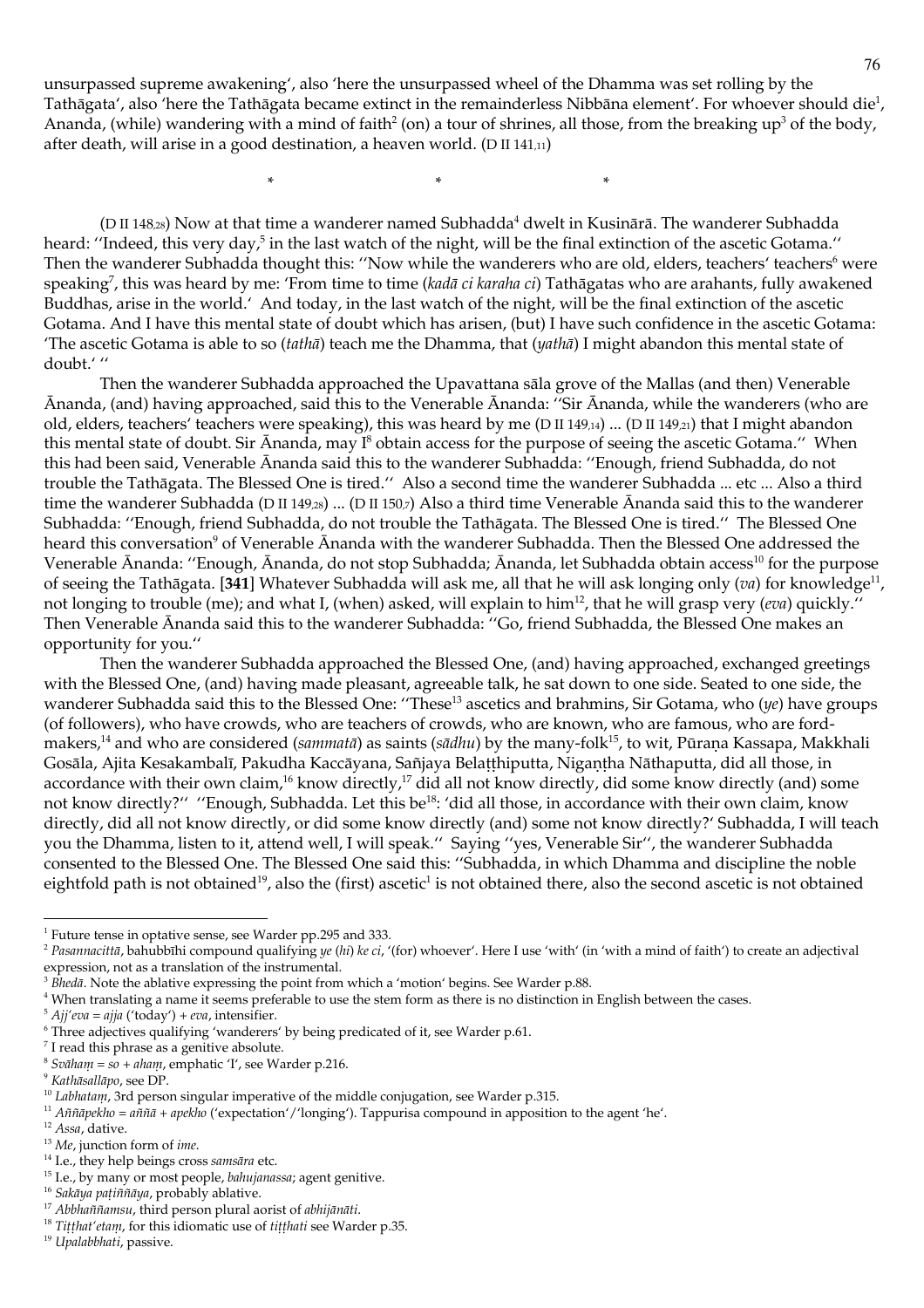there, also the third ascetic is not obtained there, also the fourth ascetic is not obtained there. But  $(ca)$ , Subhadda, in which Dhamma and discipline the noble eightfold path is obtained, also the (first) ascetic is obtained there, also the second ascetic is obtained there, also the third ascetic is obtained there, also the fourth ascetic is obtained there. In this Dhamma and discipline, Subhadda, the noble eightfold path is obtained, [342] just (eva) here, Subhadda, is the ascetic, here is the second ascetic, here is the third ascetic, here is the fourth ascetic. The doctrines of others<sup>2</sup> are empty of ascetics<sup>3</sup>, and, Subhadda, should these<sup>4</sup> monks dwell rightly, the world would be non-empty of arahants.

Twenty-nine (years) with age, Subhadda, When  $(yam)$  I went forth, seeking what is wholesome<sup>5</sup>. More than fifty years Since I went forth, Subhadda, Engaged in the range<sup>6</sup> of the Dhamma method<sup>7</sup>. Outside of here<sup>8</sup> there is no (first) ascetic.

Also  $(pi)$  there is no second ascetic, also there is no third ascetic, also there is no fourth ascetic. The doctrines of others are empty of ascetics, and, Subhadda, should these monks dwell rightly, the world would not be empty of arahants.

When this had been said, the wanderer Subhadda said this to the Blessed One: "Excellent Venerable Sir, excellent Venerable Sir. It is as if, Venerable Sir, one should set upright the overturned, should disclose the hidden, should describe the path to the lost, or should hold an oil lamp in the dark thinking: 'those who have eyes will see forms'; just so the Dhamma has been shown<sup>9</sup> in many ways<sup>10</sup> by the Blessed One. Venerable Sir,  $I^{11}$  go for refuge to the Blessed One, to the Dhamma and to the sangha of monks. May I obtain the going forth in the presence of the Blessed One, may I obtain the full ordination." "Subhadda, one previously from another sect, who desires the going forth in this Dhamma and discipline, who desires the full ordination, he must live on probation<sup>12</sup> for four months. After the passage of four months, monks who have satisfied minds will cause (you) to go forth, will cause (you) to fully ordain<sup>13</sup> into the state of a monk. Nevertheless, in this case a distinction of persons is known by me.<sup>14</sup>

"If, Venerable Sir, those formerly of another sect,<sup>15</sup> desiring the going forth in this Dhamma and discipline, desiring the full ordination, must live on probation for four months, (and) after the passage of four months, monks who have satisfied minds will cause (them) to go forth, will cause (them) to fully ordain into the state of monks, (then) I will live on probabtion for four years, (and) after the passage of four years let the monks who have satisfied minds cause (me) to go forth, cause (me) to fully ordain into the state of a monk." Then the Bessed One addressed the Venerable Ananda: "Now, Ananda, you<sup>16</sup> cause Subhadda to go forth." Saying "yes, Venerable Sir", Venerable Ananda consented to the Blessed One.

[343] "Then the wanderer Subhadda said this to Venerable Ananda: "Friend Ananda, it is gain<sup>17</sup> for you<sup>18</sup>, friend Ananda, it is well-gained by you, who here face to face with the teacher<sup>19</sup> have been consecrated with the apprentice-consecration<sup>20</sup>.<sup>"</sup> The wanderer Subhadda gained<sup>21</sup> the going forth in the presence of the Blessed One, he gained the full ordination. (Being) recently (acira) ordained, Venerable Subhadda was dwelling alone, secluded, diligent, energetic, resolute<sup>22</sup>. Soon (na cirass'eva), he dwelt, having entered upon, having realized, having himself

<sup>8</sup>Lit. 'outside from here'.

 $20$  I.e., become a follower of the Buddha.

<sup>&</sup>lt;sup>1</sup> The first ascetic is a reference to the sotāpanna, the other three to the sakadāgānuī, anāgānuī, and the arahant respectively.

<sup>&</sup>lt;sup>2</sup> Both para and aññe mean 'others', one of them being redundant in English.

<sup>&</sup>lt;sup>3</sup> Lit. 'empty with', *suññā* requires the instrumental (cf. SCPN para. 85c).

<sup>&</sup>lt;sup>4</sup> Ime, seems to be a reference to the Buddhist monks, contrasted with the ascetics of other sects.

 $5$  Kimkusalānusesī, adjective qualifying aham, 'I'. The first person singular is implied by the verb, pabbajim.

<sup>&</sup>lt;sup>6</sup> Padesavattī = padesa ('range') + vattī ('engaged in'), see PED. It is a bahubbīhi compound qualifying aham, 'I'.

<sup>&</sup>lt;sup>7</sup> Nayassa dhanimassa. I take these as two nouns in apposition qualifying each other, 'the method which is the Dhamma'. The overall meaning, apparently, is that since he went forth the Buddha has been concerned only with Dhamma.

<sup>&</sup>lt;sup>9</sup> Pakāsito, causative past participle.

<sup>&</sup>lt;sup>10</sup> Anekapariyāyena, lit. 'through many courses', instrumental of manner, see Warder p.45.

 $11$  Esāham = eso/esa + aham.

<sup>&</sup>lt;sup>12</sup> Parivasati. Present tense used for immediate future with imperative sense, see Warder p.12. It may be that the present tense is used here due to 'attraction' to ākankhati, see Warder p.87 bottom.

<sup>&</sup>lt;sup>13</sup> Pabbājenti and upasampādenti, causatives. Here the present tense is used to denote a fixed future time 'when', see Warder p.13.

<sup>&</sup>lt;sup>14</sup> I.e., he had qualities that would allow the four month probation period to be waived.

<sup>&</sup>lt;sup>15</sup> Aññatitthiyapubbā, noun, thus 'those formerly ...'.

<sup>&</sup>lt;sup>16</sup> Plural. The Buddha is speaking to venerable Ananda but is, it seems, referring to the sangha.

<sup>&</sup>lt;sup>17</sup> Labha. I read it as an adverb. Alternatively it could be a nominative plural 'gains', thus says the Com.

 $18$  V<sub>0</sub>. Note the plural.

<sup>&</sup>lt;sup>19</sup> Satthārā, instrumental, see Warder p.210.

<sup>&</sup>lt;sup>21</sup> Alattha, aorist of labhati.

<sup>&</sup>lt;sup>22</sup> Pahitatto, following CDB. It seems it should be regarded as a compound, pahita + attā, lit. 'self-exerted'.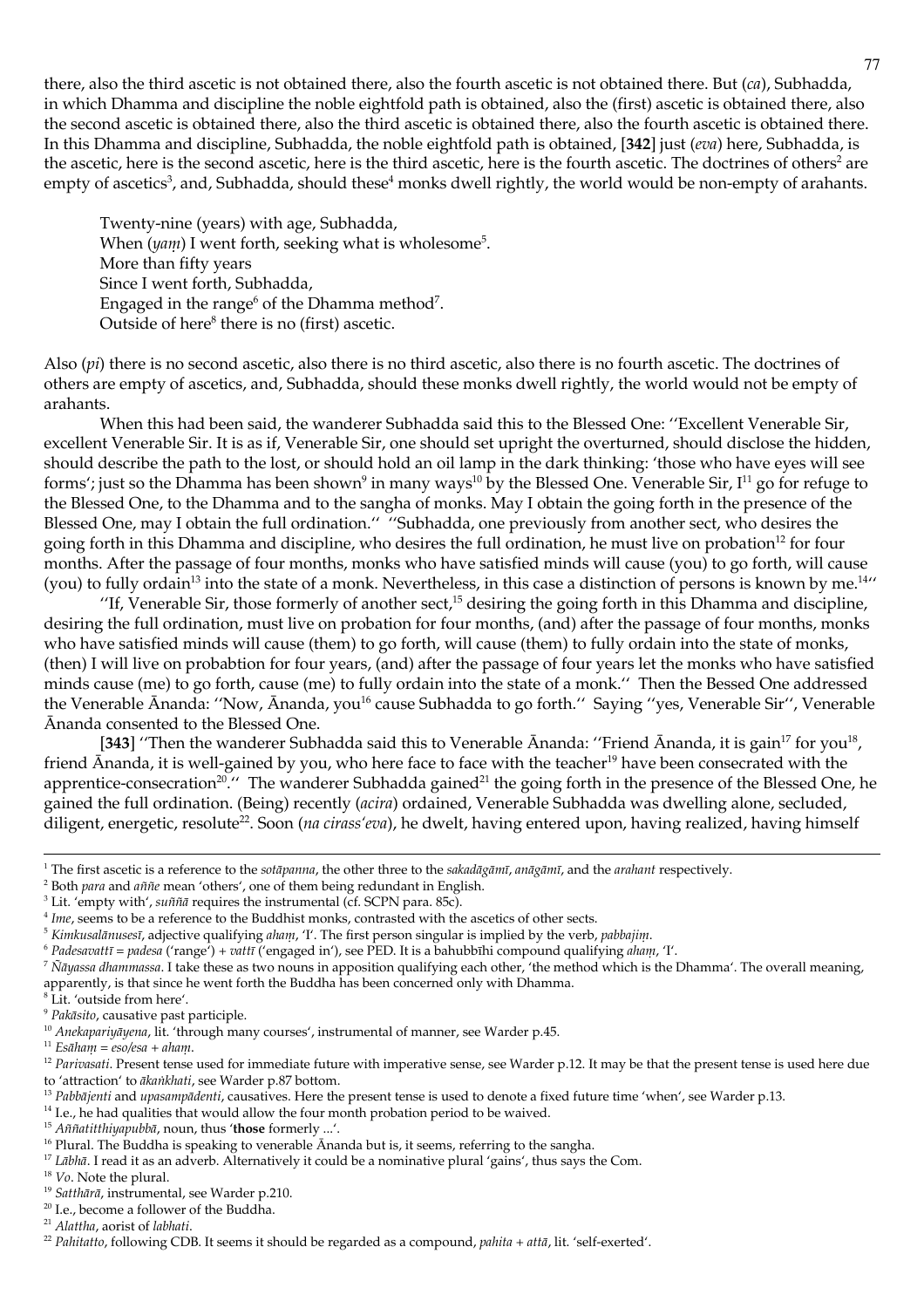(sayani) directly known in this very life (ditthe va dhamme) that unsurpassed goal (pariyosānam) of the holy-life for which purpose family-sons rightly go forth from home to homelessness, (and) he directly knew (abbhaññāsi): "Birth has been exhausted, the holy-life has been lived, what should be done<sup>1</sup> has been done, there is no further for this state of being<sup>2</sup>." And Venerable Subhadda was one (aññataro) of the arahants<sup>3</sup>. He was the last personal disciple of the Blessed One.

Then the Blessed One addressed Venerable Ananda: "It might be, Ananda, (that) you would think thus: 'the teaching (*pāvacanam*) has a teacher of the past<sup>4</sup>, we have no teacher. But Ananda this should not be seen thus. Ananda, which Dhamma and discipline has been taught, has been authorised to you by me, that is your teacher after my passing away. And (pana) Ananda, as monks now speak to one another (antiamantianu) through the statement of friend<sup>5</sup>, by you it should not be spoken thus after my passing away. Ananda, by a more senior monk a more junior monk should be spoken to by name, by clan, or by the statement of friend; by a more junior monk a more senior monk should be spoken to (with) 'bhante' or 'venerable'. Desiring,<sup>6</sup> Ananda, let the sangha abolish the small and minor training rules after my passing away. After my passing away, Ānanda, the highest punishment (*brahmadando*) should be imposed on<sup>7</sup> the monk Channa<sup>8</sup>." "What, Venerable Sir, is the highest punishment?" "The monk Channa, Ananda, what<sup>9</sup> he might desire, that he may speak,<sup>10</sup> (but) he should not be spoken to, should not be admonished, should not be instructed by the monks."

Then the Blessed One addressed the monks: "Now, monks, one monk<sup>11</sup> might have doubt or perplexity concerning the Buddha, the dhamma, the sangha, the path, or the way. Ask monks. Be not<sup>12</sup> regretful<sup>13</sup> later, thinking: 'the Teacher was in our presence<sup>14</sup>, (and) we were not able<sup>15</sup> to ask in the presence (of) the Blessed One'." When this had been said those monks were silent. Also for a second time the Blessed One ... Also for a third time the Blessed One addressed the monks: "Now, monks, one monk might have doubt or perplexity [344] concerning the Buddha, the dhamma, the sangha, the path, or the way. Ask monks. Be not regretful later, thinking: 'the Teacher was in our presence, (and) we were not able to ask in the presence (of) the Blessed One'." Also for a third time those monks were silent. Then the Blessed One addressed the monks: "Now it might be, monks, (that) you do not ask<sup>16</sup> due to<sup>17</sup> respect for the Teacher. Let a friend, monks, inform a friend<sup>18</sup>." When this had been said those monks were silent.

Then Venerable Ananda said this to the Blessed One: "It is surprising Venerable Sir, it is marvellous Venerable Sir. Venerable Sir, I am confident in this sangha of monks thus: 'not one monk has doubt or perplexity concerning the Buddha, the dhamma, the sangha, the path, or the way'." "Ananda, you speak from confidence. (But) here, Ananda, the Tathāgata has knowledge: 'There is not in this sangha of monks;<sup>19</sup> not one monk has doubt or perplexity concerning the Buddha, the dhamma, the sangha, the path, or the way. For, Ananda, of these five hundred monks, who is the last monk,<sup>20</sup> he is a stream-enterer, not subject to ruin, certain, destined for<sup>21</sup> awakening." Then the Blessed One addressed the monks: "Well now, monks, I address<sup>22</sup> you: 'Formations (sankhārā) are subject to decay (vaya), strive on<sup>23</sup> with diligence'." This was the last speech of the Tathāgata.

Then the Blessed One attained the first jhāna. Having arisen from the first jhāna, he attained the second jhāna. Having arisen from the second jhāna, he attained the third jhāna. Having arisen from the third jhāna, he

- <sup>5</sup> I.e., by calling each other 'friend'.
- <sup>6</sup> I.e., if it desires.
- <sup>7</sup> Kātabbo. lit. 'should be done (to)'.
- <sup>8</sup> Dative of disadvantage.
- $9$  Yam, the sense here is 'whatever'.
- <sup>10</sup> It seems to mean something like 'Ananda, regardless of what the monk Channa says ...'.
- <sup>11</sup> Ekabhikkhussa, digu compound, see Warder p.274.

<sup>15</sup> I.e., we did not take the opportunity.

- <sup>17</sup> Instrumental of cause, see Warder p.44.
- <sup>18</sup> Sahāyakassa. Ārocetu takes the dative, see Warder p.68.

- $20$  Last in the sense of least developed spiritually.
- <sup>21</sup> Parāyana, see PED.

<sup>23</sup> Sampādetha, see PED.

<sup>&</sup>lt;sup>1</sup> Or 'the work', or 'the duty'.

 $^2$ Itthattāya, following CDB.

<sup>&</sup>lt;sup>3</sup> Arahatam, genitive plural.

<sup>&</sup>lt;sup>4</sup> I.e., a teaching with a dead teacher. Satthuka is an adjective, 'having a teacher'.

<sup>&</sup>lt;sup>12</sup> Mā ... ahuvattha, nuā usually takes the aorist, see Warder p.31. Ahuvattha is the aorist second person plural of the verbal root hu, see Warder p.26.<br><sup>13</sup> *Vippațisārino*, possessive adjective in -*in*, nominative masculine plural. See Warder p.122.

<sup>&</sup>lt;sup>14</sup> Lit. 'was being (bhūto) in the presence of us'.

<sup>&</sup>lt;sup>16</sup> Pucclieyyātlia, optative, but cannot translate as such. In the Pali both the verb of the subordinate clause and the main clause tend to be in the same tense through 'attraction', see Warder pp.87-88.

<sup>&</sup>lt;sup>19</sup> This first phrase may seem a bit strange. It may simply be a reaffirmation of what Ven. Ananda already is confident about, i.e. 'there is no (such) monk in this sangha ...'.

<sup>&</sup>lt;sup>22</sup>  $\bar{A}$ mantayāmi = āmantemi, the suffix -aya- is equivalent to -e-, see Warder p.21.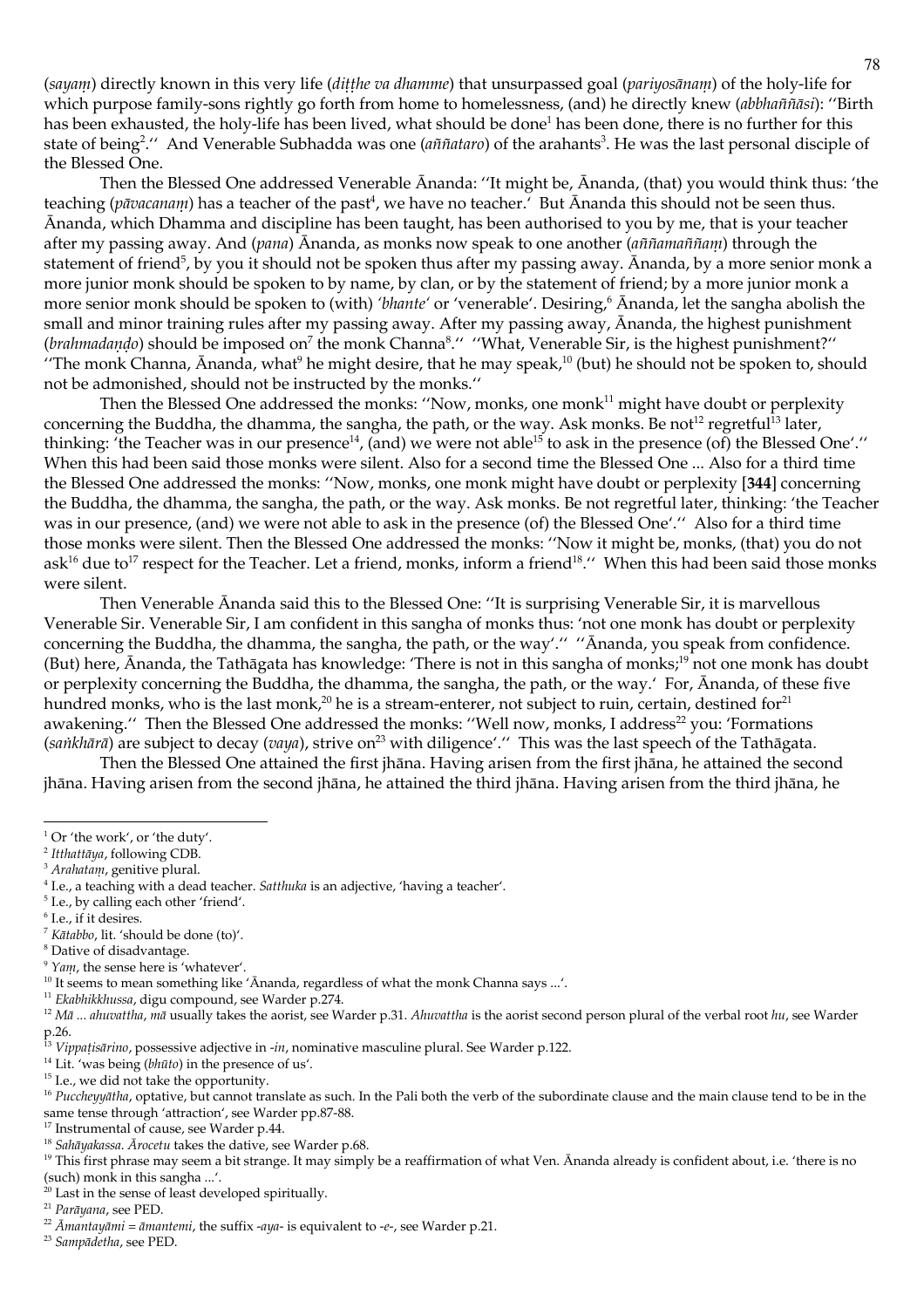attained the fourth jhāna. Having arisen from the fourth jhāna, he attained the sphere of unlimitedness of space<sup>1</sup>. Having arisen from the attainment of the sphere of unlimitedness of space, he attained the sphere of unlimitedness of consciousness<sup>2</sup>. Having arisen from the attainment of the sphere of unlimitedness of consciousness, he attained the sphere of nothingness. Having arisen from the attainment of the sphere of nothingness, he attained the sphere of neither-perception-nor-non-perception. Having arisen from the attainment of the sphere of neither-perceptionnor-non-perception, he attained the cessation of perception and experience.

Then Venerable Ananda said this to Venerable Anuruddha: "Venerable Anuruddha, the Blessed One has become extinct." "Friend Ananda, the Blessed One has not become extinct, he has attained the cessation of perception and experience." Then the Blessed One, having arisen from the attainment of the cessation of perception and experience, attained the sphere of neither-perception-nor-non-perception. Having arisen from the attainment of the sphere of neither-perception-nor-non-perception, he attained the sphere of nothingness. Having arisen from the attainment of the sphere of nothingness, he attained the sphere of unlimitedness of consciousness. Having arisen from the attainment of the sphere of unlimitedness of consciousness, [345] he attained the sphere of unlimitedness of space. Having arisen from the attainment of the sphere of unlimitedness of space, he attained the fourth jhāna. Having arisen from the fourth jhāna, he attained the third jhāna. Having arisen from the third jhāna, he attained the second jhāna. Having arisen from the second jhāna, he attained the first jhāna. Having arisen from the first jhāna, he attained the second jhāna. Having arisen from the second jhāna, he attained the third jhāna. Having arisen from the third jhāna, he attained the fourth jhāna. Having arisen from the fourth jhāna, the Blessed One immediately became extinct.

#### **Passage 2<sup>3</sup>** (D II 55,1-58,28 + 62,3-64,2 + 68,4-71,29)

(D II 55,1) This has been heard by me. At one time the Blessed One was dwelling among the Kurus. There is a town of the Kurus called Kammāssadhamma.<sup>4</sup> Then Venerable Ānanda approached the Blessed One, (and) having approached, having bowed to the Blessed One, he sat down to one side. Seated to one side, Venerable Ananda said this to the Blessed One: "It is surprising Venerable Sir, it is marvellous Venerable Sir, to what extent (yāva) this dependent origination, Venerable Sir, is profound and appears profound (gambhūrāvabhāso). Still to me it seems really shallow<sup>5</sup>." "Do not say thus Ananda. Do not say thus Ananda. This dependent origination, Ananda, is profound and appears profound. Ananda, due to the non-awakening to, due to the non-penetration of this teaching (dhamma), thus this generation, which is like a tangled skein, which is like a knotted ball of thread, which is like (matted) rushes and coarse grass,<sup>6</sup> does not escape misery, a bad destination, ruin, the round of births and deaths.

'Is old age and death from a specific condition<sup>7</sup>?' By one being asked thus, Ananda, it should be said<sup>8</sup>: 'It is'. 'From what<sup>9</sup> condition is there old age and death?' If he should speak thus, it should be spoken thus: 'From the condition of birth there is old age and death'. 'Is birth from a specific condition?' By one being asked thus, Ānanda, it should be said: 'It is'. 'From what condition is there birth?' If he should speak thus, it should be spoken thus: 'From the condition of existence there is birth'. 'Is existence from a specific condition?' By one being asked thus ... it should be spoken thus: 'From the condition of attachment there is existence'. 'Is attachment from a specific condition?' By one being asked thus ... it should be spoken thus: 'From the condition of craving there is attachment'. 'Is craving from a specific condition?' By one being asked thus ... it should be spoken thus: 'From the condition of feeling there is craving'. 'Is feeling from a specific condition?' By one being asked thus ... it should be spoken thus: 'From the condition of contact there is feeling'. 'Is contact from a specific condition?' By one being asked thus ... it should be spoken thus: 'From the condition of name-and-form there is contact'. 'Is name-and-form from a specific condition?' [346] By one being asked thus, Ananda, it should be said: 'It is'. 'From what condition is name-andform?' If he should speak thus, it should be spoken thus: 'From the condition of consciousness there is name-andform'. 'Is consciousness from a specific condition?' By one being asked thus, Ananda, it should be said: 'It is'. 'From what condition is consciousness?' If he should speak thus, it should be spoken thus: 'From the condition of nameand-form there is consciousness'.

<sup>&</sup>lt;sup>1</sup> Ākāsānañcāyatanam = ākāsa + ananta + āyatanam, a three member tappurisa compound, taking ananta as a noun, see PED.

<sup>&</sup>lt;sup>2</sup> Viññānañcāyatanam, seems to read 'the sphere of limitedness of consciousness', but see explanation at Vism. pp.332-333. Apparently such a loss of syllable is a phenomenon known as 'haplology'.

<sup>&</sup>lt;sup>3</sup> See Ven. Bhikkhu Bodhi's 'The Great Discourse on Causation' for an alternative translation of this passage.

 $^4$  I follow the punctuation at the start of passage 2 in exercise 27.

<sup>&</sup>lt;sup>5</sup> Uttānakuttānaka, repeated for emphasis.

 $6$  I translate -jāta and -bhūta as 'like', see PED.

 $^7$  Idappaccaya, ablative, following Ven. Bodhi's translation.

 $^8$  Here 'ssa vacanīyam = assa + vacanīyam. I read assa as an auxiliary verb, see Warder pp.233-238.

<sup>&</sup>lt;sup>9</sup> Note that kim is not in the ablative case and therefore does not qualify paccaya, 'condition'. Kim should here probably be regarded as an indeclinable that simply makes the sentence interrogative, see Warder p.74. Alternatively, the words should not be separated but be regarded as a kammadhāraya compound, kimpaccayā, in which case kim should be read as ablative after all.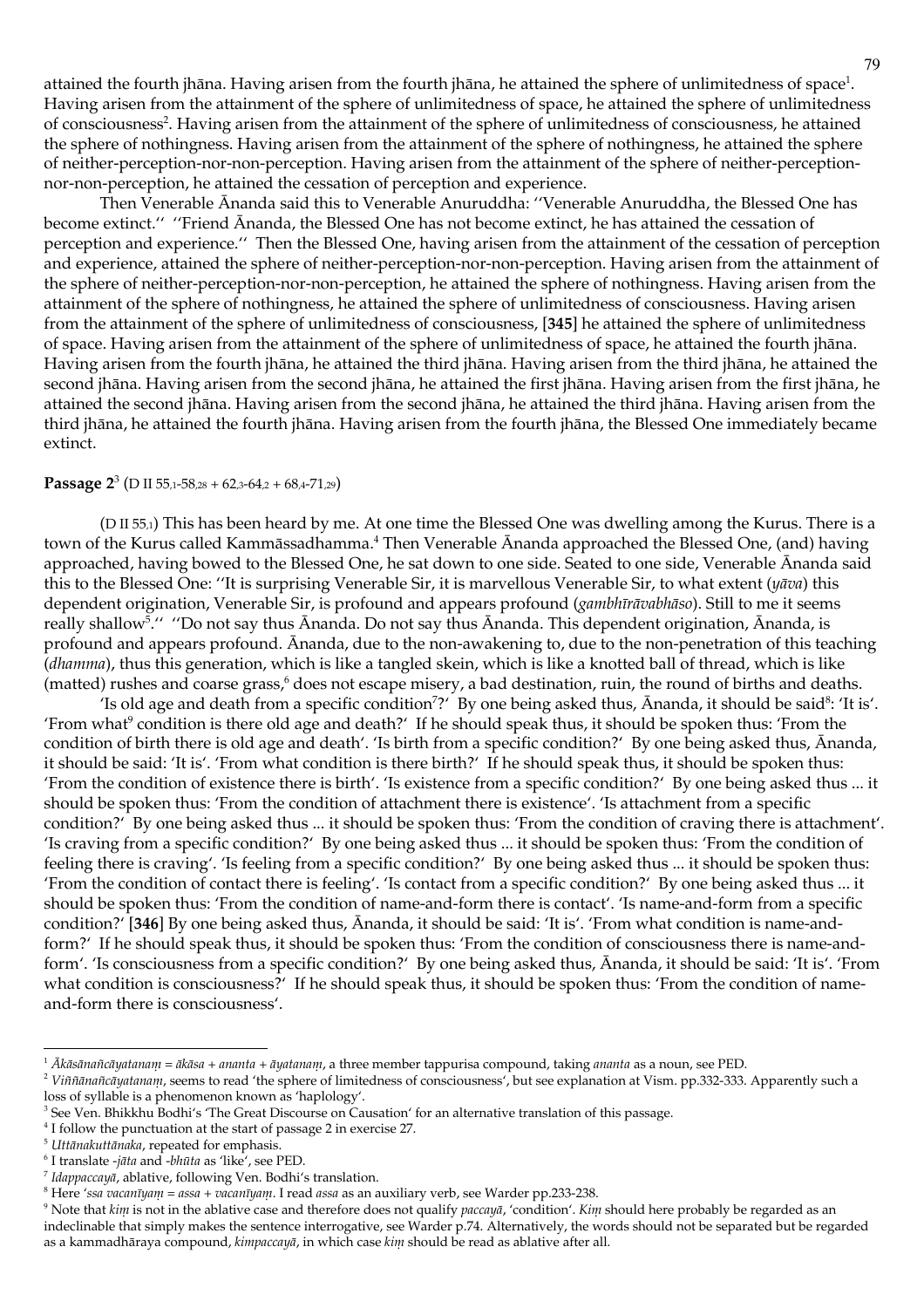Thus, Ananda, consciousness is from the condition of name-and-form, name-and-form is from the condition of consciousness, contact is from the condition of name-and-form, feeling is from the condition of contact, craving is from the condition of feeling, attachment is from the condition of craving, existence is from the condition of attachment, birth is from the condition of existence, old age and death is from the condition of birth; sorrow, lamentation, pain, dejection, and despair originate from the condition of old age and death. Thus is the origin of this whole mass of suffering.

'From the condition of birth there is old age and death', thus this was said; now (tad),  $\bar{A}$ nanda, how (yatha) from the condition of birth there is old age and death, this should be understood also in this way<sup>1</sup>:<sup>2</sup> For (va lii), Ananda, if there were<sup>3</sup> no birth, completely,<sup>4</sup> in all ways,<sup>5</sup> of someone,<sup>6</sup> with reference to anything,<sup>7</sup> to wit, of gods to the god-state<sup>8</sup>, of minor gods (*gandhabba*) to the minor-god-state, of spirits to the spirit-state, of beings to the being-state, of humans to the human-state, of four-footed (creatures) to the four-footed-state, of birds to the birdstate, or of snakes to the snake-state; for, Ananda, if there were no birth of whatever<sup>9</sup> creatures (sattā), if there were no birth to the such-state<sup>10</sup>, when birth is completely non-existing,<sup>11</sup> due to the cessaton of birth, would perhaps (api) old age and death be discerned<sup>12</sup>?" "Definitely not, Venerable Sir." "Therefore, Ananda, in this case (*iha*), just (*cva*) this is the cause, this is the source, this is the origin, this is the condition of old age and death, that is birth." (D II  $57,17)$  ... (D II 57,20) "For, Ananda, if there were no existence, completely, in all ways, of someone, with reference to anything, to wit, sensual existence, material existence, or immaterial existence, when existence is completely nonexisting, due to the cessation of existence, would perhaps birth be discerned?" "Definitely not, Venerable Sir." "Therefore, Ananda, in this case, just this is the cause, this is the source, this is the origin, this is the condition of birth, that is existence." (D II 57,27) ... (D II 57,30) "For, Ananda, if there were no attachment, completely, in all ways, of someone, with reference to anything, to wit, attachment to sensual pleasures, [347] attachment to (wrong) views, attachment to rules and vows<sup>13</sup>, or attachment to a doctrine of self,<sup>14</sup> when attachment is completely non-existing, due to the cessation of attachment, would perhaps existence be discerned?" "No (D II 58,5) ... (D II 58,10) "For, Ananda, if there were no craving, completely, in all ways, of someone, with reference to anything, to wit, craving for (visible) forms, craving for sounds, craving for odours, craving for flavours, craving for touchables, craving for mind objects, when craving is completely non-existing, from the cessation of craving, would perhaps attachment be discerned?" "No ( $D \text{ II } 58,16$ ) ... ( $D \text{ II } 58,20$ ) "For, Ananda, if there were no feeling, completely, in all ways, of someone, with reference to anything, to wit, feeling born of eye-contact, feeling born of ear-contact, feeling born of nosecontact, feeling born of tongue-contact, feeling born of body-contact, feeling born of mind-contact, when feeling is completely non-existing, due to the cessation of feeling, would perhaps craving be discerned?" "No (D II 58,28) ...

(D II 62,3) "For, Ananda, if there were no contact, completely, in all ways, of someone, with reference to anything, to wit, eye-contact, ear-contact, nose-contact, tongue-contact, body-contact, mind-contact, when contact is completely non-existing, due to the cessation of contact, would perhaps feeling be discerned?" "No (D II 62,9) ...

(D II 62,12) " 'From the condition of name-and-form there is contact', thus this was said; now, Ananda, how from the condition of name-and-form there is contact, this should be understood also in this way: Ananda, by which features, by which characteristics, by which signs, by which descriptions there is the concept of mental-body, when those features, those characteristics, those signs, those descriptions are non-existing,  $15$  would perhaps designation-contact be discerned in the material body?" "Definitely not, Venerable Sir." "Ānanda, by which features, by which characteristics, by which signs, by which descriptions there is the concept of material body, when those features, those characteristics, those signs, those descriptions are non-existing, would perhaps

<sup>&</sup>lt;sup>1</sup> Iminā ... pariyāyena, see Warder p.45.

<sup>&</sup>lt;sup>2</sup> A colon seems more appropriate here than the full stop in Warder's text.

<sup>&</sup>lt;sup>3</sup> Abhavissa, conditional tense, Warder p.331.

<sup>&</sup>lt;sup>4</sup> Sabbena sabbanı, Warder p.46.

<sup>&</sup>lt;sup>5</sup> Sabbathā sabbanı, see PED.

<sup>&</sup>lt;sup>6</sup> I.e. 'if, of someone, there were no birth ...'

<sup>&</sup>lt;sup>7</sup> Or 'into anything'. For kassa ci and kimhi ci see Warder pp.85-86. Note that ko/kassa often are personal pronouns, whereas kim/kimhi tend to be impersonal.

<sup>&</sup>lt;sup>8</sup> Devattāya, abstract dative noun formed from deva, lit. 'to godness', see Warder pp.252-253 and also PED for a definition.

<sup>&</sup>lt;sup>9</sup> Tesam tesam, distributive meaning, see Warder p.171.

 $10$  Tatliattāya, abstraction of tatliā, i.e. the states mentioned just before.

<sup>&</sup>lt;sup>11</sup> Locative absolute. Asati, negative present participle locative.

<sup>&</sup>lt;sup>12</sup> Paññāyetha. Middle conjugation optative tense, passive third person singular, see Warder p.315.

<sup>&</sup>lt;sup>13</sup> Silabbata = sīla + vata. In junctions with -v-, where the -v- would normally double to -vv-, one always finds -bb- instead, Warder p.248.

<sup>&</sup>lt;sup>14</sup> See CDB p.726, note 5 for further comments on the four *upādānā*.

<sup>&</sup>lt;sup>15</sup> Asati. I assume this is another example of the verbal rootXts in the singular being used for the plural, see Warder pp.85 and 87. The whole expression is a locative absolute.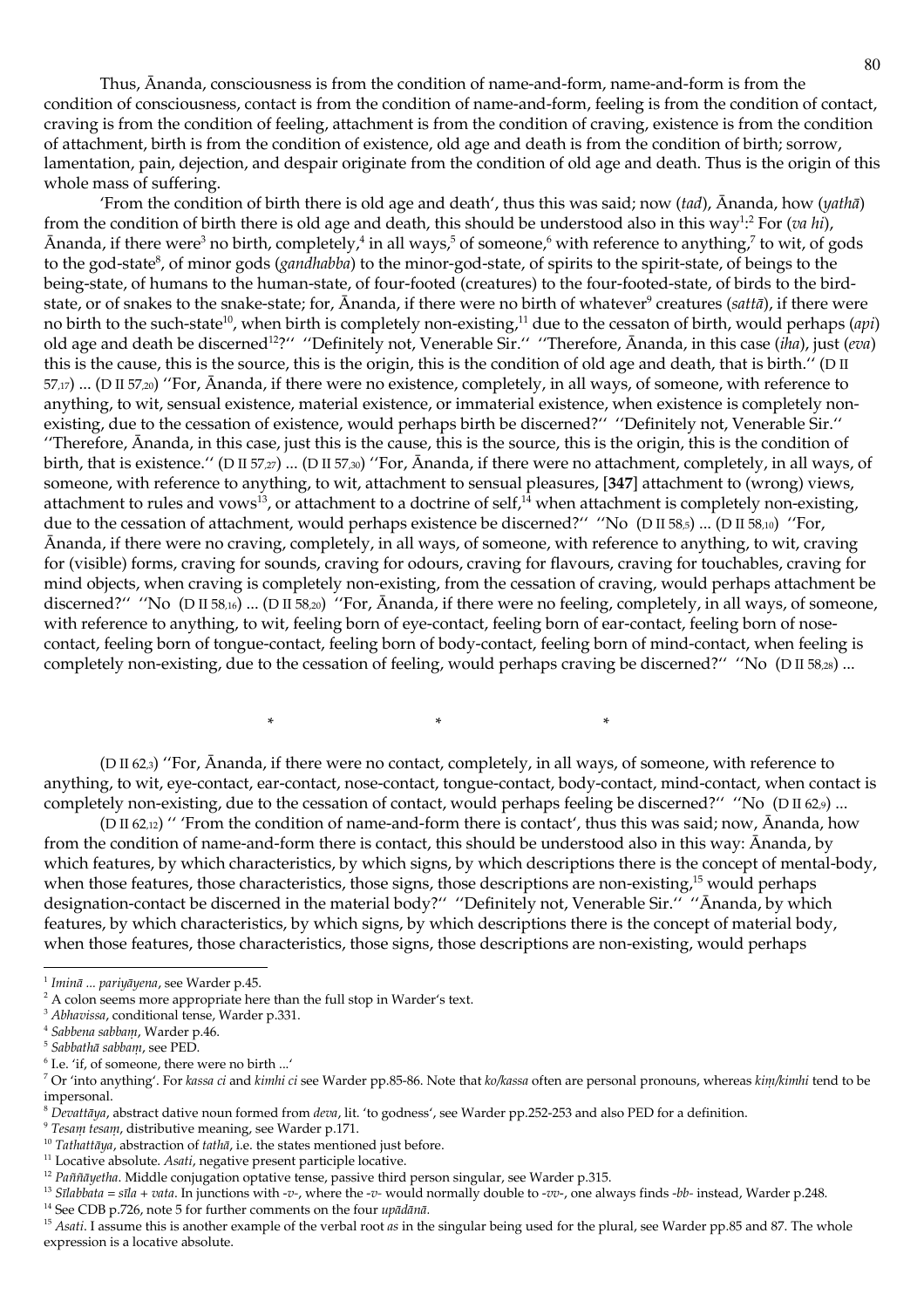impingement-contact<sup>1</sup> be discerned in the mental body?" "Definitely not, Venerable Sir." "Ānanda, by which features, by which characteristics, by which signs, by which descriptions there is the concept of mental body and of material body, when those features, those characteristics, those signs, those descriptions are non-existing, would perhaps designation-contact or impingement-contact be discerned?" "Definitely not, Venerable Sir." "Ananda, by which features, by which characteristics, by which signs, by which descriptions there is the concept of name-andform, when those features, those characteristics, those signs, those descriptions are non-existing, would perhaps contact be discerned?" "Definitely not, Venerable Sir." "Therefore, [348] Ananda, in this case, just this is the cause, this the source, this the origin, this the condition of contact, that is name-and-form.

'From the condition of consciousness there is name-and-form', thus this was said; now, Ananda, how from the condition of consciousness there is name-and-form, this should be understood also in this way: For, Ananda, if consciousness were not to descend<sup>2</sup> to the womb of the mother<sup>3</sup>, would perhaps name-and-form develop (sammucchissati) in the womb of the mother?" "Definitely not, Venerable Sir." "For, Ananda, if consciousness, having descended to the womb of the mother, were to pass away, would perhaps name-and-form be produced for this world?" "Definitely not, Venerable Sir." "For, Ananda, if the consciousness of even an existing child were cut off, whether of a boy or of a girl, would perhaps name-and-form come to increase, growth, (and) abundance?" "Definitely not, Venerable Sir." "Therefore, Ananda, in this case, just this is the cause, this the source, this the origin, this the condition of name-and-form, that is consciousness.

'From the condition of name-and-form there is consciousness', thus this was said; now, Ananda, how from the condition of name-and-form there is consciousness, this should be understood also in this way: For, Ananda, if consciousness were not to gain support (*patittham*) in name-and-form, would perhaps the future arising and origination of birth, old age, death, and suffering<sup>4</sup> be discerned?" "Definitely not, Venerable Sir." "Therefore, Ananda, in this case, just this is the cause, this the source, this the origin, this the condition of consciousness, that is name-and-form. (It is) to this extent, Ananda, (that) one might be born, one might age, one might die, one might fall away, one might rearise<sup>5</sup>; to this extent there is a path for designation, to this extent there is a path for language, to this extent there is a path for concepts, to this extent there is scope for wisdom, to this extent the round (of rebirths) rolls on for the manifestation (*paññapanava*) (of) this world, that is name-and-form together with consciousness." (D  $II 64,2)$ 

> $\ast$  $\ast$

(D II 68.4) "When (yato), Ananda, a monk does not regard feeling as self<sup>6</sup>, and (pi) does not regard the self as without feeling, and he does not regard 'my self feels, for my self is subject to feeling'; he, thus non-regarding, does not attach to anything in the world,<sup>7</sup> not attaching he is not agitated<sup>8</sup>, being non-agitated he becomes internally extinguished (and) he understands: 'Birth has been exhausted, the holy-life has been lived, what should be done<sup>9</sup> has been done, there is no further for this world<sup>10</sup>'. Who might say this (*evam*), Ananda, concerning a monk<sup>11</sup> whose mind is thus liberated: 'he has such a view: "The Tathāgata exists after death",' that is not proper. ('He has such a view:) "The Tathāgata exists not ... ",' that is not proper. Why is that? As far as, Ānanda, [349] designation, as far as the path of designation, as far as language, as far as the path of language, as far as concepts, as far as the path of concepts, as far as wisdom, as far as the scope of wisdom, as far as the round (of rebirths), as far as the round (of rebirths) rolls on, having directly known that  $(tad)$ , the monk is liberated; the idea<sup>12</sup>: 'his<sup>13</sup> view is: "having directly known that, a liberated monk does not know (and) does not see", that is not proper.<sup>14</sup>

Ananda, there are these seven stations of consciousness and two spheres.

 $\ast$ 

<sup>&</sup>lt;sup>1</sup> Pațighasamphasso. Pațigha means 'resistance'/'impingement'.

<sup>&</sup>lt;sup>2</sup> Okkamissatha, conditional tense, middle conjugation, see Warder p.332.

<sup>&</sup>lt;sup>3</sup> Mātu, genitive of ar-stem, see Warder p.210.

<sup>&</sup>lt;sup>4</sup> I read this long compound as two dvanda compounds, with respectively two and four members, forming a tappurisa compound between them.

<sup>&</sup>lt;sup>5</sup> Middle conjugation optative, see Warder p.315. Presumably the Buddha here uses the optative because he himself is no longer subject to these events.

<sup>&</sup>lt;sup>6</sup> Lit. '(that) feeling is self'.

 $7$  Lit. 'attaches to nothing in the world'.

 $8$  Paritassati, note that the Pali form is active. See CDB p.765, note 137 for a discussion of this term.

 $9$  Or 'the duty'. Future passive participle functioning as a noun, see Warder p.104.

<sup>&</sup>lt;sup>10</sup> I.e., there is no further existence.

<sup>&</sup>lt;sup>11</sup> Accusative of specification of state, Warder pp.17-18.

 $12$  'The idea' is the counterpart to the  $ti$  of the Pali.

<sup>&</sup>lt;sup>13</sup> I.e., the liberated monk.

<sup>&</sup>lt;sup>14</sup> I.e., the idea is not correct.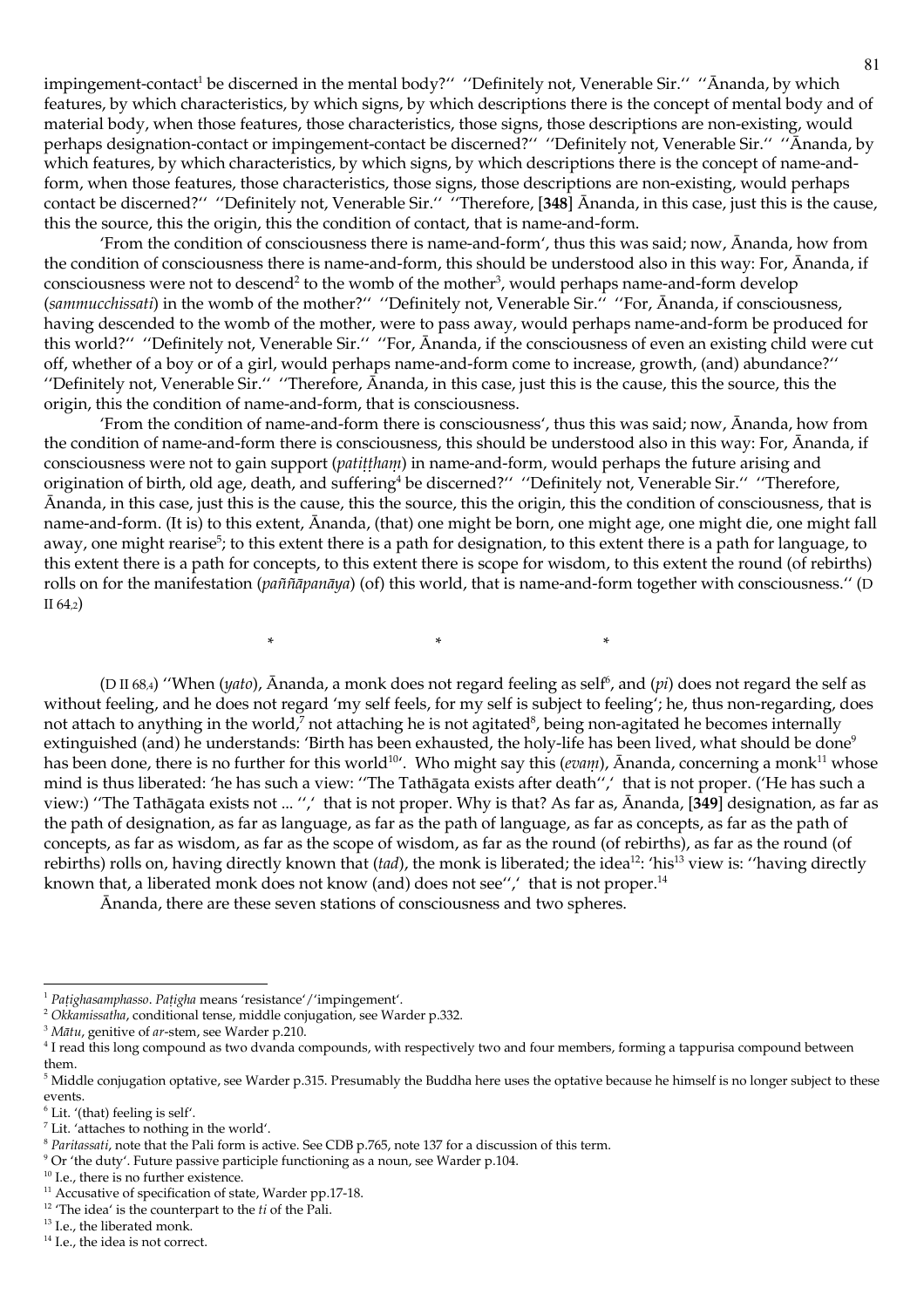Which seven? There are, Ananda, beings who have diversity in body<sup>1</sup> (and) diversity of perception<sup>2</sup>, to wit, human beings, some gods, and some lower-realm beings<sup>3</sup>. This is the first station of consciousness. There are, Ānanda, beings who have diversity in body (and) unity of perception, to wit, the gods who belong to Brahmās group, who have originated through the first<sup>4</sup>. This is the second station of consciousness. There are, Ananda, beings who have unity in body (and) diversity of perception, to wit, the gods who belong to the world of radiance<sup>5</sup>. This is the third station of consciouness. There are, Ananda, beings who have unity in body (and) unity of perception, to wit, the gods who belong to the lustrous world. This is the fourth station of consciousness. There are, Ananda, beings who, due to the complete transcending of perceptions of form, due to the ending of perceptions of resistance, due to the non-attention to perceptions of diversity, perceiving: 'space is unlimited', belong to<sup>6</sup> the sphere of unlimitedness of space. This is the fifth station of consciousness. There are, Ananda, beings who, having completely transcended the sphere of unlimitedness of space, perceiving: 'consciousness is unlimited', belong to the sphere of unlimitedness of consciousness. This is the sixth station of consciousness. There are, Ananda, beings who, having completely transcended the sphere of unlimitedness of consciousness, perceiving: 'there is nothing', belong to the sphere of nothingness. This is the seventh station of consciousness.

(There is) the sphere of beings without perception, (and) the sphere of neither-perception-nor-nonperception is the second.

There, Ananda, this which is the first station of consciousness, which has diversity of bodies, which has diversity of perceptions - to wit, human beings, some gods, and some lower-realm beings - who, Ānanda, understands it<sup>7</sup>, understands its origin, understands its ending, understands its enjoyment, understands its disadvantage, and understands the liberation from it<sup>8</sup>, is it proper for him<sup>9</sup> to delight there<sup>10</sup>?" "Definitely not, Venerable Sir." ... etc ... "There, Ananda, this which is the seventh station of consciousness - which, having completely transcended the sphere of unlimitedness of consciousness, perceiving: 'there is nothing', belongs to the sphere of nothingness - who, Ananda, understands it ... and understands the liberation from it, is it proper for him [350] to delight there?" "Definitely not, Venerable Sir." "There, Ananda, this which is the sphere of beings without perception, who, Ananda, understands it ... and understands the liberation from it, is it proper for him to delight there?" "Definitely not, Venerable Sir." "There, Ananda, this which is the sphere of neither-perception-nor-nonperception, who, Ananda, understands it ... and understands the liberation from it, is it proper for him to delight there?" "Definitely not, Venerable Sir." "When, Ananda, a monk, having known according to actuality the origination, ending, enjoyment, disadvantage, and the liberation from these seven stations of consciousness and these two spheres, is liberated due to non-attachment<sup>11</sup>, he ( $a$ y $a$ <sub>11</sub>),  $\bar{A}$ nanda, is called a monk who is liberated through wisdom.

Ananda, there are these eight freedoms. Which eight? Possessing material form<sup>12</sup>, one sees forms. This is the first freedom. Possessing perception of the immaterial internally, one sees forms externally. This is the second freedom. One is intent on the perception<sup>13</sup> 'beautiful'. This is the third freedom. Due to the complete transcending of perceptions of form, due to the ending of perceptions of resistance, due to the non-attention to perceptions of diversity, perceiving: 'space is unlimited', he, having entered (it), dwells in the sphere of unlimitedness of space. This is the fourth freedom. Having completely transcended the sphere of unlimitedness of space, perceiving: 'consciousness is unlimited', he, having entered (it), dwells in the sphere of unlimitedness of consciousness. This is the fifth freedom. Having completely transcended the sphere of unlimitedness of consciousness, perceiving: 'there is nothing', he, having entered (it), dwells in the sphere of nothingness. This is the sixth freedom. Having completely transcended the sphere of nothingness, he, having entered (it), dwells in the sphere of neitherperception-nor-non-perception. This is the seventh freedom. Having completely transcended the sphere of neitherperception-nor-non-perception, he, having entered (it), dwells in the cessation of perception and feeling. This is the eighth freedom. Ananda, there are these eight freedoms.

<sup>&</sup>lt;sup>1</sup> Nānattakāyā, a bahubbīhi compound (with tappurisa structure) qualifying sattā, 'beings'. Note the reversal of the two elements of the compound compared to a proper tappurisa compound, see Warder p.138.

 $2$  Nanattasaññino, another bahubbīhi with tappurisa structure.

<sup>&</sup>lt;sup>3</sup> Vinipātikā, lit. 'lower-realm-ers'.

<sup>&</sup>lt;sup>4</sup> Pathamābhinibbattā. The Commentary explains this to mean 'origination through the first jhāna'. I.e., born there on account of having attained the first jhāna.

 $5\overline{Abh}$ assarā, I read it as an adjective.

<sup>&</sup>lt;sup>6</sup> Akāsānañcāyatanūpagā, translating upagā simply as 'belong to', see DP. The compound is an adjective qualifying sattā, 'beings'.

 $^7$  I.e., the first station of consciousness,  $tan\theta$ , accusative feminine.

 $8$  Tassā nissaraņam, more literally 'the leaving behind of it'.

<sup>&</sup>lt;sup>9</sup> Tena, lit. 'by him'.

 $10$  Tad, here seems to function as an adverb. If it did refer back to the first station of consciousness it would have had to be in the feminine gender, i.e.  $tan\theta$ .

Anupādā, ablative of cause.

<sup>&</sup>lt;sup>12</sup>  $R\bar{u}p\bar{i}$ , possessive adjective, see Warder p.122.

<sup>&</sup>lt;sup>13</sup> Again, I have added 'the perception' as a counterpart to the Pali ti (t'eva = ti + eva).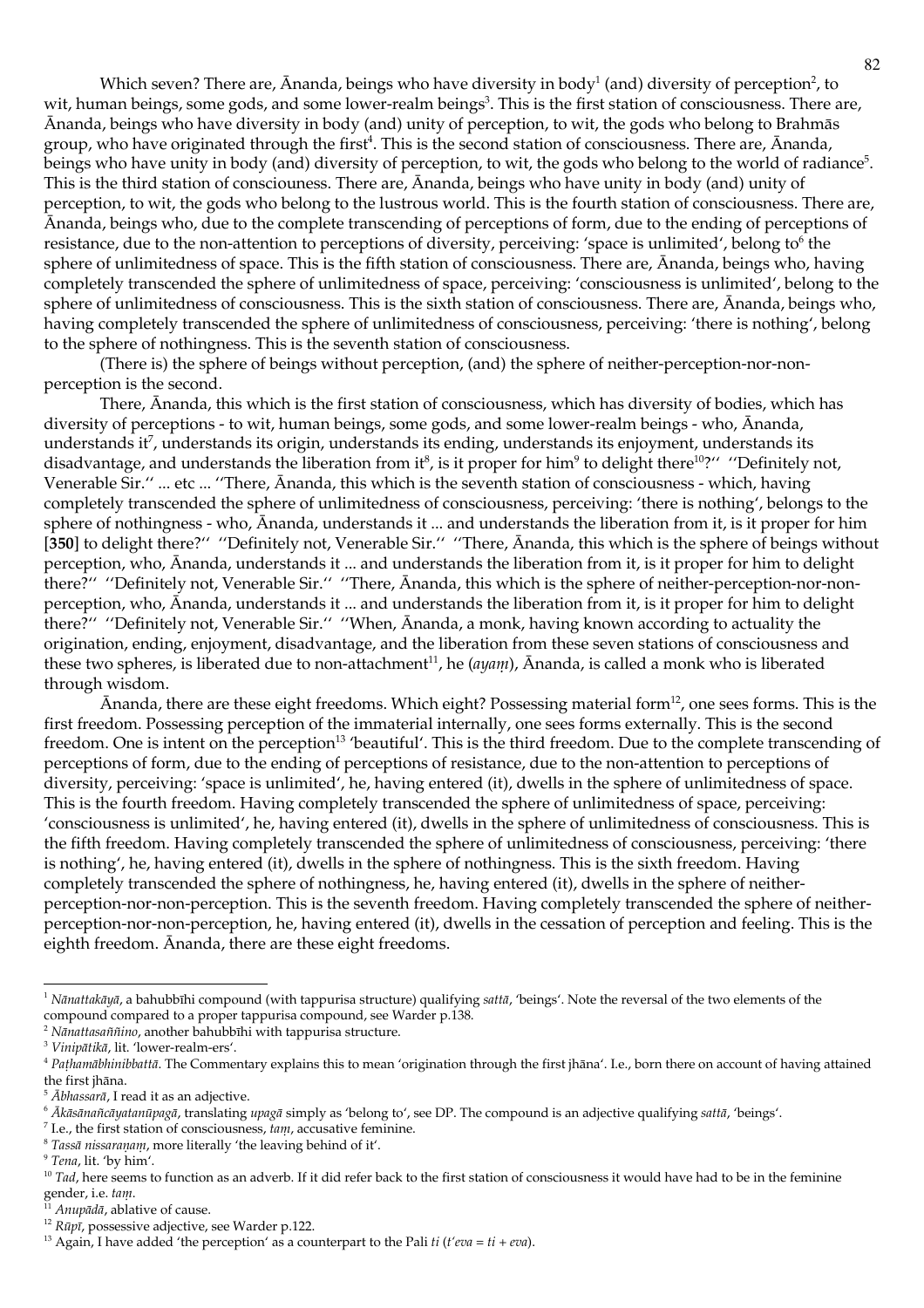When, Ananda, a monk attains these eight freedoms - in forward order, attains (them) in reverse order, and (*pi*) attains (them) in forward and reverse order, attains and (*pi*) emerges where-desiring, which-desiring,<sup>1</sup> aslong-as-desiring,<sup>2</sup> (and) due to the exhaustion of the outflowings, he dwells, having entered upon, having realized, having himself directly known in this very life the release in mind, the release by wisdom, which is without outflowings - he (ayam), Ānanda, is called a monk who is released in both ways<sup>3</sup>, and, Ānanda, there is no other release in both ways beyond<sup>4</sup> or more excellent than this release in both ways." The Blessed One said this. Pleased, Venerable Ananda delighted in the speech of the Blessed One. ( $D \text{ II } 71,29$ )

Re-translation into Pali (DI 185,11 - 186,12)

# **Exercise 30**

# (Vatta or Anutthubha in transition to vatta) (D III 199,25 - 200,2)

Towards the delightful Uttarakurū, the beautiful Mahā-Neru, There people are born who are unselfish, unpossessing.

They do not sow a seed and (pi) ploughs are not drawn, The people eat rice which is ripening without cultivation<sup>5</sup>.

Without bran,<sup>6</sup> huskless, pure, sweet-smelling rice-fruit, Having cooked (it) in a gourd, from that they eat a meal.

> $\ast$  $\ast$  $\ast$

> > (D III 201,20 - 202,14)

There, is a tree, which has constant fruit,<sup>7</sup> which is full of various groups of birds, $^8$ Which is resounding with peacocks and herons,<sup>9</sup> together with pleasant ( $vaggu$ ) cuckoos and so on<sup>10</sup>.

Here is the sound of partridges and also  $(atho)$  Otthavacittakas<sup>11</sup>, Wild cocks, Kulīrakas, (and) Pokkharasātakas in the grove.

Here is the sound of parrots and mynas<sup>12</sup> and Dandamānavakas, All the time that Kuvera's lotus pond always shines.<sup>13</sup>

People<sup>14</sup> point it<sup>15</sup> out<sup>16</sup> thus: "From here, that northern region". Which region<sup>1</sup> he protects, he the famous great king -

<sup>&</sup>lt;sup>1</sup> I.e., which attainment he desires, cf. Com. *Yadicchikam* =  $yad + icchikan.$ 

<sup>&</sup>lt;sup>2</sup> Three avyayībhāva compounds (i.e., adverbs) qualifying 'attains' and 'emerges'.

<sup>&</sup>lt;sup>3</sup> Ubhatobhāgavimutto, lit. 'released in both parts'.

<sup>&</sup>lt;sup>4</sup> Uttaritarā, lit. 'more beyond' or simply 'superior'.

 $5$  Akatthapākimam = a + kattha ('ploughed', past participle of kasati) + pākimam ('ripening'), lit. 'unploughed-ripening'. Or one could read akattha as a noun (see DP) meaning 'unploughed ground', the compound then being a bahubbīhi with tappurisa structure, 'which is ripening in uncultivated ground'.

<sup>&</sup>lt;sup>6</sup> Akanam, see DP.

 $^7$  Niccaplulā, bahubbīhi compound with kammadhāraya structure.

<sup>&</sup>lt;sup>8</sup> Nānā-dija-gaṇa-āyuta. A tappurisa compound, dijagaṇa, 'groups of birds', within a kammadhāraya compound, nānādijagaṇa, 'various groups of birds', within a tappurisa compound, *nanadijaganayuta*, 'full of various groups of birds', the whole construction being a bahubbihi compound qualifying rukkhā.

<sup>&</sup>lt;sup>9</sup>Mayūra-koñca-abhirudā, dvanda (mayūrakoñca) within tappurisa (mayūrakoñcābhirudā), functioning as a bahubbīhi.

<sup>&</sup>lt;sup>10</sup> The correct reading here according to DP is kokilādīlu vaggulu. Kokilādīlu = kokila ('cuckoo') + ādīlu, where ādīlu means 'beginning with', thus 'etc.'/'and so on'.

 $11$  A type of bird, as are the following.

<sup>&</sup>lt;sup>12</sup> Suka-sālika-sadd'.

<sup>&</sup>lt;sup>13</sup> Kuvera is one of the Four Great Kings.

 $14$  Jano, collective singular noun and thus a singular verb.

<sup>&</sup>lt;sup>15</sup> Nam, refers back to Uttarakurū.

<sup>&</sup>lt;sup>16</sup>  $\bar{A}$ cikkhatī, see DP. Note the irregular lengthening of the final  $\bar{\imath}$  due to the metre.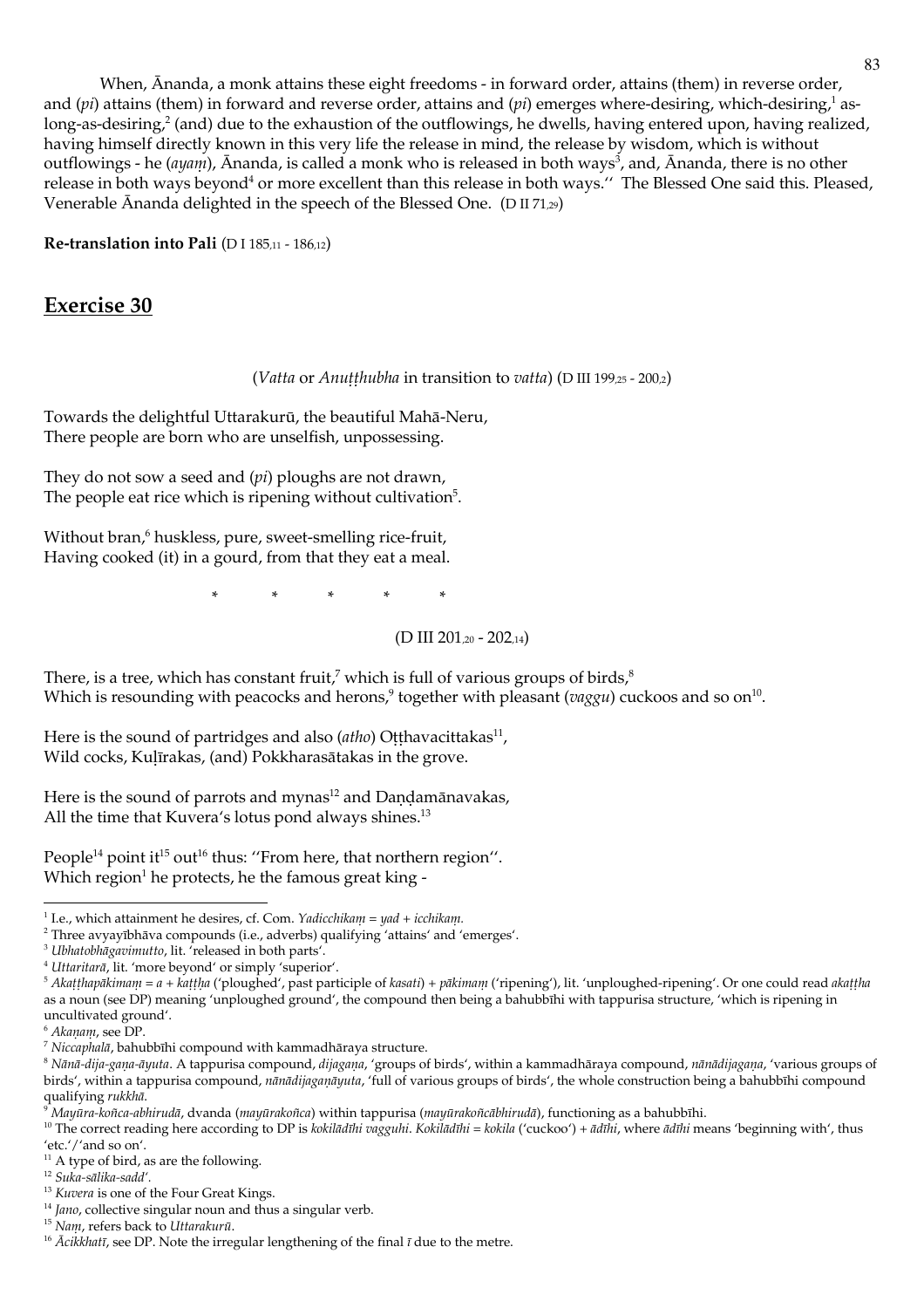The Lord of the Yakkhas, Kuvera thus he is named, He delights,<sup>2</sup> honoured<sup>3</sup> by dancing and singing Yakkhas.

# $( Vatta )$  (D II 265.16 - 267.13)

Lady Suriyavaccasā,<sup>4</sup> I revere<sup>5</sup> your father, Timbaru, By whom, you, O beautiful Lady, who are a producer of joy<sup>6</sup> for me, were born.

Like a pleasant (kanto) wind to one who is perspiring<sup>7</sup>, like water for the thirsty<sup>8</sup>, You are radiant (and) dear to me, like the Dhamma of the arahants<sup>9</sup>.

Indeed (*eva*) medicine for one who is afflicted, like food for one who is hungry<sup>10</sup>, Extinguish<sup>11</sup>, lady, as *(iva)* with water that which is burning<sup>12</sup>.

Like an elephant scorched by the heat<sup>13</sup> (plunges into) a cool-watered lotus pool furnished with stamen and pollen<sup>14</sup>, I plunge into<sup>15</sup> your breast and stomach.

And like an elephant beyond the goad, (thinking) beaten by me is the pike and lance, Intoxicated by a shapely<sup>16</sup> thigh, I do not understand the proper action<sup>17</sup>.

Concerning you I have a tied mind<sup>18</sup>, the mind is altered<sup>19</sup>, I am not able to go back, like a fish<sup>20</sup> which has devoured a hook.

O Lady with lovely thigh<sup>21</sup>, embrace me<sup>22</sup>; embrace me, O one with lovely eyes<sup>23</sup>, Embrace me, O beautiful Lady, this has been yearned for by me.

Indeed, there being little sensual pleasure for me, manyfold<sup>24</sup> has come about<sup>25</sup> from the one who has way hair<sup>26</sup>, Like a gift to Arahants<sup>27</sup>.

Whatever  $(ya_{ll})$  merit there is which has been made by me with regard to such kinds (of) arahants, Let that  $(tam)$  ripen<sup>1</sup> for me together with you, in all aspects beautiful Lady<sup>2</sup>.

<sup>1</sup> Note the relative/demonstrative construction with the relative clause coming after the demonstrative clause. Yam disam, 'which direction', thus refers back to sā uttarādisā, 'that northern direction'. The full stop in Warder's text after jano is thus misleading.

<sup>2</sup> Ramati. It is possible that yam disam, 'which region', should be regarded as a patient of this verb as well, thus, 'he delights in which region', referring back to 'that northern region'.

<sup>3</sup> Purakkhato, see PED.

<sup>5</sup> Vande, present tense middle conjugation, see Warder p.315.

 $6$   $\bar{A}$ nandā-jananī, feminine, qualifying 'you' (implied by 'si=asi).

- $^7$  Sedakam, note the accusative where one might have expected the dative.
- <sup>8</sup> Pipāsino, dative.
- <sup>9</sup> Arahatam, genitive plural. This could also be read as a dative, 'like the Dhamma to the arahants'.

 $^{10}$  *lighacchato*, present participle genitive of the desiderative conjugation (see Warder p.352), lit. 'for the one desiring to eat'. Present participle used as an 'actor verbal noun', see NCRP III 6.2.

<sup>11</sup> Parinibbāpaya, causative imperative.

<sup>12</sup> Jalantani, another present participle used as a noun. According to the Com. it is the poet's fever, lust, and desire (parilalia, kanua, and raga) that are to be extinguished.

- <sup>20</sup> Ambujo = ambu ('water') + -ja ('born'), i.e. one born in water.
- <sup>21</sup> Vāmūru = vāma + ūru. Vāmūru and bhadde are vocatives, vāmūru being an adjective to bhadde, 'lady who has a lovely thigh'.

<sup>23</sup> Mandalocane. Manda also means 'lovely', see PED. I take the compound to be a vocative.

<sup>24</sup> I.e., many types of sensual pleasure.

<sup>25</sup> Sampādi. I read it as a passive aorist formed directly from the root, see Warder pp.155-156.

<sup>27</sup> I.e., a gift to an arahant can bear kammic fruit in terms of sensual pleasures. Note the accusative plural where one might have expected the dative.

<sup>4</sup> Bhadde suriyavaccase, feminine vocative. Vaccase seems to be derived from a rootXacc meaning 'splendour'.

<sup>&</sup>lt;sup>13</sup> The first part of line two is placed first.

<sup>&</sup>lt;sup>14</sup> I.e., lotus flowers with stamen and pollen, see Com.

<sup>&</sup>lt;sup>15</sup> Ogalie, middle conjugation, see Warder p.315.

<sup>&</sup>lt;sup>16</sup> Lakkhana, I read it as an adjective.

<sup>&</sup>lt;sup>17</sup> Kāranam, see DP.

<sup>&</sup>lt;sup>18</sup> Lit. 'I am one who has a tied mind'.

<sup>&</sup>lt;sup>19</sup> Viparināmitam, past participle of a denominative verb (see Warder p.316), or past participle causative.

<sup>&</sup>lt;sup>22</sup> Saja is imperative.

<sup>&</sup>lt;sup>26</sup> Vellitakesiyā. Kesi(n) is apparently a possessive adjective/noun, '(one who is) having (wavy) hair', see DP.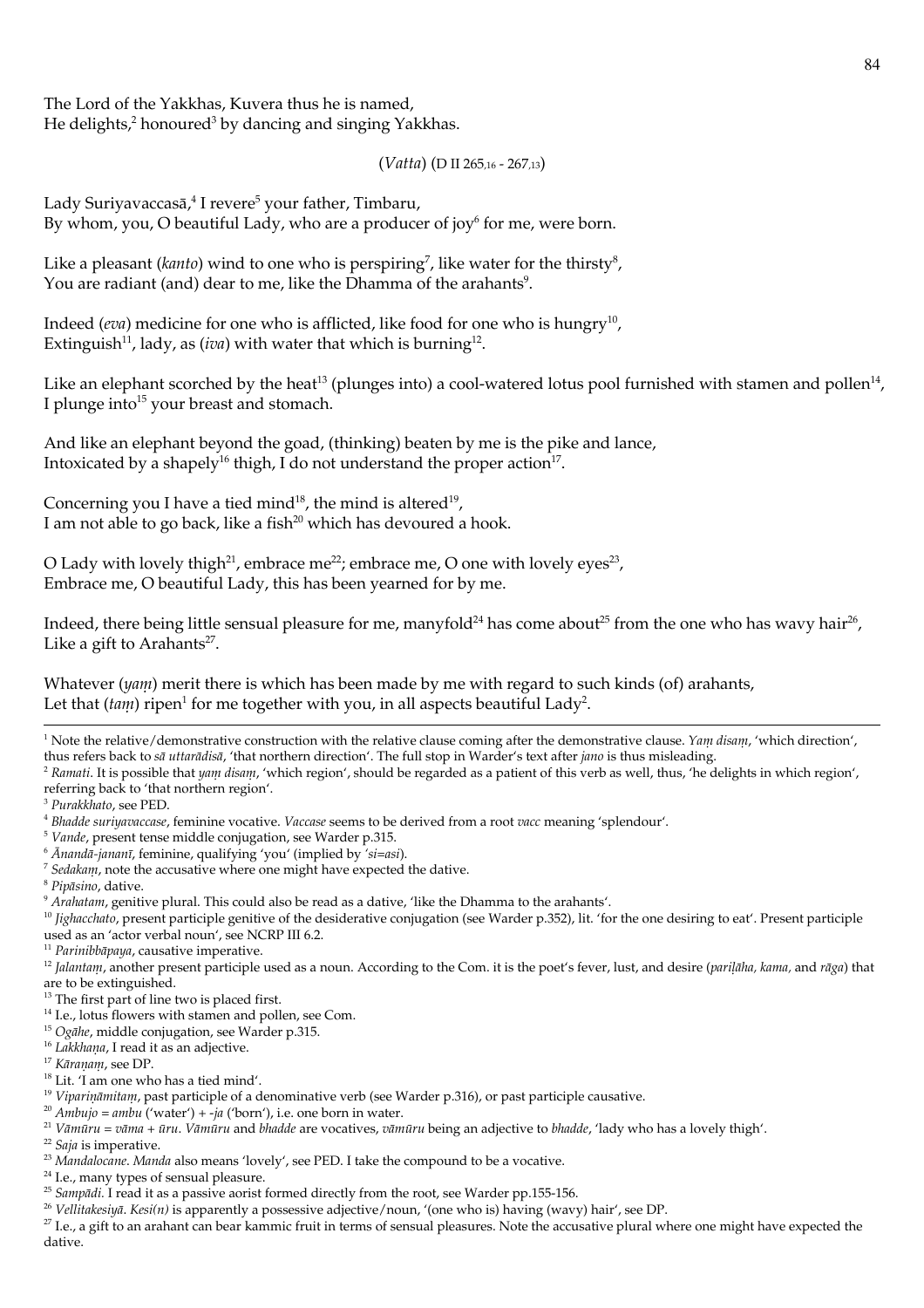Whatever merit there is which has been made by me with reference to this circle of earth<sup>3</sup>, Let that ripen for me together with you, in all aspects beautiful Lady.

Like the son of the Sakyans who, through jhāna, is concentrated, wise, mindful, A Sage wishing for <sup>4</sup> the deathless, (so) I (am desiring)<sup>5</sup> you (*tam*), Suriyavaccasā.

And  $pi)$  as the sage would delight, having attained the supreme awakening, So I would delight, O beautiful Lady, (when) gone to sexual union<sup>6</sup> with you.

And if Sakka the lord of the Tāvatimsa (Gods) were to grant<sup>7</sup> me a boon, Ah! Lady I would (still) choose you<sup>8</sup> ( $tani$ ), so strong is my desire.

Like (va) a Sāla (tree) soon (na ciram) blossoming, O very intelligent Lady, Revering, I honour<sup>9</sup> your father, who has  $(yassa)$  this<sup>10</sup> kind (of) offspring  $(pa|\bar{a}|$ .<sup>11</sup>

 $(Tuthubha)$  (D II 241,8-16)

"I, who have doubt,<sup>12</sup> ask Sanankumāra the Brahmā, Who is free from doubt (akankhim), concerning things known by another<sup>13</sup>: Where standing<sup>14</sup> and training in what, Does a mortal obtain<sup>15</sup> the immortal Brahmā-world?"

"Having abandoned possessiveness<sup>16</sup> among humans<sup>17</sup>, brahmin, Being concentrated, intent on compassion, Standing here and training here, A mortal obtains the immortal Brahmā-world."

(Opacchandasaka) (D II 49.22-25)

Patient<sup>18</sup> forbearance (*titikkha*̄) is the highest asceticism<sup>19</sup>, Nibbana is the highest, the Buddhas say; Because one gone forth who is harming another, harassing another, is not an ascetic.

(Rathoddhatā) (D III 155,13-16)

If one who is such-kind<sup>20</sup> dwells in a house.

He goes to pre-eminence of the ones<sup>21</sup> who indulge in sensuality, One who is superior<sup>22</sup> to him<sup>23</sup> is not found,

<sup>1</sup> Vipaccatanu, middle conjugation third person singular imperative, see Warder p.315.

<sup>2</sup> Sabba-anga-kalyāni, vocative.

<sup>&</sup>lt;sup>3</sup> I.e., on this earth.

 $4$  [iginisāno, a contracted form of *iginisamāno*, see NCRP IV 4.2. The verb is of the desiderative conjugation, see Warder pp.352-353.

<sup>&</sup>lt;sup>5</sup> Supplied by the Com.

<sup>&</sup>lt;sup>6</sup> Missībhāvam, lit. 'mixed-state'.

<sup>&</sup>lt;sup>7</sup> Dajjā, 'if ... were to grant', third person singular optative of  $d\bar{a}$ , see Warder p.357.

<sup>&</sup>lt;sup>8</sup> The point seems to be that he would prefer her to a boon from Sakka.

<sup>&</sup>lt;sup>9</sup> Namassāmi, present tense.

<sup>&</sup>lt;sup>10</sup> I read s' as  $s\bar{a}$  agreeing with pajā.

<sup>&</sup>lt;sup>11</sup> According to DP, and perhaps it is preferable, this last phrase should read, yassās' etādisī pajā, 'of whom you are (yassa + asi) such a kind (of) offspring', i.e. someone special.

<sup>&</sup>lt;sup>12</sup> Kanklu, possessive adjective qualifying  $T'$ , Warder p.122.

<sup>&</sup>lt;sup>13</sup> Presumably referring to Sanankumāra the Brahmā.

<sup>&</sup>lt;sup>14</sup> The word is compounded in the PTS text, katthatthito, thus the double tt in tthito.

<sup>&</sup>lt;sup>15</sup> Pappoti, see Warder p.37.

<sup>&</sup>lt;sup>16</sup> Mamattam, lit. 'mineness'.

<sup>&</sup>lt;sup>17</sup> Manujesu. Could also be read as a locative of reference.

<sup>&</sup>lt;sup>18</sup> Khantī, reading it as an adjective, see DP.

<sup>&</sup>lt;sup>19</sup> Paramam tapo. Tapo must be a nominative neuter noun of the as-stem (see Warder p.154), and paramam a neuter adjective agreeing with it.

 $20$  Tathāvidho, here functions as a noun.

 $^{\rm 21}$  I.e., among the ones.

<sup>&</sup>lt;sup>22</sup> Uttaritaro, adiective qualifying tathāvidho.

<sup>&</sup>lt;sup>23</sup> Tena, instrumental of comparison, see Warder pp.44-45.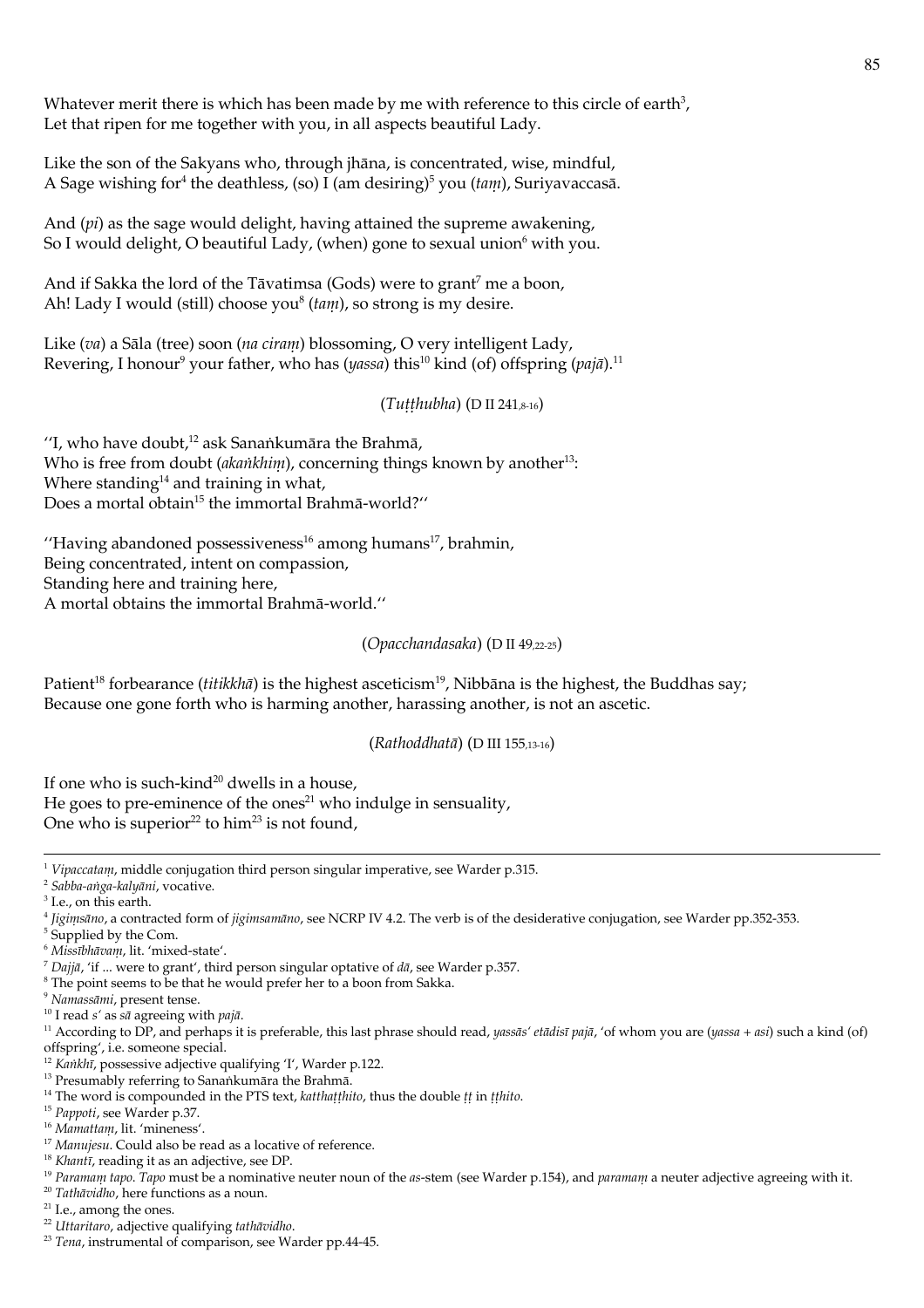He lives (iriyati) having conquered<sup>1</sup> Jambudīpa<sup>2</sup>.

(Vamsatthā) (D III 147,5-8 + 148,24-27)

In truth, Dhamma, taming, and restraint, And in observance days which are a shelter<sup>3</sup> of virtue and purity,<sup>4</sup> In giving, harmlessness, (and) non-violence he delights, $5<sup>5</sup>$ Having firmly<sup>6</sup> undertaken (these), he conducted himself perfectly<sup>7</sup>.

Before, formerly, in earlier births,

A human being who was bringing happiness to many<sup>8</sup>, Who was driving away anxiety, terror, and fear,<sup>9</sup> Who was eager concerning protection, safety, and shelter<sup>10</sup>.

(Pamitakkharā) (D III 169,25-28)

The one delighting in conduct in accordance with Dhamma,<sup>11</sup> Was<sup>12</sup> leading in the habits (dhammesu) of good conduct,<sup>13</sup> (And) the crowd which was his following $14$ , Experienced<sup>15</sup> the fruit of (their) merit in the heavens.<sup>16</sup>

(Rucirā) (D III 166,20-23)

Not with hand, and not with stick and clod, Or with sword or again by striking (vadha) to death, And not by imprisonment or by intimidation<sup>17</sup>: He was  $(ahu)$  a non-harasser who did not harass<sup>18</sup> the people.

(Pupphitaggā) (D III 153,19-22)

Having passed away, having (samāno) again come here, The baby, the very delicate Prince (susūkumāro) obtains<sup>19</sup> Suppleness in hands and feet<sup>20</sup> and netlike<sup>21</sup>, Exceedingly splendid (atirucira), very soft, and beautiful<sup>1</sup>.

<sup>14</sup> Anvāviko, adjective qualifying bahujjano, 'crowd'.

<sup>15</sup> Vedavitha, middle conjugation third person singular aorist, see Warder p.315.

<sup>&</sup>lt;sup>1</sup> Abhibhuyya. Apparently a gerund, see DP.

 $^2$  I.e., India.

<sup>&</sup>lt;sup>3</sup> Alaya, lit. 'resting place'.

<sup>4</sup> Soceyya-sīla-ālaya-uposatliesu. This compound can be read in many ways, but I take it to be a dvanda compound (soceyya-sīla) within a tappurisa (soceyyasīla-ālaya) within a kammadhāraya.

 $\frac{1}{2}$  Rato, lit. 'the one who is delighted', the agent of the following two verbs. Rato takes the locative, 'delighted in', and thus relates to the whole series of foregoing locatives.

<sup>&</sup>lt;sup>6</sup> Dalham, adverb.

 $7$  Samattam, adverb.

<sup>&</sup>lt;sup>8</sup> Bahunam, dative.

 $9$  Ubbegauttāsabhayāpanūdano = ubbega + uttāsa + bhaya + apanūdano. A bahubbīhi compound structured as a three member dvanda compound within a tappurisa compound.

<sup>&</sup>lt;sup>10</sup> Locative of reference.

<sup>&</sup>lt;sup>11</sup> Dhanunacariyābhirato = dhanuna + cariya + abhirato, a double tappurisa compound. In the sub-compound dhanunacariya the case relation may be explained as ablative, 'conduct coming from Dhamma', thus 'conduct in accordance with Dhamma'.

<sup>&</sup>lt;sup>12</sup> Ahu, root aorist, see Warder pp.353-354.

<sup>&</sup>lt;sup>13</sup> Sucaritesu and dhammesu agree with each other, lit. 'habits which were good conduct', thus 'habits of good conduct'.

<sup>&</sup>lt;sup>16</sup> According to Maurice Walshe's translation 'the one delighting in conduct in accordance with Dhamma' (i.e., the Bodhisattva) is the one who 'experienced the fruit ... in the heavens'. Both meanings are possible as it is not clear who is the agent of the verb vedayitha, 'experienced'.

<sup>&</sup>lt;sup>17</sup> The placing of the *cas* and the  $v\bar{a}$ s seems a bit arbitrary and may be connected to the metre. Apparently, judging from the prose immediately preceding the verse (see the Lakkhaṇa-Sutta) a vā should be understood between each item listed. The ua at the beginning seems to relate to all the items.

<sup>&</sup>lt;sup>18</sup> Hethayī, aorist. Note the long  $\bar{\imath}$  for metrical reasons.

<sup>&</sup>lt;sup>19</sup> Patilabhatī, note the metrically lengthened final ī.

<sup>&</sup>lt;sup>20</sup> Kara-caranā-mudutam. Note the long ā in caranā, presumably poetic licence to fit the metre. Usually the stem form carana would be used in a compound.

<sup>&</sup>lt;sup>21</sup> Jalino. Accusative plural, apparently qualifying kara, 'hands', and carana, 'feet', inside the previous compound.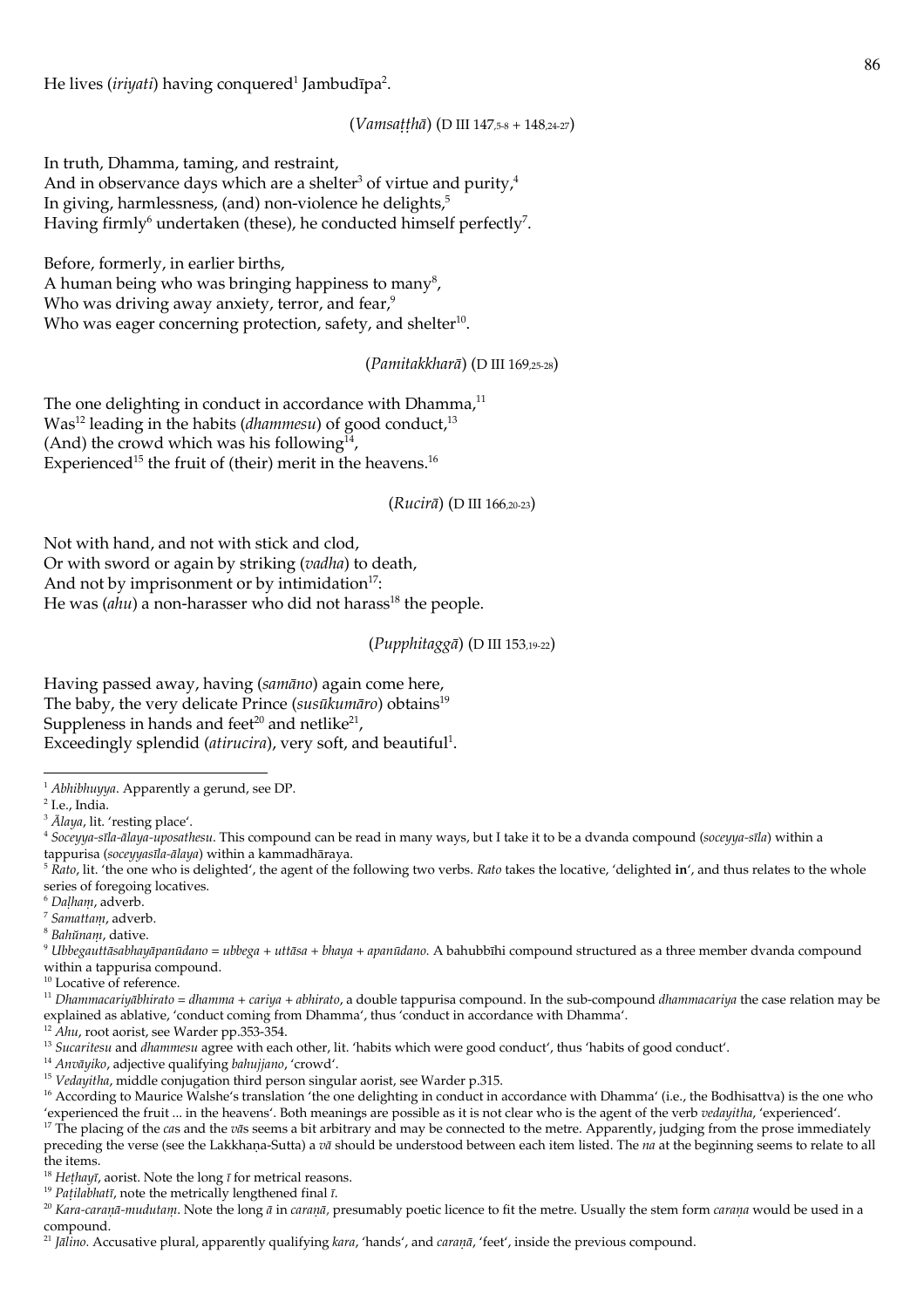## (Svāgatā) (D II 254,17-20)

Having cut the stake, having cut the bar, having knocked out the royal stake, imperturbable<sup>2</sup> They fare, pure, stainless, well-tamed<sup>3</sup> by the one with vision,<sup>4</sup> the young great beings<sup>5</sup>.

(Upatthitappacupita) (D III 159,28 - 160,6)

He resolved on<sup>6</sup> non-anger (*akkodham*) and gave gifts<sup>7</sup>, And fine clothes pleasant to the skin; Established in a former<sup>8</sup> existence<sup>9</sup>, He dispensed<sup>10</sup> like a god raining on<sup>11</sup> the earth.

Having done that, he fell away from here; having arisen in heaven, And having experienced the fruit and result of the good action<sup>12</sup>, He who has a golden body and brilliant skin<sup>13</sup>, He is here, like (iva) Inda the most excellent of gods $^{14}$ .

(Uggatā) (D III 168,10-13 + 168,18 - 169,2)

Not staring and not furtive, And not an inscrutable observer, Upright, thus frank with upright mind,<sup>15</sup> With a loving eye, he is an observer of the people. (D III  $168,13$ ) ...

(D III 168,18) People<sup>16</sup> who are proficient and subtle, And<sup>17</sup> much skilled in signs,<sup>18</sup> (And) skilled in the subtle eye,<sup>19</sup> They declare him<sup>20</sup>: "The one who is a lovely sight.<sup>21</sup>"

The one who is a lovely sight, even  $pi)$  being a householder,<sup>22</sup> He is held dear<sup>23</sup> by the many<sup>24</sup>, But if<sup>25</sup> he is not a householder, (but) an ascetic, He is<sup>26</sup> dear to the many, a destroyer of sorrow.

<sup>3</sup> Sudantā. Warder's book is missing the su-.

<sup>20</sup> I.e., they declare that he is ...

<sup>25</sup> Yadi ca. disjunctive sense, see PED.

<sup>&</sup>lt;sup>1</sup> Ati-rucira-suvaggu-dassaneyyanu, again qualifying hands and feet it seems.

<sup>&</sup>lt;sup>2</sup> Anejā, adjective qualifying susunāgā in the next line.

<sup>&</sup>lt;sup>4</sup> Walshe's translation is wrong at this point.

<sup>&</sup>lt;sup>5</sup> Susunāga. Nāgā has a sense beyond 'elephant': it is also a synonym for 'an arahant' and other great beings.

 $6$  Adhitthahī, aorist, see DP. Again note the lengthening of the final  $\bar{\imath}$  to fit the metre (metri causa).

 $^7$  Dānam, singular in the Pali but the meaning seems best conveyed by the English plural.

<sup>&</sup>lt;sup>8</sup> Purimatara, lit. 'more former'.

<sup>&</sup>lt;sup>9</sup> I.e., while he was living a previous life, *purimatara-bhava-thito*.

 $10$  I.e., was generous.

<sup>&</sup>lt;sup>11</sup> Abhivassam, present participle agreeing with suro, 'god'.

<sup>&</sup>lt;sup>12</sup> Katanu, used as a noun. Sukatanu phalavipākanu, lit. 'the good action which has fruit and result'. The PTS edition has sukataphalavipākanu in one compound which might be preferable as it allows the genitive relation between phalavipāka and sukata.

<sup>&</sup>lt;sup>13</sup> Kanaka-tanu-nibha-taco, noun or adjective qualifying the subject of bhavati. Reading karaka and nibha as adjectives.

<sup>14</sup> Sura-varataro, tappurisa compound where sura should be understood as the genitive plural according to the Com. Thus, this is a 'superlative' comparison, see Warder pp.123-125.

<sup>&</sup>lt;sup>15</sup> A series of singular nominatives qualifying *udikkhitā*, 'observer', in the next line.

<sup>&</sup>lt;sup>16</sup> Manujā, moved up from line three.

<sup>&</sup>lt;sup>17</sup> Pana, also has a connective sense, see PED.

<sup>&</sup>lt;sup>18</sup> Or 'skilled in many signs'.

<sup>&</sup>lt;sup>19</sup> Sukhuma-nayana-kusalā. The first three lines have four adjectives qualifying 'people'.

<sup>&</sup>lt;sup>21</sup> Piyadassano, noun.

<sup>&</sup>lt;sup>22</sup> I.e., even if he is a householder.

<sup>&</sup>lt;sup>23</sup> Piyāyito, past participle denominative from piya.

<sup>&</sup>lt;sup>24</sup> Bahuman, dative, i.e. '(dear) to the many'. Note that bahu normally functions as an adjective but here is a noun. In the Pali adjectives and nouns are often used interchangeably.

<sup>&</sup>lt;sup>26</sup> Bhavatī, final ī metri causa.